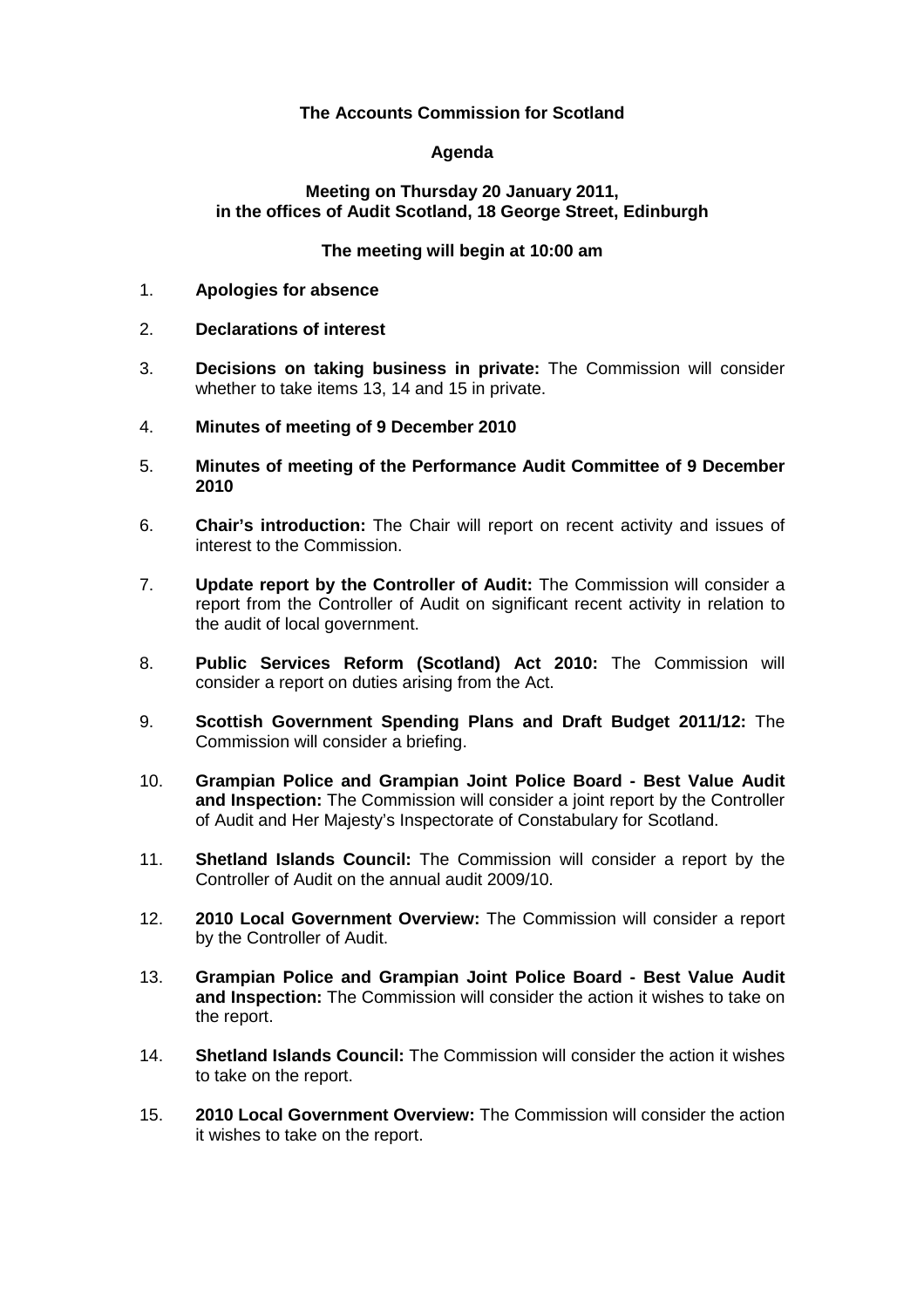The following papers are enclosed for this meeting:

| <b>Agenda Item</b>                                             | Paper number  |
|----------------------------------------------------------------|---------------|
| Agenda Item 4:                                                 |               |
| Minutes of the meeting of the Commission of 9 AC.2010.11.1     |               |
| December 2010                                                  |               |
| <b>Agenda Item 5:</b>                                          |               |
| Minutes of the meeting of the Performance Audit   AC.2010.11.2 |               |
| Committee of 9 December 2010<br><b>Agenda Item 7:</b>          |               |
|                                                                |               |
| Update report by the Controller of Audit                       | AC.2010.11.3  |
| <b>Agenda Item 8:</b>                                          |               |
| Report by the Secretary and Business Manager                   | AC.2010.11.4  |
| Agenda Item 9:                                                 |               |
| Report by the Secretary and Business Manager                   | AC.2010.11.5  |
| Agenda Item 10:                                                |               |
| Note by the Secretary and Business Manager                     | AC.2010.11.6  |
| Report by the Controller of Audit and HMICS                    | AC.2010.11.7  |
| <b>Agenda Item 11:</b>                                         |               |
| Note by the Secretary and Business Manager                     | AC.2010.11.8  |
| Report by the Controller of Audit                              | AC.2010.11.9  |
| <b>Agenda Item 12:</b>                                         |               |
| Note by the Secretary and Business Manager                     | AC.2010.11.10 |
| Report by the Controller of Audit                              | AC.2010.11.11 |

A digest of recent media coverage and other issues that may be of relevance to the Commission is also enclosed.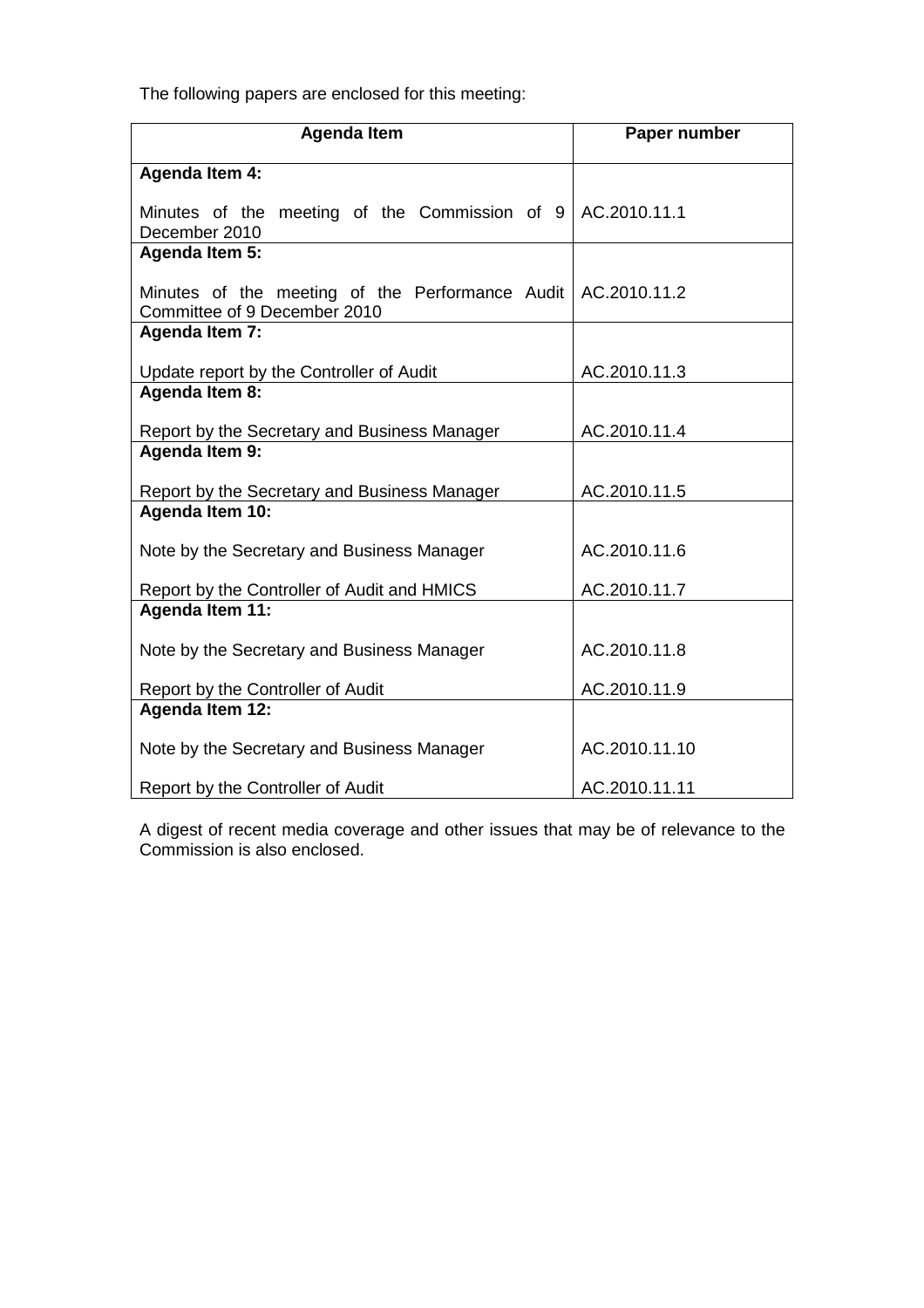#### **ACCOUNTS COMMISSION**

## **MEETING 20 JANUARY 2011**

### **MINUTES OF PREVIOUS MEETING**

Minutes of the meeting of the Accounts Commission held in the offices of Audit Scotland at 18 George Street, Edinburgh, on Thursday, 9 December 2010, at 11:00 am

| PRESENT:       | John Baillie (Chair)<br>Michael Ash<br>Colin Duncan<br><b>Bill McQueen</b><br><b>Christine May</b><br><b>Colin Peebles</b><br>Linda Pollock<br>Douglas Sinclair (Deputy Chair)                                                                                                                                                                                                                                                                                                                                                                                                                                                                                                                                                                                            |
|----------------|---------------------------------------------------------------------------------------------------------------------------------------------------------------------------------------------------------------------------------------------------------------------------------------------------------------------------------------------------------------------------------------------------------------------------------------------------------------------------------------------------------------------------------------------------------------------------------------------------------------------------------------------------------------------------------------------------------------------------------------------------------------------------|
| IN ATTENDANCE: | Fraser McKinlay, Controller of Audit and Director of Best Value and<br><b>Scrutiny Improvement</b><br>Barbara Hurst, Director of Performance Audit<br>Fiona Kordiak, Director of Audit Services<br>Mark Brough, Secretary & Business Manager<br>Russell Frith, Assistant Auditor General [Item 8]<br>Ronnie Nicol, Assistant Director, Performance Audit Group [Items 12<br>and 13]<br>Graeme Greenhill, Portfolio Manager, Performance Audit Group [Items<br>12 and 13]<br>Corrinne Forsyth, Performance Auditor, Performance Audit Group<br>[Item $13$ ]<br>Angela Cullen, Assistant Director, Performance Audit Group [Item 14]<br>Dick Gill, Portfolio Manager, Performance Audit Group [Item 14]<br>John Lincoln, Project Manager, Performance Audit Group [Item 14] |

Item No Subject

- 1. Apologies for absence
- 2. Declarations of interest
- 3. Minutes of meeting of 4 November 2010
- 4. Minutes of meeting of the Performance Audit Committee of 4 November 2010
- 5. Minutes of meeting of the Financial Audit and Assurance Committee of 18 November 2010
- 6. Chair's introduction
- 7. Update report by the Controller of Audit
- 8. Pension scheme accounts and 2010/11 audit
- 9. South Ayrshire Council Best Value audit progress report follow-up meeting with Council leadership
- 10. Conduct of Commission business
- 11. Statutory performance indicators 2010 Direction<br>12. Fdinburgh Trams
- Edinburgh Trams
- 13. Maintaining Scotland's Roads
- 14. The Cost of Public Sector Pensions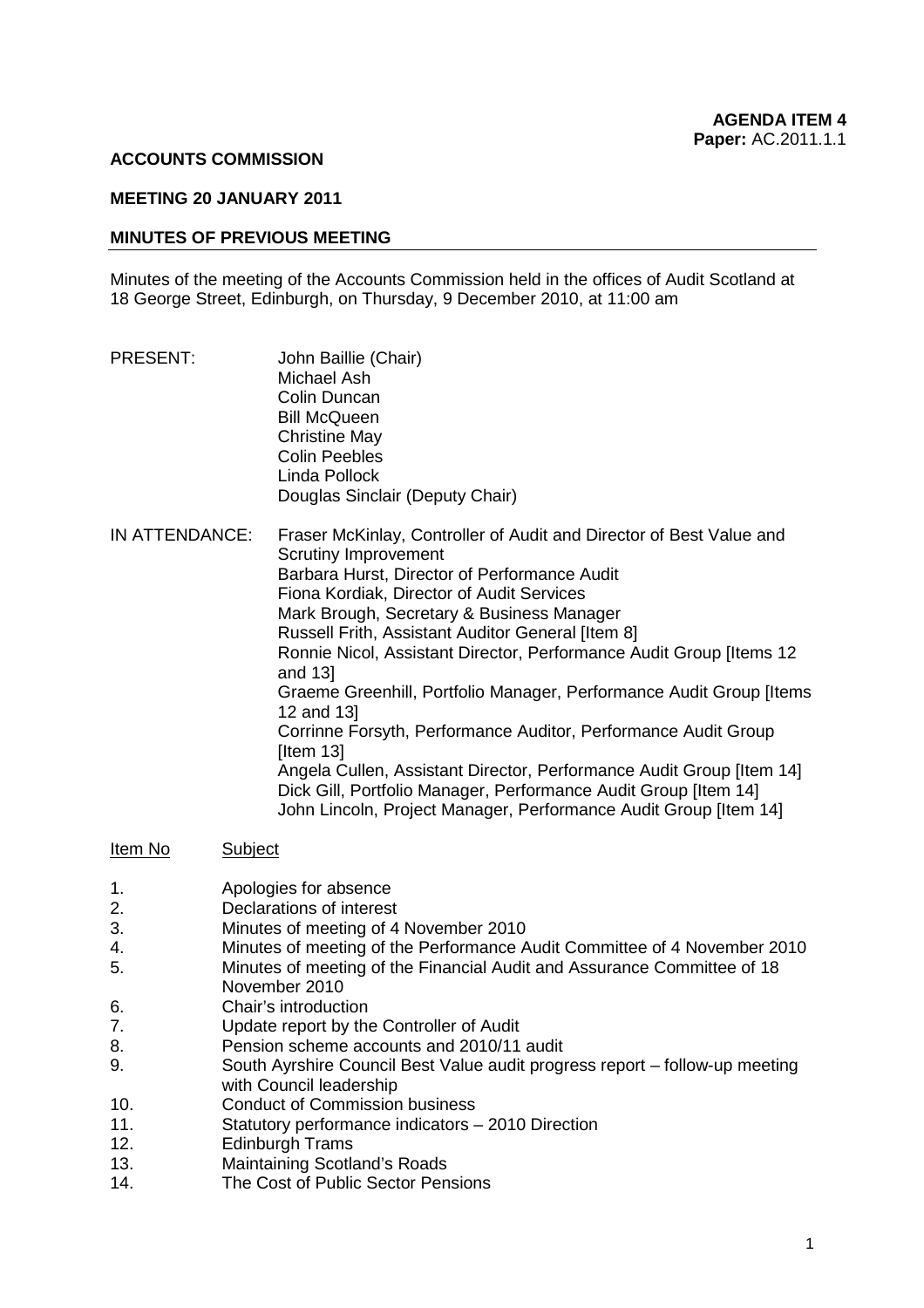## 1. Apologies for absence

Apologies were received from Jim King and Graham Sharp.

## 2. Declarations of interest

 Colin Duncan declared an interest in relation to Item 9, in respect of having professional contacts with a number of elected members of South Ayrshire Council, and left the meeting during consideration of that Item. Christine May declared an interest in relation to Item 11, as Chair of the Scottish Library and Information Council.

## 3. Minutes of meeting of 4 November 2010

The minutes of the meeting of 4 November 2010 were submitted and approved.

#### 4. Minutes of meeting of the Performance Audit Committee of 4 November 2010

The Commission noted the minutes of the meeting of the Performance Audit Committee of 4 November 2010.

#### 5. Minutes of meeting of the Financial Audit and Assurance Committee of 18 November 2010

The Commission noted the minutes of the meeting of the Financial Audit and Assurance Committee of 18 November 2010.

The Commission noted the current issues in councils and the accounting and auditing updates to which the Committee had drawn its attention.

## 6. Chair's introduction

The Chair reported on—

- The publication on 25 November of the Controller of Audit's report and the Commission findings on Strathclyde Partnership for Transport.
- An invitation from Argyll and Bute Council for representatives of the Commission to visit and discuss progress since its Best Value audit. The Commission agreed that a meeting should be arranged at a suitable date.

## 7. Update report by the Controller of Audit

The Commission considered and noted a report by the Controller of Audit providing an update on significant recent activity in relation to the audit of local government.

During discussion, the Commission noted that—

- Auditors are currently in the process of presenting annual reports to councils and audit committees;
- The Scottish Government's Draft Budget for 2011/12 had been published on 17 November, and included an accompanying document entitled *Efficiencies from improvement to scrutiny;*
- Funding is to be withdrawn from the Sustainable Development Commission, possibly leading to increased focus on the role that Audit Scotland can play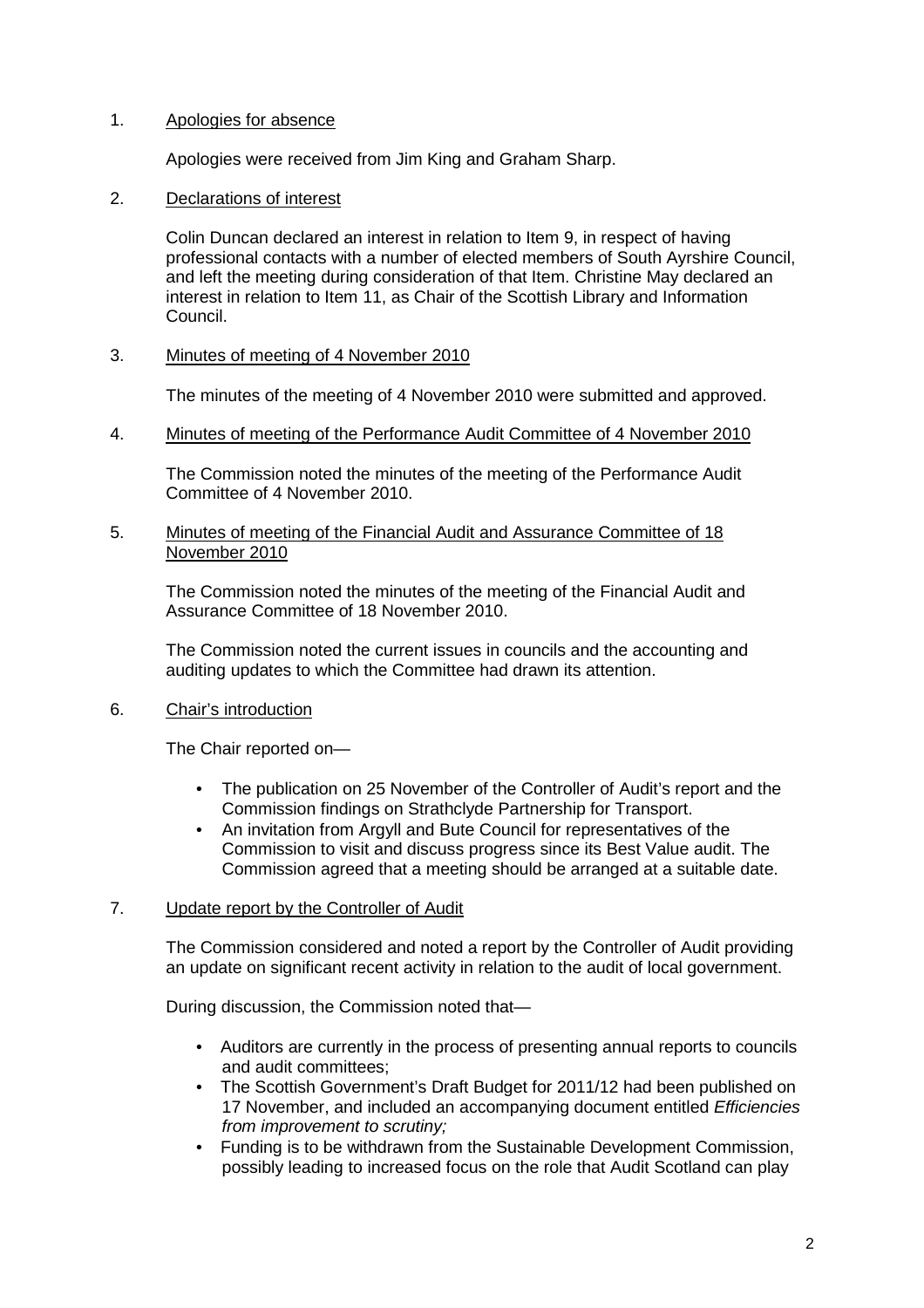in auditing the way in which public bodies respond to their sustainable development duties.

#### 8. Pension scheme accounts and 2010/11 audit

The Commission considered a report by the Assistant Auditor General on arrangements for the audit of the first set of separate local authority pension scheme annual accounts, and—

- agreed to set a deadline for completion of the audit of the local authority pension scheme reports and accounts for 2010/11 of 1 December 2011; and
- noted that the deadline for future years is likely to be 30 September.

#### 9. South Ayrshire Council Best Value audit progress report - follow-up meeting with Council leadership

 The Commission considered and noted a report of a meeting between Commission members and representatives of the leadership of South Ayrshire Council on 17 November.

 Following discussion the Commission agreed that the Chair should write to the Council with a copy of the report, highlighting the positive developments noted at the meeting.

#### 10. Conduct of Commission business

The Commission considered a report by the Secretary and Business Manager on practical and procedural issues arising from the decision of the Commission to hold its meetings in public.

Following discussion, the Commission—

- agreed to amend its Standing Orders to include new paragraphs 14-18 in order to facilitate the handling of business, and to make other minor wording changes; and
- agreed formal guidance to ensure that decisions on how it will consider business, and the circumstances in which it may decide to consider any item of business in private, are as clear and transparent as possible.

The Commission agreed that processes to gather feedback on its meetings should be considered, and that it would consider a review of how its web-site supports its business.

The Commission also considered issues relating to the management of public records and agreed—

- to transfer the minutes of Commission meetings from 1974 to 1994 to the National Archives of Scotland, and
- to authorise the Secretary and Business Manager to consider the approach to compliance with new public records obligations in due course.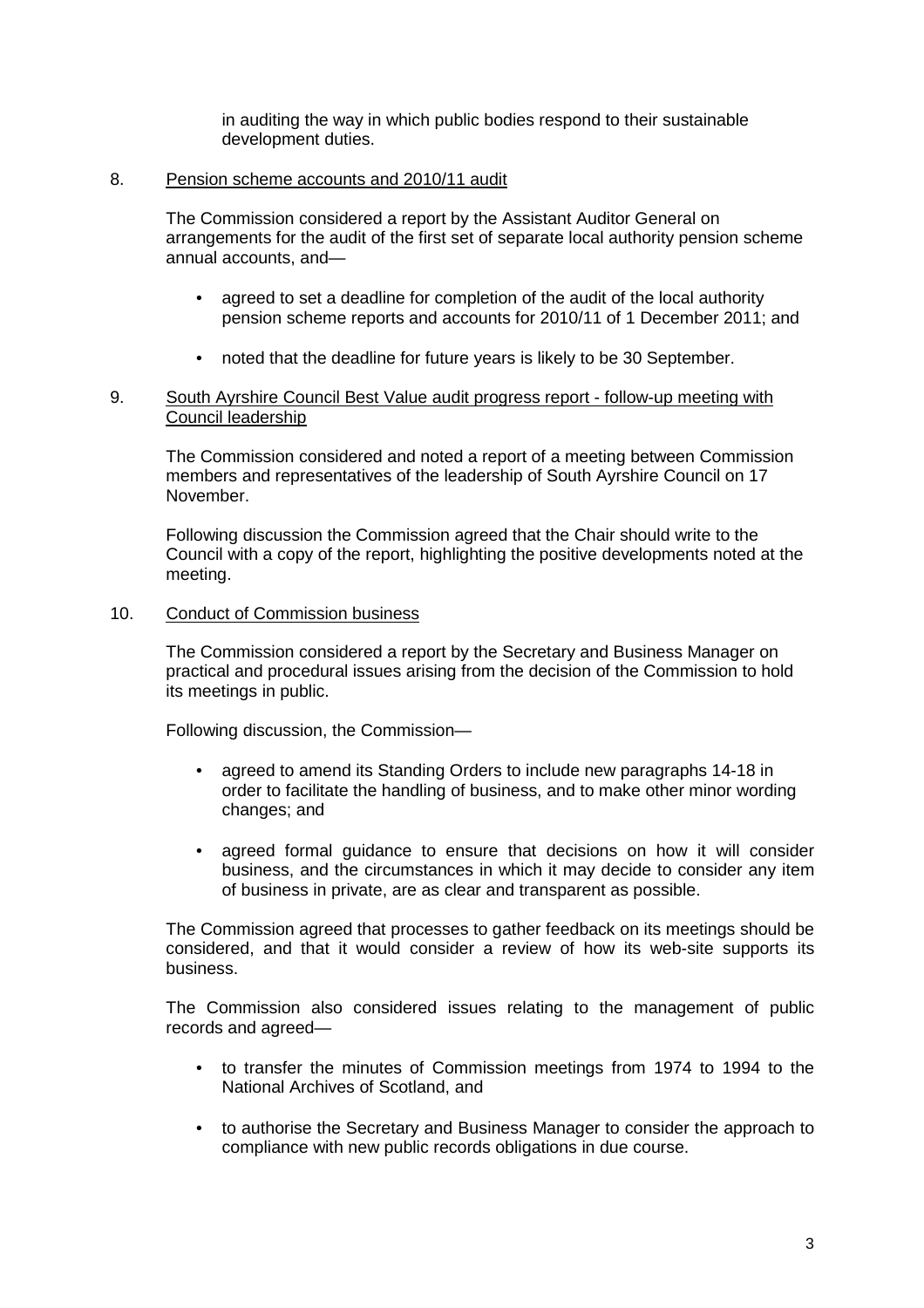#### 11. Statutory performance indicators – 2010 Direction

The Commission considered a report by the Director of Best Value and Scrutiny Improvement incorporating a draft 2010 direction on statutory performance information to be provided under section 1 of the Local Government Act 1992.

The draft direction leaves the information to be published by local authorities unchanged. The draft direction also includes an introduction that indicates that the Commission wishes to encourage the local government community to implement and sustain the infrastructure that will be required to deliver an effective set of performance information for the public that meets the statutory expectations of comparability across councils and over time.

The Commission approved the terms of the draft direction, subject to minor amendments being made to the introduction.

The Commission agreed that consideration should be given in the future to changing indicator 12b in the direction, 'Library users: number of borrowers as a percentage of the resident population', so that it more adequately reflects the range of services now provided by libraries.

#### 12. Edinburgh Trams

The Commission considered a report by the Director of Performance Audit inviting it to consider a progress report and emerging messages on the interim performance audit of the Edinburgh Trams project, being prepared on behalf of the Commission and the Auditor General.

The Commission approved the emerging messages as the basis for a draft report, subject to consideration being given to a number of points raised in discussion.

The Commission agreed that a final draft report should be circulated to all Commission members by correspondence for comment, with any comments to be finalised by the Chair and Deputy Chair.

#### 13. Maintaining Scotland's Roads

The Commission considered a report by the Director of Performance Audit inviting it to consider and approve the draft performance audit report '*Maintaining Scotland's Roads: a follow-up*', prepared on behalf of the Commission and the Auditor General.

The Commission approved the draft report for publication, subject to consideration being given to a number of points raised in discussion and noted that no separate key messages document would be published for this report.

#### 14. The Cost of Public Sector Pensions

The Commission considered a report by the Director of Performance Audit inviting it to consider and approve the draft performance audit report '*The Cost of Public Sector Pensions in Scotland*', prepared on behalf of the Commission and the Auditor General.

The Commission approved the draft report for publication, subject to consideration being given to a number of points raised in discussion, and agreed that the key messages should be finalised accordingly.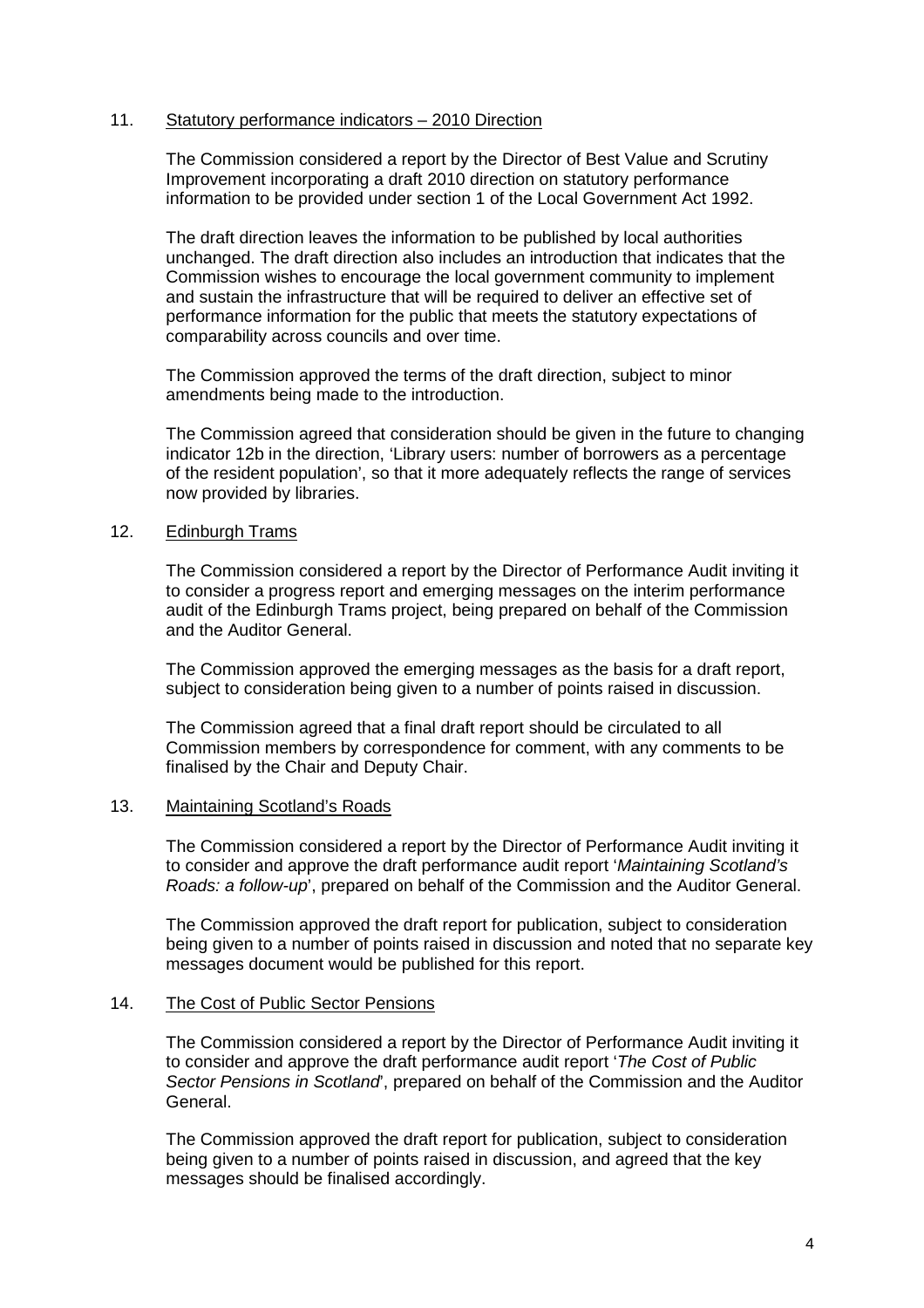## **ACCOUNTS COMMISSION**

#### **MEETING 20 JANUARY 2011**

#### **NOTE BY THE SECRETARY AND BUSINESS MANAGER**

#### **2010 LOCAL GOVERNMENT OVERVIEW REPORT**

#### **Purpose**

1. The purpose of this note is to introduce the Controller of Audit's annual overview report on issues arising from the local authority audits.

#### **The report**

- 2. The Commission has a standing direction to the Controller of Audit to produce an overview report on issues arising from the audit of local authority accounts. The Controller's report for 2010 is enclosed. The report is made under section 102(1)(a) of the Local Government (Scotland) Act 1973 (as amended by various subsequent pieces of legislation including the Local Government in Scotland Act 2003).
- 3. Throughout the past year (primarily through discussion by the Financial Audit and Assurance Committee) the Commission has had a number of opportunities to consider and comment on how the style and presentation of the report might be developed.
- 4. The Commission noted that feedback from the local government community indicated that the most useful part of previous overview reports has been that on the use of resources, and that it would be helpful for the report to be published as early as possible because it provides useful background and context to the budget-setting process in councils.
- 5. The Commission agreed, therefore, that the focus of the report should be on strategic resource management in a broad sense, while maintaining a focus on the impact on the users of council services. The Commission also noted that publication of the report shortly after the Auditor General's NHS overview report (which this year focuses on a strategic financial overview) would demonstrate a joined up public audit approach to reporting on two sectors that make up two-thirds of the Scottish budget.
- 6. There will be further opportunity in the coming year for the Commission to consider how best the overview report can develop.

#### **Action by the Commission**

- 7. The legislation provides that, on receipt of a Controller of Audit's report, the Commission may do, in any order, all or any of the following, or none of them–
	- (a) direct the Controller of Audit to carry out further investigations;
	- (b) hold a hearing;
	- (c) state its findings.

#### **Consideration of the report**

8. The Commission is invited to consider how it wishes to proceed.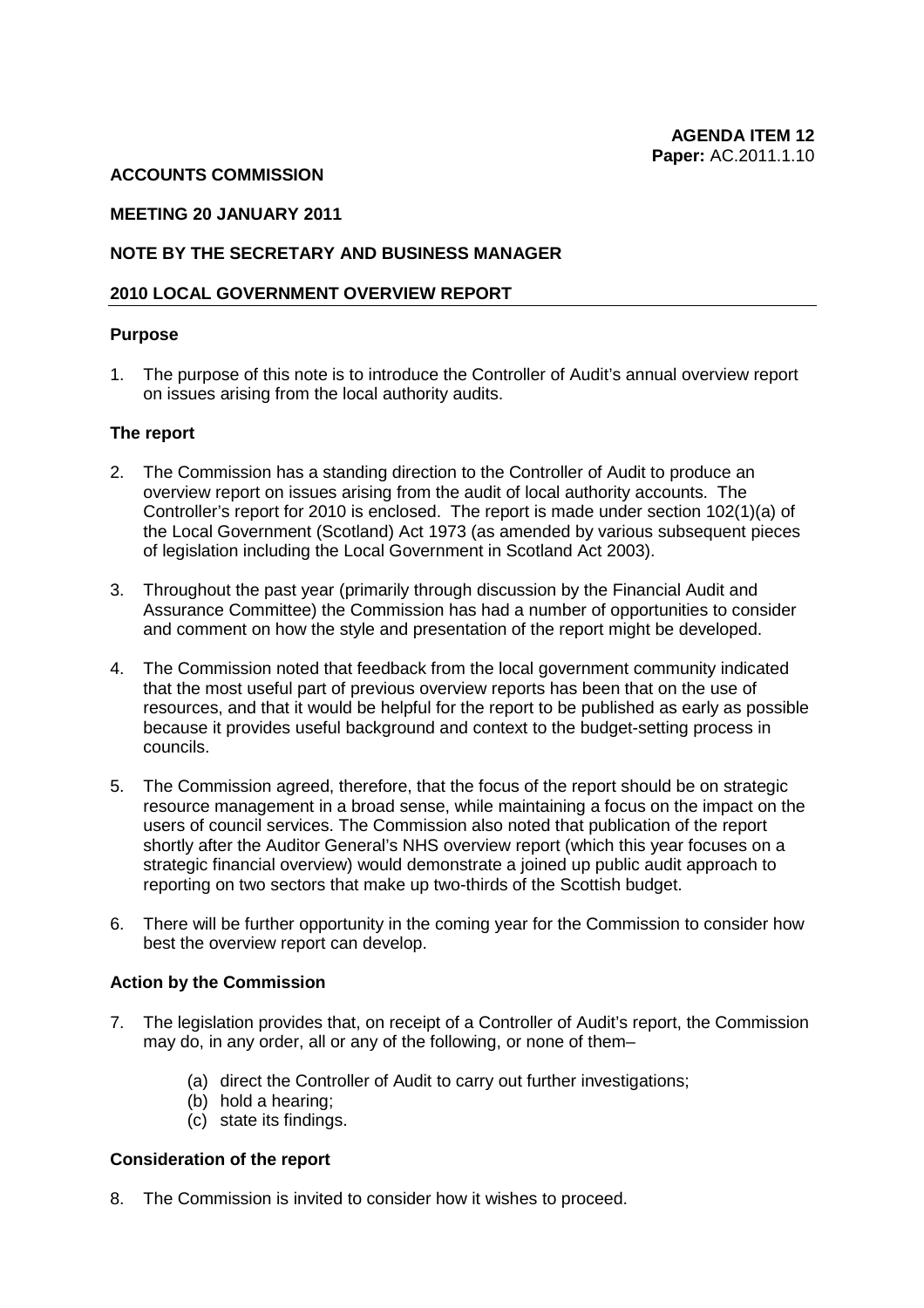9. In previous years it has been the Commission's practice to make findings on the Controller of Audit's report, emphasising points which it considers of particular significance. For information, a copy of the Commission's findings on the overview report for 2009 is attached as an Appendix. Findings may include recommendations and the persons to whom those recommendations may be made include Scottish Ministers and councils.

## **Publication**

- 10. It is intended to publish the Controller of Audit's report, including any Commission findings, on 28 January. The report and findings will be circulated to all local authorities and released to the media.
- 11. The Commission is also invited to consider how it might wish to engage with the local government community on the issues identified in the report and the Commission's findings. The Chair has written to COSLA to suggest a meeting with the leadership around the time of the publication. The Chair has also been invited to give evidence to the Scottish Parliament Local Government and Communities Committee on the report on 9 February. The Parliament's Public Audit Committee may also agree to consider the report in a similar way.

## **Conclusion**

12. The Commission is invited to consider the Controller of Audit's overview report and decide how it wishes to proceed.

Mark Brough Secretary and Business Manager 12 January 2010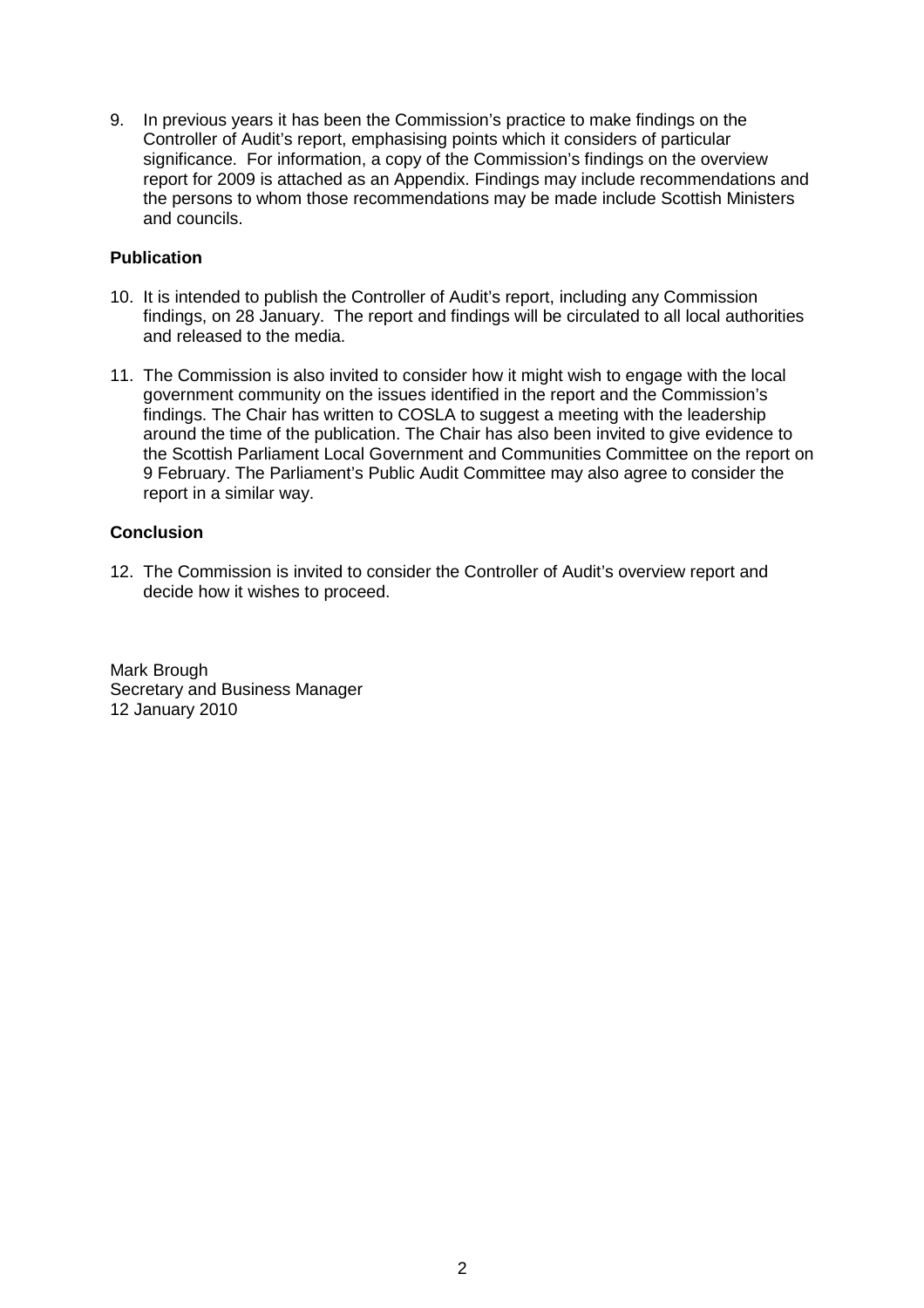## **Appendix**

## ACCOUNTS COMMISSION

#### Overview of the local authority audits 2009

Each year the Accounts Commission asks the Controller of Audit to produce an overview report on issues arising from local authority audits. The Commission has considered the report for 2009.

The Commission notes the relatively stable financial position in 2008/09 and the commitment which has gone into significant trading operations to make more of them profitable. We welcome evidence of sound accounting performance, with almost all councils achieving clean audit certificates on their financial statements. The Commission also acknowledges and welcomes the substantial commitment that councils have made in responding to their Best Value duty to secure continuous improvement.

The Commission welcomes evidence of areas in which councils are providing good quality outcomes for citizens – for example, in targeting care services more effectively to meet needs, and in working well with local partners to deliver aspects of addiction services. We also welcome the serious consideration of shared services development in a significant number of councils.

These are positive developments. Councils, however, must focus on the scale of the challenge ahead. More progress is still needed on many of the findings the Commission made on the 2008 overview report. Councils need to improve the way they assess how they are contributing to outcomes that meet the distinct needs of their communities. The Commission acknowledges the investment in developing single outcome agreements, although this has served to re-emphasise the need for significant improvement in performance management and reporting.

The impact of the recession - reduced income and increased demand for some council services - has already started to materialise in the period covered by this year's report. But, as councils are aware, the future budget position is expected to be substantially more difficult and an urgent response is required.

Projections made at the time of the last UK budget in April 2009 show real terms reductions in the Scottish budget of between seven and 13 per cent between 2009/10 and 2013/14. While definitive figures must await future spending review outcomes, subsequent estimates indicate that the outlook may, if anything, be even more difficult. Councils, therefore, need to prepare now to deal with the extremely challenging combination of increased demand and reduced resources. Incremental approaches to achieving savings and efficiencies cannot be expected to be sufficient to address this.

The scale of the budget challenge demands radical thinking about service design. Councils need to continue to think, urgently and radically, about services - what they are delivering, how they are meeting needs and what are the most effective and efficient ways to deliver them. Elected members and senior officers have difficult decisions to make on the allocation of resources. At the heart of this decision-making should be robust options appraisal and effective scrutiny. This means that members and officers must have accurate and relevant information.

Councils, therefore, urgently need to ensure that they have comprehensive baseline data on service outcomes and costs and are able to integrate this within performance management systems. In doing so, we urge councils to examine and draw on evidence of service improvement and good practice. More effective workforce planning and management, and further progress on asset management and procurement, are also essential.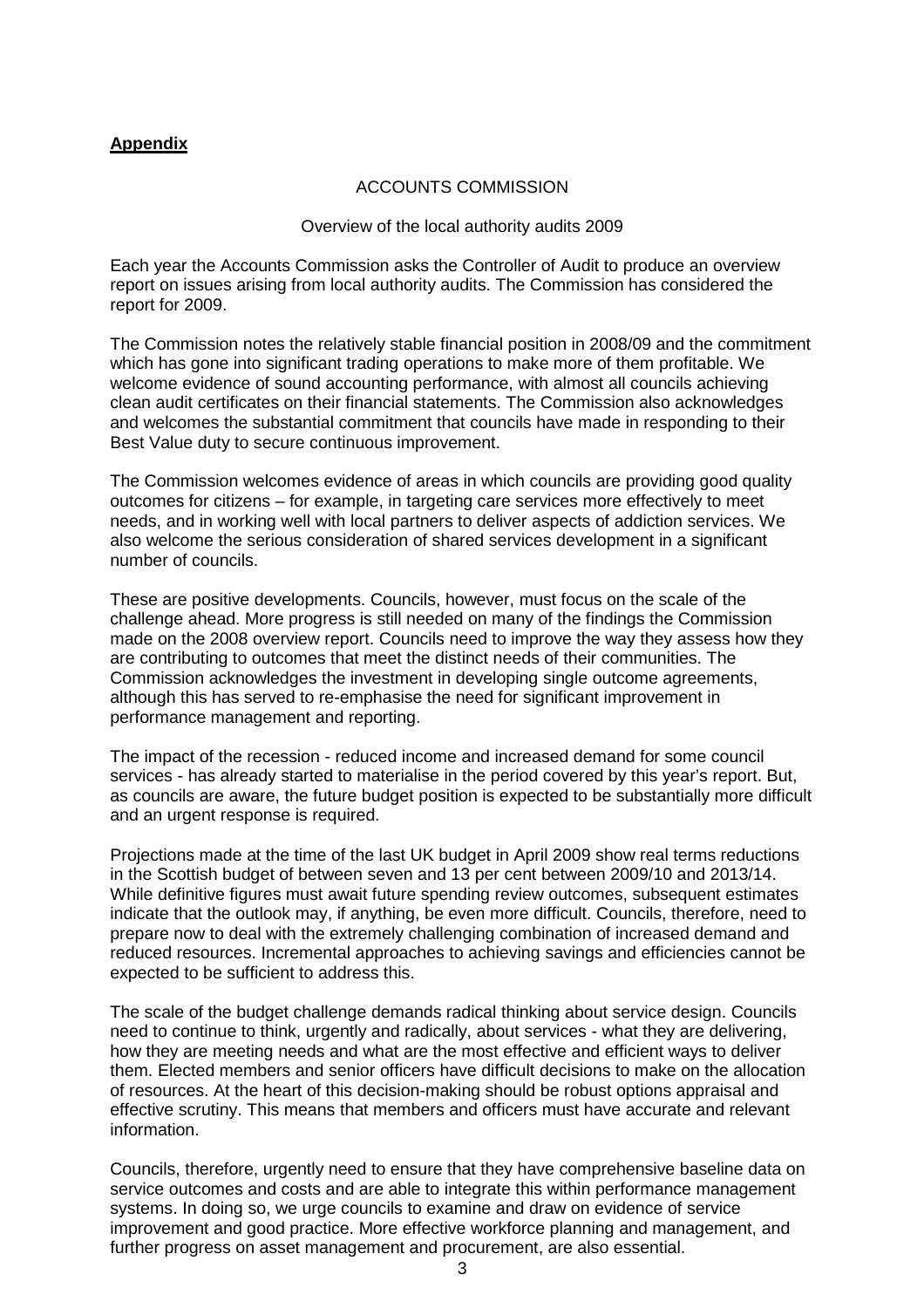This year's report also shows that there is still considerable room to standardise, simplify and streamline services. There is scope for progress on shared services, but equally for simplifying and standardising common processes within and across the 32 councils so that they can demonstrate to their taxpayers that they are delivering value for money.

We look forward to working with the local government community to take forward the issues in these findings.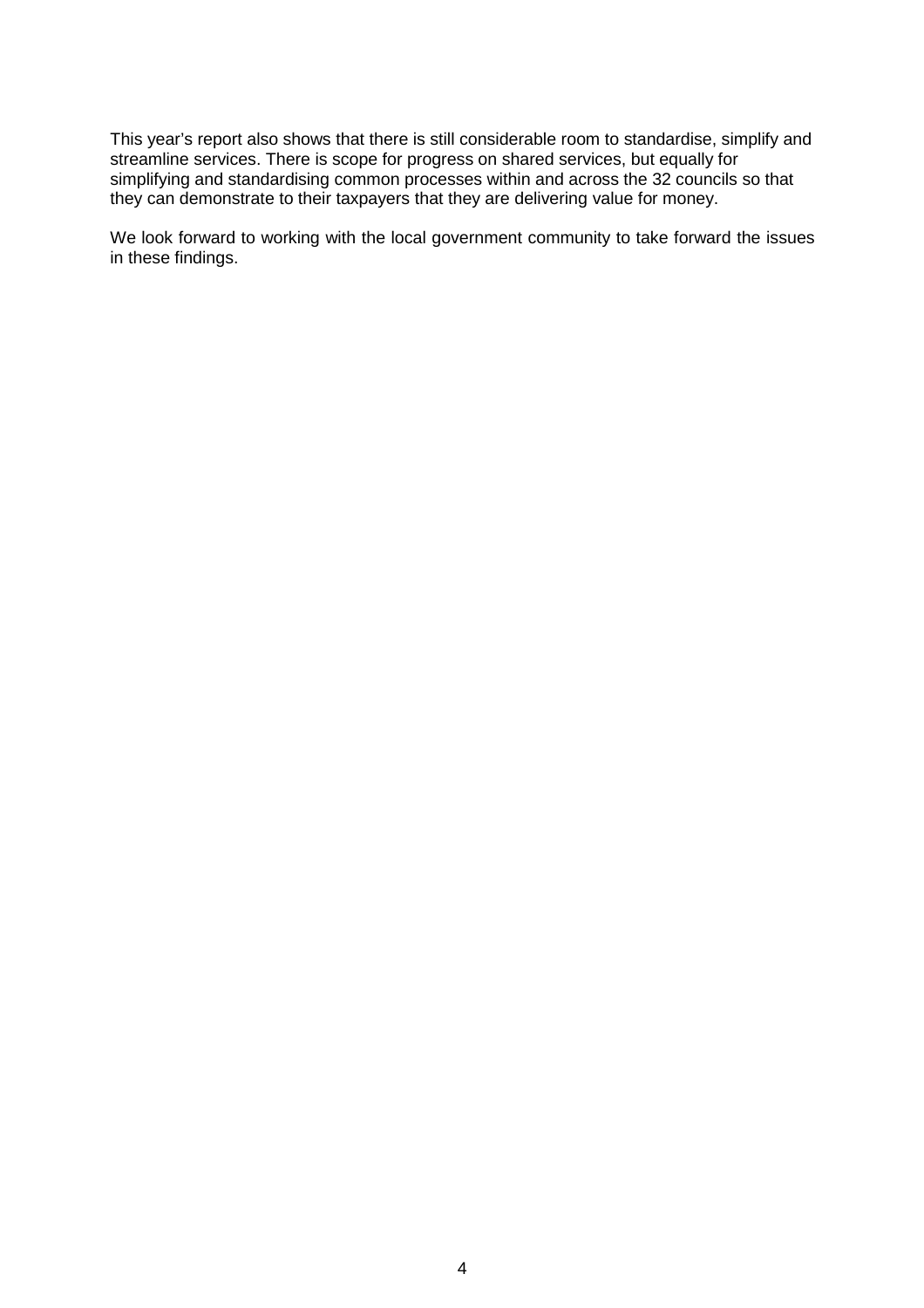#### **ACCOUNTS COMMISSION**

#### **MEETING 20 JANUARY 2011**

#### **MINUTES OF PERFORMANCE AUDIT COMMITTEE**

Minutes of meeting of the Performance Audit Committee of the Accounts Commission held in the offices of Audit Scotland, 18 George Street, Edinburgh following the meeting of the Accounts Commission on Thursday, 9 December 2010.

#### COMMITTEE MEMBERS PRESENT:

Douglas Sinclair (Chair) Michael Ash John Baillie Christine May Colin Peebles

#### OTHER COMMISSION MEMBERS PRESENT: Colin Duncan

IN ATTENDANCE: Barbara Hurst, Director, Performance Audit Group Angela Canning, Assistant Director, Performance Audit Group Angela Cullen, Assistant Director, Performance Audit Group Ronnie Nicol, Assistant Director, Performance Audit Group Fraser McKinlay, Controller of Audit and Director of Best Value and Scrutiny Improvement Mark Brough, Secretary and Business Manager Beth Hall, Portfolio Manager, Performance Audit Group [Item 4] Gill Miller, Performance Auditor, Performance Audit Group [Item 4] Mark Roberts, Portfolio Manager, Performance Audit Group [Items 5 and 6] Carolanne Macdonald, Project Manager, Performance Audit Group [Item 5] Douglas Black, Project Manager, Performance Audit Group [Item 6]

## Item no. Subject

- 1. Apologies for absence
- 2. Declarations of interest
- 3. Minutes of meeting of 4 November 2010
- 4. Community planning partnerships Performance audit project brief
- 5. Modernising the planning system Performance audit project brief
- 6. Performance audit on the Climate Change Delivery Plan update and proposal
- 7. Any other business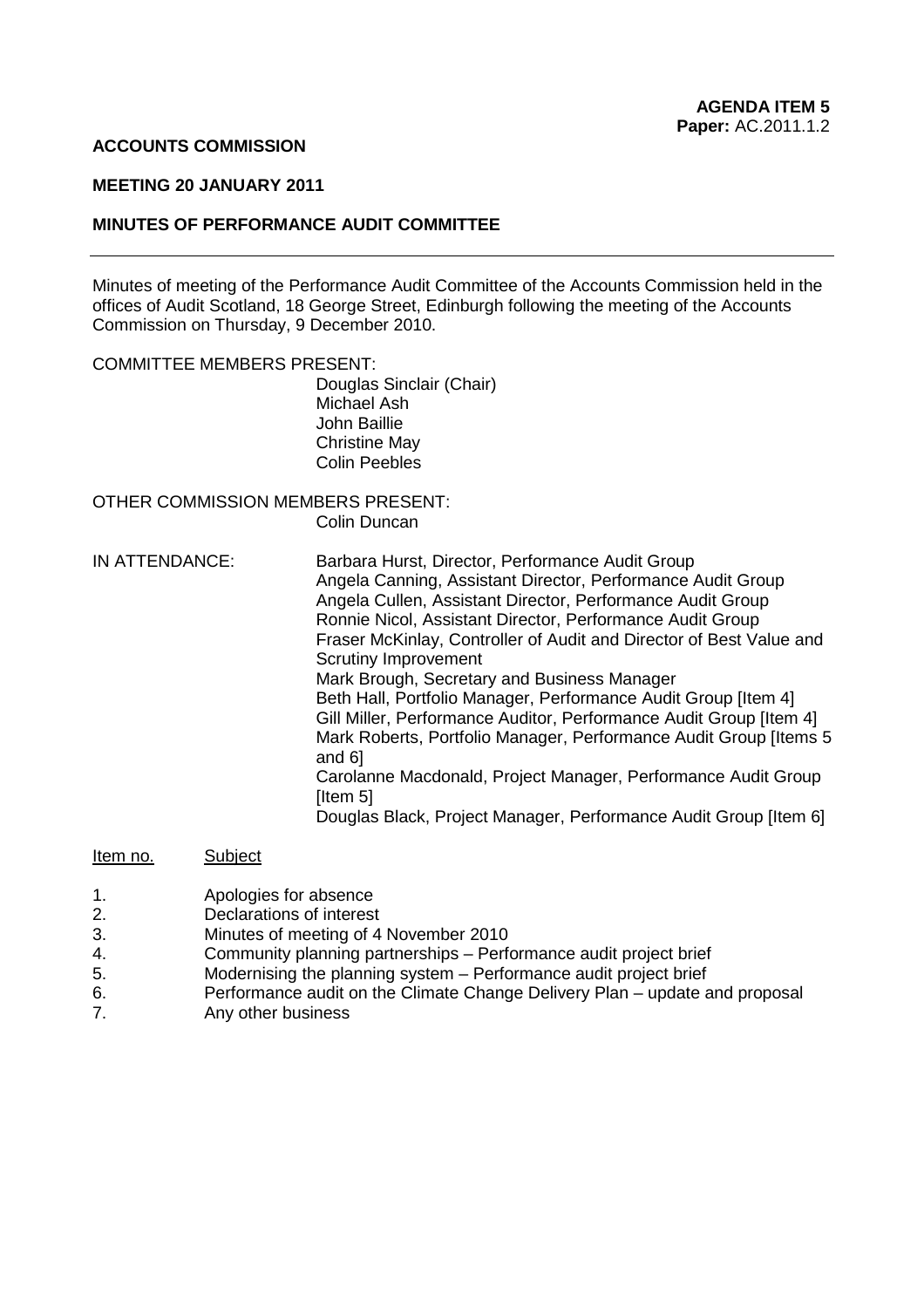## 1. Apologies for absence

Apologies were received from Jim King.

2. Declarations of interest

No declarations of interest were made.

## 3. Minutes of meeting of 4 November 2010

The minutes of the meeting of 4 November 2010 were submitted and approved.

## 4. Community planning partnerships – Performance audit project brief

 The Committee considered a report by the Director of Performance Audit setting out a draft project brief for a performance audit entitled *Community planning partnerships*, to be conducted jointly on behalf of the Accounts Commission and the Auditor General.

The Committee approved the project brief, subject to consideration being given to the following points raised in discussion:

- As well as local government representatives, it may be useful to consider representatives from other public and private sectors, either for the advisory group or as other contacts.
- The audit could highlight the different audit arrangements among the partners and the difficulty of ensuring a shared understanding of accountability for the partnership.
- The audit could usefully examine the notable practice demonstrated by different partnership models, and get a clear sense of what is happening at community engagement level as well as strategic partnership level.

## 5. Modernising the planning system – Performance audit project brief

 The Committee considered a report by the Director of Performance Audit setting out a draft project brief for a performance audit entitled *Modernising the planning system*, to be conducted jointly on behalf of the Accounts Commission and the Auditor General.

The Committee approved the project brief, subject to consideration being given to the following points raised in discussion:

- It would be helpful for the audit to examine the extent to which the new system has been able to achieve the twin objectives of making the system more efficient while also giving more influence to local communities.
- Consideration should be given to the scope including more explicit examination of the experience of users of the system, particularly in regard to assessing progress made in modernising the system, and the role of elected members.
- Given their statutory role, community councils might usefully be involved in the audit, perhaps as members of the project advisory group.
- The audit should highlight the level of delegation given to officers in the system, and any comparative data about the impact of this on performance.
- The title of the audit may need amended so as not to prejudge conclusions.

## 6. Performance audit on the Climate Change Delivery Plan – update and proposal

 The Committee considered a report by the Director of Performance Audit setting out an update on a proposed performance audit on the *Climate Change Delivery Plan*, to be conducted jointly on behalf of the Accounts Commission and the Auditor General.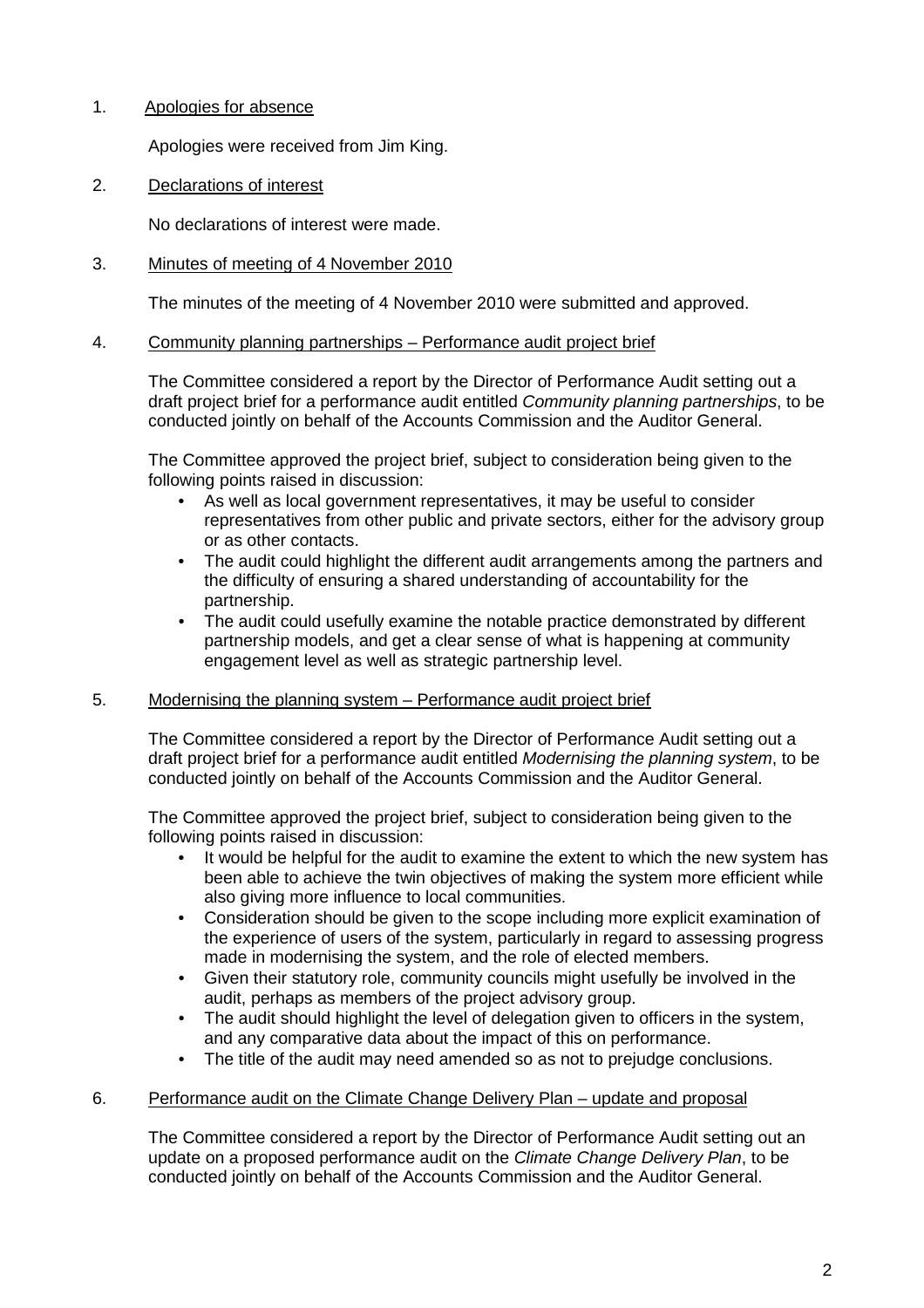Following discussion, the Committee agreed that the audit is likely to be more effective if conducted in two phases:

- The first phase to focus on the Scottish Government's performance in establishing arrangements to meet the objectives of the climate change legislation and how it has planned for successful implementation; and
- The second phase to cover the performance of other public bodies, including local authorities, with regard to climate change obligations.

The Committee agreed to recommend to the Commission that the performance audit programme be amended so that the proposed first phase be conducted as an audit on behalf of the Auditor General, and the timing of the proposed second phase be kept under review with a view to conducting an audit jointly on behalf of the Accounts Commission and the Auditor General at an appropriate point.

## 7. Any other business

There was no other business.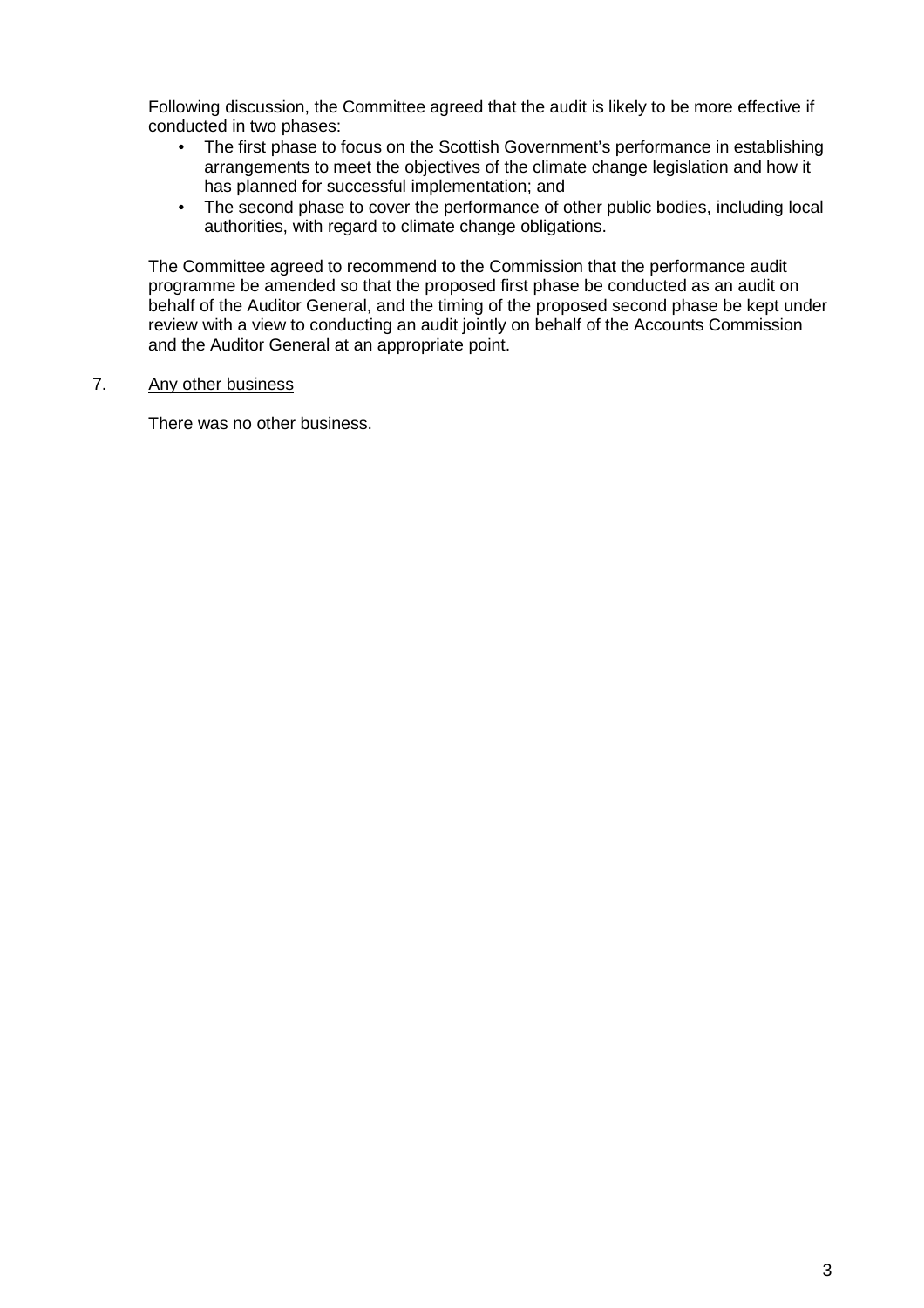#### **ACCOUNTS COMMISSION**

#### **MEETING 20 JANUARY 2011**

## **REPORT BY THE CONTROLLER OF AUDIT**

#### **UPDATE REPORT**

#### **Introduction**

1. The purpose of this regular report is to provide an update to the Commission to keep it informed of significant recent activity in relation to the audit of local government.

#### **Local government issues**

- 2. Regular reports to the Financial Audit and Assurance Committee provide an update on issues arising in local government. The next such report is current being prepared by local auditors for the Committee's meeting on 10 February.
- 3. Angus Council has appointed Richard Stiff, currently deputy chief executive at North Lincolnshire Council, as its new chief executive to replace David Sawers, who is retiring in February.
- 4. City of Edinburgh Council's new chief executive, Sue Bruce, has taken up her post and replaces Tom Aitchison who retired at the end of December.
- 5. The Scottish Ministers have appointed Jacquie Roberts, previously chief executive of the Scottish Commission for the Regulation of Care (Care Commission), as interim chief executive of the new scrutiny body Social Care and Social Work Improvement Scotland. She took up the role on 8 December on secondment to the Scottish Government. In an open recruitment process the appointment panel had not been able to recommend anyone to Ministers to appoint as a substantive chief executive. To help smooth the transition to the new body, David Wiseman has returned from secondment to take up the role of acting chief executive of the Care Commission.

#### **Parliamentary news**

- 6. At its meeting on 8 December 2010, the Public Audit Committee took evidence from the Scottish Government on the performance audit *Getting it right for children in residential*  care. The Committee will now draft its own report. At the same meeting the Committee considered and noted a response from the Accountable Officer on its report on the first Commonwealth Games performance audit progress report.
- 7. At its meeting on 12 January 2011, the Auditor General briefed the Public Audit Committee on the follow-up performance audit on *Improving energy efficiency*.
- 8. On 17 December, the Scottish Commission for Public Audit published its report on Audit Scotland's proposed budget for 2011/12. In recommending that the proposed budget should be approved, the SCPA welcomed Audit Scotland's efforts to reduce the cost of audit and to identify further efficiencies. It also stressed again the importance of maintaining a high quality, independent audit function in times of financial restraint.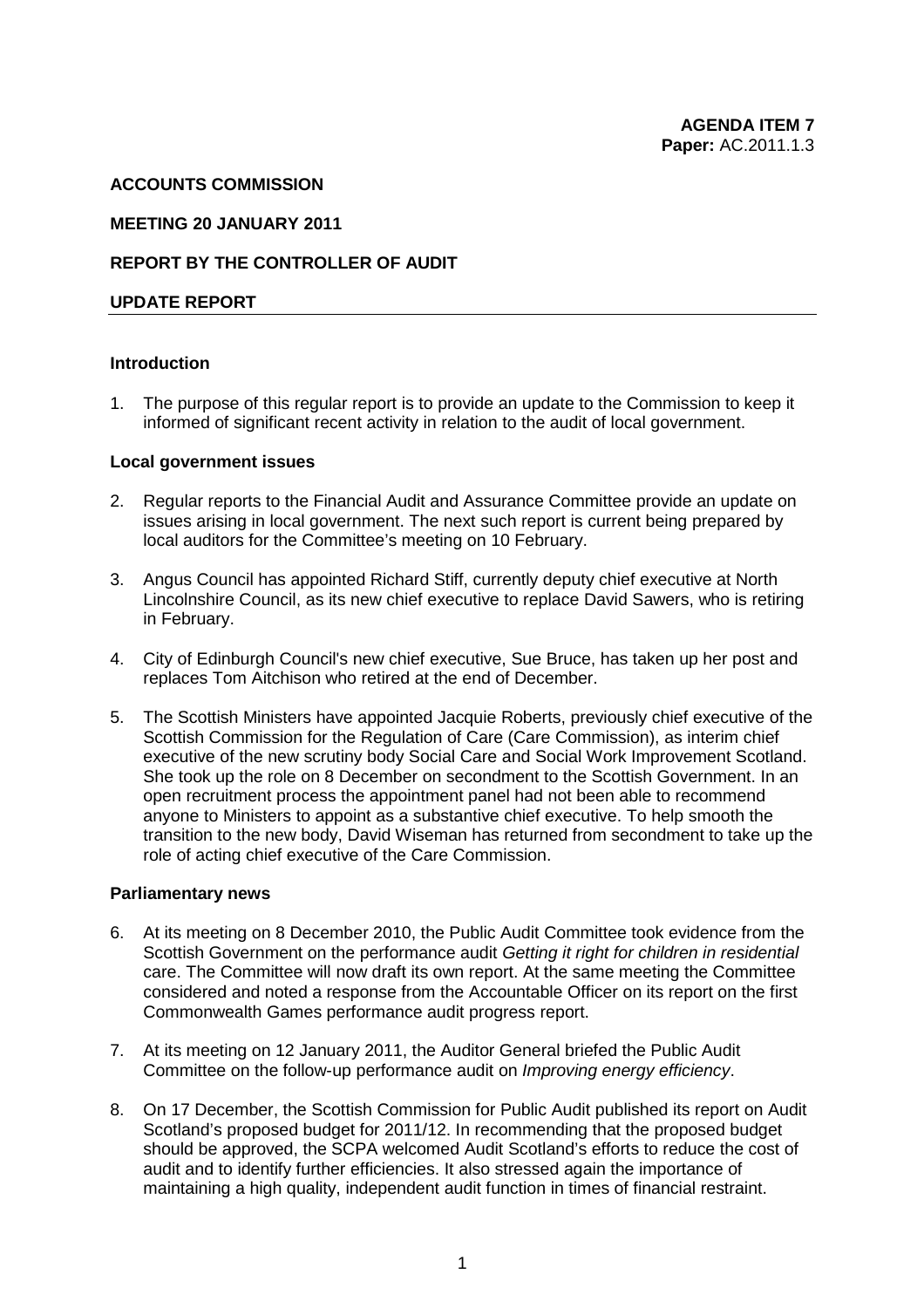## **Other issues**

9. I previously advised the Commission that the House of Commons Communities and Local Government Committee had decided to conduct an inquiry into the audit and inspection of local authorities. The Committee is currently drafting a programme of oral evidence, with sessions likely to take place between early February and late March, and a report expected to be published in May or June. Audit Scotland has made a written submission focusing on the need to ensure smooth arrangements for taking forward the National Fraud Initiative NFI). The NFI exercise is undertaken in partnership with the Audit Commission, which carries out the data matching on behalf of Audit Scotland.

## **Conclusion**

10. The Commission is invited to consider and note this report.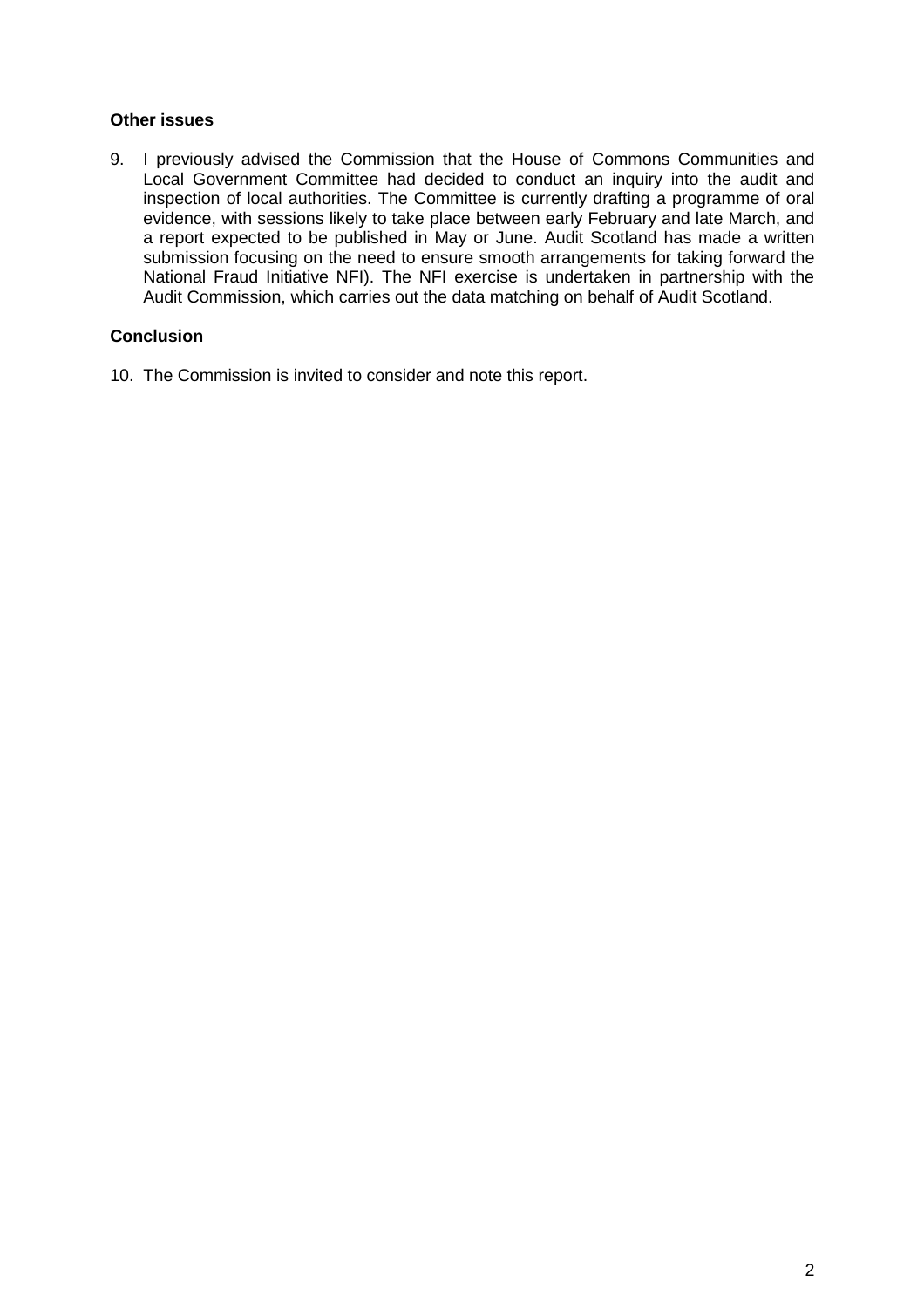#### **ACCOUNT COMMISSION**

## **MEETING 20 JANUARY 2011**

## **REPORT BY THE SECRETARY AND BUSINESS MANAGER**

## **OBLIGATIONS AND POWERS UNDER THE PUBLIC SERVICES REFORM (SCOTLAND) ACT 2010 AND OTHER LEGISLATION**

#### **Purpose**

- 1. A previous briefing for the Commission in May 2010 summarised the main provisions of the Public Services Reform (Scotland) Act 2010. The purpose of this report is to provide the Commission with an update on certain provisions. This report focuses particularly on provisions in that Act and others that impose new duties or responsibilities on the Commission itself or on other public bodies relevant to the work of the Commission.
- 2. The report also invites the Commission to consider and agree how it will demonstrate compliance with certain obligations.

#### **Background**

- 3. The Public Services Reform (Scotland) Act 2010 is a wide-ranging piece of legislation. It combines various strands of work, including general public sector simplification and scrutiny reform proposals.
- 4. The Act was passed by the Scottish Parliament on 25 March 2010 and received Royal Assent on 28 April. The Act allows for different provisions to be brought into force on different dates. Most parts of relevance to the Commission are already in force.

#### **Provisions directly relevant to the Accounts Commission**

#### *Information on Exercise of Public Functions*

#### *Background*

- 5. Part 3 of the Act requires detailed reporting of a range of financial information by various public bodies. The bodies to which this applies are listed in Schedule 8, which includes Audit Scotland, the Accounts Commission and most audited bodies. It does not include local authorities, but does apply to regional transport partnerships.
- 6. The provisions require listed public bodies to produce, as soon as reasonably practicable after the end of each financial year, a statement
	- a) of expenditure in relation to public relations, overseas travel, hospitality and entertainment, and external consultancy;
	- b) specifying the nature of any payment made which is over £25,000;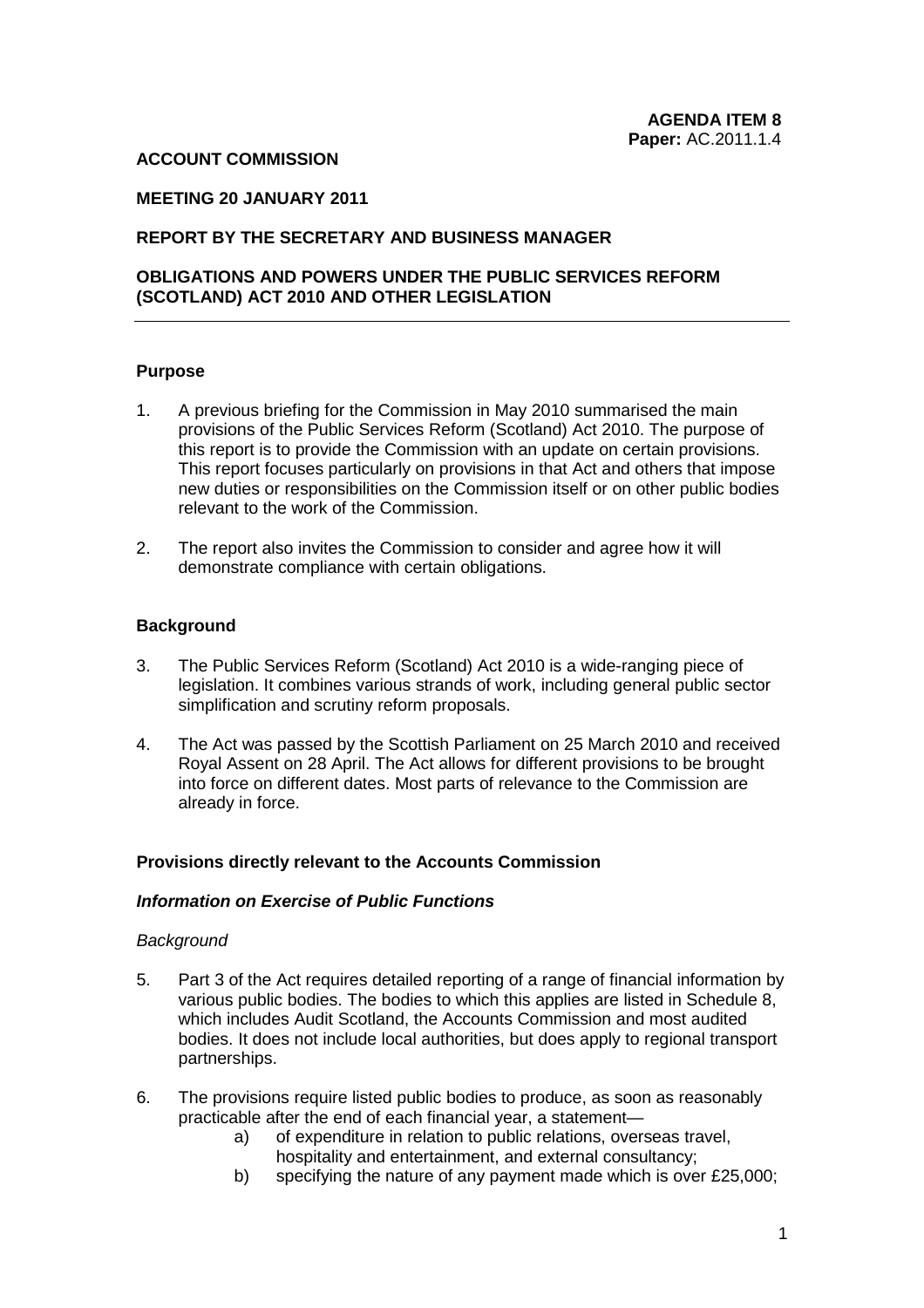- c) specifying the number of individuals within the organisation with remuneration over £150,000;
- d) stating the steps it has taken in the year to
	- i. promote and increase sustainable growth through the exercise of its functions; and
	- ii. improve efficiency, effectiveness and economy in the exercise of its functions.
- 7. These provisions have been brought into force with effect from 1 October 2010. The Commission is obliged, therefore, to produce a statement on these matters as soon as practicable after 31 March 2011.
- 8. Scottish Ministers have issued guidance on these requirements, to which public bodies must have regard. The guidance suggests that it is best practice to provide at least some of this information on a regular basis throughout the year, and that publication need not be limited to inclusions in the body's annual report.

## *Proposal for compliance*

- 9. All of the Commission's resources are provided through Audit Scotland. Expenditure by Audit Scotland is not separately identified or accounted for according to whether it is on behalf of the Commission (which is subject to these duties) or the Auditor General (who is not).
- 10. In practice, to comply with 7 a) and b) above it will be very difficult to discern the proportions of expenditure which relate to the Commission. In principle, it would also appear unhelpful to seek separate reporting on any financial matters by the Commission.
- 11. It is suggested, therefore, that the Commission may wish to ask Audit Scotland to produce information in a manner that satisfies the Commission that it is complying with its statutory obligations. (This would parallel the way in which the Commission complies with its duties under the Freedom of Information Act and Data Protection Acts, where schemes are managed on its behalf by Audit Scotland.)
- 12. Audit Scotland is separately obliged to comply with this Part of the Act. The Audit Scotland Board will be asked at its meeting on 27 January to consider how it should comply with these duties, and will welcome the Commission's views.
- 13. In preparation for the Board meeting, Audit Scotland staff have developed options that suggest that the Board may wish to:
	- Include an 'Expenditure' section on the website as the principal means of publication of this information, with a note to explain that the information is published jointly by Audit Scotland and the Commission.
	- Publish information quarterly on this webpage in relation to expenditure on public relations, overseas travel, hospitality and entertainment given, and external consultancy.
	- Publish information quarterly on this webpage in relation to payments with a value in excess of £25,000.
	- Comply with Scottish Government guidance on good practice by also aggregating payments to suppliers and publishing this information (on a half-year and end-year basis) where the aggregate is in excess of £25,000. This will make transparent those organisations dealt with on a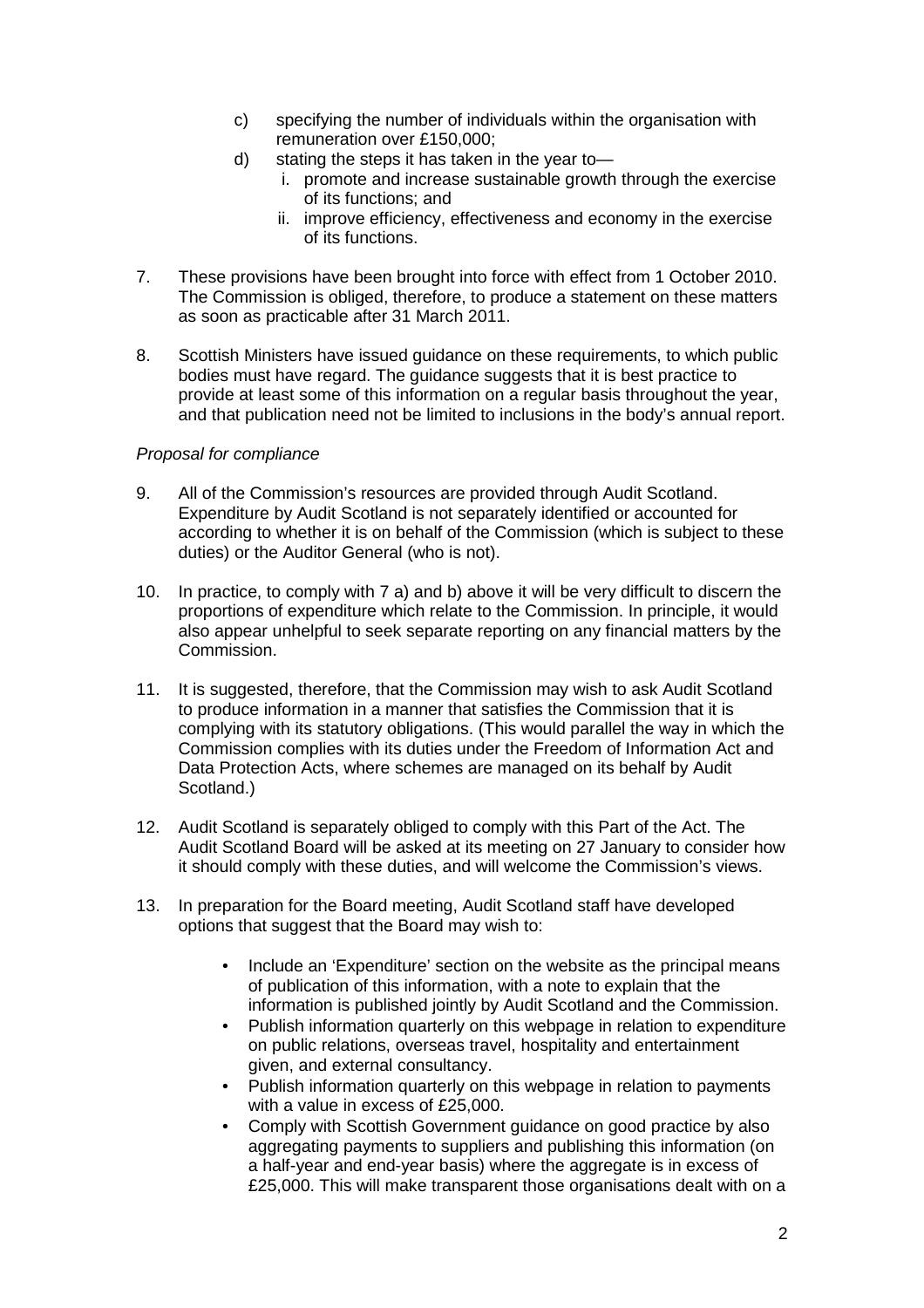regular basis but for smaller amounts of expenditure below the £25,000 threshold.

- 14. Although the publication of this information will be through the Audit Scotland website, the Commission will be able to include on its part of the site a brief statement on its compliance with the obligations and direct interested parties to the information. Consideration can also be given to whether summary information might usefully be included in both the Commission and Audit Scotland's annual reports.
- 15. At present no individuals within the Commission or Audit Scotland receive remuneration over £150,000. A statement to reflect this can be included in the website, and confirmed in the annual report and accounts of Audit Scotland (which include expenditure on Commission members).
- 16. Scottish Government guidance does not provide any significant further detail on how scrutiny bodies might fulfil the requirement to publish statements to demonstrate compliance with 7 d) i and ii above. It is suggested that a freestanding statement on each of the duties should be added to the website by Audit Scotland after the end of each financial year. It is suggested that approval of the content of this statement should be delegated to the Chair in his capacity as a member of the Audit Scotland Board. The Commission can also consider when producing its own annual report, whether a further statement could usefully be made by it.

#### 17. **The Commission is invited to consider whether to accept the proposals in paragraphs 13 to 16 above.**

## *Duty of user focus and duty of co-operation*

## *Background*

- 18. Part 8 of the Act requires certain scrutiny bodies to secure, and demonstrate, continuous improvement in user focus in the exercise of their scrutiny functions.
- 19. Part 8 also requires certain scrutiny bodies to co-operate with each other and with Scottish Ministers in order to improve the exercise of their scrutiny functions in relation to various public bodies (including local authorities).
- 20. These duties have been brought into force with effect from 1 October 2010. The Scottish Government has produced guidance on complying with them. Both duties apply to the Commission (but not to either Audit Scotland or the Auditor General).

## *Proposals for compliance*

- 21. In responding to consultations on the draft Scottish Government guidance, the Commission set out its current activity in support of co-operation and how it has aimed to secure user focus to date. This covers both the direction set by, and the activities of, the Commission itself and the work of Audit Scotland and appointed auditors on behalf of the Commission.
- 22. The responses showed that there is significant existing activity, but also a number of areas that require further consideration. For example, further thought needs to be given to the most appropriate mechanisms for gauging and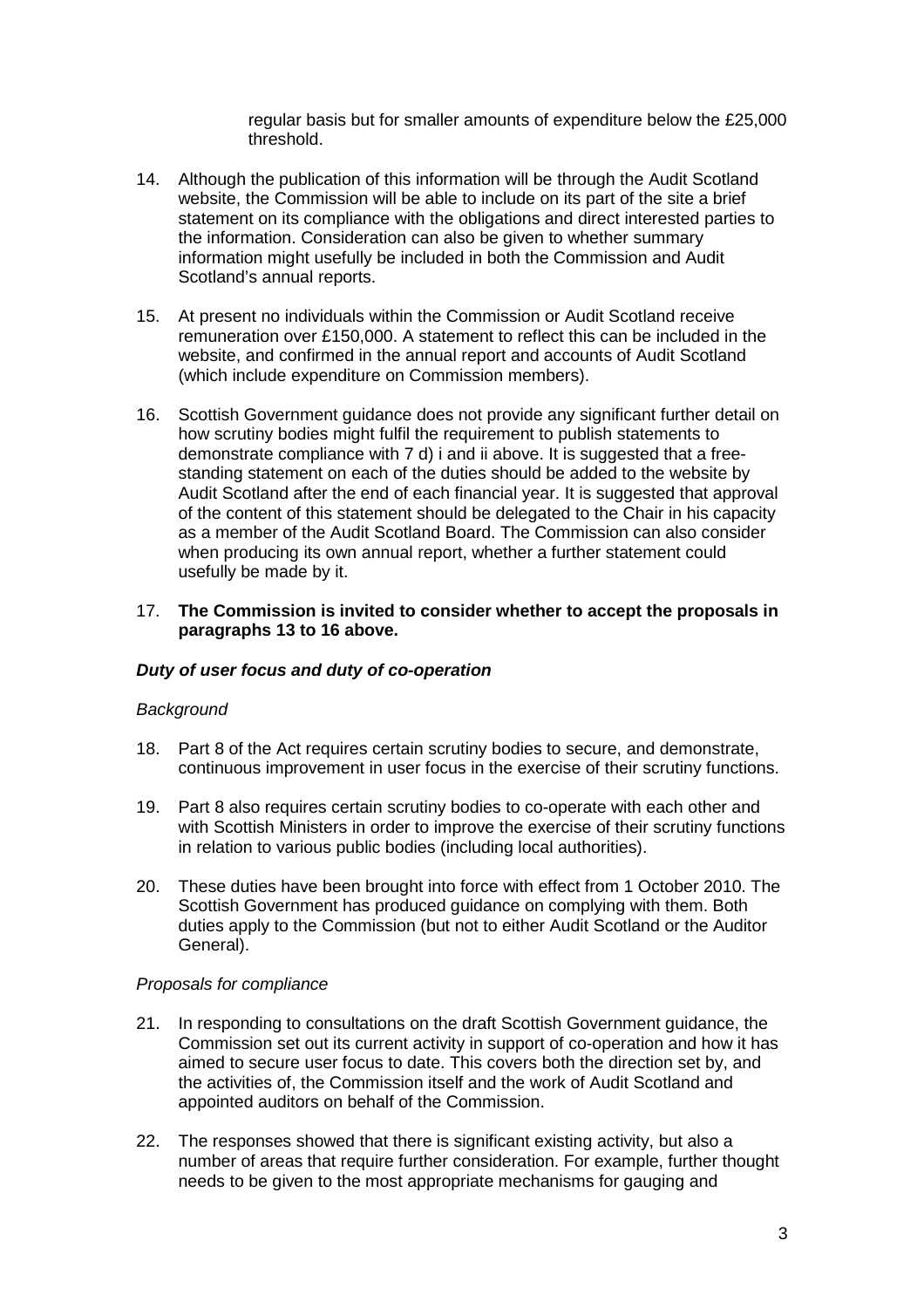measuring success in improving user focus; or to how the perspective of service users can be taken fully into account in the governance and design of activities. The Commission has also previously agreed that it should consider its role in scrutiny co-ordination and co-operation further at its strategy seminar in early 2011.

- 23. It is suggested, therefore, that—
	- The principal means by which the Commission should report on compliance with the duties of user focus and co-operation should be its annual report.
	- In order to integrate this with its overall objectives, the Commission should agree to consider this further at its strategy seminar.
	- The seminar should seek to identify a baseline statement for inclusion in the 2010/11 annual report and a means by which progress can be measured and reported.

## 24. **The Commission is invited to consider whether to accept this proposal.**

## *Complaints handling*

## *Background*

- 25. Part 8 also inserts new sections into the Scottish Public Services Ombudsman Act 2002 to:
	- require the Ombudsman to publish a statement of principles concerning complaints handling procedures;
	- require all authorities listed in the Ombudsman Act (i.e. including the Accounts Commission, Auditor General and Audit Scotland, and virtually all audited bodies) to have a complaints handling procedure which complies with the principles and to submit it to the Ombudsman;
	- allow the Ombudsman to publish model complaints handling procedures;
	- allow the Ombudsman to declare that an authority's procedure does not comply with the relevant model and to require modifications;
	- require the Ombudsman to monitor practice and promote best practice.
- 26. These duties were brought into force with effect from 1 August 2010. The Ombudsman (SPSO) has consulted on and prepared a draft statement of principles on complaints handling. This is currently before the Scottish Parliament for approval. Further work will be undertaken to develop a model complaints handling procedure, and a 'Complaints Standards Authority' is being set up as part of SPSO to support improvement.

## *Proposals for compliance*

- 27. At present Audit Scotland has a complaints procedure for use by those who are not satisfied with the service provided to them by Audit Scotland. There are no separate complaints procedures for the Auditor General or the Commission. This helps to avoid confusion for anyone wishing to complain.
- 28. It would appear likely that this situation may remain sufficient. As all staff resources for the Commission are provided by Audit Scotland, a complaint about the standard of service provided by staff supporting the Commission would be handled under the Audit Scotland complaints procedure. A complaint about the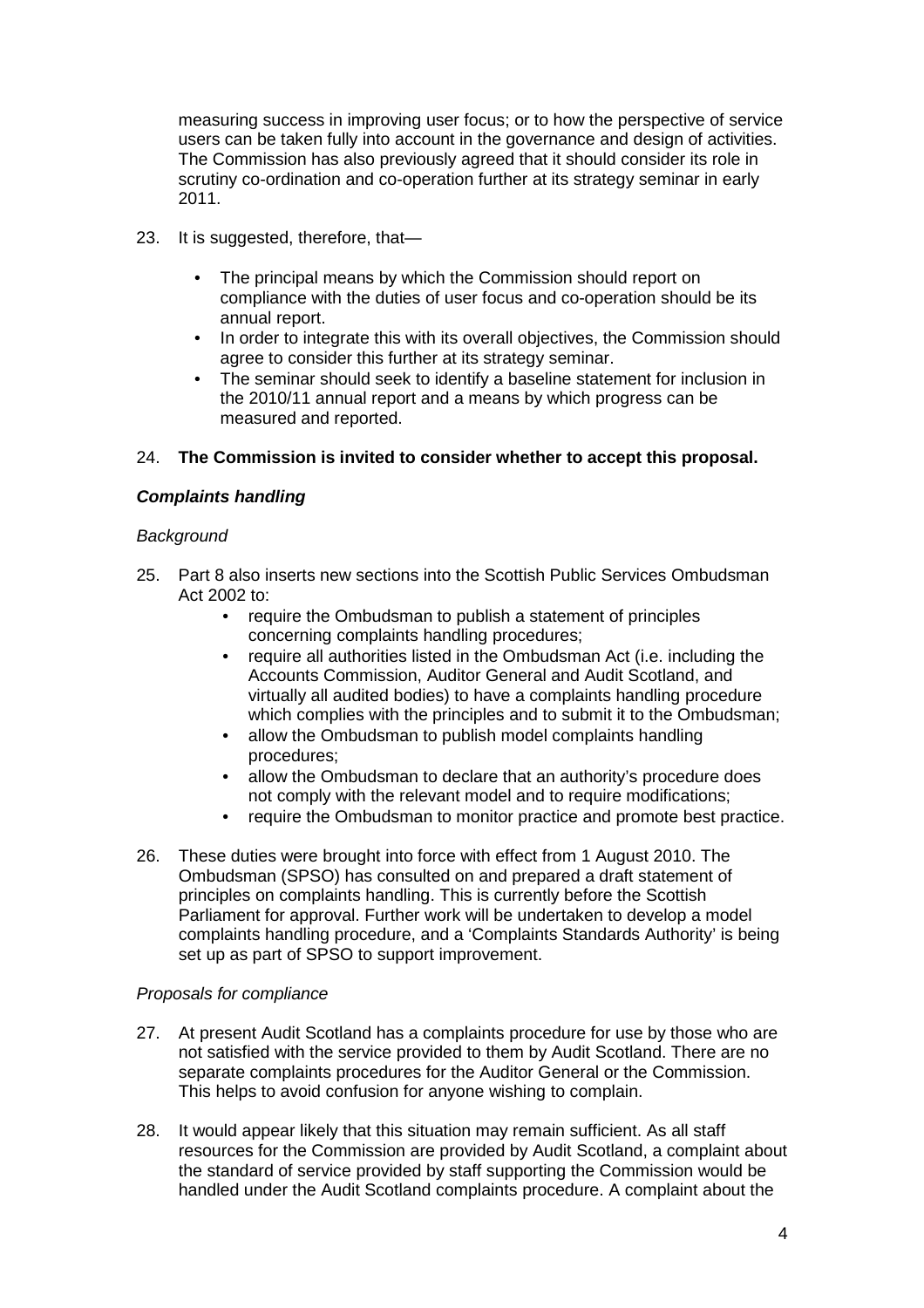conduct of Commission members themselves would be in relation to the Commission's Code of Conduct, and would therefore be a matter for the Standards Commission rather than the complaints procedure. A complaint about a decision of the Commission (for example, its findings or, ultimately, a sanction it imposed) would be a matter to be pursued through statutory appeal procedures or an action for judicial review.

- 29. One option for compliance with the new duties would, therefore, be to seek approval from the SPSO for the principle that the Commission does not require a separate scheme from that of Audit Scotland. (This would be similar to the approval of the Scottish Information Commissioner that a separate publication scheme is not required for the Commission.)
- 30. However, the Commission will want to be satisfied that the position outlined in paragraph 28 covers all eventualities. If so, the Commission will wish to ensure that Audit Scotland consults it when conducting any revision of its complaints procedure to ensure that it complies with the principles and any model set by the SPSO. The Commission will also wish to ensure that its position is adequately explained so that interested parties are aware of the appropriate methods of complaint.

## 31. **The Commission is invited to consider whether to accept these proposals.**

## **Other main provisions in the Public Services Reform (Scotland) Act 2010**

#### *Order-making powers*

- 32. Part 2 applies wide order-making powers to a broad range of public bodies, allowing the Scottish Ministers to bring forward in regulations future proposals for reform of the structure and functions of public bodies. This is intended to allow for flexibility to reform the public sector further, without the need for primary legislation on each occasion. The exercise of the power is limited in various respects, and proposals are subject to various stages of consultation and parliamentary scrutiny before they can be enforced.
- 33. The order-making powers have been brought into force with effect from 1 August 2010. They will lapse automatically after five years unless renewed for a further period of five years, with the possibility of further subsequent extension.
- 34. The Accounts Commission is listed in Schedule 5 of the Act, meaning that the powers apply to it. The Commission should, therefore, be aware of these powers, although no action is required.

#### *Audit Scotland governance*

- 35. Part 8 also provides for changes to the governance of Audit Scotland, principally affecting the composition of the Audit Scotland Board. It requires that the Board consists of the Auditor General, the Chair of the Accounts Commission and three independent non-executive members. The three members will be appointed by the Scottish Commission for Public Audit (which will also select the Chair of the Board), and determine the terms and conditions of appointment.
- 36. The Board currently consists of the Auditor General, the Chair of the Accounts Commission and two independent non-executive members. The Scottish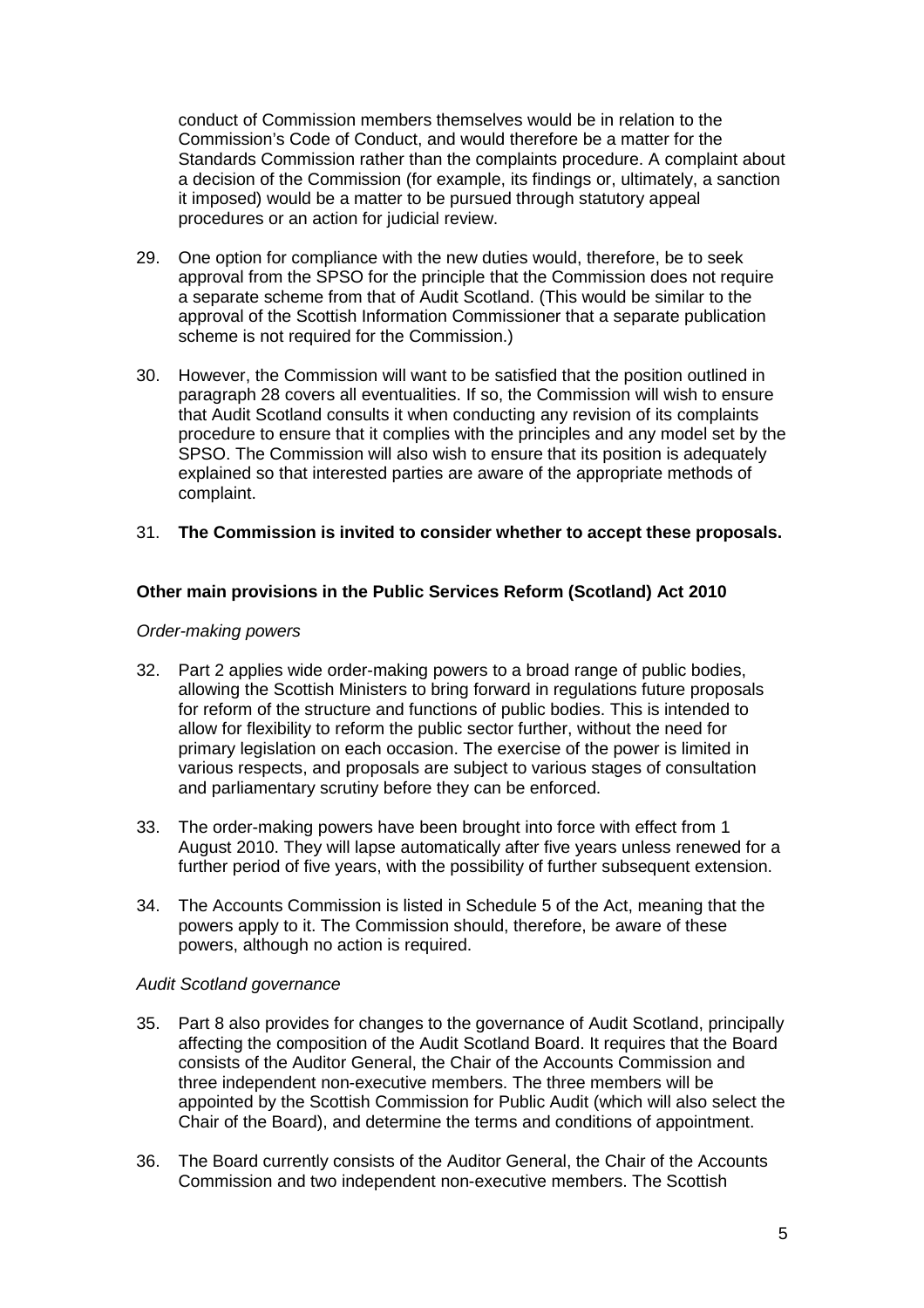Commission for Public Audit is currently recruiting a third non-executive member.

37. The Act also provides that a future holder of the post of Auditor General for Scotland will be appointed for a single non-renewable fixed term of eight years.

#### *Joint inspections*

38. Part 8 of the Act also allows Scottish Ministers to require certain scrutiny bodies to undertake joint inspections for a particular purpose. This does not apply to the Accounts Commission or Audit Scotland.

#### *Social Care and Social Work and Health Care: Scrutiny and Improvement*

- 39. Part 5 makes provision for the establishment of a new social care scrutiny body – Social Care and Social Work Improvement Scotland (SCSWIS) – by amalgamating the functions of the Care Commission, the Social Work Inspection Agency and some elements of the duties of HMIE. Part 6 makes provision for the establishment of a new health care scrutiny body – Health Improvement Scotland (HIS) – by amalgamating the functions of NHS Quality Improvement Scotland with some functions of the Care Commission for the regulation of independent health care services.
- 40. The organisational development of SCSWIS and HIS is being handled jointly in many respects, and the powers and approaches of both bodies have many parallels. Their creation is described as working in tandem with the wider new duties on user focus, co-operation and joint inspection. Both bodies will be required to prepare inspection plans and detail a programme in line with 'best regulatory practice'.
- 41. Parts 5 and 6 have no direct effect on the Accounts Commission, except in that they change the inspection bodies with which the Commission is working as part of its scrutiny co-ordination gate-keeping role.

## **Obligations and powers under other legislation**

## *The Housing (Scotland) Act 2010*

- 42. The Commission may also wish to note that the Scottish Parliament passed the Housing (Scotland) Act 2010 on 3 November. This Act includes provisions reforming the Scottish Housing Regulator (SHR). The SHR is one of the scrutiny bodies involved in the co-ordination of local government scrutiny led by the Commission.
- 43. The Commission may wish to note that the Housing (Scotland) Act 2010 includes several provisions of direct interest to it—
	- The Act requires the SHR to prepare and periodically review a statement setting out how it intends to perform its functions, and to consult the Commission (among others) before doing so.
	- The Act includes a specific section entitled 'Involvement of the Accounts Commission'. This requires the SHR to, at such intervals and in such manner as it considers appropriate, consult the Commission about the performance of the SHR's general functions in relation to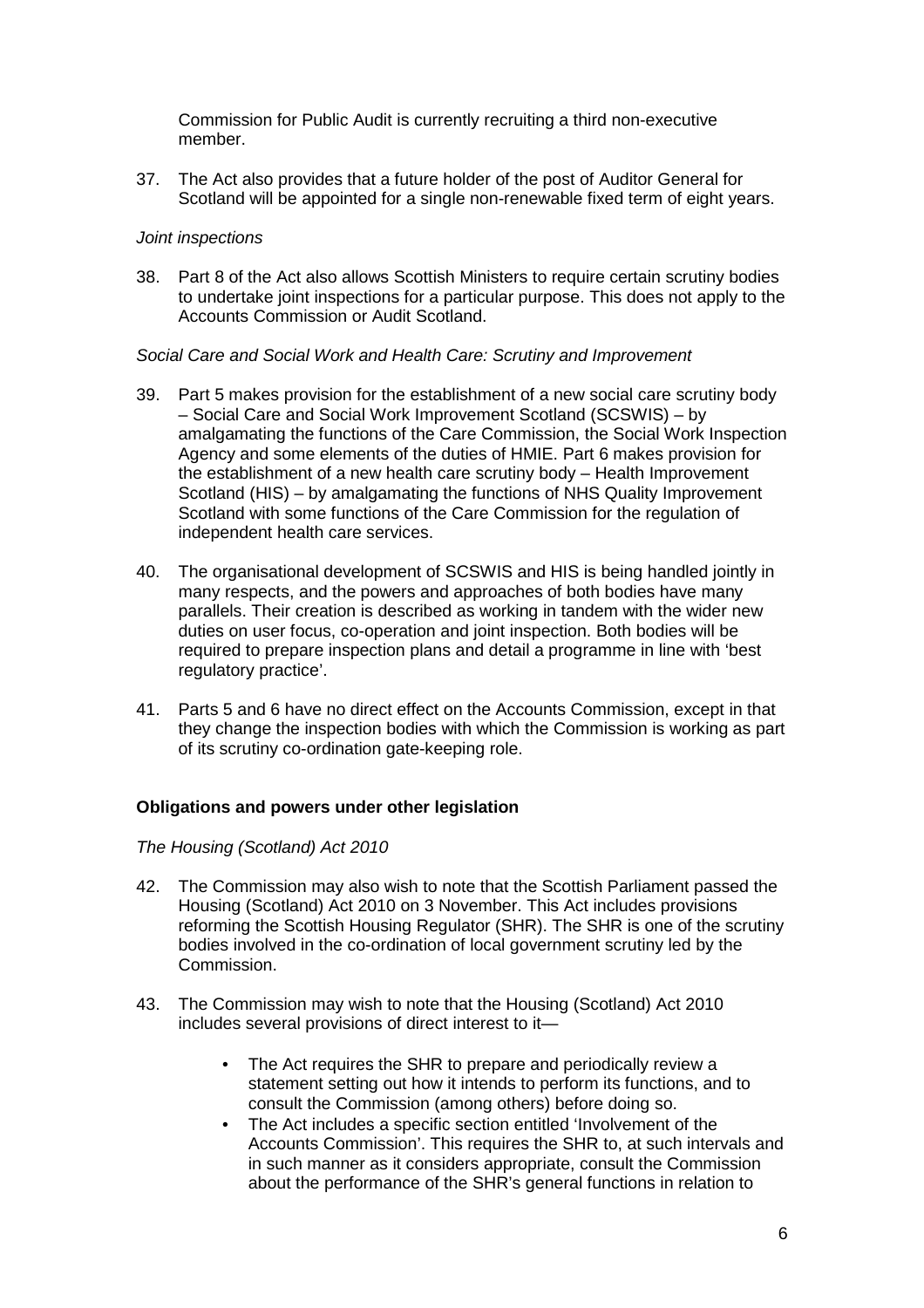local authority landlords, and to publish a statement about how it intends to comply with that duty.

- The SHR is required, so far as is consistent with the proper performance of its functions, to seek to secure co-operation between it and other relevant regulators (which include the Commission).
- Scottish Ministers are required to prepare and review from time to time a Scottish Social Housing Charter and before doing so must consult the Commission (among others).
- The SHR may set and review performance improvement targets for social landlords and before doing so must consult the Commission (among others).
- The SHR must notify the Commission (and various other stakeholders) of the types of inquiry on which it intends to publish reports, and consult the Commission (among others) before preparing a code of practice on how it intends to make inquiries and a code of practice on how it intends to make regulatory interventions.
- The SHR must consult the Commission (among others) before taking action to appoint a manager for a local authority or a local authority landlord where the landlord has failed, or is at risk of failing, to perform its duties.
- The SHR must consult the Commission (among others) before it issues guidance about how social landlords should involve people such as tenants, homeless persons and people using housing services in the preparation of information for the SHR.
- 44. These provisions are notable in that they appear to be the first legislative expression of matters relating to the Commission's scrutiny co-ordination role. The Commission should, therefore, be aware of these powers, although no immediate action is required.

## **Conclusion**

- 45. The Commission is invited to note this report. In particular, the Commission is invited to—
	- consider and agree whether it accepts the proposals in paragraphs 13- 16 on publication of information in relation to exercise of public functions;
	- consider and agree whether it accepts the proposals in paragraph 23 on compliance with the duties of user focus and co-operation;
	- consider and agree whether it accepts the proposals in paragraphs 29 and 30 to pursue compliance with complaints handling duties;
	- note the obligations on Scottish Ministers and the Scottish Housing Regulator to consult the Commission on various matters arising under the Housing (Scotland) Act 2010.

Mark Brough Secretary and Business Manager 12 January 2011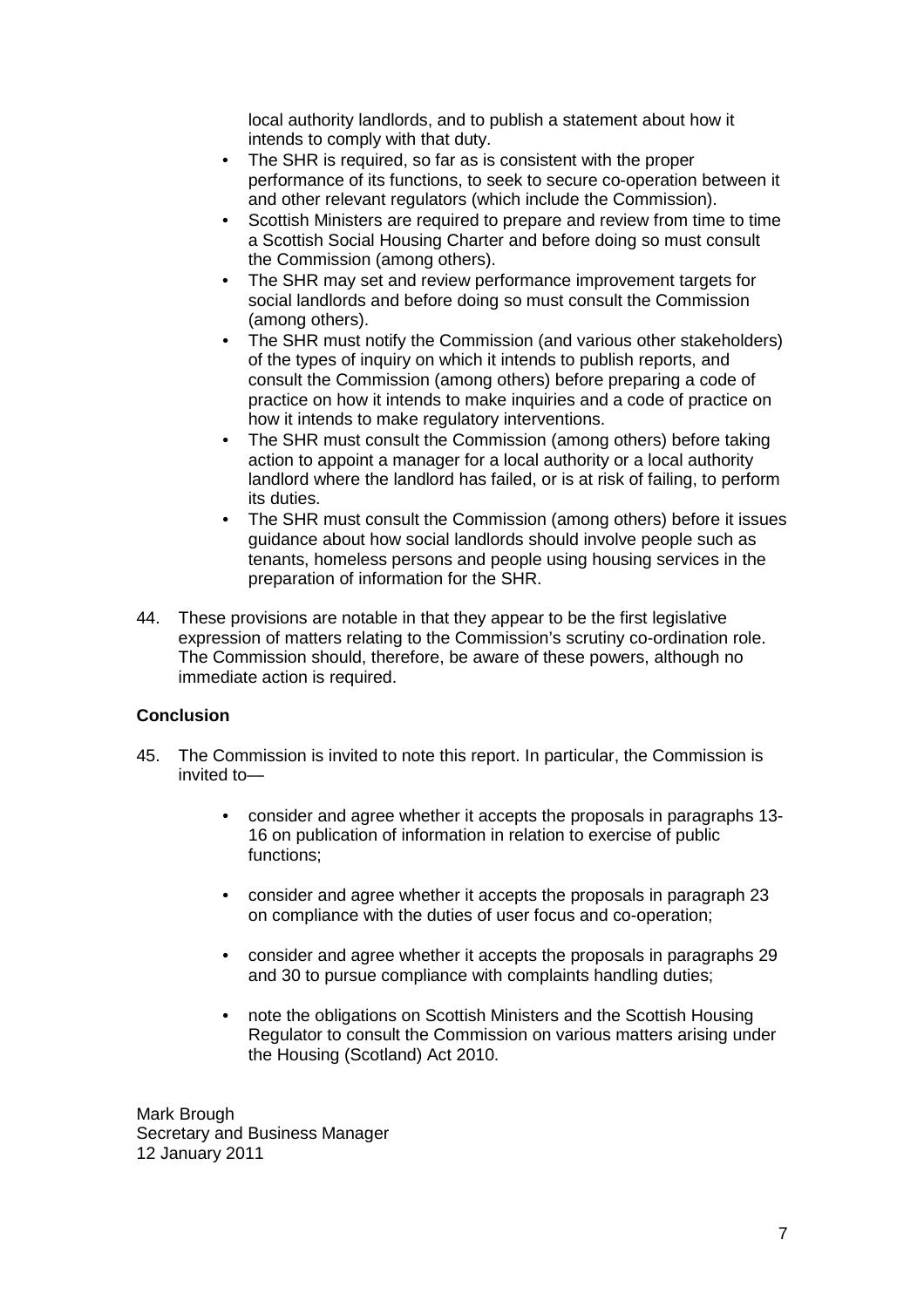#### **ACCOUNTS COMMISSION**

## **MEETING 20 JANUARY 2011**

### **REPORT BY THE SECRETARY AND BUSINESS MANAGER**

#### **SCOTLAND'S SPENDING PLANS AND DRAFT BUDGET 2011/12**

#### **Purpose**

- 1. The purpose of this paper is to provide the Commission with background briefing on the Scottish Government's draft budget for 2011/12, in particular some of the implications for local government.
- 2. The Commission is invited to note this report.

#### **The UK Government Spending Review**

#### *General issues*

- 3. The UK Government's Spending Review was announced on 20 October 2010 and presented UK budgets for the period 2011-15. The Government stated that it had prioritised the NHS, schools, early years provision and the capital investment required to support long-term economic growth.
- 4. As a result of the Government's prioritisation, departmental budgets other than health and overseas aid will reduce by an average of 19% in real terms over the four-year period, with some reducing by considerably more. The total level of government expenditure as a percentage of GDP is planned to return by 2014/15 to the level of 2006/07, from a peak in 2009/10.
- 5. The overall departmental spending limit (DEL) resource budget is planned to reduce by 8.3% in real terms over the period. The DEL capital budget is planned to reduce by 29% over the period. The Government states that, in order to fund capital programmes of high economic value, it has increased the capital budget by £2.3 billion a year by 2014/15 compared to the plans set out in its June 2010 budget. It also announced an increase in the average interest rate charged by the Public Works Loan Board on all new loans to an average of 1.00% above the Government's cost of borrowing. This took immediate effect and will result in additional borrowing costs for public bodies.

#### *Local government in England*

- 6. Councils in England will have an overall budget cut of 7.1% per year across the period, but will be given greater discretion over spending and grant ring-fencing will end. Some of the key elements of the Spending Review for local government in England are:
	- Local government resource funding to councils will reduce by 28% in real terms over the Spending Review period, one of the highest departmental reductions.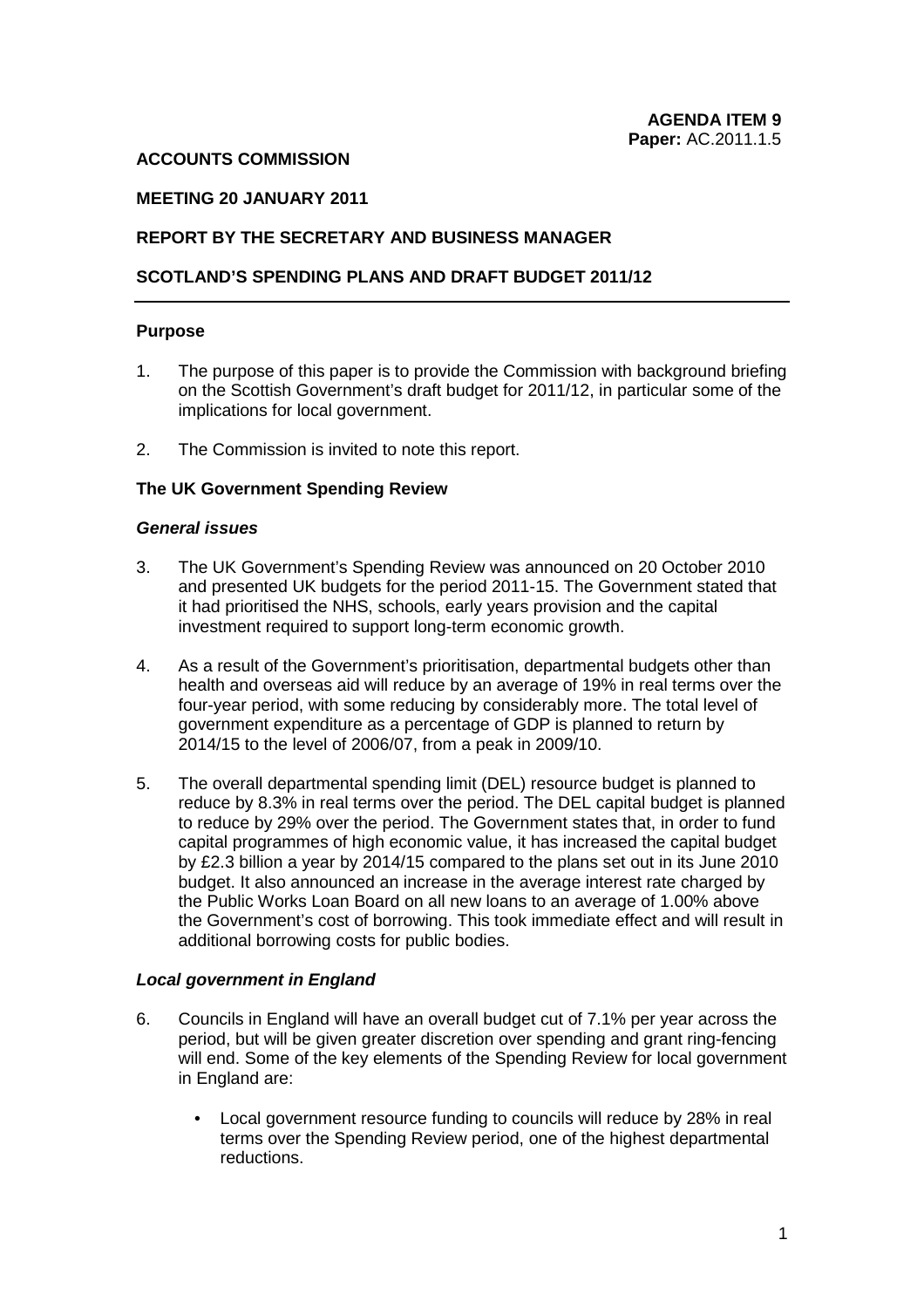- The Government has said that reductions in spending are matched by a radical reform programme that gives councils unprecedented freedoms and flexibilities and far more control over their budgets. The measures include an end to ring-fencing of almost all revenue grants from 2011/12, radically reducing the number of core grants, and giving councils greater local discretion to target council tax benefit on local priorities from 2013/14.
- Reducing barriers to effective joint working by establishing the first Community Budgets in 16 local areas from April 2011 to help councils and their partners to work together to support families with complex needs, with all places to be able to operate these approaches from 2013-14.
- Reforming performance information requirements and reducing the reporting and inspection burden on local government. The Government said that it has handed control of nearly 5,000 top-down targets to local councils to amend or drop as they see fit and will develop a single list of all of central government's data requirements from local government, to take effect from April 2011.
- Funding has been provided to support a council tax freeze in 2011/12, with the Government saying it has provided sufficient funds to cover the income that would otherwise be generated by a 2.5% council tax rise.

## *Scottish block allocation*

- 7. The Scottish departmental expenditure limit (DEL) shows a total real terms reduction of 10.6% over the period to 2014/15 compared to the baseline of 2010/11.
- 8. The cumulative real reduction in Scottish resource spending over this period (6.8%) is less than that for the UK as a whole (8.3%) – in large part due to Scotland's resource spending benefiting through the Barnett formula from the decision to protect health and education spending in England.
- 9. By way of contrast, the Scottish capital allocations are projected to fall by 38.4% over the same period, compared to a reduction of 29% for the UK as a whole. This is largely due to the Barnett formula consequences of substantial cuts in capital spending on social housing and on schools in England.
- 10. The reduction is weighted to the first year of the period, with a real terms reduction of 5% in total DEL from 2010/11 to 2011/12. In particular, the reduction in the capital budget is heavily weighted to the first year of the period.
- 11. It should be noted that the Scottish Government has presented the baseline for 2010/11 in a different way from the Treasury. The Scottish Government had exercised the option of deferring its share (estimated at £332 million) of the £6 billion cuts in the UK Government's emergency 2010/11 budget. The Treasury removed this amount from the 2010/11 baseline. It also removed end-year flexibility drawn down in the 2010/11 budget.
- 12. The Scottish Government has included these amounts in its presentation of the 2010/11 baseline. Its presentation gives a total real terms reduction in the Scottish DEL over the Spending Review period of 11.3% (representing an 8.6% reduction in resource spending and a 36.5% reduction in capital spending). The Scottish Government's presentation shows the real terms reduction in total DEL in the first year of the period as 6.2%, a total cash reduction of £1.3 billion.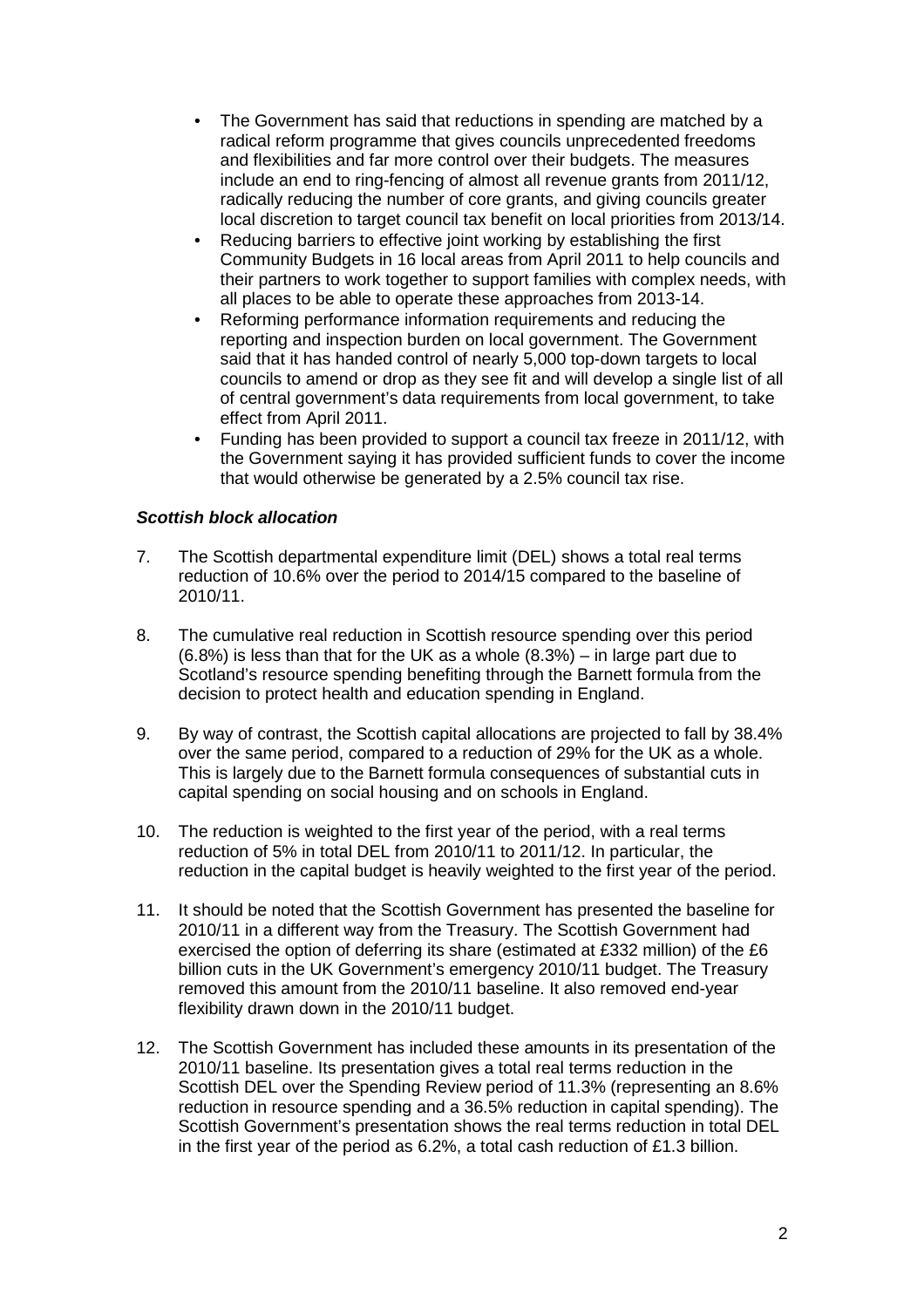13. On the Treasury's figures, the 6.8% reduction in the Scottish DEL resource budget compares to reductions of 7.5% for Wales and 6.9% for Northern Ireland. The 38.4% reduction in the Scottish DEL capital budget compares to reductions of 41% for Wales and 37% for Northern Ireland. These are not strict like-for-like comparisons as the other devolved administrations took different decisions on deferral of their shares of the 2010/11 budget cuts.

## **The Scottish Government's Spending Plans and Draft Budget 2011/12**

## *Key features of the draft budget*

- 14. On 17 November, the Scottish Government announced its draft budget for 2011/12. Its allocation of the budget across portfolios varies significantly. Health and Wellbeing has a small cash increase, amounting to a real terms reduction of 1.1%, whereas most other portfolios have a real terms reduction of over 10%. As a result the Health portfolio's share of the Scottish budget will rise in 2011/12 from 32.2% to 33.8%.
- 15. The headline figures for portfolios mask considerable variation across budget lines within portfolios. It is only at lower levels ('Level 2') that the significant 'winners and losers' become apparent, none of which are directly significant for local government.
- 16. For example, four level 2 budget lines show real terms increases. The two largest of these are:
	- The 'Learning' budget, which covers Scottish Government spending on schools, has increased by £30.9 million (which equates to 22.2% in real terms). This appears to be largely due to a £37.8 million increase in the 'Schools, People and Places' line to support capital expenditure in 2011/12.
	- The 'Active' budget increases by £12.3 million (which equates to 20.4% in real terms) due to the contribution to the costs of the Commonwealth Games.
- 17. All other level 2 budget lines show a real terms reduction. There are reductions of £215.8 million for the Scottish Further and Higher Education Funding Council (13.7% in real terms); £94.2 million for the Housing and Regeneration budget (20.8% in real terms); and £104.4 million for the Scottish Prison Service (23.7% in real terms). Support for borrowing by Scottish Water has been reduced from £150 million to zero, meaning that the Scottish Water and Climate Change budget line shows the largest real terms reduction. The Government stated that Scottish Water is in a strong cash position and can sustain its investment programme in 2011/12 without Government support for borrowing.
- 18. Some of the policies that the Scottish Government has said are required to balance the 2011/12 budget are:
	- setting a 3% target for efficiencies in 2011/12
	- selling surplus assets, securing further savings of £61 million from procurement and using innovative approaches for funding infrastructure investment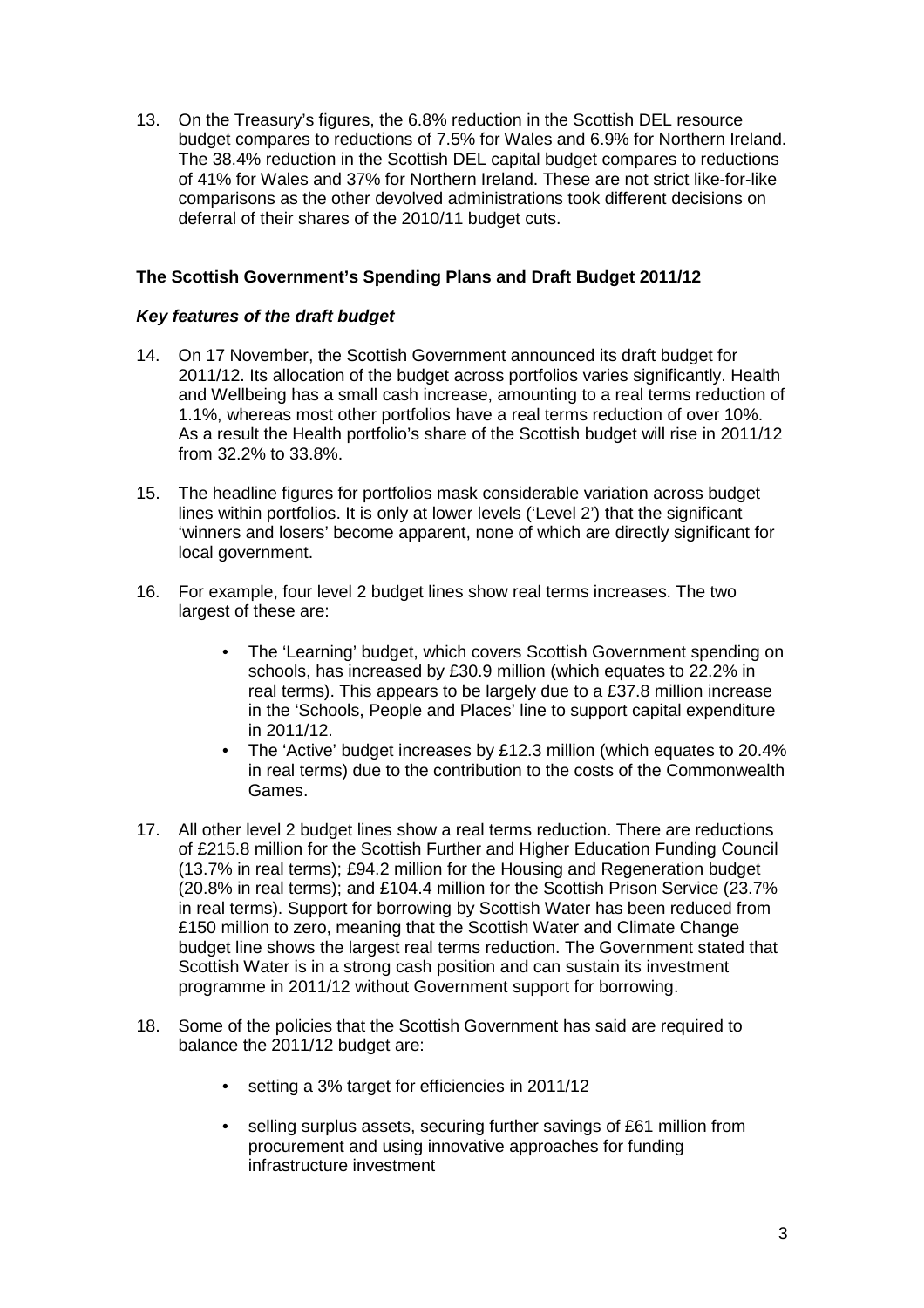- tightening public sector pay policy
- continuing to simplify the public bodies landscape and make further savings from scrutiny.
- 19. On pay policy, the Scottish Government announced its intention to freeze public sector pay for 2011/12 for those earning above £21,000. It intends to implement a minimum living wage of £7.15 per hour and provide a minimum annual increase of £250 for those earning under £21,000. It can, however, only implement these measures for those groups of staff whose pay remits are within its control.
- 20. The savings realised by this pay freeze depend on what might otherwise have happened to pay inflation. If pay would otherwise have stayed constant in money terms (i.e. a rise of 3.2%, representing the October 2010 rate of CPI), the freeze is assumed to deliver something just over £100 million.
- 21. No changes have been made to entitlement to the main demand-led budgets concessionary travel, free personal and nursing care, and prescription and eye examination charges.
- 22. On capital, the Scottish Government has carried forward a £100 million underspend from 2010/11 to help support capital spending in 2011/12, and has made an unspecified reallocation of some resource spending to capital. It states that capital spending has a more significant potential impact on economic growth.
- 23. Major national infrastructure projects are to be prioritised for capital spending the Forth replacement crossing, the South Glasgow Hospitals project and the Schools for the Future building programme. The cost met from resource budgets to fund unitary charges for existing PFI/PPP projects is expected to peak as a share of the DEL resource budget at around 2.3 per cent in 2015-16. The Scottish Government has announced that it intends to hypothecate an additional 1 per cent of the DEL resource budget, which will provide at least £250 million of revenue support to be used to fund up to £2.5 billion of capital expenditure delivered through the non-profit distributing model of public private partnerships.

## *Local government funding*

- 24. The baseline total allocated by the Scottish Government in the draft budget for support to local government in 2011/12 is £11,548 million, a cash reduction of £438.3 million on 2010/11, or 3.7%. In real terms this is a reduction of 5.5%, which compares to an overall real terms cut of 4.8% across the rest of the Scottish budget. The Government stated that this package of support is focused on growing the Scottish economy and protecting frontline services, and that it maintains the share of the Scottish budget allocated to local government at 34.5%.
- 25. The resource allocation (i.e. resource grants and distributed income from nondomestic rates) of £10,856 million is a reduction of £286.9 million on 2010/11, or 2.6% in cash terms.
- 26. Support for capital of £691.8 million is a reduction of £151.4 million, or 18%. In real terms this is a reduction of 19.5%. Of the capital allocation to local authorities, £120.2 million (19%) is ring-fenced and £520.9 million (81%) is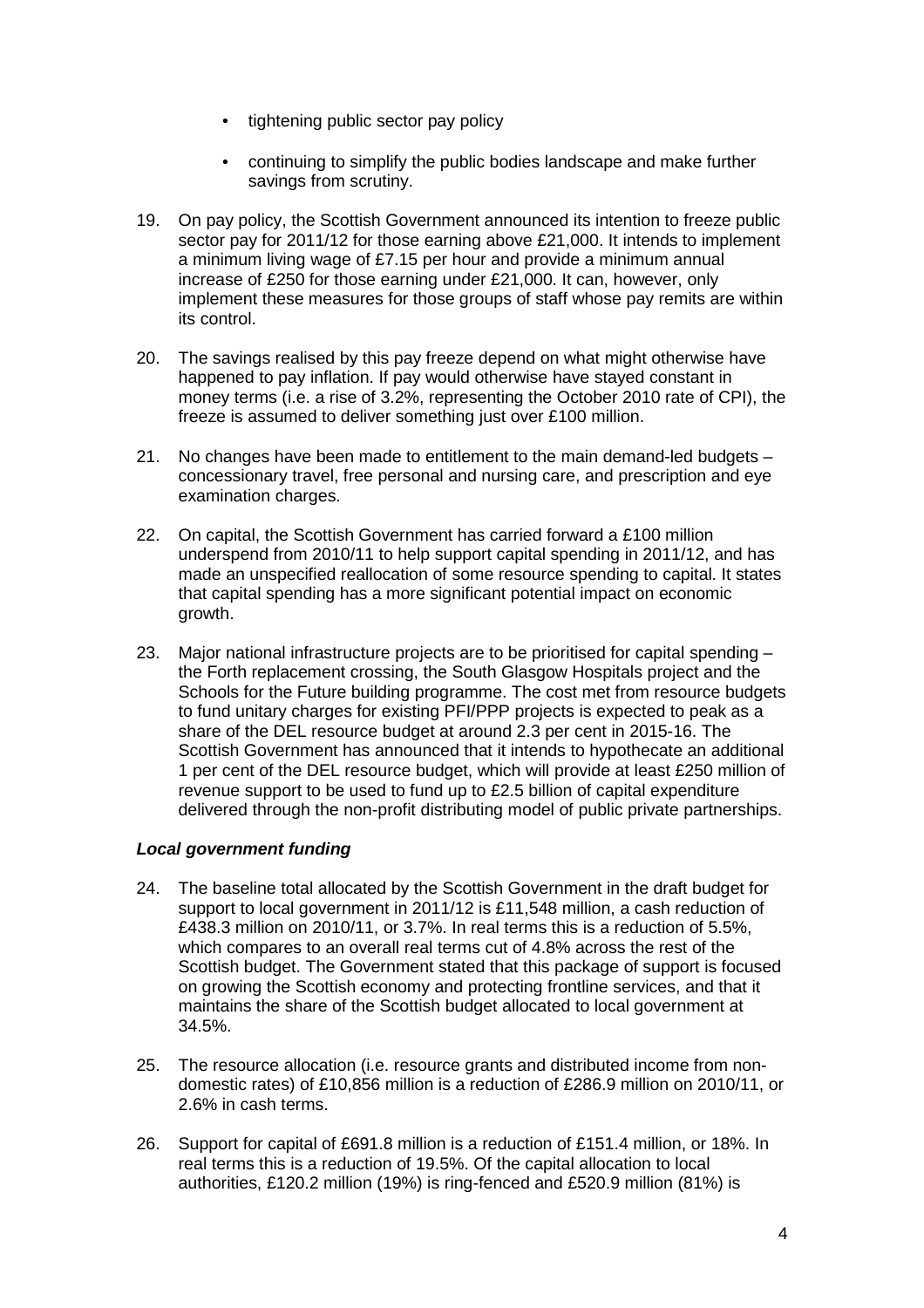distributed as general capital grant. In addition, £20.2 million has been allocated to fire boards and £20.5 million to Strathclyde Partnership for Transport.

- 27. The total resource funding includes an assumed income from non-domestic rates (NDR) of £2,170.5 million. This is a real terms increase of £62.6 million (3%) over 2010/11. This includes £30 million assumed income from a new supplement on large retailers, which is subject to approval by the Parliament. Should the NDR income be lower than this assumption, the Scottish Government will bear that risk and increase general revenue grant to compensate.
- 28. The figures above do not include income from council tax. The Scottish Government is making £70 million available to cover the presumed cost of freezing council tax. The draft budget also contains a £70 million 'change fund' to help manage social care pressures. This is not included in the local government package above. It is to be held by health boards but shared with councils. (This mirrors a similar fund set up by the UK Government in the Spending Review to redirect £1 billion from the protected NHS budget.)
- 29. The budget settlement has been negotiated and agreed between the Scottish Government and the COSLA leadership. It is conditional on local authorities signing up to the terms of the agreement, which include a commitment to meet a number of key policy priorities. Should councils not agree, the Scottish Government has said that it will reduce their resource allocation by 6.4% (which it describes as the average fall in resource budgets for non-protected areas of the Scottish budget) rather than 2.6%.
- 30. Some of the main elements of the package are that councils would be required to:
	- remain committed to the delivery of the Single Outcome Agreements
	- freeze council tax for 2011/12
	- contribute to maintaining police numbers at at least 17,234 throughout 2011/12
	- maintain the teacher:pupil ratio in P1-P3 and protect the number of teacher posts as far as possible
	- agree to an independent review of the McCrone agreement on teachers' pay and conditions to be available for implementation by August 2012
	- continue to deliver free personal care, with payments uprated for 2011/12.
- 31. On 9 December, the Scottish Government announced the proposed distribution of funds to local authorities for 2011/12. Allocations are arrived at using the standard distribution formula. While the average cash reduction in resource budgets is 2.6%, the range of reductions is from 0.3% to 4.9% depending on how the formula applies to individual councils.
- 32. In total, a 6.4% reduction would reduce the total local government resource allocation by a further £426 million. The provisional allocation shows that, should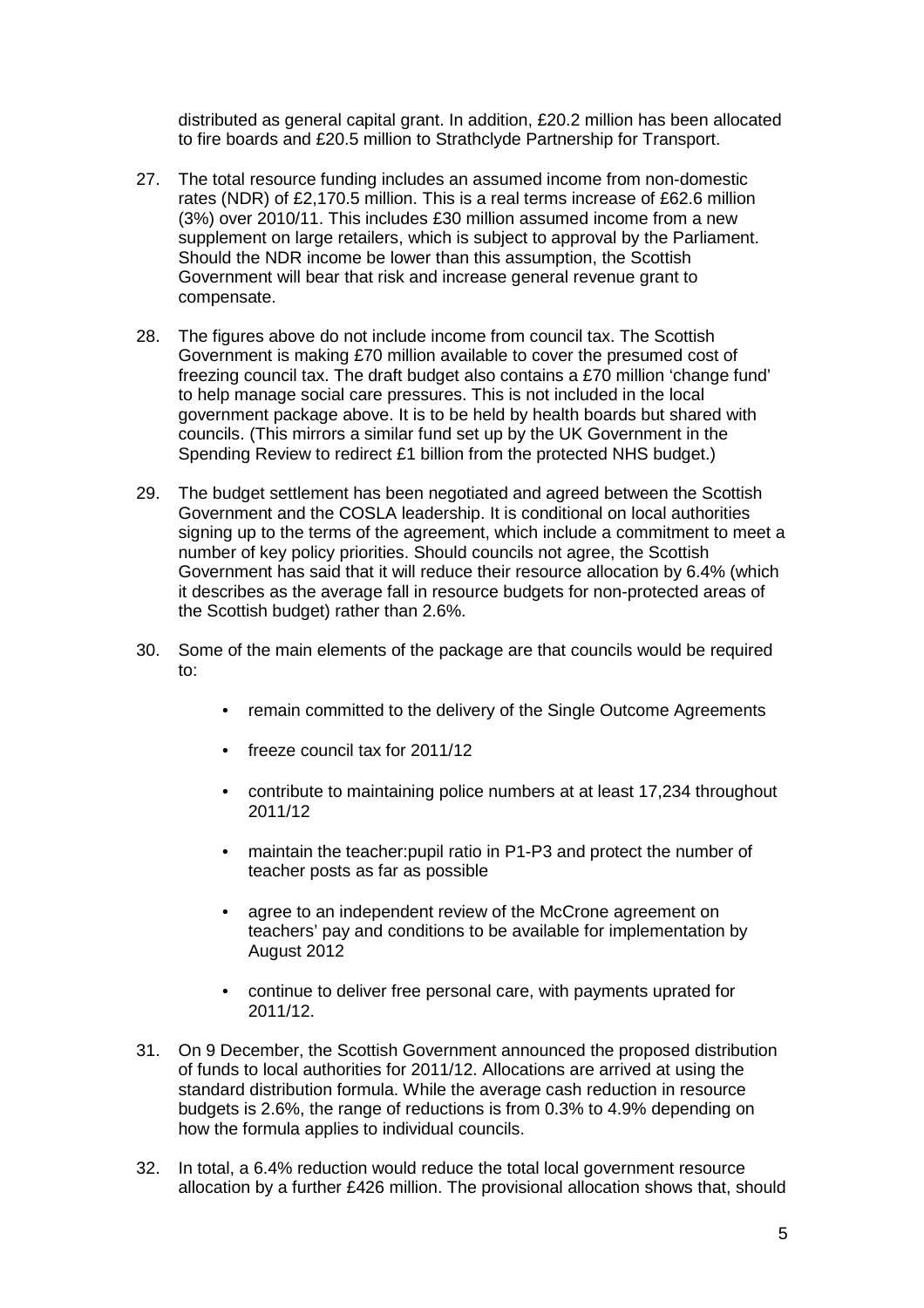councils refuse the package offered by the Scottish Government, the 6.4% cash reduction in resource budgets will be distribution in a range of reductions from 4.5% to 9.2%. By way of example, should Glasgow City Council not agree to the package, the Scottish Government would hold back £51.6 million from its resource allocation – a reduction in cash terms of 7.1% instead of 3.6%.

## **Process for agreeing the Scottish Government's budget for 2011/12**

- 33. The draft budget published on 17 November is essentially a white paper by the Scottish Government for consultation and political scrutiny. The formal stages of the budget process begin when the Scottish Government introduces a Budget Bill to the Parliament in mid January. This is then subject to different stages of possible amendment and approval as it is scrutinised, with a final vote likely to take place in early February. The current proposals are, therefore, subject to change.
- 34. The funding proposal for local government is subject to this continuing political process. It has been reported that the Scottish Government received confirmation from all 32 councils by 21 December that they would accept the package. The Budget Bill to be introduced in the Parliament in January will, therefore, include the whole amount proposed to be allocated to local government. Following approval of the Budget Bill, the Government will table the Local Government Finance Order 2011, setting out the formal allocations of funding to councils for 2011/12, less the amounts that would be held back if a 6.4% cut was applied.
- 35. The funds held back will by released by means of a further order which the Scottish Government will table in the Parliament only after councils have given formal assurance that the budgets they have passed include provision to deliver all the commitments specified in the package. Councils are asked to confirm this in writing to the Scottish Government by 28 February.

## **The Scottish Budget beyond 2011/12**

- 36. The UK Government's Spending Review indicates the profile of spending to 2014/15. While that profile sets expectations of likely future budget levels, it is highly contingent and variance is possible for numerous reasons. The formal allocations for each financial year will not be set until the UK Government's budget each Spring, and amendments to the Scottish budgets may arise as a consequence of changes to the overall UK budget or changed spending priorities within it.
- 37. In November 2010 the Scottish Government published detailed figures for only 2011/12. Alongside the draft budget it announced the establishment of the Christie Commission on the Future Delivery of Public Services. The Government explained its publication of one-year figures in part by saying that it expects changes to the configuration of budgets to arise from the work of the Commission.
- 38. Following some political debate on the subject, the Scottish Government announced in a statement on 8 December that it would publish illustrative figures for the years 2012/13 to 2014/15, and that it would do so before the Budget Bill is considered in late January 2011. Any such illustrative figures will remain highly contingent. It is not yet clear how they will influence political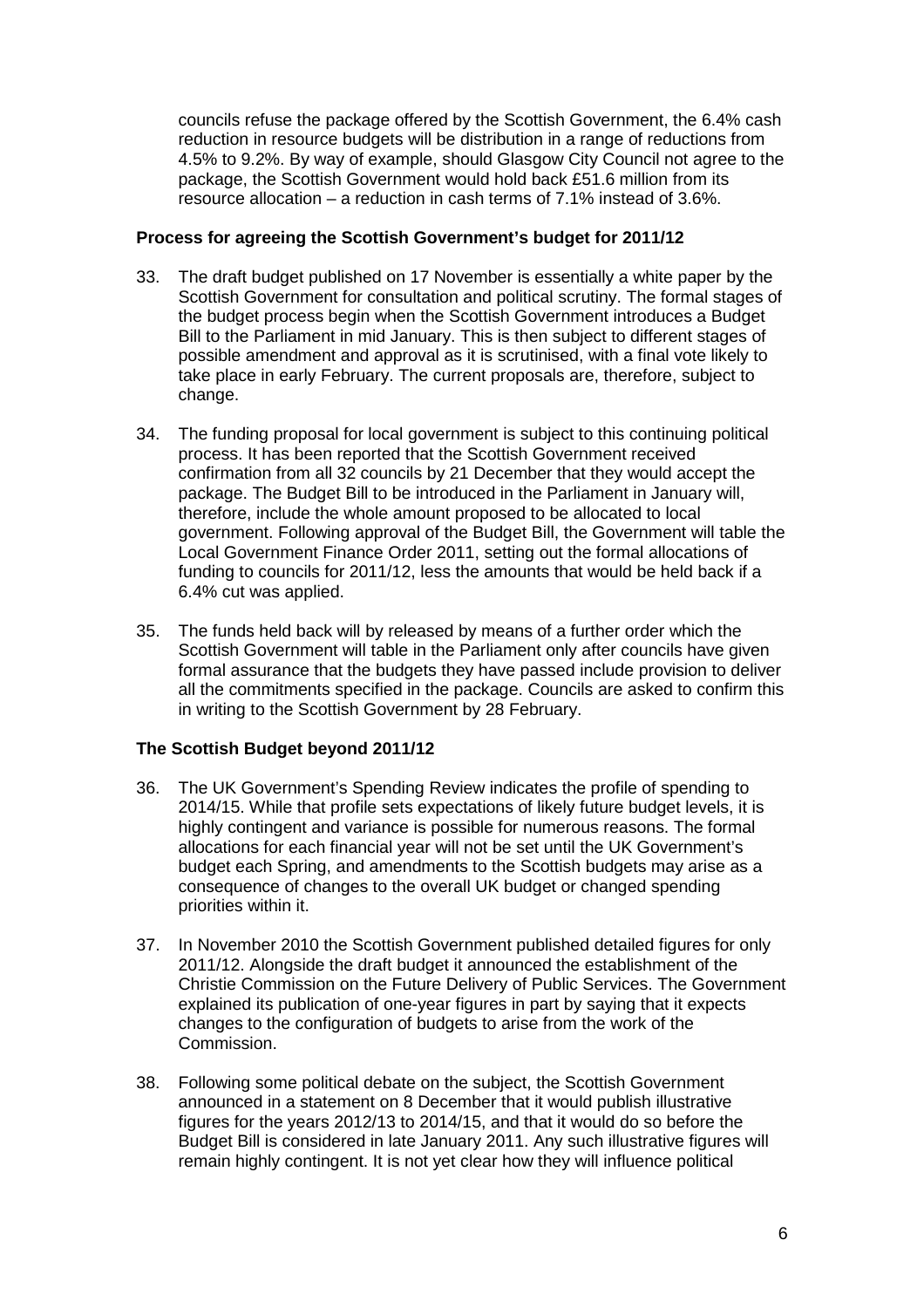debate or assist public bodies to pursue informed longer-term planning around priorities.

39. The UK Government's Spending Review included an announcement on legislation to implement the proposals of the Calman Commission on Scottish Devolution. A Scotland Bill has been introduced and is currently being scrutinised by the Scottish Parliament. It is possible that some of the provisions of this Bill, including extended borrowing powers and greater control over some tax revenues, could affect the Scottish budget in the course of the spending review period.

#### **Implications of the spending plans for Scottish local government**

- 40. In its draft budget, the Scottish Government recognised that local government will be faced with a number of very difficult decisions in order to accommodate the reduction in funds and increased inflation and demand pressures. It states that these may well require increased efficiencies including service redesign and the possibility of improving on the ability to generate additional income.
- 41. The draft budget highlighted specific cost pressures on local government such as, for example—
	- significant increases in annual spending on waste management required to meet statutory targets by 2020
	- the increasing cost of the free-at-point-of-delivery services
	- pressures on health and social care services from the ageing population
	- the additional £20 million required in 2011/12 to cover the increased revenue payments required for completed PPP/PFI schools projects, and
	- £7.8 million for new responsibilities under the Flood Management Act.
- 42. The real terms expressions of figures throughout this report are calculated using the GDP deflators used in the Scottish Government's draft budget - 1.9% for 2011/12, 2.3% for 2012/13, 2.6% for 2013/14 and 2.7% for 2014/15. It has long been assumed that the real costs pressures faced by different services areas – and consequently the actual purchasing power of their allocated funding – varies markedly and may not be adequately represented by the GDP deflator. There is, however, no reliable source of information on this.
- 43. A report to the Financial Audit and Assurance Committee in November 2010 outlined in some detail the savings plans that had been announced by councils at that point. All of the plans described in that report were made prior to publication of the Scottish Government's draft budget and, in most cases, prior to the UK Government's Spending Review.
- 44. Councils have been working with the Centre for Public Policy for the Regions on estimating the potential impact of likely government funding scenarios. The actual resource budget position for 2011/12 is marginally better than predicted, while the capital budget is significantly lower than predicted. The fall in the overall Scottish Government capital budget is particularly steep, exceeding the projections of the Independent Budget Review by £400 million over the Spending Review period. Local government has received a slightly lower cut in capital than the average across other portfolios.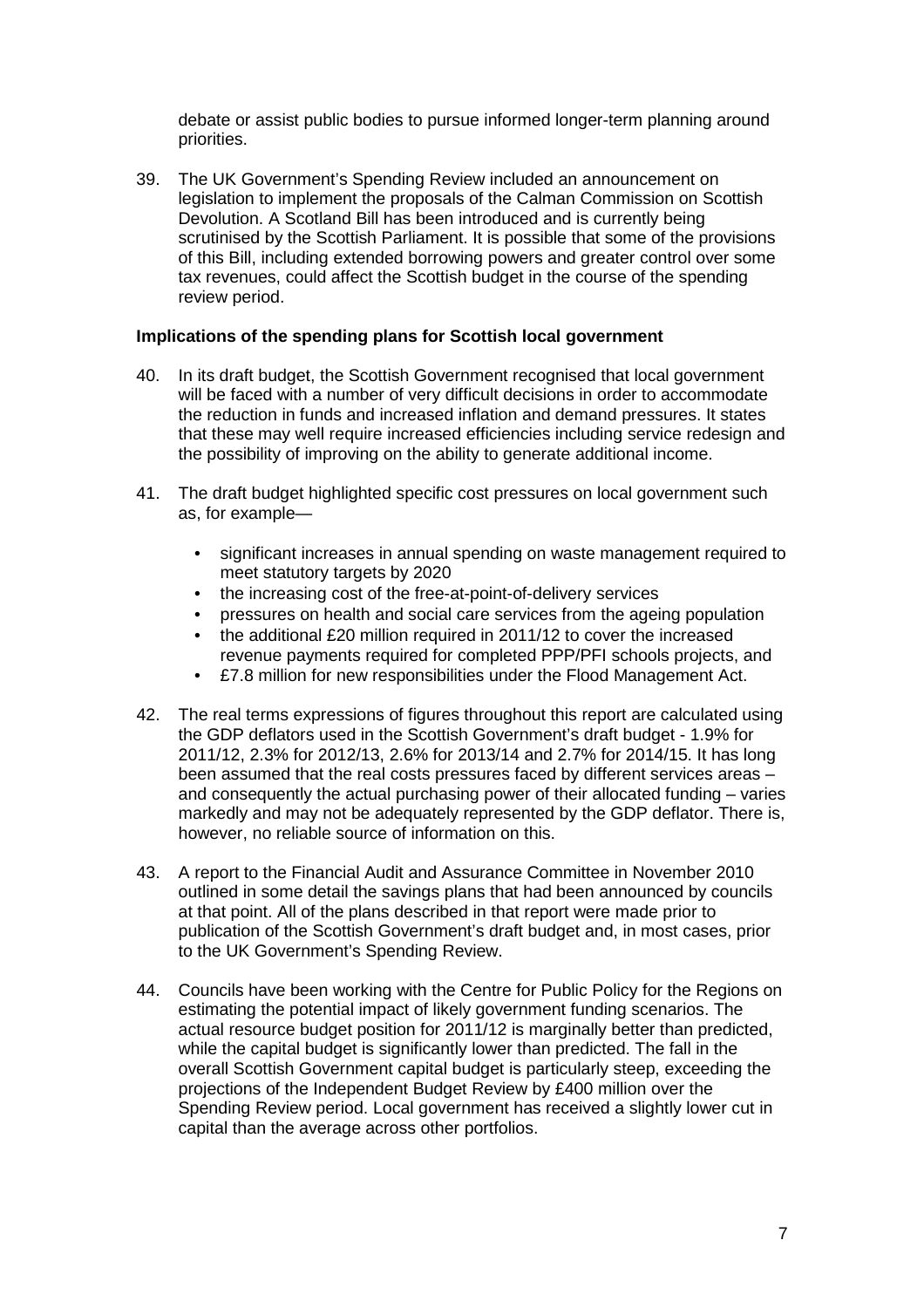- 45. While the budget position beyond 2011/12 is uncertain, the likely pattern of reductions over the four-year period, with cuts heavily weighted to the first year, is broadly consistent with the planning assumptions used by councils.
- 46. Much of the publicity around local government budgets has to date centred on projected workforce reductions and voluntary severance schemes being offered by councils. Local government has already set a pay freeze for all staff in 2011/12, with no £21,000 threshold.
- 47. What is not yet clear is how the action required to meet the immediate budget pressures in 2011/12 will work in tandem with longer-term service prioritisation. The forthcoming performance audit on Scotland's public finances will provide further analysis of how public bodies are planning for these significant changes. The Controller of Audit's 2010 local government overview report submitted to the Commission today also considers some of the issues facing councils.

Mark Brough Secretary and Business Manager 11 January 2011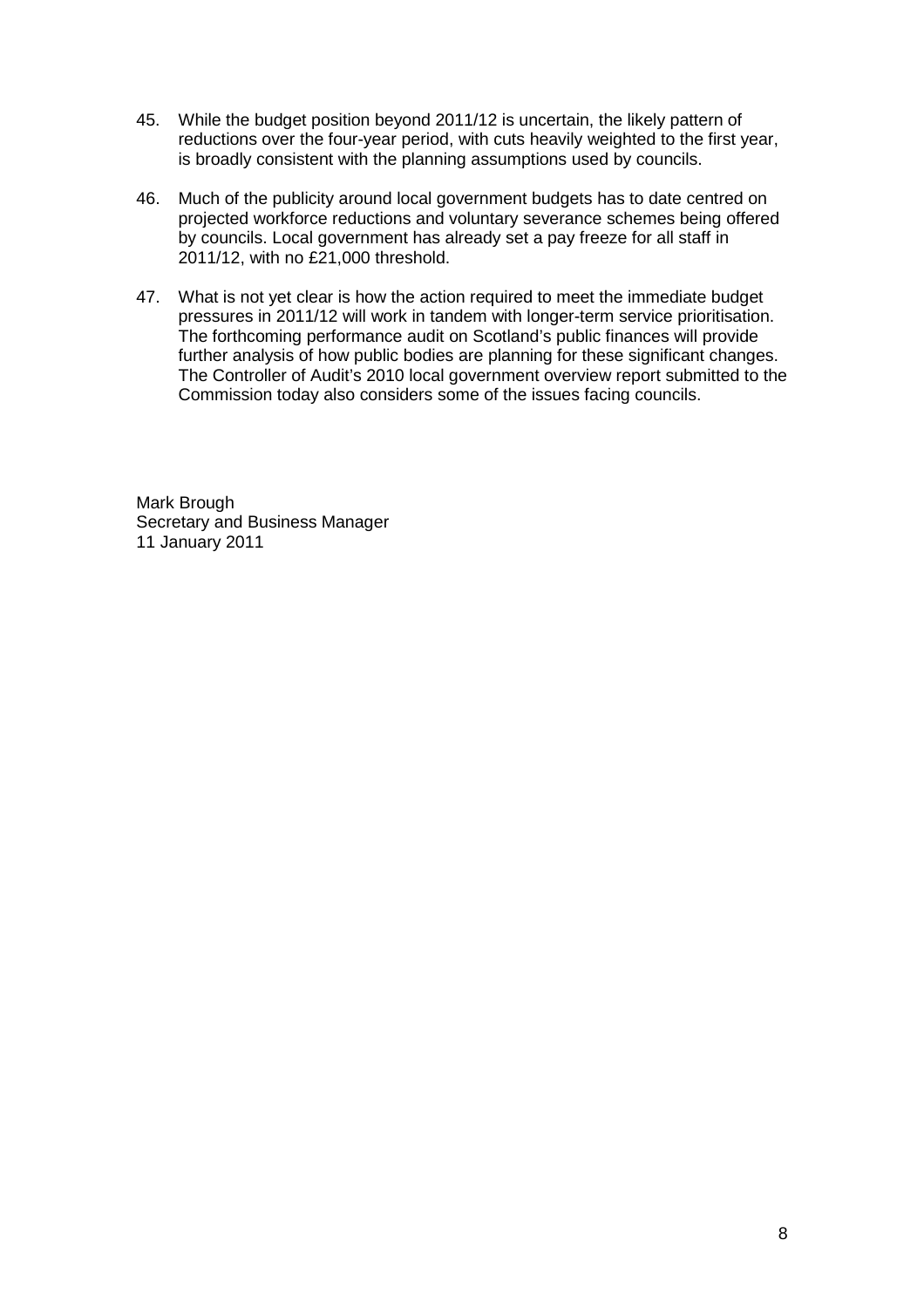#### **ACCOUNTS COMMISSION**

#### **MEETING 20 JANUARY 2011**

## **NOTE BY THE SECRETARY AND BUSINESS MANAGER**

#### **BEST VALUE AUDIT AND INSPECTION OF GRAMPIAN POLICE AND GRAMPIAN JOINT POLICE BOARD**

#### **Purpose**

1. The purpose of this paper is to introduce the report of the Best Value audit and inspection of Grampian Police and Grampian Joint Police Board. The Commission is invited to consider the report and decide which of the options for action it wishes to take.

#### **The report**

- 2. This report is the third joint Best Value audit and inspection report to be produced by the Controller of Audit and Her Majesty's Inspector of Constabulary for Scotland (HMICS). The process has been influenced by the latest developments arising from the joint scrutiny planning process and BV2 development, and by the evaluation of the two pilot police Best Value audits.
- 3. Insofar as the report relates to the Board, it is made by the Controller of Audit under section 102 of the Local Government (Scotland) Act 1973 as amended by subsequent legislation, including the Local Government in Scotland Act 2003. The report is made by the Controller of Audit to the Commission. The report is also being sent to the Board, which is comprised of elected members from the three constituent councils – Aberdeen City, Aberdeenshire and Moray. The Board is required to supply a copy of the report to each member of the Board and to make additional copies available for public inspection.
- 4. The Accounts Commission and HMICS each have statutory powers to audit and inspect BV in police authorities. The Commission is only able to take action in relation to the best value audit of the police authority, in this case the Joint Board. HMICS's judgements, relating solely to the police force and Chief Constable, are outside the Commission's remit. HMICS is directly accountable to Scottish Ministers.
- 5. The legislation provides that, on receipt of a Controller of Audit report, the Accounts Commission may do, in any order, all or any of the following, or none of them:
	- (a) Direct the Controller of Audit to carry out further investigations;
	- (b) Hold a hearing;
	- (c) State its findings.

#### **Consideration of the report**

6. The Controller of Audit and members of the audit team from Audit Scotland will be present at the Commission meeting to answer questions, along with Andrew Laing, HMICS, and HMICS staff.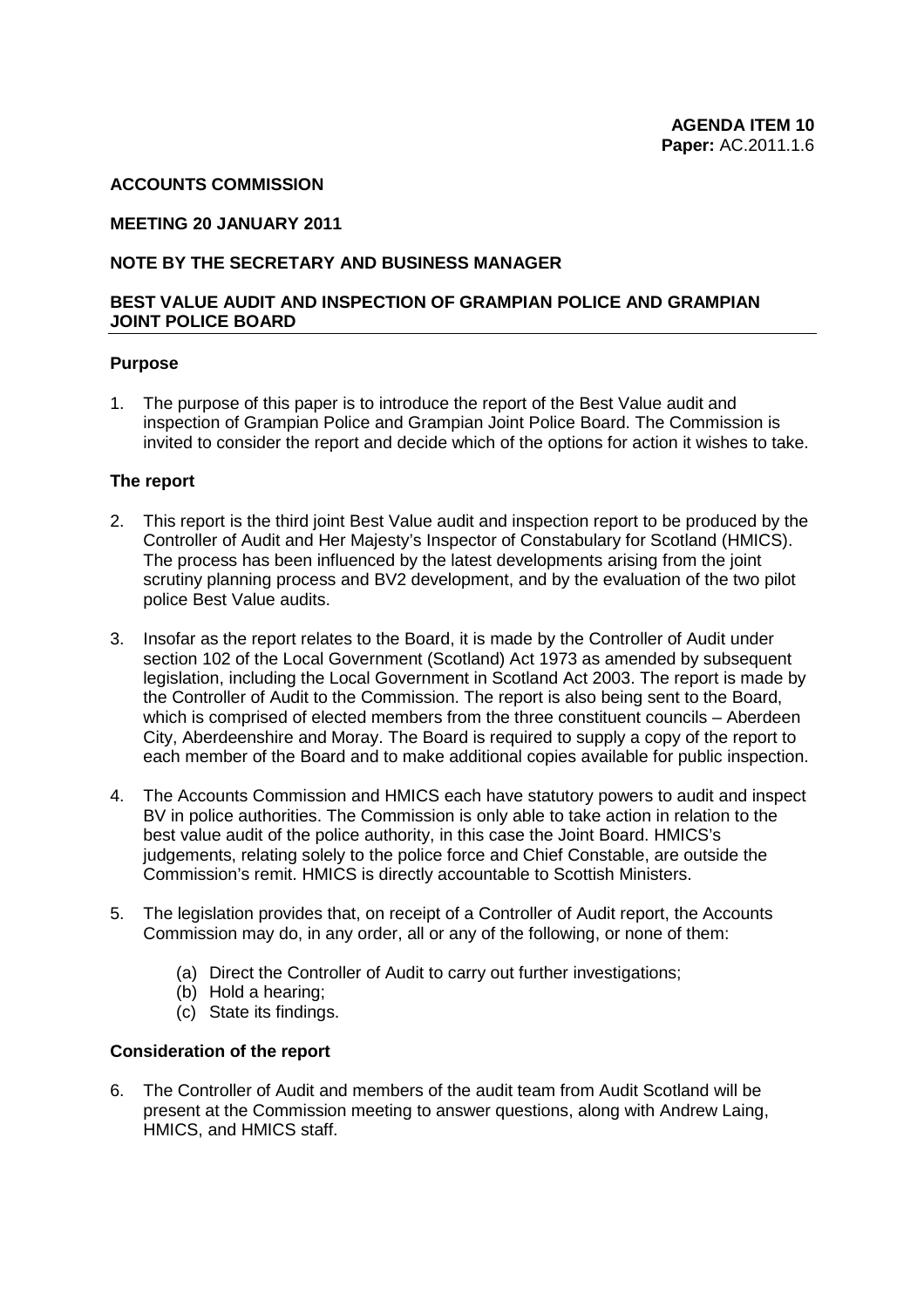- 7. If the Commission considers that it requires further information to proceed with its consideration of the report, it may direct the Controller of Audit to carry out further investigations. If the Commission is satisfied with the information which it has, it may wish to proceed to make findings unless members consider that a hearing is necessary.
- 8. The circumstances in which the Commission may wish to hold a hearing are likely to include:
	- where the Commission has serious concerns about the performance of a local authority as demonstrated in the audit report
	- where there is a strong difference of opinion between the Controller of Audit and the local authority.
- 9. Findings may include recommendations and the persons to whom those recommendations may be made include Scottish Ministers, who have powers to make enforcement Directions requiring authorities to take such action as is specified in the Direction.
- 10. HMICS may also wish to add findings to the report in respect of the police force.

## **Media**

11. Once the report is sent to the Board it is effectively in the public domain and may attract media interest. As with council Best Value audits, it is not intended that any media comment should be made by the Commission until it has deliberated on the report. The approach to media presentation will be agreed between the Commission and HMICS in order to ensure that the joint report together with any findings agreed by the Commission have the maximum impact in promoting improvement in police services.

## **Conclusion**

- 12. The Commission is invited to:
	- consider the joint report by the Controller of Audit and HMICS on the Best Value audit and inspection of Grampian Police and the Grampian Joint Police Board; and
	- decide how it wishes to proceed.

Mark Brough Secretary and Business Manager 12 January 2011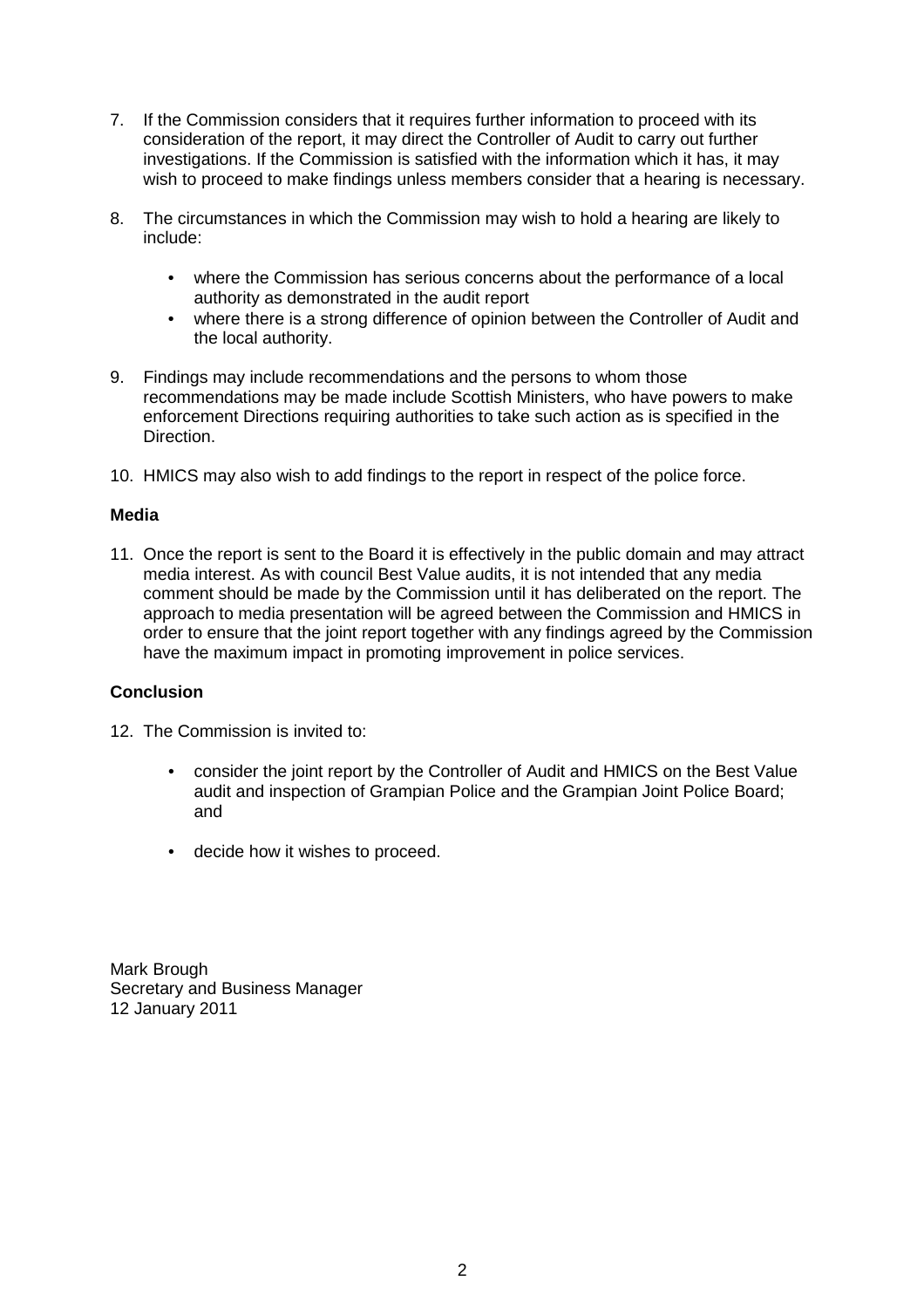



## Grampian Police and Grampian Joint Police Board

Best Value Audit and Inspection

January 2011

**AGENDA ITEM 10 Paper:** AC.2011.1.7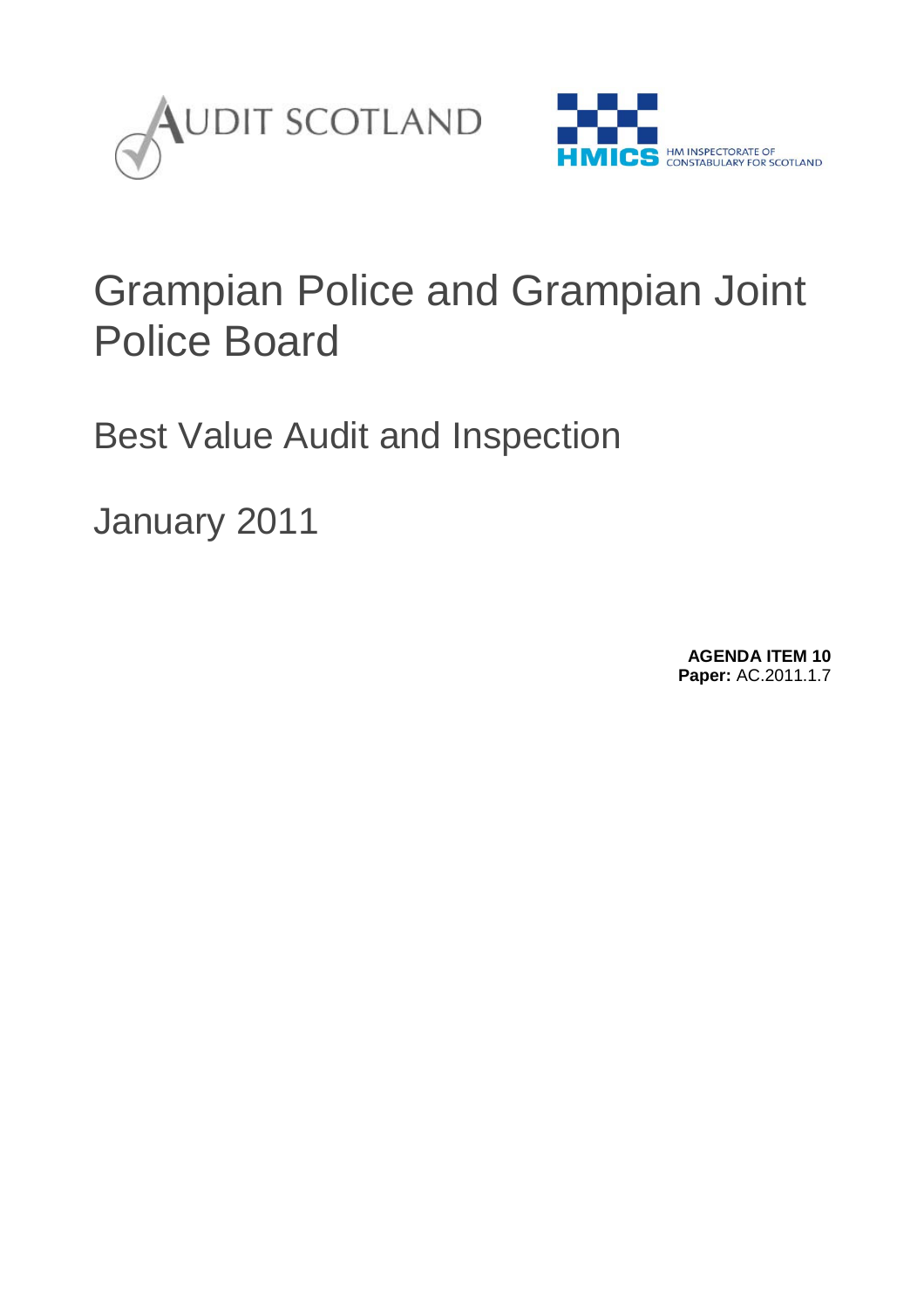# **Contents**

| <b>Commission findings</b>                                             | $\overline{\mathbf{2}}$ |
|------------------------------------------------------------------------|-------------------------|
| <b>HM Inspector of</b><br><b>Constabulary findings</b>                 | 3                       |
| <b>Introduction</b>                                                    | 4                       |
| The tripartite arrangements and<br>police authorities' leadership role | 6                       |
| <b>Summary</b>                                                         | 7                       |
| <b>Overall conclusions</b>                                             | $\overline{7}$          |
| <b>Part 1: Corporate</b><br>assessment                                 | 9                       |
| Vision and strategic direction                                         | 9                       |
| Governance and accountability                                          | 12                      |
| Community engagement                                                   | 16                      |
| Partnership working                                                    | 188                     |
| Performance management and<br>improvement                              | 19                      |
| Use of resources                                                       | 21                      |
| <b>Equalities</b>                                                      | 25                      |
|                                                                        |                         |

| Sustainability                                           | 26 |
|----------------------------------------------------------|----|
| <b>Part 2: Grampian Police</b><br>performance assessment | 29 |
| Delivering policing plan<br>outcomes                     | 29 |
| Antisocial behaviour                                     | 33 |
| <b>National security</b>                                 | 34 |
| <b>Public protection</b>                                 | 34 |
| Controlled drugs                                         | 35 |
| Road casualty reduction                                  | 36 |
| Force reputation, standards and<br>community focus       | 37 |
| <b>Part 3: Improvement</b><br>recommendations            | 40 |
| The improvement programme                                | 40 |
| Improvement agenda                                       | 41 |
| <b>Appendix 1: Expectations of</b><br>police authorities | 42 |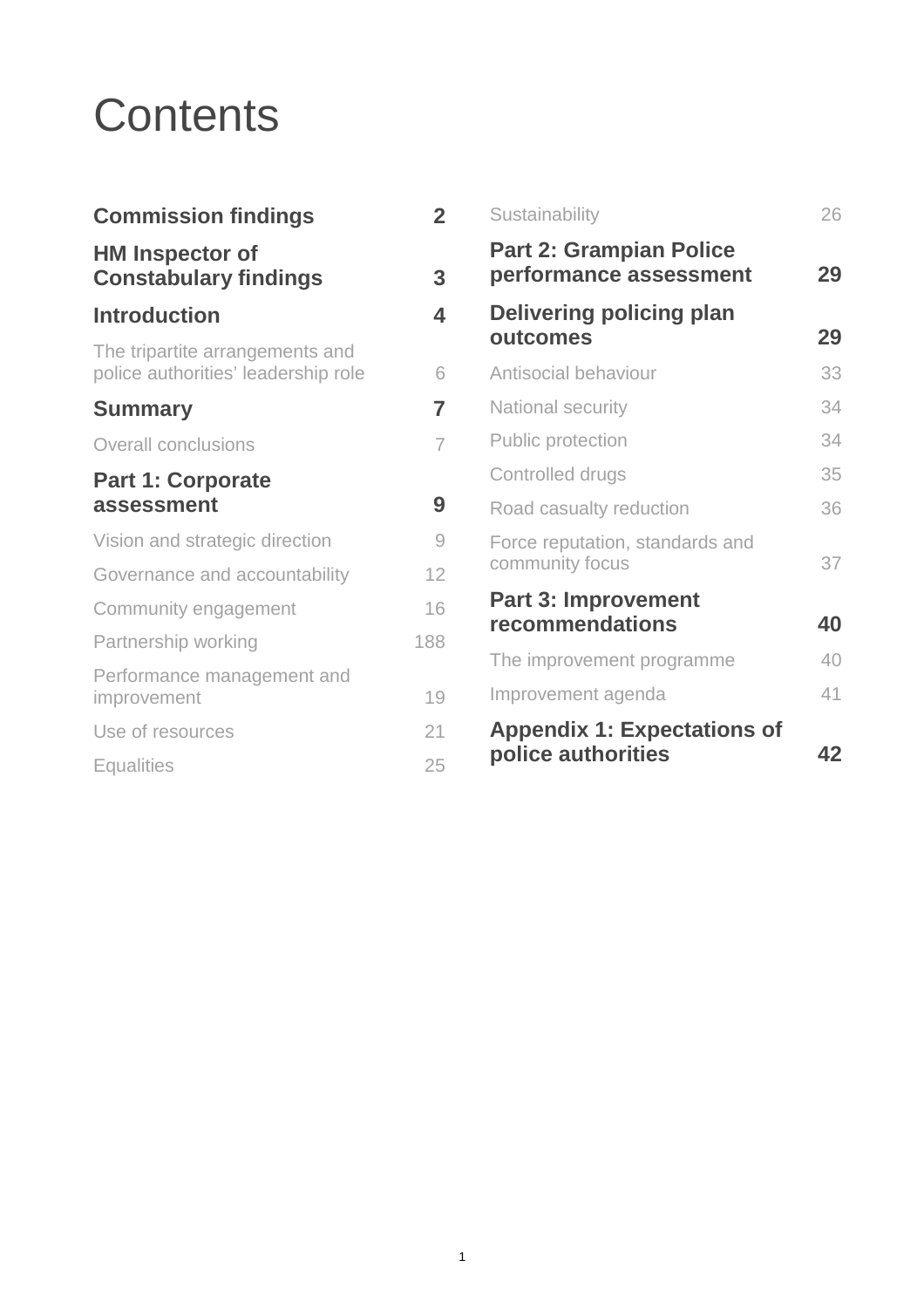# Commission findings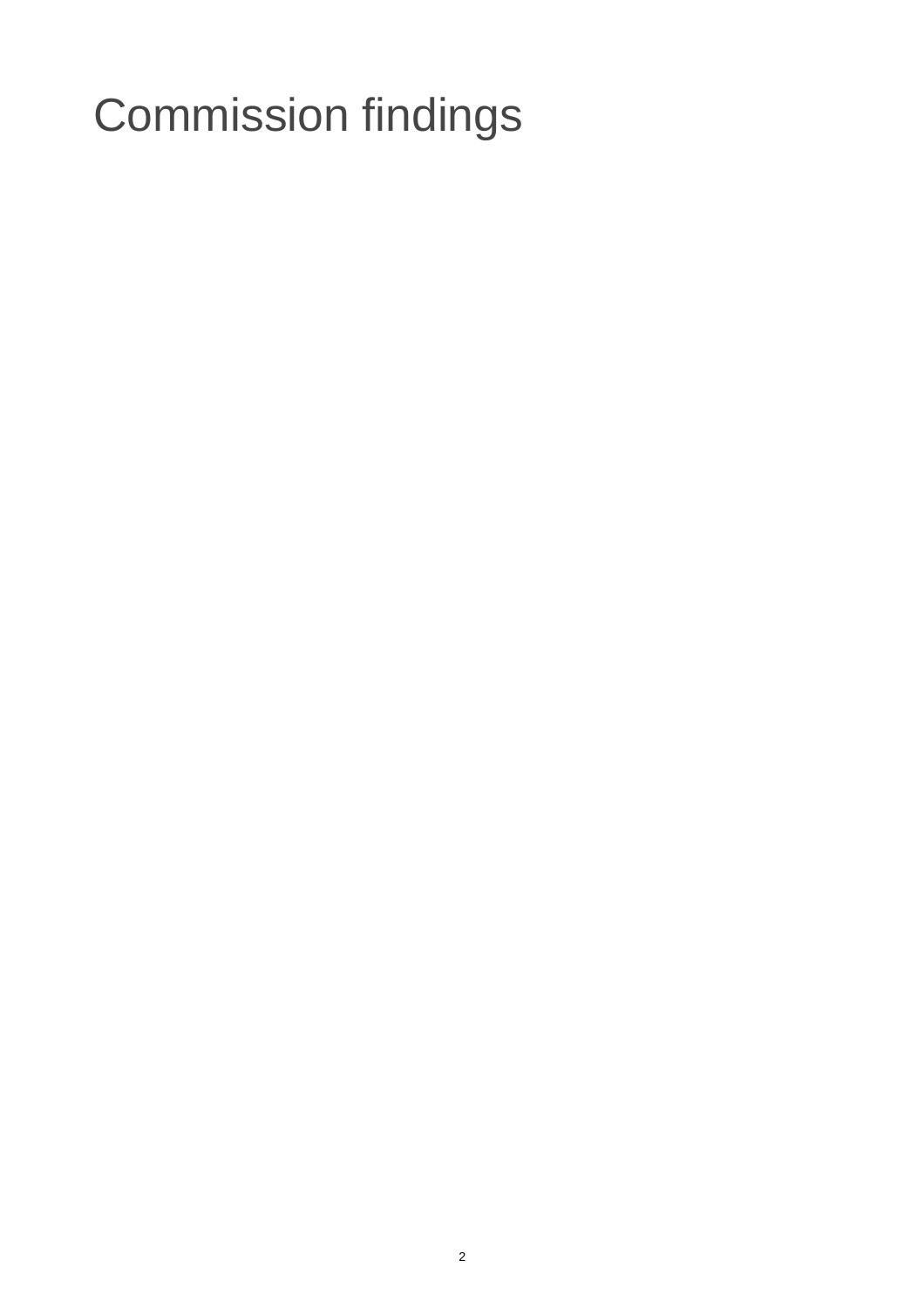# HM Inspector of Constabulary findings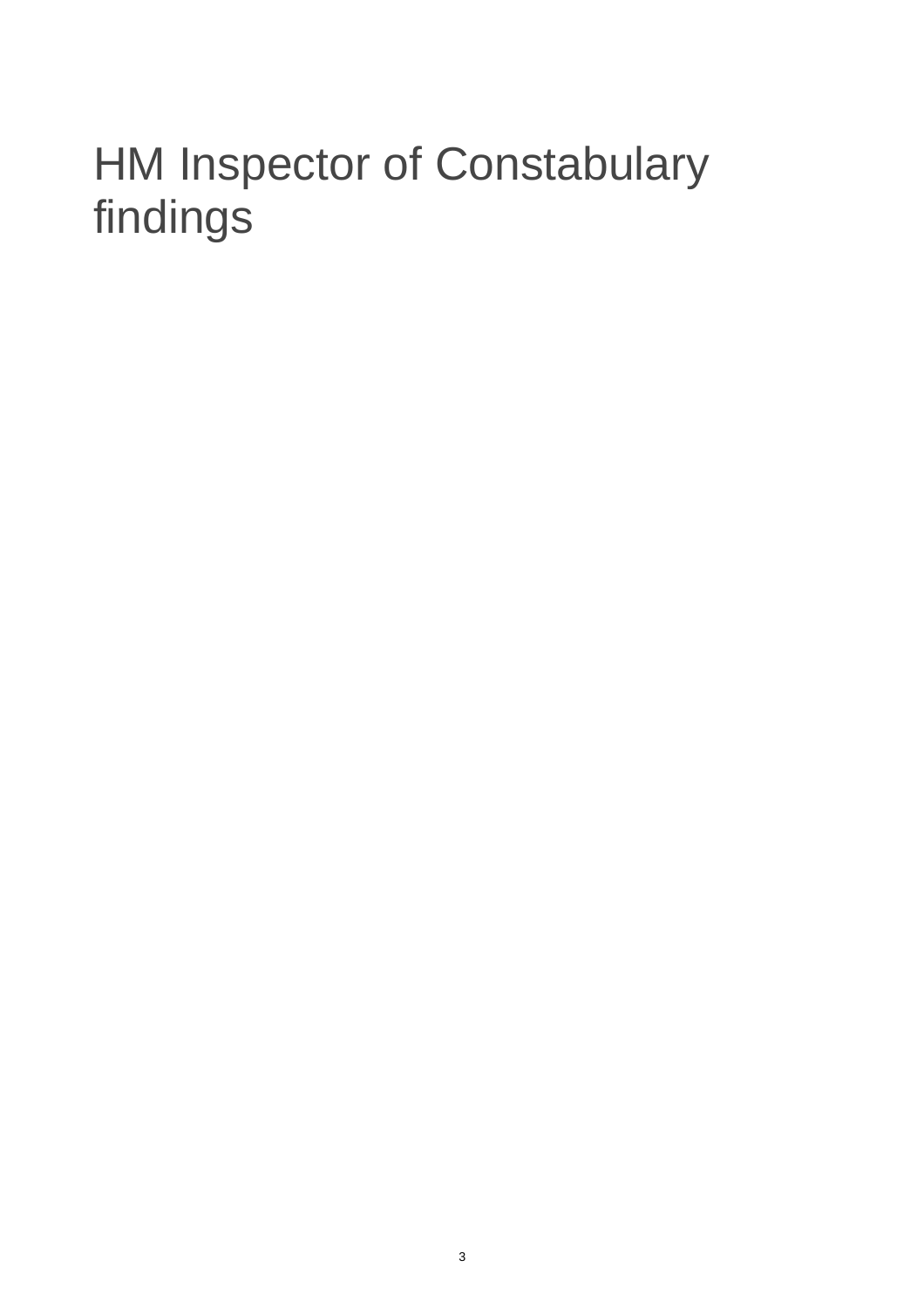# Introduction

This joint report is made by the Controller of Audit to the Accounts Commission under section 102(1) of the Local Government (Scotland) Act 1973 and by Her Majesty's Inspector of Constabulary (HMIC) under section 33 of the Police (Scotland) Act 1967.

*The Local Government in Scotland Act 2003* introduced new statutory duties relating to Best Value and Community Planning. Its provisions apply to local authorities, including police authorities, and require specifically that:

- councils and police authorities secure best value (defined as achieving continuous improvement in the performance of functions)
- **•** police authorities and chief constables participate in the community planning process.

The Act also amended the audit arrangements set out in the *Local Government (Scotland) Act 1973* to cover best value and gave powers to the Accounts Commission to examine best value in police authorities. Her Majesty's Inspectorate of Constabulary Scotland (HMICS) has a statutory duty under section 33 of the *Police (Scotland) Act 1967* to inspect police forces and common police services, and to report to Ministers on their state and efficiency. The 2003 Act extends this to include provision for HMICS to inquire into and report to Scottish Ministers on whether a local authority is carrying out its functions both as a police authority and in relation to a number of matters including best value.

The 2003 Act is supported by more detailed statutory guidance on Best Value and Community Planning, and a series of advisory notes on specific topics such as elected member leadership. This guidance is designed to be descriptive rather than prescriptive, defining the goals that organisations should aim for but allowing them local discretion on the methods and routes they use. The Scottish Government has issued further guidance for police authorities and forces. This guidance includes *Justice Department Circular 11/2003 Best Value Guidance and the Guidance for Members of Police Authorities and Joint Boards* (June 2007).

The scope of Best Value and Community Planning is broad and the guidance and statute indicate that a successful *police authority* will:

- work in tandem with the chief constable to develop a clear set of priorities that respond to the needs of the community in both the short and longer term
- be organised to support the delivery of these priorities
- meet, and clearly demonstrate that it is meeting, the community's needs
- operate in a way that drives continuous improvement in all its activities.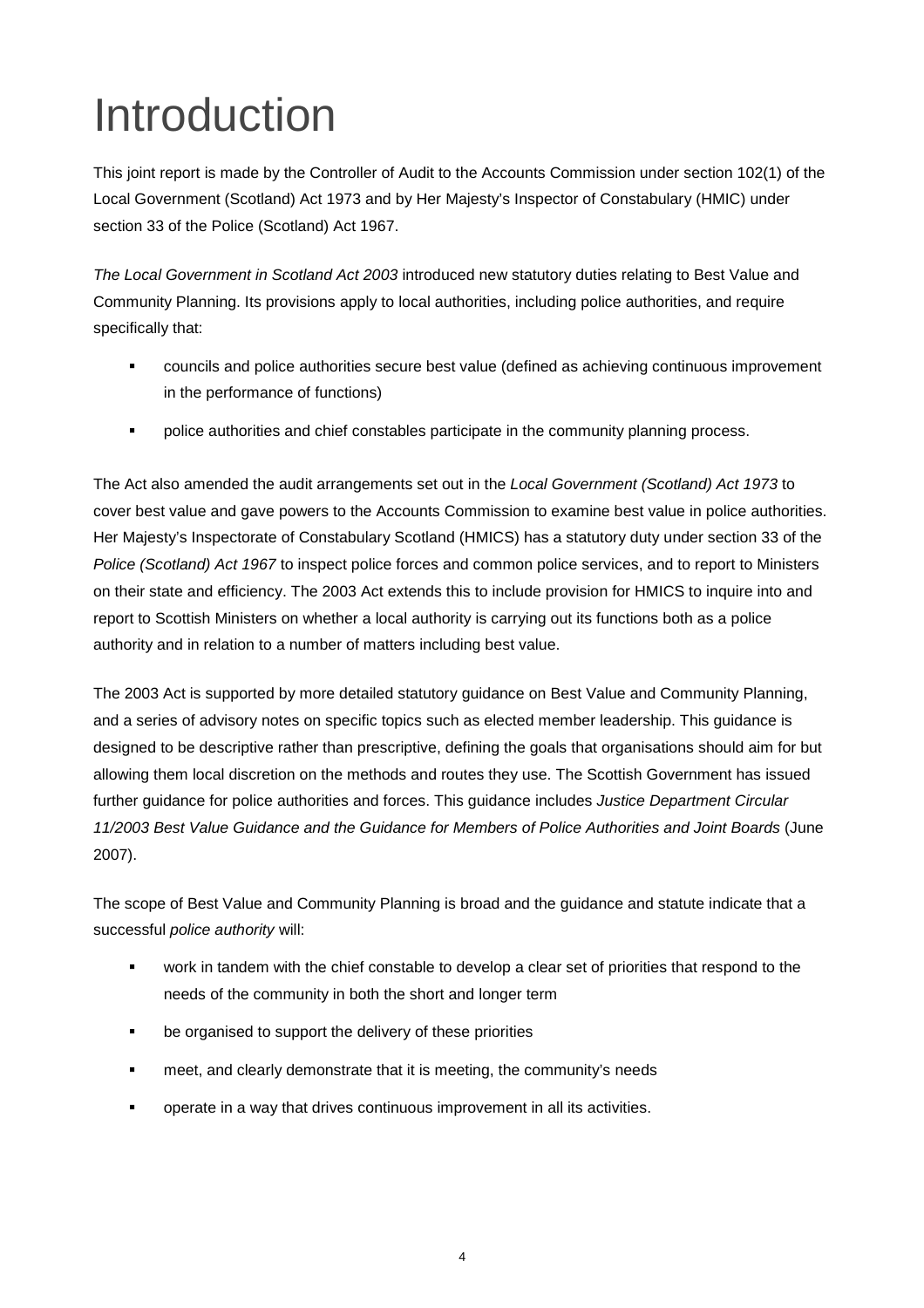Similarly, a successful *police force* will:

- work with its partners and the police authority/police authorities to develop a clear set of priorities that respond to the needs of the community in both the short and longer term
- be organised to deliver these priorities
- meet, and clearly demonstrate that it is meeting, the community's needs
- operate in a way that drives continuous improvement in all its activities.

The key objectives of this joint audit and inspection were to:

- assess the extent to which the Grampian Joint Police Board and Grampian Police are meeting their duties under the Local Government in Scotland Act 2003 and complying with Scottish Government guidance
- agree planned improvements with the local authorities, force and the board, to be reviewed by external auditors and HMICS on an ongoing basis.

As Best Value and Community Planning encompass a wide variety of activities, it is not realistic to audit or inspect everything in depth. For this reason we plan our detailed work in two ways:

- where possible we draw on the findings of other scrutiny processes, such as the work carried out by other inspectorates
- we select certain aspects of the force's and board's performance for detailed investigation. We use a wide range of sources, including the force and board's own assessment of their performance, reports issued following external audit and inspections and the Scottish Policing Performance Framework (SPPF) to assess risks and scope our work to inform this selection.

Our joint report reflects this proportionate approach, with detailed commentary in some areas and limited coverage in others. It also presents the picture we found at the time our main audit and inspection work was conducted, in June and July 2010. The report includes a corporate assessment of the Joint Board and the force, while the performance assessment covers only the force.

We gratefully acknowledge the co-operation and assistance provided to the team by Councillor Martin Greig, Convener of Grampian Joint Police Board; Chief Constable Colin McKerracher, Grampian Police; Jane MacEachran, Clerk to the Board; and all other elected members and staff involved. We are also grateful to the representatives of the three councils and the force's community partners who agreed to participate in the audit and inspection process.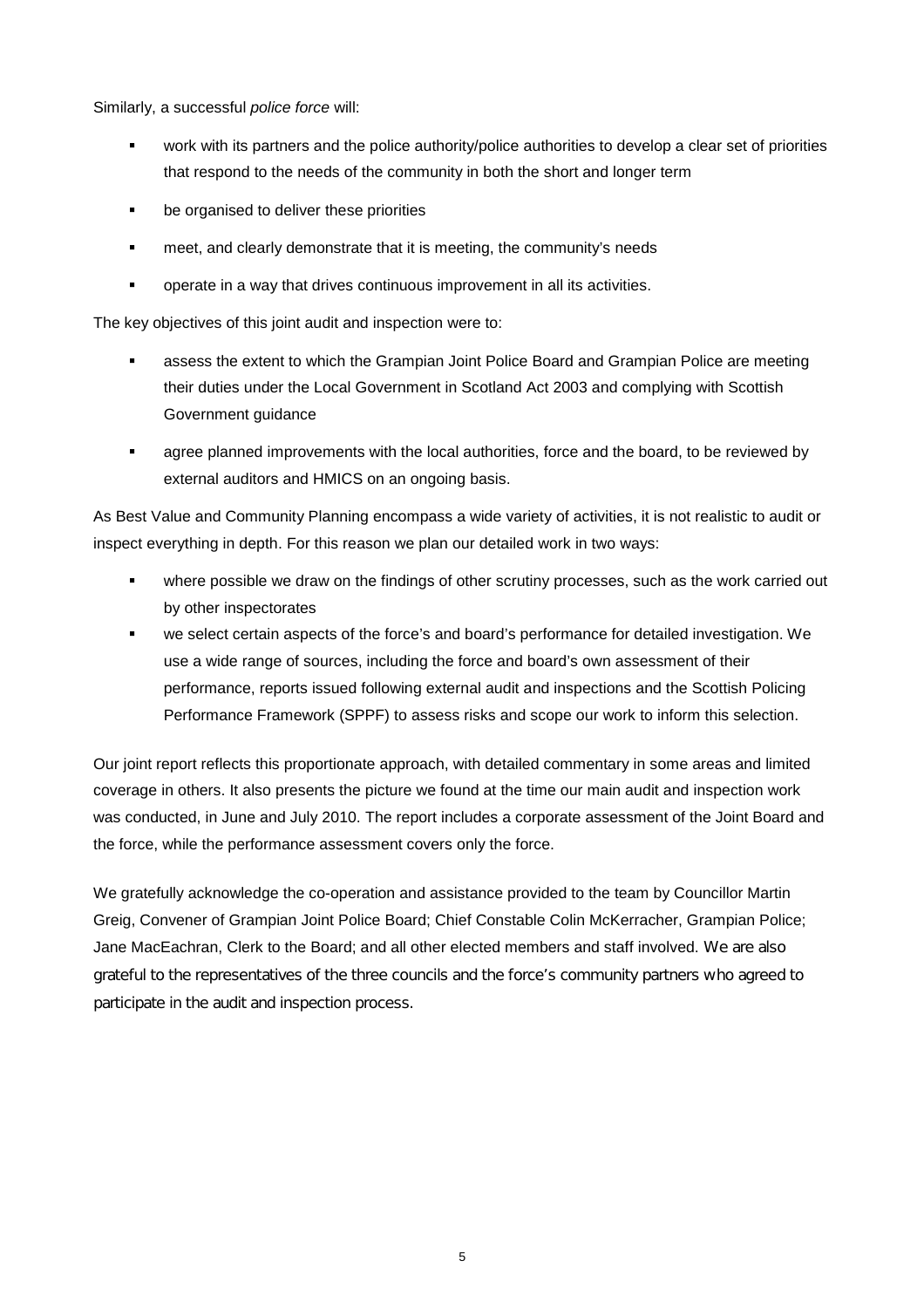# **The tripartite arrangements and police authorities' leadership role**

The force is governed through a tripartite arrangement between the chief constable, the joint police board ('the board'), and Scottish Ministers. As the force covers more than one local authority area, a joint police board comprising members from the three constituent authorities acts as the police authority. Scottish Ministers retain overall responsibility for policing policy at national level. Grampian Joint Police Board is responsible for setting the police budget, holding the chief constable to account and ensuring that best value is achieved. The chief constable is responsible for the operational aspects of policing within the force area.

The effect of these arrangements is that the board and the chief constable, although they have different roles, must work in tandem to achieve best value. In this report, we only make judgements on the board and force, but all parties to the arrangement, including the Scottish Ministers, have responsibility for the overall performance of the police service.

Constituent authorities are responsible for appointing the members of a joint board and for allocating funding. The board is a separate legal entity and councils have no separate residual responsibilities beyond appointing members and funding. However, in practice, the constituent councils, primarily Aberdeen City Council provide administration support, clerking services, and training and development for board members.

The existing guidance for policing (*Circular 11/2003 and Guidance to Members, June 2007*), sets out expectations of the board. This can be found at Appendix 1 of this report.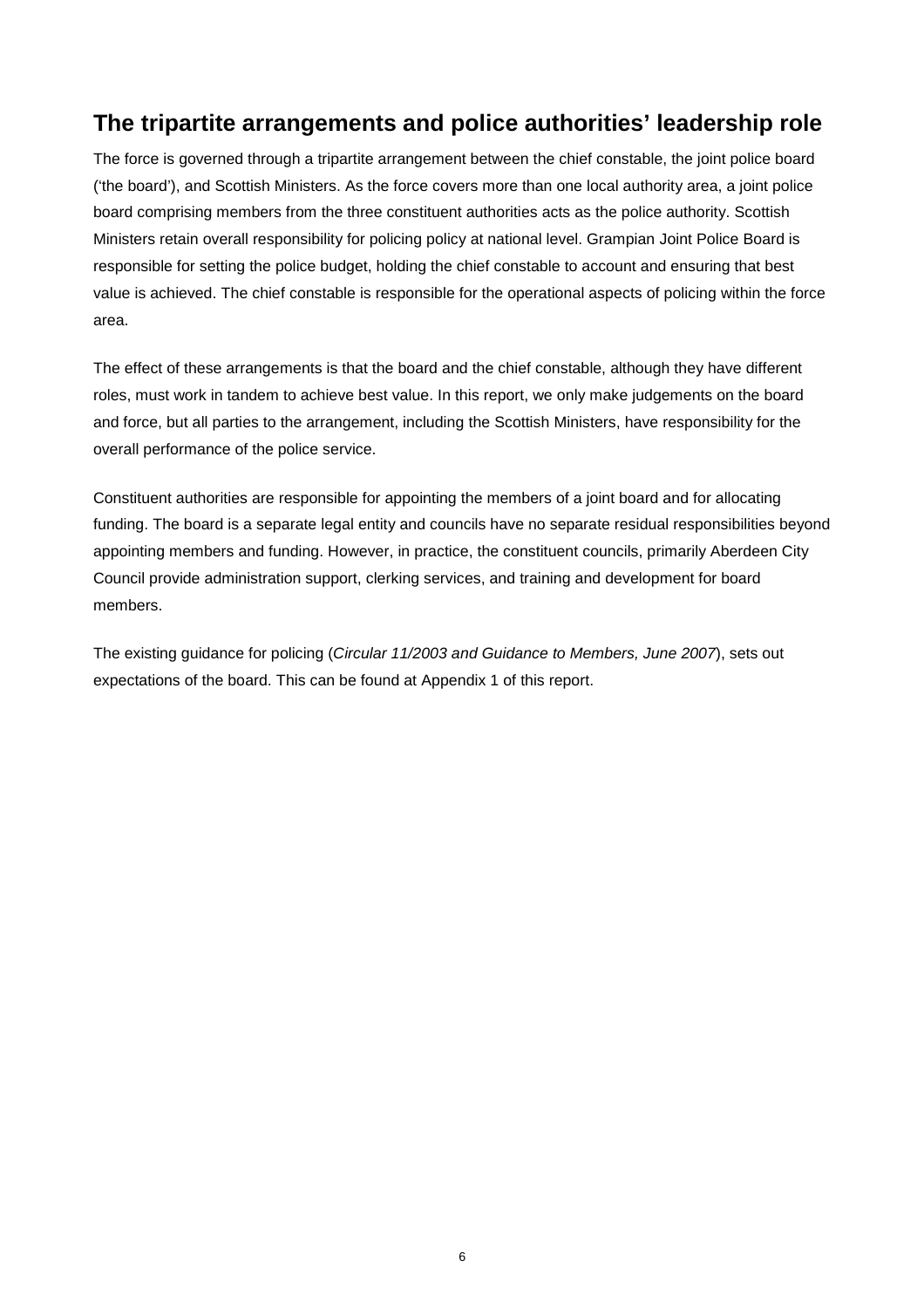# **Summary**

# **Overall conclusions**

Grampian police and the Grampian Joint Police Board have many of the key elements of best value in place. The force and the board have an effective working relationship and have a shared vision for policing in Grampian, based on agreed priorities. The vision and priorities are clearly articulated in the force's strategies and plans. The systems and processes which support the delivery of best value are sound overall, though there are some areas requiring improvement.

The joint police board demonstrates many of the characteristics of best value and continues to develop its approach to governance and scrutiny. Board members actively scrutinise the performance of the force, have a good understanding of their local communities and work in partnership with the chief constable to help shape the policing priorities for the area.

There are some areas where improvement is required. The board must ensure it implements an Independent Custody Visiting Scheme as a matter of priority. It is currently failing in this statutory duty and is the only board in the UK not to have an operational scheme in place. It also needs to become more proactive in working with the force to develop a long-term financial strategy.

There is a culture of continuous improvement within the force and the force executive provides strong leadership, with a clear vision for the future based around community policing. The force has a well-defined structure and sound governance arrangements. Force priorities are clearly linked to force operational strategy and are reviewed, refreshed and published annually within its strategic plan, 'Platform for Success'. The force's performance management arrangements are sound, but can be improved by using more comparative information to report performance more effectively and in a more balanced way.

Service performance is good, the level of recorded crime is reducing overall and in 2009/10 was at its lowest level for seven years for crimes of violence, indecency, dishonesty, and reckless behaviour. Satisfaction rates with the force are high and improving. The force and its partners are making good progress on most of the shared policing priorities captured in the single outcome agreements covering public sector organisations in Aberdeen City, Aberdeenshire and Moray. Drug enforcement performance deteriorated between 2008/09 and 2009/10 and there have been increases in racially motivated crime and complaints against the police.

The force has a track record of strong financial management and has sound financial controls in place and has reported efficiency savings in excess of targets. Like all public sector organisations, the force is now facing severe financial pressures and has taken a number of short-term measures to deliver some savings. The force recognises that it needs a better understanding of what specific activities cost in order to inform difficult decisions about where resources will need to be directed in order to sustain performance in priority areas. The force is currently developing a long-term strategy, setting out how it intends to deal with these pressures.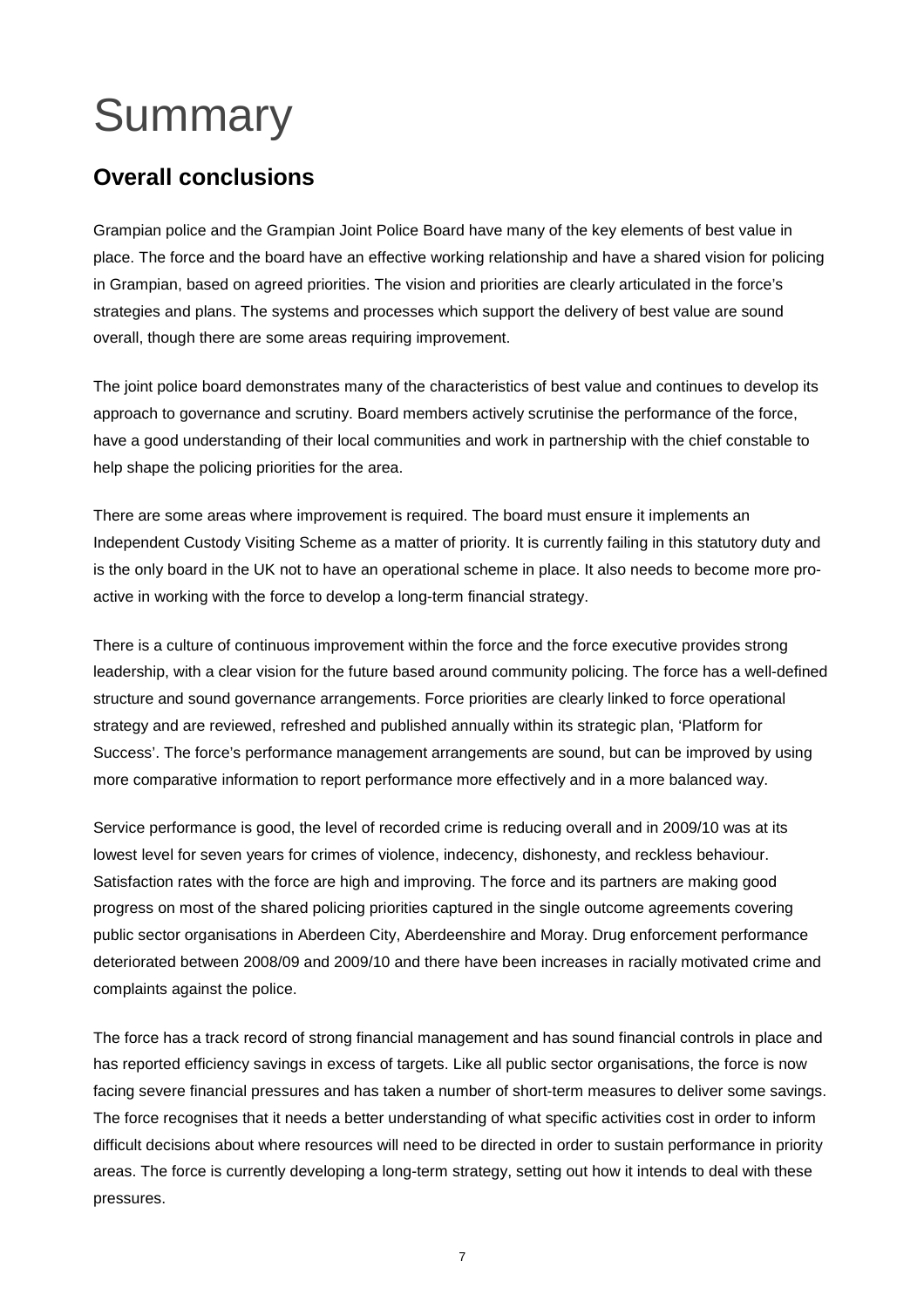In April 2010, the force introduced a new policing model, based on feedback from the public. 'Local Policing - Closer to You', saw the re-organisation of traditional response and community policing resources into policing teams based in local communities across the force to increase visibility and support community engagement. Aberdeen Division has carried out an interim '90 day review' of the new model and has identified that some operational refinements are needed to improve its effectiveness. It plans to carry out a further review in April 2011 to assess the impact of the new arrangements.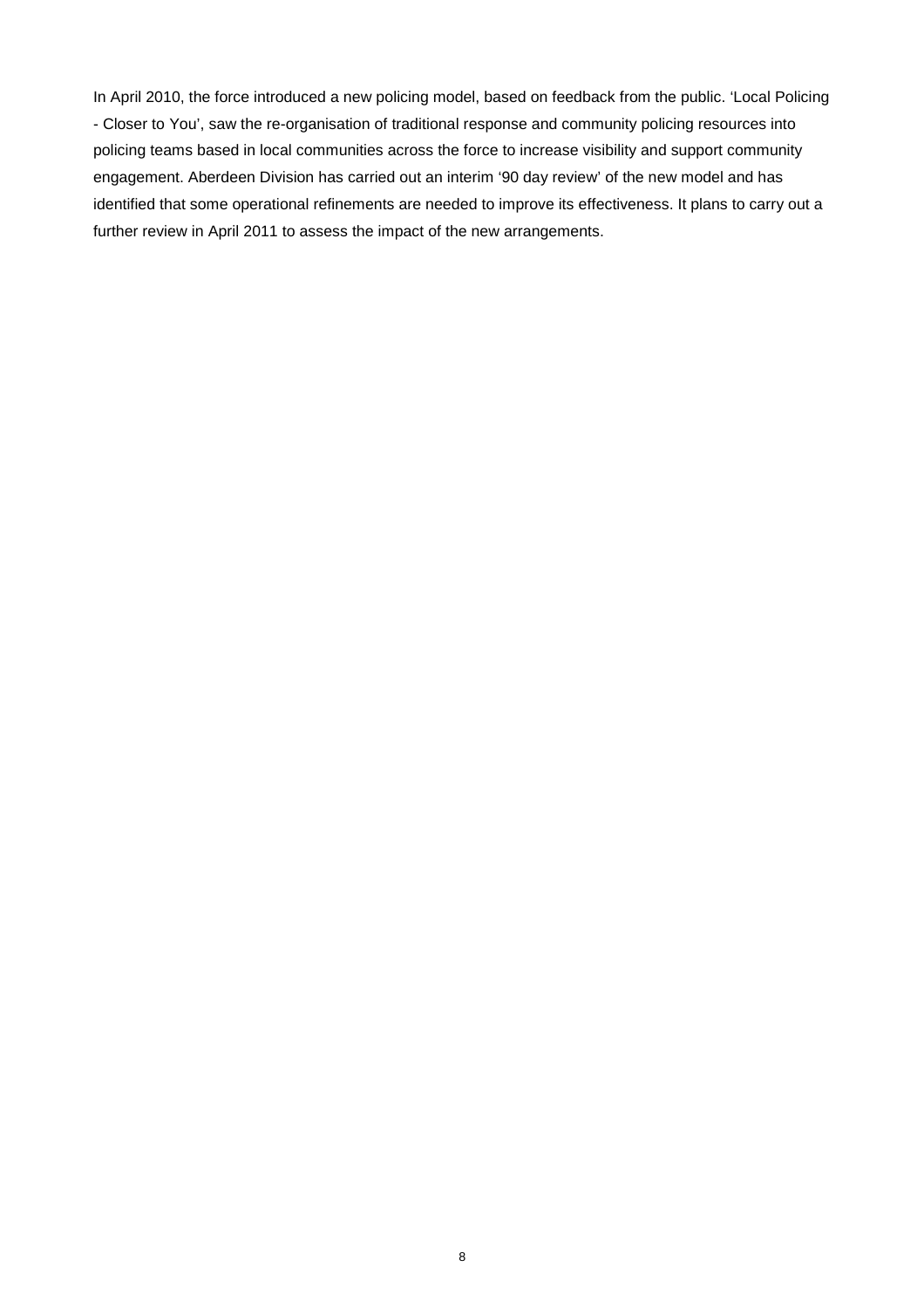# Part 1: Corporate assessment

# **Vision and strategic direction**

# **Grampian Joint Police Board**

## **The board is actively involved in helping to shape the strategic vision and priorities for police services in Grampian.**

- 1. Board members are actively involved in developing the force's strategic priorities. The board is involved at various stages to help shape the policing priorities, which are set out in the force's strategic plan 'Platform for Success'.
- 2. At a local level, board members help to shape policing priorities during the year through their attendance at area committees and through informal contact with Divisional Commanders and their staff. At a corporate level, they attend the force's annual conference and the senior managers' conference and take part in the annual planning day, together with key strategic partners and senior police officers, to determine force priorities for the year ahead. Board members have an active role in scrutinising the force's use of resources and are involved in the community safety partnerships. These partnerships help to develop the policing priorities contained within the Single Outcome Agreements (SOAs) which identify the priorities for public sector agencies in Aberdeen City, Aberdeenshire and Moray.
- 3. The board also helps set the strategic direction of the force through its annual appraisal of the chief constable's performance. As part of his Performance Development Review (PDR), the chief constable agrees a series of objectives with the convener and the two vice-conveners, which are subject to the endorsement of the board. These objectives help set the wider strategic agenda for the force as a whole.

# **Grampian Police**

**The force has a clear vision and strategic direction, which is informed by community consultation and dialogue with partner agencies. The force's strategic plan 'Platform for Success' has evolved over the past five years and is refreshed on an annual basis to update the force's priorities, values and principles.** 

**The force has a clearly defined planning cycle and force priorities contain a mix of national policing priorities, local issues and business support objectives. Force priorities link directly to the force control strategy.**

4. At a strategic level, the force is led by a force executive which demonstrates strong and effective leadership. The force executive drives force operational activity and strategic delivery using robust management arrangements.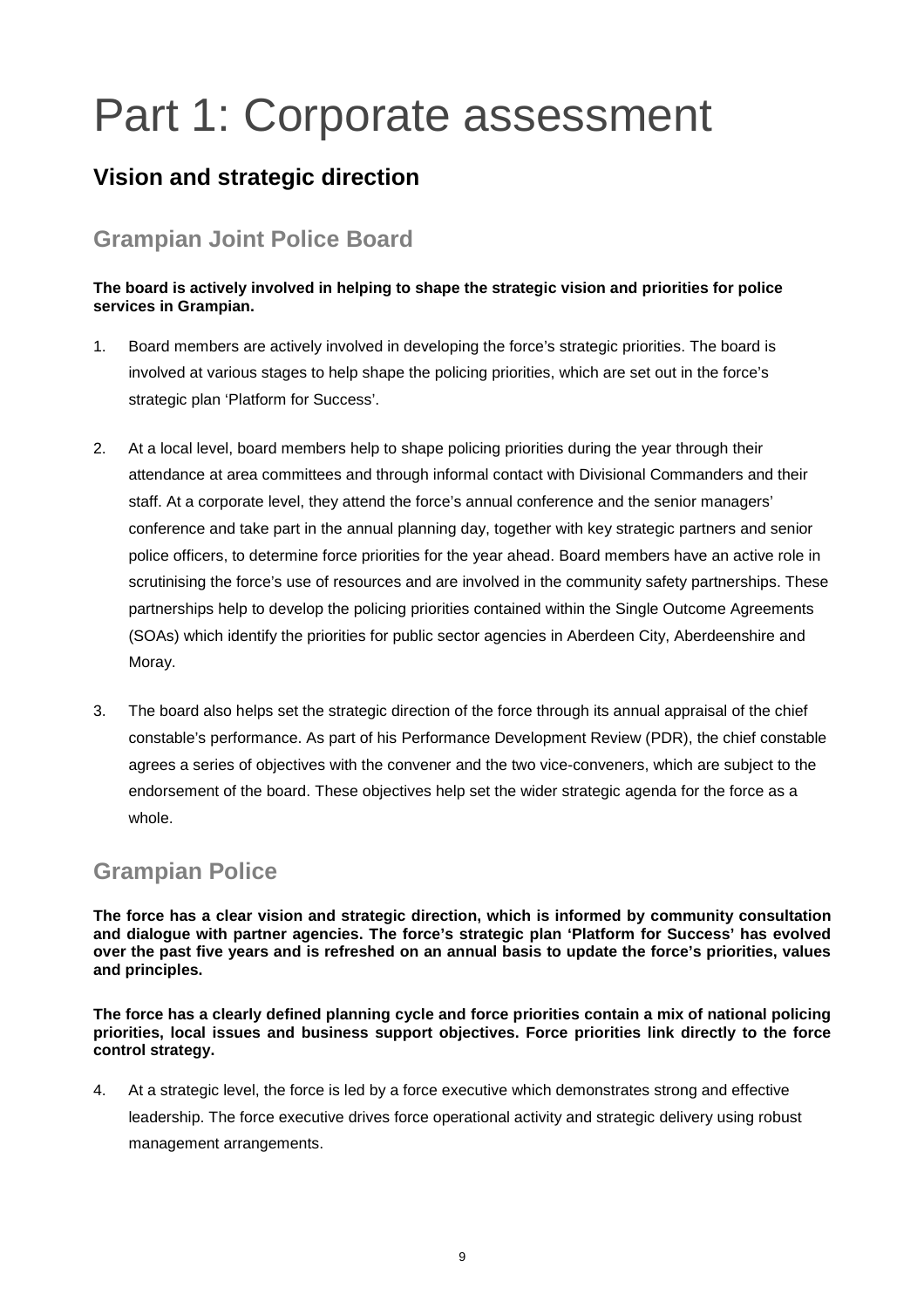- 5. The force's strategic plan 'Platform for Success' clearly articulates the force's vision and strategic direction and is reviewed, refreshed and published on an annual basis. The annual review is informed by widespread consultation with local communities and partner agencies and consideration of emerging national and local issues.
- 6. The force has identified nine strategic priorities for 2010-2011 in partnership with the board (Exhibit 1). These cover both outward facing operational priorities and internal business support priorities. All of the operational priorities are clearly articulated within the force control strategy and this helps to ensure that they are communicated clearly and consistently to staff.

## **Exhibit 1**

## **Force Strategic Priorities 2010/11**

- **Antisocial behaviour** We will deal with unacceptable conduct, which negatively impacts on the quality of life within the communities we serve, in conjunction with Local Authority strategies.
- **Community focus** We will engage and work with partners and the community to deliver improved policing services based on the principles of a community focussed approach.
- **Public protection** We will safeguard children, young persons and vulnerable adults, from risk of physical emotional and sexual abuse or neglect and effectively manage offenders through the development of internal partnership processes.
- **Road casualty reduction** We will achieve a steady reduction in the numbers of those killed or seriously injured, with the ultimate vision of a future where no one is killed on the roads in Aberdeen, Aberdeenshire and Moray and the injury rate is much reduced.
- **National security** We will counter the threat from terrorism and domestic extremism.
- **Serious organised crime and drugs** We will reduce the harm caused by serious organised crime and in particular controlled drugs, within the communities we serve.
- **Violence** we will target violence and make Grampian a safer place to visit, work and live in.
- **Efficiency and productivity** We will maximise frontline resources through effective and efficient resource and financial management to ensure suitably trained staff are in place to deliver our mission.
- **Force reputation and standards** We will maintain professional and ethical standards of behaviour from all staff in order to improve the delivery of quality policing services and to enhance public trust and confidence.

#### Source*: Sustaining and Developing our Platform for Success 2010/11 - Grampian Police*

7. Priorities are communicated effectively throughout the force and are evident in the divisional and departmental Business Area Plans. This strengthens the understanding of strategic priorities at a local level and helps to ensure that the force directs operational activity and resources towards priority areas. We found that knowledge and awareness of force priorities amongst staff was good. The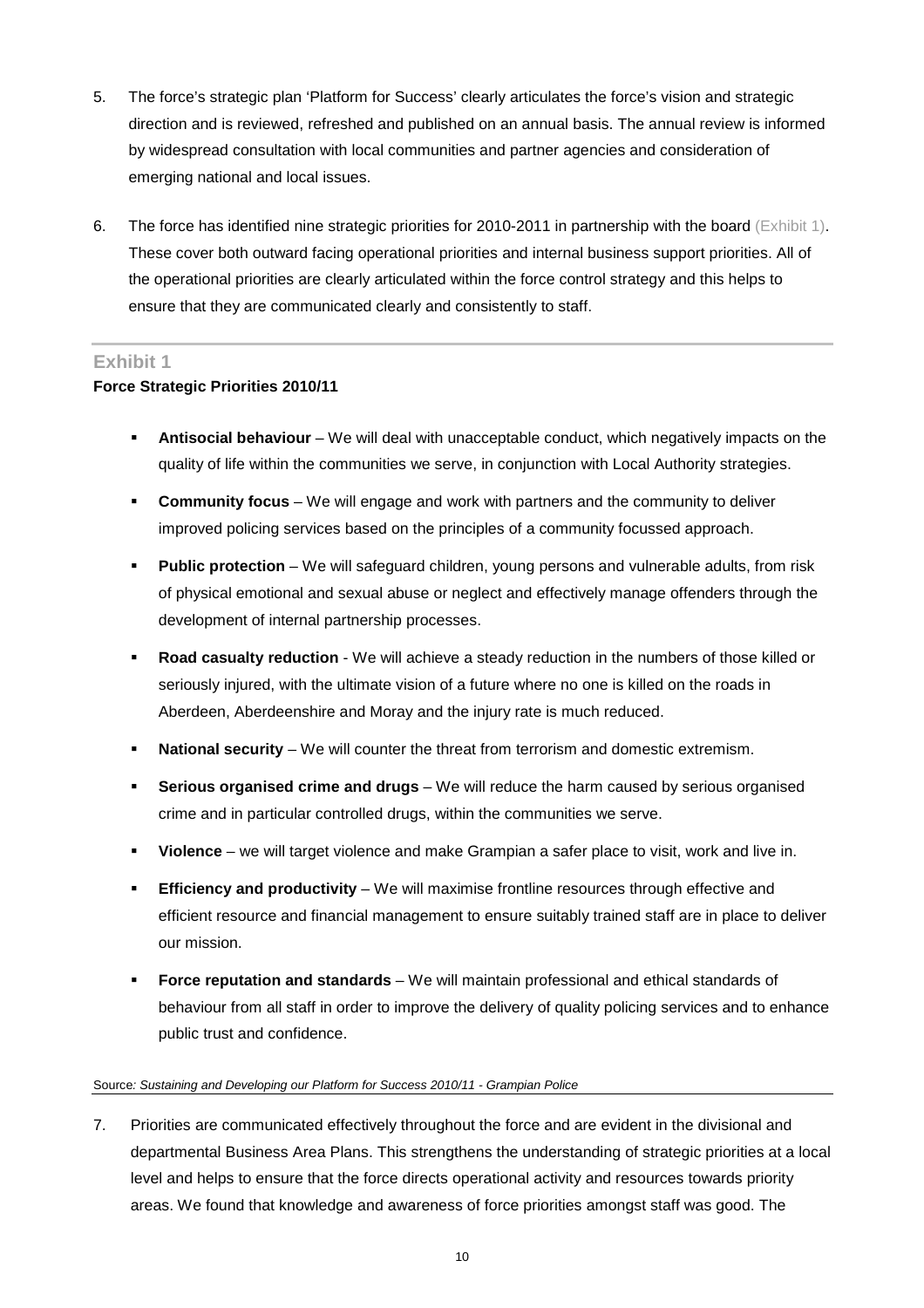priorities are also clearly highlighted on the force's website and are easily accessible to members of the public.

8. The force is committed to community policing and community engagement. During 2010, the force adopted a new policing model called 'Local Policing – Closer to You' (Exhibit 2).

## **Exhibit 2**

### **'Local Policing – Closer to You': A community focussed policing model**

This model will introduce local policing teams across all communities in the Grampian Police area with local officers working with partner agencies and the communities, responding to local needs.

Our new approach will be launched under the title 'Local Policing – Closer to You', involving the key activities of 'Consult, Listen, Respond and Feedback'.

**'Consult and Listen'** reflects the need for effective engagement between local police officers, local communities and partners, with a view to identifying and agreeing those local issues which need to be resolved.

**'Respond'** will be driven through a set of locally based policing teams which will operate within clearly defined areas, engage effectively with communities, and deliver policing to a set of standards.

Twenty-four local policing teams will operate across the Grampian Police area, each led by a local policing inspector. These officers will be empowered to work with their communities and partners to deliver quality local services.

'**Feedback'** will be the responsibility of Local Policing Inspectors who will inform communities of progress made against agreed issues through the provision of the 'Local Policing Update'

Source*: Grampian Police – 'Community Focus: Local Policing – Closer to You', Overview and Delivery Plan, March 2010* 

- 9. The model combines 24/7 response and community officers into a joint team based in the local community. This aims to provide enhanced levels of visible patrol and problem solving at a beat level, while maintaining the appropriate coverage for response work. The new arrangements also seek to improve the force's engagement and communication with local communities.
- 10. The project plan supporting the delivery of 'Local Policing Closer to You' acknowledged the need to devise qualitative performance measures to help assess the effectiveness of the new policing model. The force has access to some qualitative data from focus groups, which supported the development of the community engagement strategy, but it does not have a baseline against which it can measure the impact of the new arrangements.
- 11. During the summer of 2010, Aberdeen Division carried out an interim '90 day review' of the new arrangements to assess how they were bedding in. The review found that local policing teams were carrying out more proactive policing activity within communities, which had in turn led to increased demand on resources. The force plans to further review and refine specific operational practices to balance the demands on local policing teams. The review also identified the need to develop a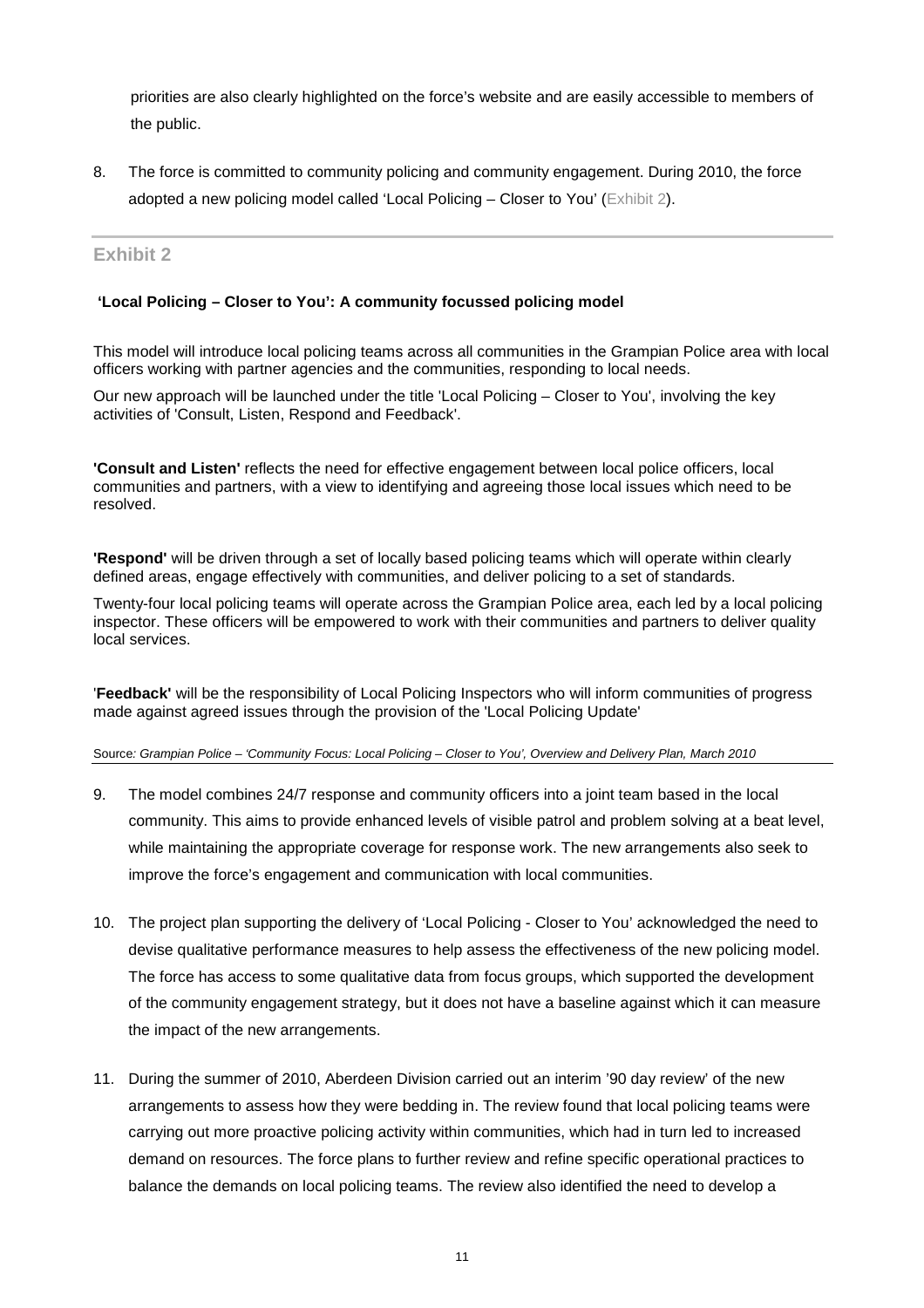property strategy to support local policing teams and revise how it deploys its resources at an operational level. This included the need to review the allocation of officers across the local teams, review the shift patterns and improve the supervision arrangements. In April 2011, the force will conduct a further, more comprehensive review of the policing model to better assess the impact of the new arrangements.

## **Governance and accountability**

# **Grampian Joint Police Board**

**Board members have a good understanding of their role and the basic governance arrangements are sound. The board is aware of where further improvements are required and has been implementing changes to its governance arrangements during 2010.** 

### **The board is currently failing to meet its statutory duty to have an operational Independent Custody Visiting Scheme in place.**

- 12. The board has 15 members, made up of six councillors from Aberdeen City Council, six from Aberdeenshire Council, and three from Moray Council. It meets six times per year, at various locations throughout the region and the convener is a councillor from Aberdeen City Council. Two main subcommittees support the board. The Stewardship<sup>1</sup> Committee considers continuous improvement initiatives such as audit, thematic inspections and best value, and a Complaints Committee<sup>2</sup>, which meet four times per year. There are also subcommittees for urgent business and personnel, which meet as and when required.
- 13. The board's two main subcommittees on stewardship and complaints operate effectively by scrutinising force performance, but the convenor of the board currently also chairs both subcommittees. This is not good practice as part of the remit of the subcommittees is to scrutinise the performance of the force and the board. There is also a risk that the public perception of independent scrutiny, which is particularly important for the chairing of the complaints subcommittee, may be undermined. Other police boards typically share these responsibilities amongst various councillors. This helps to spread the workload, but it also to helps to demonstrate the presence of independent checks and balances.
- 14. Grampian Joint Police Board is currently failing in its statutory duty to have an operational Independent Custody Visiting Scheme (ICVS) in place. Section 51(1) of the Police Reform Act 2002 requires police boards to organise and oversee the delivery of independent custody visiting in

<sup>&</sup>lt;sup>1</sup> The Stewardship sub-committee deals with internal and external audit reports (including approval of audit plan), oversees adequacy of the force and board's financial systems, policies, practices, and compliance with relevant statutes, standards and guidance, best value, risk management and the implementation of HMICS and Accounts Commission recommendations.<br><sup>2</sup> The Complaints sub-committee provides oversight of how complaints are handled by the force and considers co Chief Officers.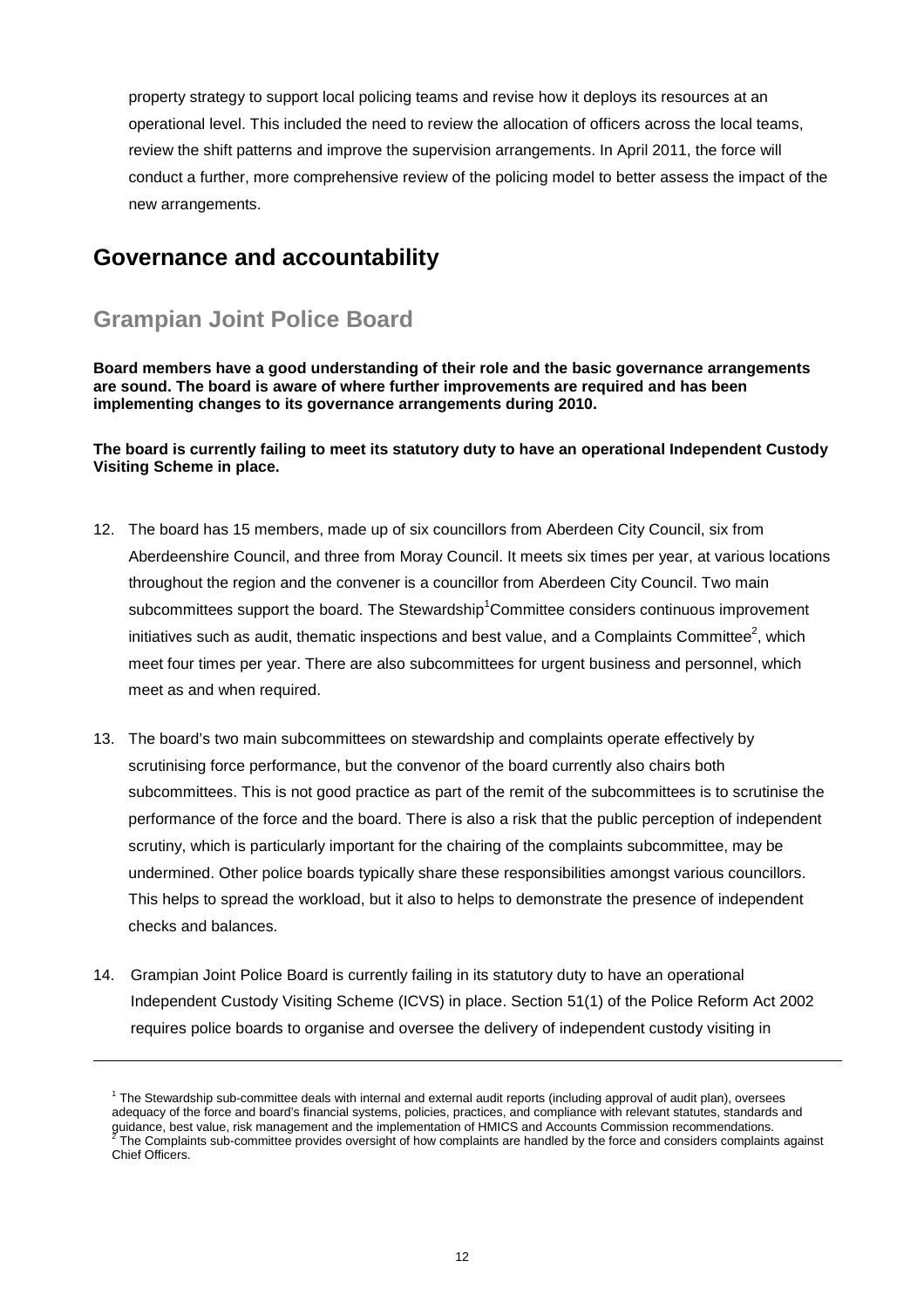consultation with chief officers. Police boards must therefore ensure that they have effective procedures in place to establish and maintain independent custody visiting schemes, including the allocation of appropriate resources to this function. Independent custody visitors check on the standards in which people are held in custody, enhancing the accountability and transparency of police among the communities they serve. Visitors play a vital role in raising standards in custody and the fair treatment of detainees.

- 15. The absence of an ICVS represents a significant risk to the board and force. In the event of a custody issue arising, they may be unable to provide an adequate level of independent public assurance of the force's custody arrangements.
- 16. The board is the only police board in the UK not meeting this statutory requirement. There have been several attempts to establish an ICVS over the years since the duty was introduced, but these have all failed. The board set up an ICVS subcommittee in January 2010 with the aim of having an ICVS in place during 2010. In September 2010 the board agreed an action plan and has recently been taking action to attract, vet and train potential custody visitors.
- 17. Until June 2010, public access to board agendas, minutes and reports has been limited and this has compromised transparency and public accountability. The board has now launched a new web page in order to make these documents publicly available.
- 18. The board recognised that further improvements could be made to its governance arrangements and instigated a review in 2009. As a result, the board agreed to set up additional sub-committees early in 2010 to deal with urgent business and oversee the introduction of an Independent Custody Visiting Scheme. These new arrangements are designed to help board members focus on key issues by devolving some areas of business to the sub committees. The board plans to review the governance arrangements in the second quarter of 2011. The board has also started to identify individual board members to act as 'champions' for particular areas of interest. One board member, for example, takes a lead role on road safety matters. This is a potentially useful initiative, helping to encourage a degree of specialisation within the board and strengthen its capacity to provide independent scrutiny on specific issues. The intention is to complement and not replace the more formal governance arrangements of the board. However, some board members have expressed concerns that this could weaken corporate responsibilities or encourage individuals to become 'spokesperson' for particular departments and compromise their independent scrutiny role. The board will therefore need to review the effectiveness of these arrangements to assure itself they are having the desired impact.
- 19. The role and responsibilities for the convenor and vice convenors are clearly defined, but the board only recently agreed role descriptions for other board members in November 2010.
- 20. The force and clerk provide training for new board members and the force helps develop members' knowledge of policing matters through a series of presentations and site visits. The board has identified that it needs to have a more structured approach to training and development. In September 2010, the board agreed to introduce a series of training sessions following every second board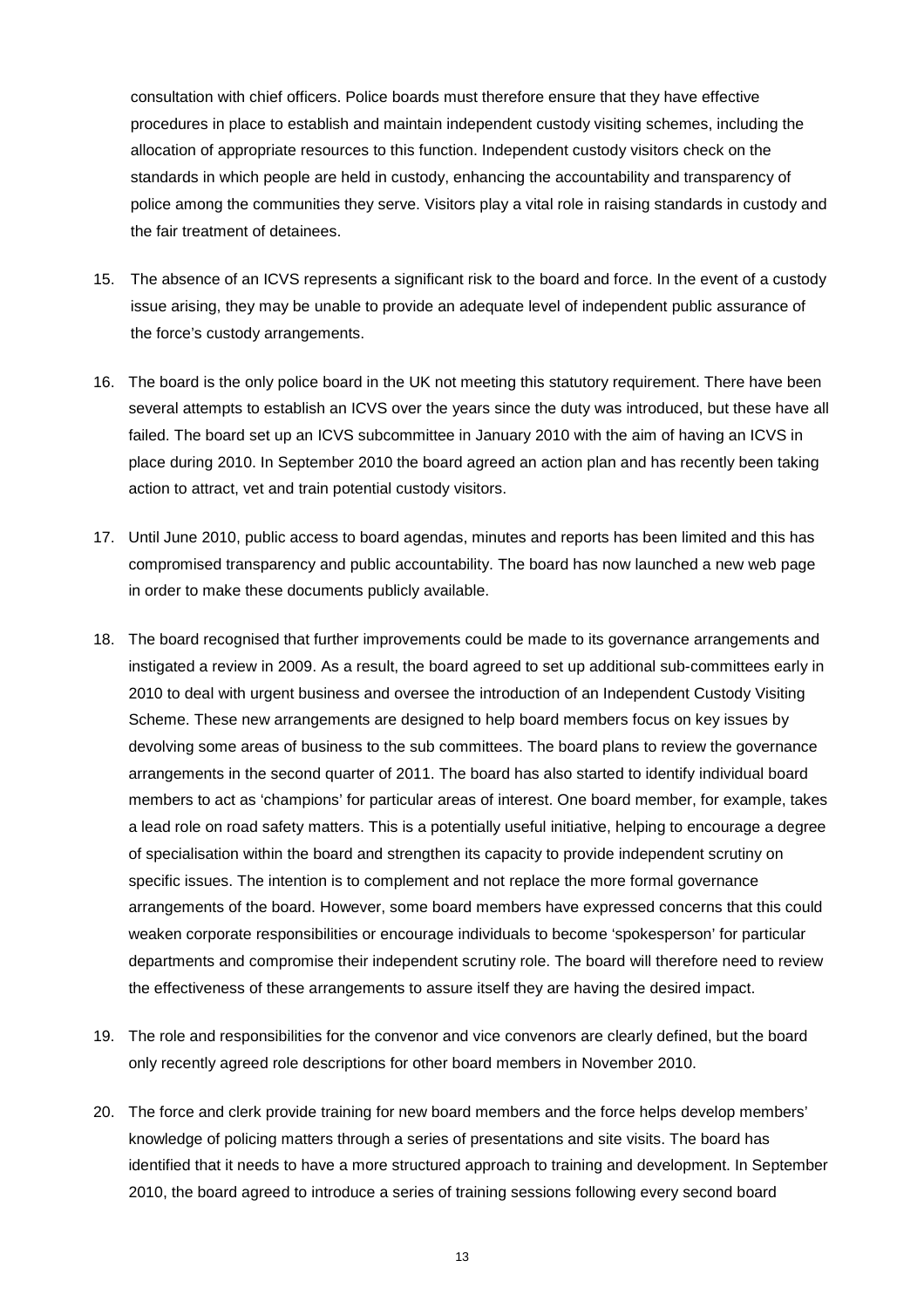meeting, These are scheduled to commence in early 2011. In addition, the clerk's office is considering how best to engage members in identifying ongoing development needs. The clerk and her staff are also currently reviewing the training provided by member's constituent councils as part of a training needs analysis for members.

- 21. Aberdeen City Council provides administrative and legal support for the board. Approximately five per cent of the clerk's time, and up to ten per cent of the depute clerk's time, is devoted to supporting the police board, however this can vary depending on competing demands. The administrative arrangements are generally good, board agendas and reports are well structured and the board maintains a log of outstanding actions to ensure actions are progressed. There is, however, a lack of capacity to provide any research support to help members carry out their independent scrutiny role. A recent review by the internal auditor has identified a range of options for improving this capacity and managers in Aberdeen City Council are currently considering this report.
- 22. It is too early to assess the effectiveness of the new governance arrangements, but the changes being made indicate a commitment to continuous improvement. In September 2010, the board approved a new report template designed to highlight key information such as financial implications, service and community impact and equalities issues. A new Members' Handbook, containing key documentation, advice and guidance notes, is being developed to assist board members in fulfilling their roles. The board plans to review the effectiveness of the new approach in the second quarter of 2011.

# **Grampian Police**

## **The force has an effective governance structure and strategic delivery is managed through monthly Force Executive Board meetings, supported by a range of other mechanisms.**

23. The force is divided into three geographical policing divisions which are coterminous with the local council areas of; Aberdeen, Aberdeenshire and Moray (Exhibit 3). The three divisions are responsible for the delivery of frontline policing services and are supported by corporate headquarters departments. Each division is led by a police commander of either superintendent or chief superintendent rank.

**Exhibit 3 The force area**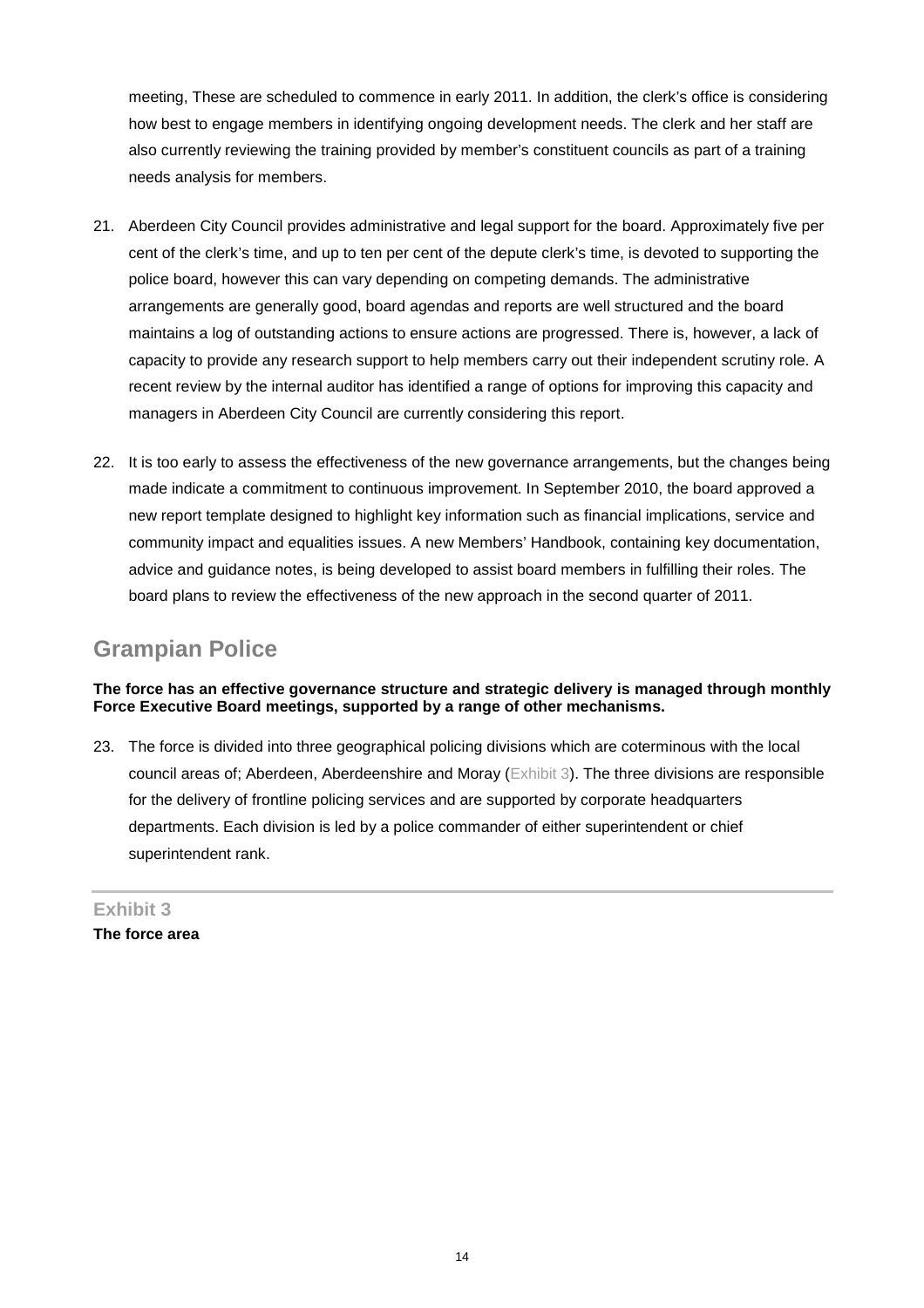

- 24. Aberdeen's position as the UK hub of the North Sea Oil industry provides a degree of economic stability to the region, but also brings specific challenges for Grampian Police. The force has policing responsibility for incidents occurring within the North Sea oil and gas fields and events such as the two helicopter crashes demonstrate the extra demand on resources that incidents of this nature bring. Some shore based installations associated with the petro-chemical industry carry further responsibilities for the force due to the threat to the UK energy infrastructure should they be subject to terrorist attack. Additionally, the location of the royal residence within the force area requires the force to allocate resources to assist the protection of the royal household at Balmoral.
- 25. At a strategic level the force is led by the Force Executive, which manages strategic delivery, operational priorities and performance using a well-established programme of business meetings. The force executive comprises the chief constable, deputy chief constable, two assistant chief constables, a director and deputy director of corporate services. All members of this group, together with divisional commanders and department heads, sit on the Force Executive Board (FEB), which considers broader strategic issues and monitors force performance. A range of other corporate mechanisms supports the monthly FEB meetings, including a Programme Board; a Tactical Tasking and Coordination Group and Performance Management meetings.
- 26. The force also has a Development and Governance Department. This department underpins the governance arrangements and is responsible for production of internal policies, guidance and procedures on a range of issues including risk management and corporate planning.
- 27. Senior officers are given strategic and tactical responsibility for priority areas, and this strengthens the understanding of the priorities throughout the force. Divisional Commanders and Department Heads develop business plan objectives on a yearly basis, which support the overall force objectives. Each Business Area Plan owner is required to complete task records throughout the year to document their progress towards achieving these objectives. This helps to ensure ownership and provides a visible force lead or champion for each priority area.
- 28. The force has a well-developed approach to risk management and compiles a comprehensive risk register annually. The register describes all risks identified within Business Areas Plans and includes;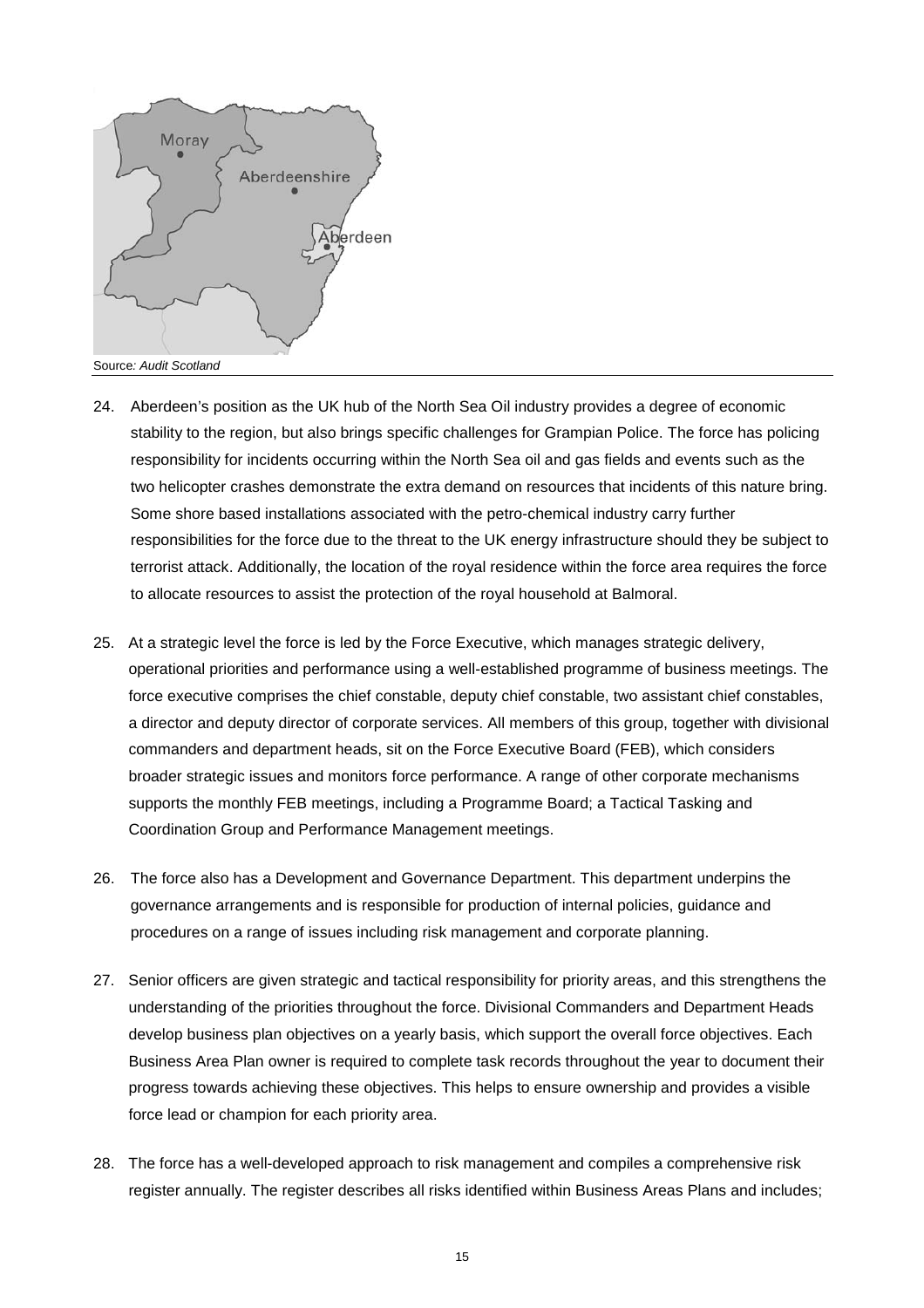force priorities, local challenges, project risks and emerging issues. The use of Business Area Plans to assess risks, together with the full force risk register, ensures that risk is properly assessed at all levels within the force. All risks identified as 'significant' are reported to each meeting of the joint police board and the force provides updates to board members, which describe the measures taken to mitigate the risks.

29. Force performance data is available to members of the public on the force's website http://www.grampian.police.uk where force wide and divisional quarterly performance monitoring reports appear in their entirety. Performance reporting is covered in more detail in paragraphs 45 to 56 below.

# **Community engagement**

# **Grampian Joint Police Board**

## **Board members have a good understanding of the policing needs of their communities, and receive regular feedback on user satisfaction and complaints.**

- 30. Board members have a good understanding of the needs of their local communities in terms of policing services. At a strategic level, they have reflected the community's long-standing desire for a more visible policing service through their input to shape the 'Local Policing - Closer to You' strategy. There is also evidence that they help, on a day-to-day basis, to ensure that community views shape local policing services, for example through regular member surgeries and by attending community meetings and feeding these back to the force.
- 31. Board members also have good working relationships with divisional commanders and engage regularly with local policing team inspectors to communicate and challenge on neighbourhood issues. For example, in Aberdeenshire, board members influenced the local approach to road safety measures.
- 32. The board also receives other forms of feedback from the community on policing services. Each month, the force carries out a telephone survey of around 200 individuals who have contacted them and the results are included in each quarterly performance report. Board members also receive summarised information on complaints<sup>3</sup> in the quarterly performance reports and consider more detailed reports in addition to considering individual cases at the Complaints subcommittee.

# **Grampian Police**

**The force engages effectively with the community and has a strong commitment to community policing. It captures the views of communities in a structured manner and uses them to inform the** 

 $3$  Quarterly performance reports record the number of complaints about police officers and police staff and service complaints received each quarter and the outcome of the complaints. The Complaints sub-committee provides oversight of how complaints are handled by the force and consideration of complaints against Chief Officers.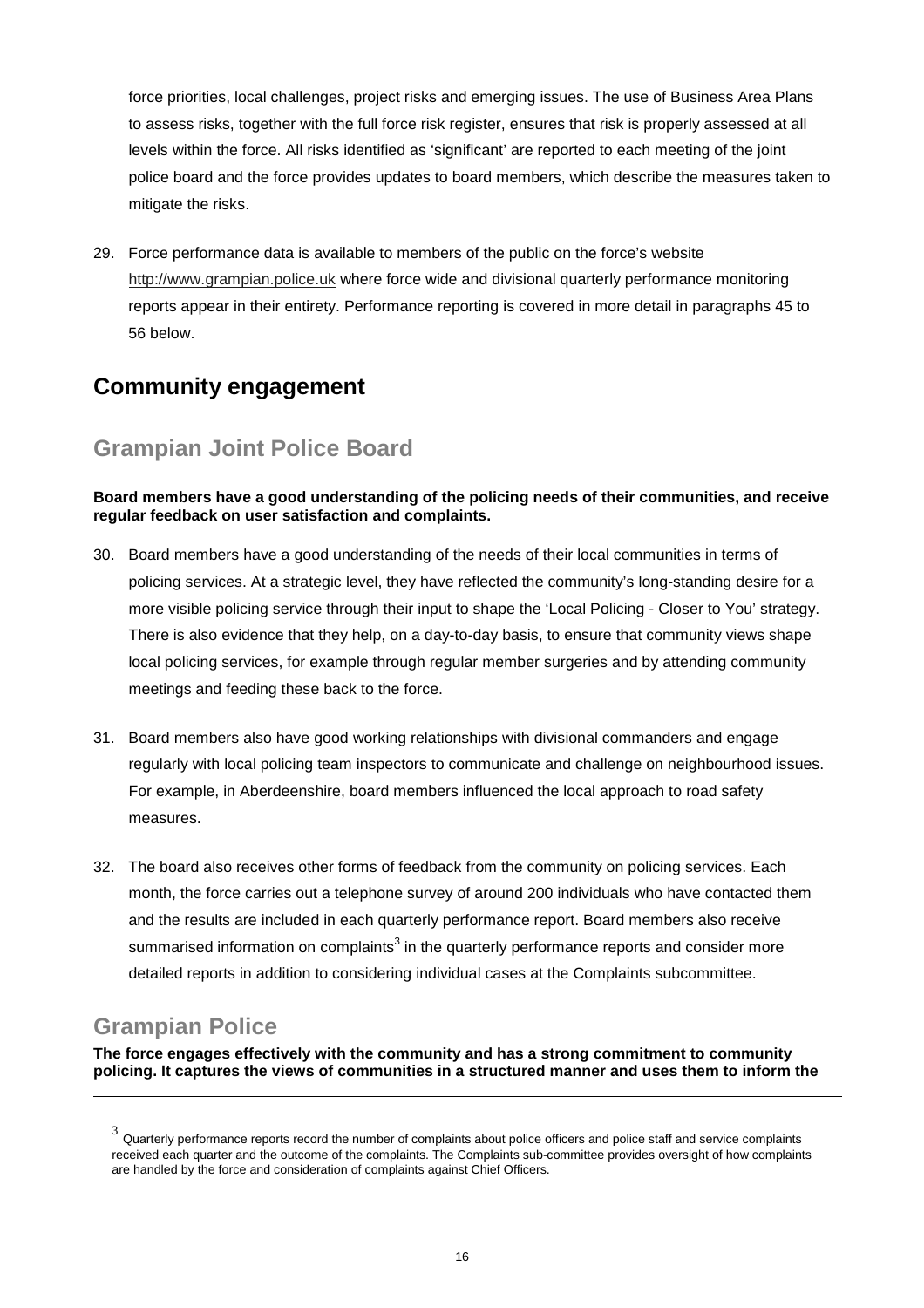#### **force's strategic planning process. The force's community charter clearly sets out its commitments, but does not contain measures to help it assess whether these commitments are being met.**

- 33. The force consults regularly and effectively with members of the public using community groups and key contacts. Feedback had indicated that people wanted increased police visibility in their local communities. This dialogue was a significant driver in the development of 'Local Policing - Closer to You', which was introduced in April 2010.
- 34. Officers from local policing teams are required to attend all community meetings and record the matters arising from these meetings on a community engagement database. This ensures that issues are logged, tracked and actioned in a systematic way and inform the strategic planning process.
- 35. The force has incorporated a Communities Charter into the latest version of 'Platform for Success'. The charter sets out the forces' commitment to the community and contains eight pledges, which members of the public are able to access on-line. (Exhibit 4).

### **Exhibit 4**

## **Communities charter commitments**

### **We will**

- Make sure you know who your local officers are
- Make it easy for you to contact us
- Be visible and provide reassurance
- Attend local meetings and involve communities
- Help communities tackle their local problems
- Keep you up to date with local policing services
- Tell you how we are dealing with community concerns
- Work with others to solve local problems

### *Source: Grampian Police - Platform for Success*

- 36. The charter clearly articulates the force's commitments to the community and has the potential to strengthen further the relationship between the force and the communities it serves. The force recognises that it needs to continue with existing work to develop a set of performance objectives and measures so that it can assess whether it is meeting its commitments and report these to the board and the public.
- 37. The force has made significant efforts to engage with some traditionally 'hard to reach' groups within the community. It has increased its engagement with the black and minority ethnic (BME) owned business community in Aberdeen City and has actively encouraged the reporting of racially motivated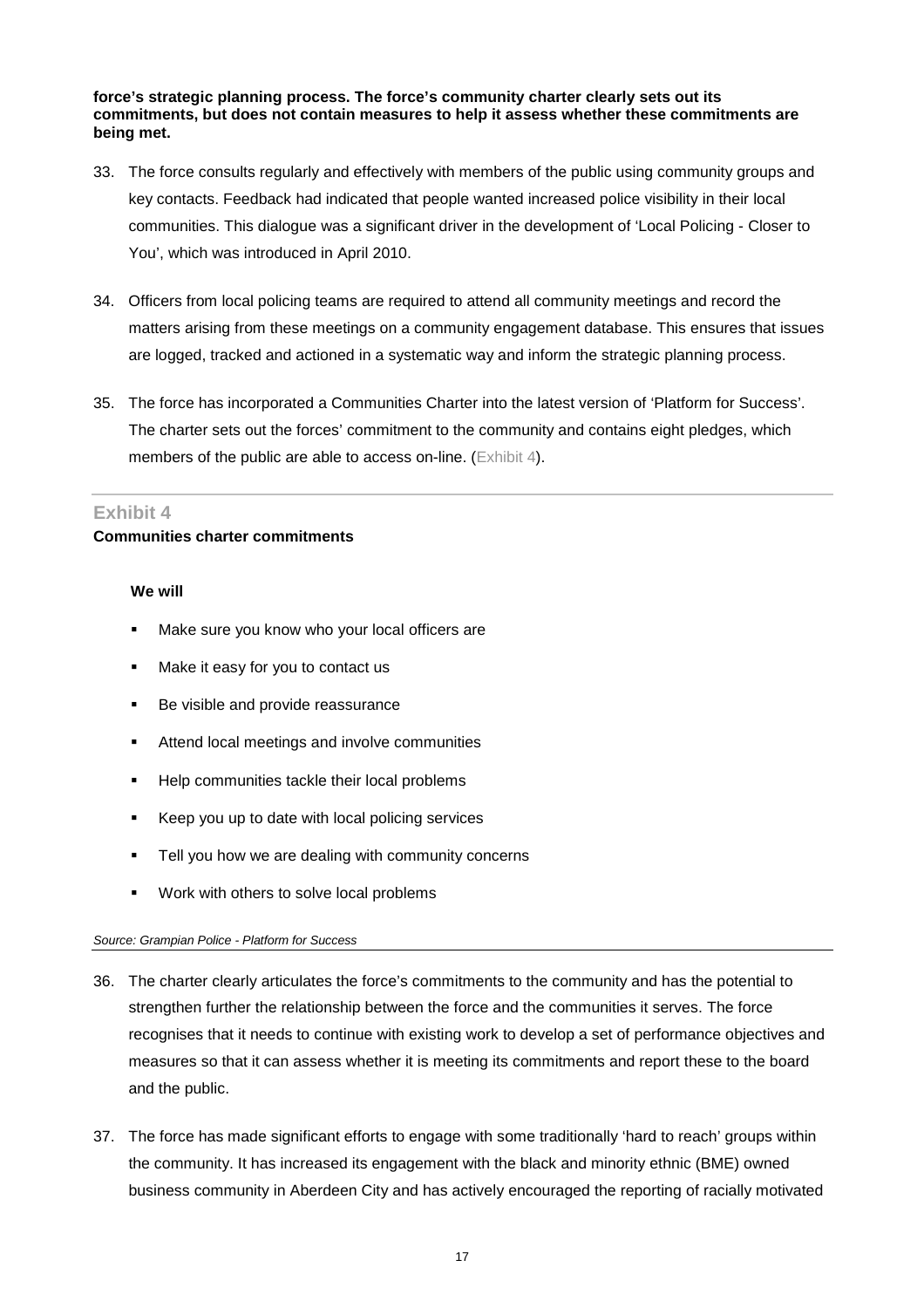crime, for example with a marketing campaign focussing on local BME owned businesses. Similar engagement efforts have also been taking place in Moray where divisional officers have forged links with the Gypsy/Travellers community. In Aberdeenshire, the force works closely with the council while the Diversity Liaison Officer works closely with Lesbian Gay Bisexual Transgender (LGBT) Scotland to progress joint training on homophobic hate crime in schools.

# **Partnership working**

# **Grampian Joint Police Board**

**Board members are actively involved in community safety partnerships and help to provide community leadership on policing issues. They also work with local Divisional Commanders and senior officers to identify and develop solutions to local issues. The board's role in providing strategic direction on shared services is limited.** 

- 38. Board members are members of the three community safety partnerships covered by the Grampian Police force area. These partnerships help to determine the key strategic objectives for local policing services and inform the relevant priorities contained within the Single Outcome Agreements, which cover partnership work in Aberdeen City, Aberdeenshire and Moray. Board members monitor performance throughout the year using quarterly performance reports.
- 39. The force and board's constituent councils work in partnership to share services at a local level, for example by sharing research and analysis support in the form of a partnership analyst post.
- 40. The role of board members in actively driving the force's strategic approach on shared services is less limited. Although the Board receives regular update reports on major projects, there is limited evidence of board members providing strategic direction on shared services. Board members have been involved in continuing discussions on the force's future co-location plans with Grampian Fire and Rescue. However, to date, these discussions have not resulted in shared accommodation.

## **Grampian Police**

## **The force maintains effective working relationships with partners and is achieving positive local outcomes through partnership working at both a strategic and local level.**

- 41. Improving outcomes indicate that the force works effectively with its partners and our survey of partner agencies highlighted that the force has strong working relationships in place. Partnership objectives feature in the force's quarterly performance reports, which contain a core set of outcome measures common to the three single outcome agreements covering the Grampian area.
- 42. At a strategic level the force's partnership activity is led by the chief constable, who is a member of the North East of Scotland Chief Executive Forum. This is a multi-agency group, which seeks to provide the leadership and direction required to drive partnership activity across the region. Three core strands, service improvement, integration of services and greater efficiencies, underpin the group's work.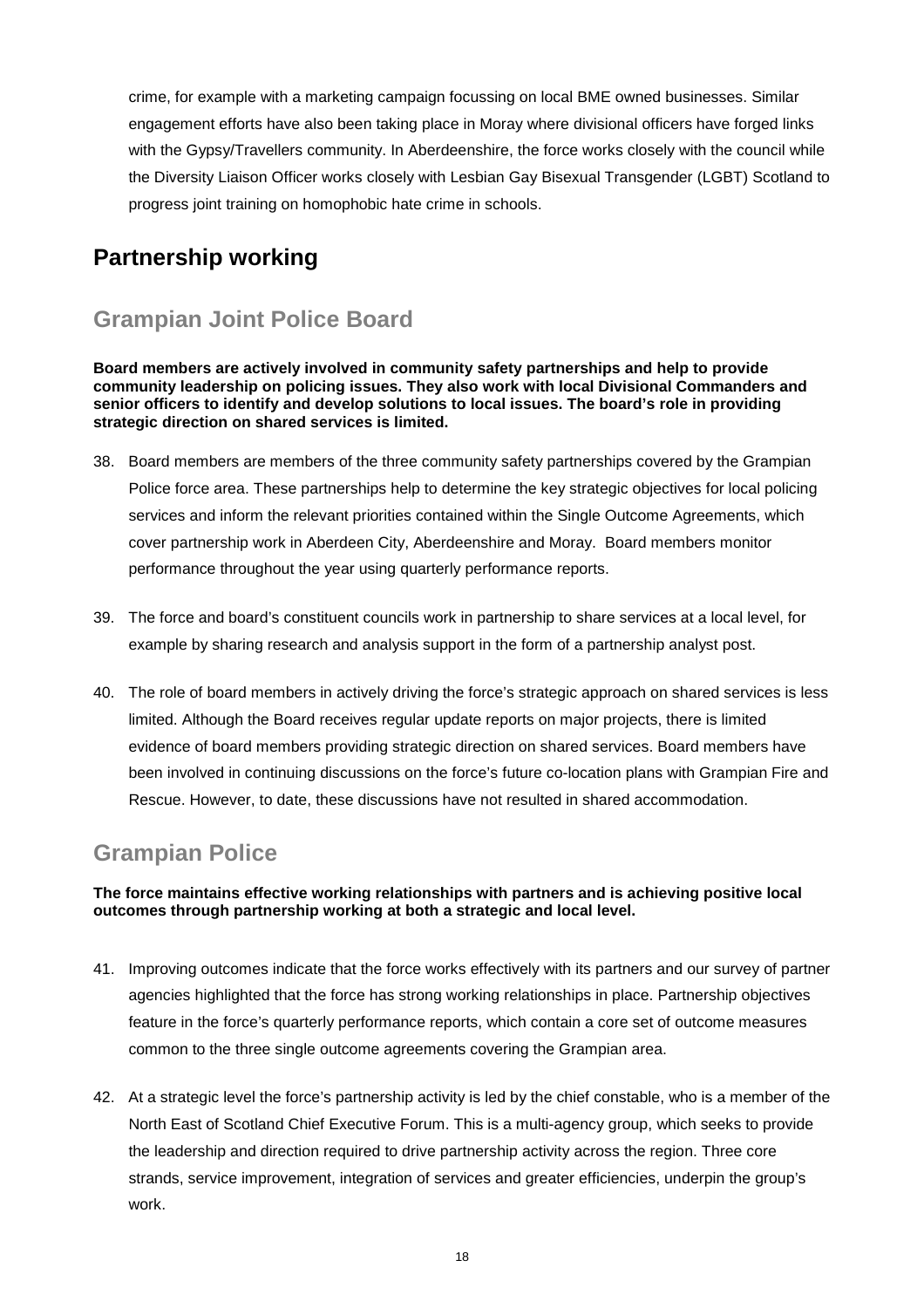- 43. The force is actively involved in all of the community safety partnerships in Grampian. The partnerships produce their own strategic and tactical assessments and partner agencies share analytical support. All divisions have effective information sharing protocols in place to support the exchange of necessary information between partners.
- 44. There are also positive examples of partnership activity at the local level. The force has supported local partnerships by investing resources in community projects. For example, in addition to seconding officers to each of the three local authorities, the force has seconded officers to the Grampian Regional Equality Council and Aberdeen Foyer, a charity that alleviates homelessness.

# **Performance management and improvement**

# **Grampian Joint Police Board**

#### **Board members actively scrutinise force performance using quarterly performance reports. The board's public performance reporting and prioritisation and monitoring of continuous improvement activity is limited.**

- 45. The board receives Quarterly Performance Reports (QPRs) from the force, which provide an overview of performance and reflect national policing priorities, local Single Outcome Agreement objectives and the priorities set out in 'Platform for Success'.
- 46. The reports provide members with much of the information they need to monitor the force's performance. Board members actively question and challenge senior police officers at board meetings on both strategic and operational issues. This scrutiny and challenge is constructive and focussed on supporting improvement.
- 47. The QPRs provide a clear summary on many areas of force performance for board members, but some aspects of the performance management framework could be improved. These are covered in more detail in paragraphs 53 to 58 below.
- 48. Scrutiny by the Stewardship subcommittee is less focussed. The subcommittee uses audit and inspection reports to scrutinise performance and actively questions the force on matters in these reports. However, on other matters, there is a tendency for members to focus on matters of detail rather than challenging on more strategic or significant issues. For example, there are normally very few questions on the regular updates on the strategic risk register, but much comment on any proposals to write-off debts, even for relatively small amounts.
- 49. The board does not produce an annual performance report and does not feature in the force annual performance report. This means that it is falling short of its public performance reporting responsibilities. Although board members review the force's annual report, they do not provide direct input to the publication. Other police boards typically have a section in force annual reports and this represents an endorsement for the content of the report and/or summarise the board's activity and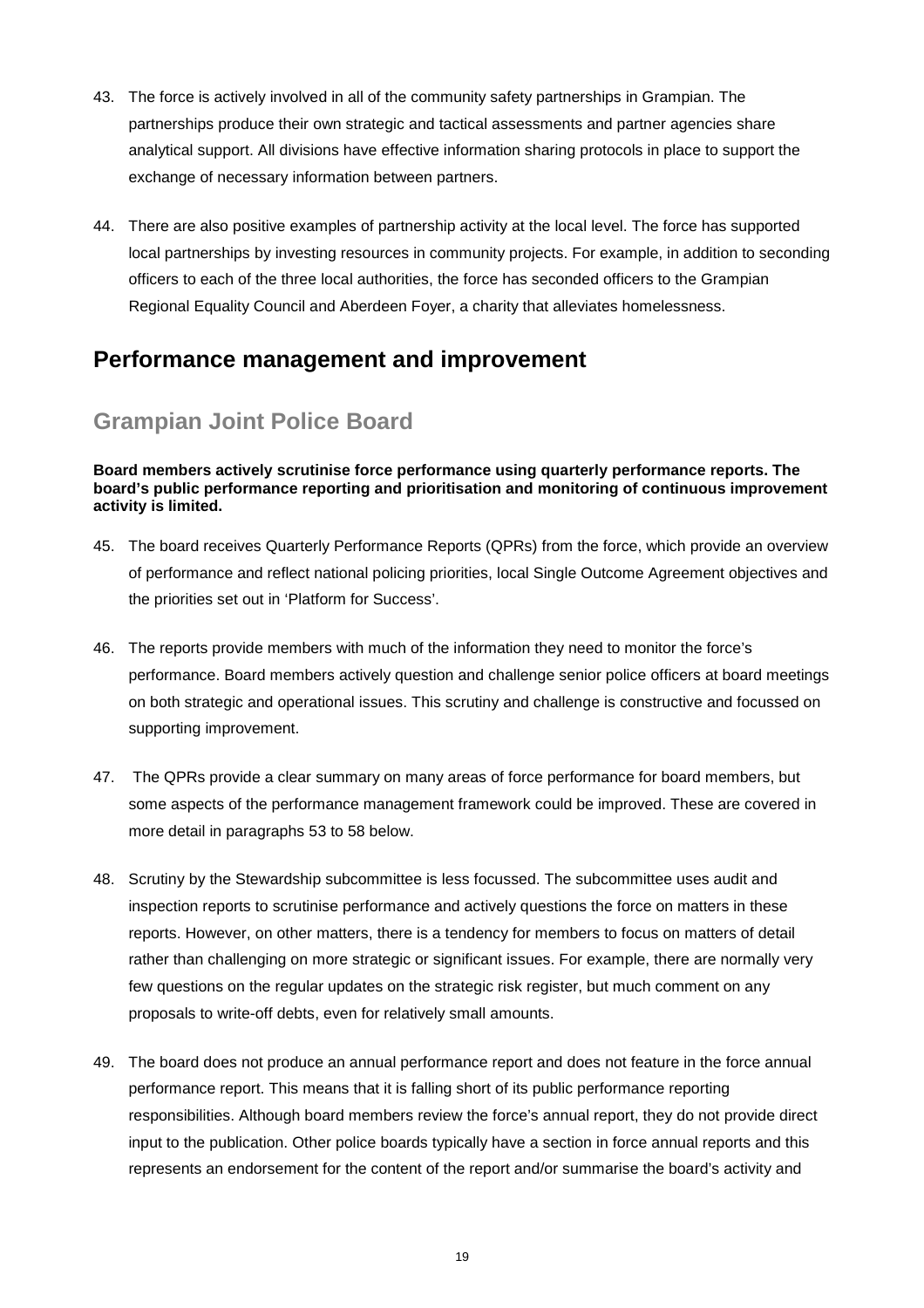impact over the year. The absence of the board in the annual report means that their contribution to the governance and accountability of the force is not visible to the public.

50. The board does not have a clear role in directing or monitoring the force's continuous improvement activity. The board receives update reports on individual projects and initiatives and the Stewardship subcommittee considers the force's review programme. There is little evidence to suggest that the board plays an active role in identifying continuous improvement priorities or in monitoring progress on HMICS inspection actions.

# **Grampian Police**

**The force's performance reporting arrangements are well structured. Performance reports would support scrutiny and public performance reporting more effectively if they included more comparative information and were more balanced in reporting negative performance. The force is committed to service improvement and carries out targeted internal reviews and inspections, which are focused around force priorities.** 

- 51. The force's performance management arrangements demonstrate a clear integration of strategic priorities, performance monitoring, and public performance reporting. Performance reports cover measures at both divisional and force-wide level and are published on the force website.
- 52. Quarterly performance reports contain a good mix of national, regional and local performance measures. The reports are well structured and use a helpful 'traffic light' colour-coding system for a number of measures to help highlight areas of strong or poor performance. The performance report for the fourth quarter for each year forms the force's annual report. Both the force and the board use the reports to monitor performance and this aids the transparency of performance reporting.
- 53. The reports could be improved as they do not routinely contain 'benchmarks' to help the reader gain a more informed assessment of performance. Board members and the public would be in better a position to assess overall performance if the measures were reported alongside national figures or trends and against specific local objectives, where appropriate.
- 54. Performance reporting could also be more balanced in the way key issues are presented. Information about both good and poor performance is contained within the report, but the presentation of this information can be quite different. Annual reports clearly highlight areas of strong performance, but areas of poor performance are not highlighted in the same way. For example, the 2009/10 annual report highlights the reduction in all road traffic collision fatalities since 2008/09, but does not give the same prominence to the increase in the number of racist incidents and racist crimes over the same period.
- 55. Our review of performance reports to the board and the force executive also showed that areas of negative performance are routinely accompanied by explanations of potential causes. This is entirely appropriate, but the explanations in reports we reviewed invariably contained a positive interpretation or explanation of the data being presented. Where performance problems are identified, a fuller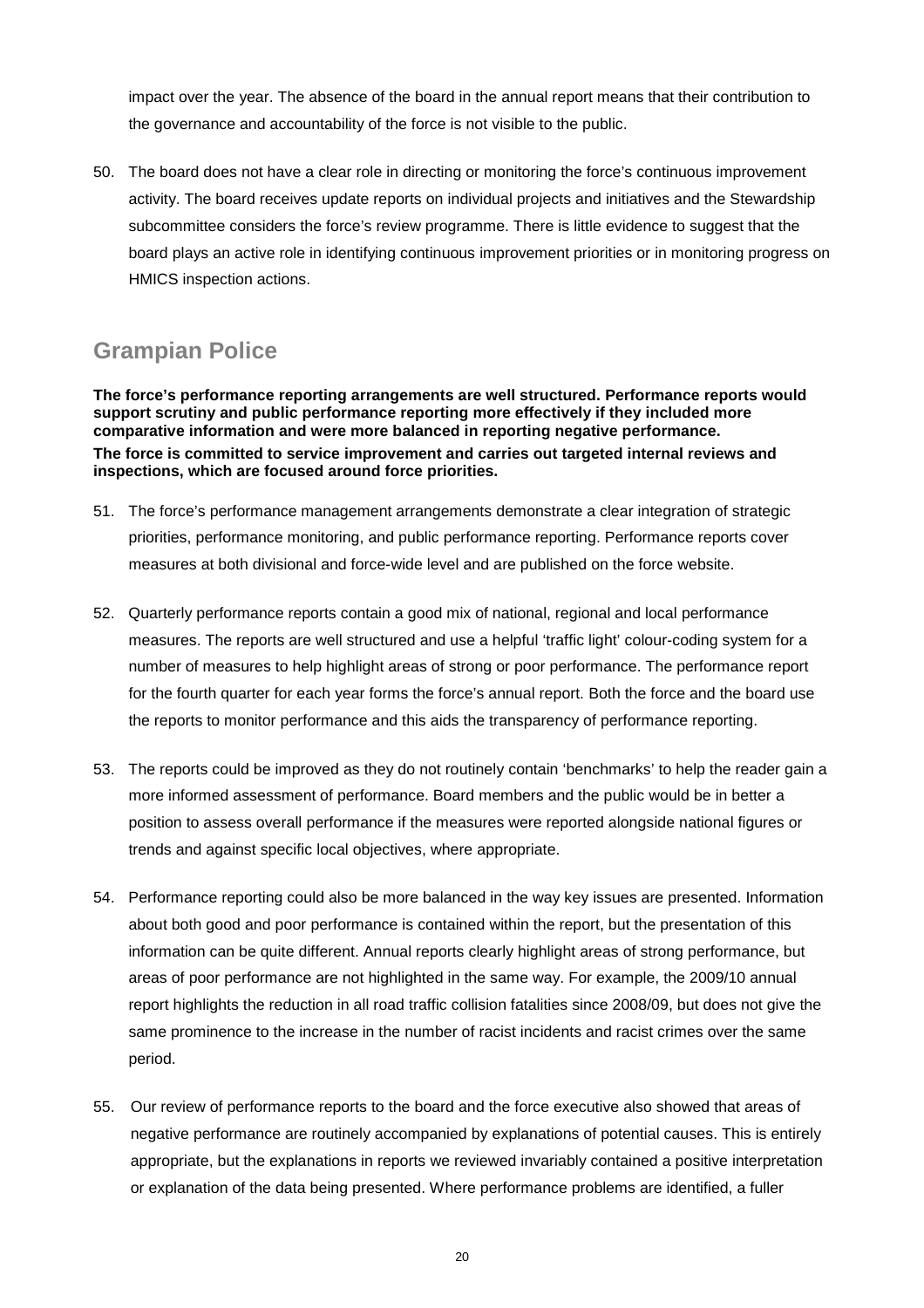explanation of the factors including the challenges facing the force might prompt constructive challenge by board members and help facilitate management intervention..

56. The force has a Development and Governance Department that supports continuous improvement activity. The department uses a systematic approach to both challenge and support the force and acts as an in-house improvement service. Areas of force business linked to force priorities and suitable for improvement activity are identified from divisional and departmental business plans and reviews are then approved by the force executive. This process ensures that improvement activity is linked to force priorities.

# **Use of resources**

## **Grampian Joint Police Board**

**The board is meeting its responsibilities by approving annual budgets and in monitoring expenditure and efficiency savings throughout the year. However, with the prospect of significant reductions in the resources available to the force, the board needs to become more proactive in long-term financial planning, and seeking assurance that the force is using its resources efficiently.** 

- 57. Board members are fully involved in approving the annual budget for the force and in monitoring expenditure throughout the year. A Budget Working Group, which consists of members and officers, helps set the annual budget, and the board approves its proposals. The board considers revenue and capital budget monitoring reports at each board meeting and these are actively scrutinised by members. The quarterly performance reports also provide monitoring information on staffing resources, including sickness absence and turnover. Board members also receive information on efficiency savings, through the Budget Working Group and reports submitted to board meetings.
- 58. The board has supported shared services, such as the new Child Protection Unit within Moray, the location of community officers within new schools in Aberdeen and through involvement in continuing discussions on the force's future co-location plans with Grampian Fire and Rescue. However, members recognise that there remains significant scope for further shared services in areas such as procurement and fleet management.
- 59. In the context of major reductions in public expenditure, board members need to become more proactively involved in long-term financial planning. It is widely recognised among members and officers that the current levels of expenditure are not sustainable. In response, the board extended the remit of the budget working group to include medium-term financial planning in January 2010. The scale of the current financial pressures means that efficiency savings alone are unlikely to be sufficient to balance the budget. The board will therefore have a crucial role in providing challenge and seeking assurance that the force is making optimal use of resources, to improve productivity and sustain key services while making efficiencies and reducing expenditure.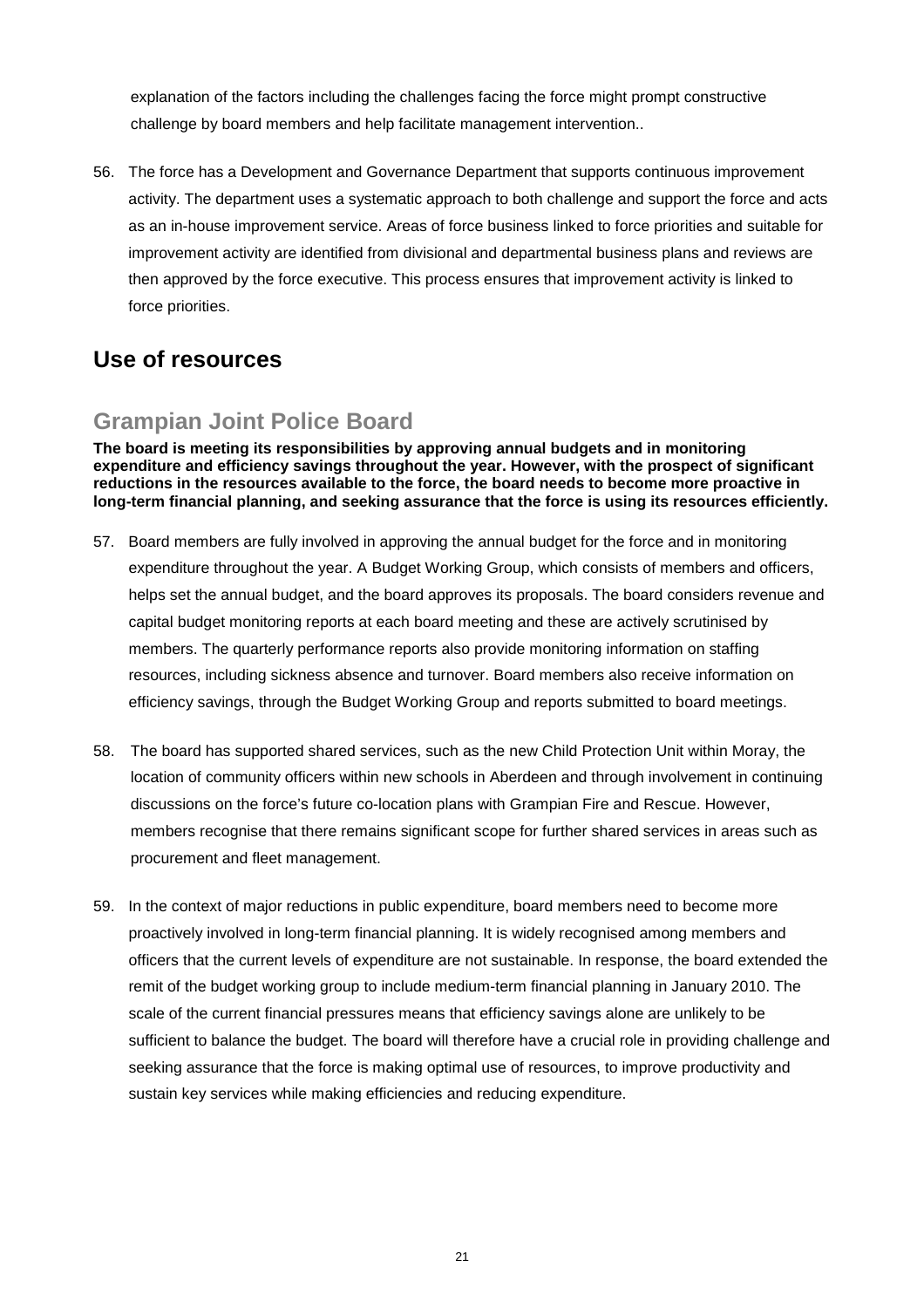# **Grampian Police**

**The force has a track record of strong financial management, has sound financial controls in place and has reported efficiency savings in excess of targets in recent years.** 

**Like all public sector organisations, the force is now facing severe financial pressures. The force recognises that it needs a better understanding of what specific activities cost to inform difficult decisions about where resources will need to be directed, in order to sustain performance in priority areas. The force is currently developing a long-term strategy, setting out how it intends to deal with these pressures.** 

## **Managing finance**

60. Grampian Police had a net revenue budget for 2009/10 of £109.8 million, representing a net increase of around £4.5 million on the previous year. The force's gross expenditure per capita is the lowest in Scotland (Exhibit 5).

### **Exhibit 5**

#### **Gross expenditure per capita population on Scottish policing**

| Gross expenditure per capita | 2008/09 | 2009/10<br>£s |  |
|------------------------------|---------|---------------|--|
| population                   | £'s     |               |  |
| Central                      | 221     | 225           |  |
| Dumfries & Galloway          | 277     | 279           |  |
| Fife                         | 235     | 235           |  |
| Grampian                     | 236     | 218           |  |
| Lothian & Borders            | 292     | 311           |  |
| Northern                     | 223     | 237           |  |
| Strathclyde                  | 265     | 268           |  |
| Tayside                      | 241     | 241           |  |
|                              |         |               |  |
| <b>Scotland</b>              | 258     | 262           |  |

*Source: Annual accounts of police boards* 

- 61. The force has strong financial controls in place and sound processes for setting and monitoring budgets. The force executive considers monthly monitoring reports. In addition, the deputy director of corporate services and the assistant chief constable also hold quarterly meetings with Business Area Heads to review progress against their business plans.
- 62. The force has a good record in terms of savings, and has exceeded its savings targets in recent years. In 2009/10, for example, the force reported total savings of £4.4 million, against target of £3.3 million. Savings in 2009/10 have come from a range of initiatives including by reducing overtime.
- 63. This strong financial performance has been achieved in a period of growth and increasing resources, for example, the number of police officers has increased from around 1200 to just over 1600. The force recognises that the current financial challenges mean that this level will not now be sustainable. The force has put a number of short-term measures in place to achieve savings. For example, tight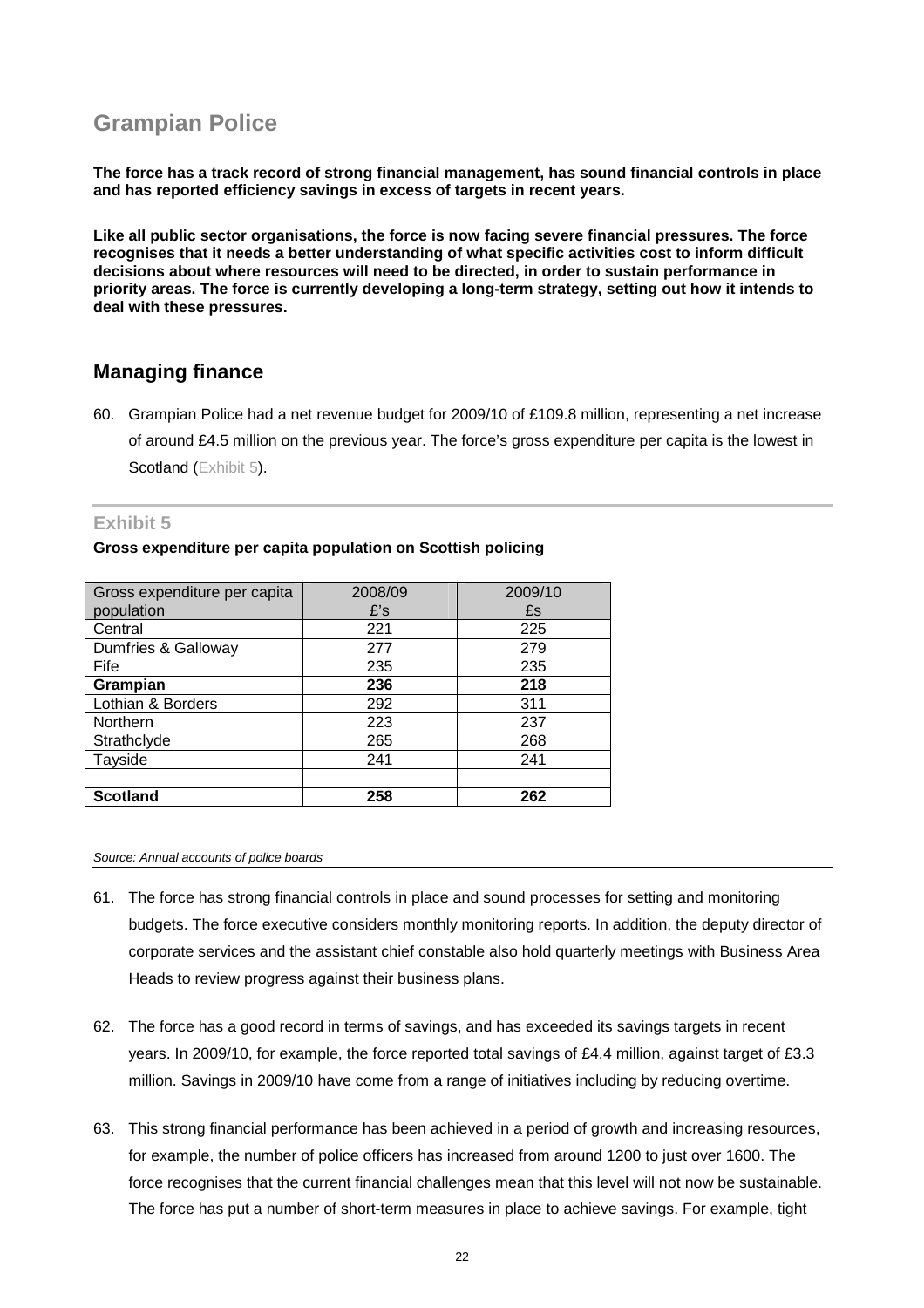controls have been introduced to actively manage vacancies, where a panel must approve any proposals to fill any vacant posts. All divisions have had their devolved budgets cut by 10 per cent. There are also tight controls on overtime and the force has reported savings covering both police officers and support staff.

64. The force has strong budgetary control, but, in common with forces across Scotland, has a less developed understanding of the costs of specific policing activities, for example the cost of targeting drug dealing. This makes it difficult to evaluate the relationship between the resources invested and the outcomes achieved by that investment. Prior to the introduction of 'Local Policing – Closer to You', the force conducted work to identify the potential benefits of the new policing model. This work would have been enhanced by a fuller analysis of the potential costs of the new model and any associated efficiency savings. The force has recognised that improvement is needed in this area and a good understanding of costs will be essential to inform decision making in the current financial climate.

## **Managing people**

- 65. The force actively manages its workforce and responds to issues raised by staff. To get feedback from staff, the force carried out staff surveys in 2005 and 2008. The response rate for the 2008 survey was relatively poor with 40 percent of staff responding compared to 61 percent in 2005. However, the results from the surveys show that morale within the force is good and staff are generally satisfied with their place within the organisation. The survey highlighted a number of areas for improvement, including the need to better allocate resources. The force responded by forming working groups to progress highlighted improvement areas, each with staff representation and a senior manger as a strategic lead.
- 66. The force performs well in terms of sickness absence rates. In 2009/10, the proportion of working days lost due to absence in Grampian was lower than the Scottish average for both police officers and police staff. In 2009/10, the absence rate for police officers was 3.5 percent compared to a Scottish average of 4.1 per cent, and the absence rate for police staff was 4.5 per cent compared to a Scottish average of 5.0 per cent.
- 67. In 2009 the force conducted a training review, which highlighted a potential mismatch between the force priorities and the training being offered to staff. In response, the FEB approved a number of recommendations early in 2010, including the introduction of a group tasked with reviewing training requests to ensure that they align with force priorities.
- 68. When setting up 'Local Policing Closer to You' the local policing teams were all allocated broadly the same level of resources and this has caused some difficulties in terms of resilience with a few areas experiencing significantly higher levels of demand than others. This has resulted in some resource pressures as officers are called away from their own local policing team area to assist with high priority calls in busier neighbouring areas. A review of the new policing model was carried during the summer of 2010 and senior officers have identified that some reallocation of resources across policing teams is necessary.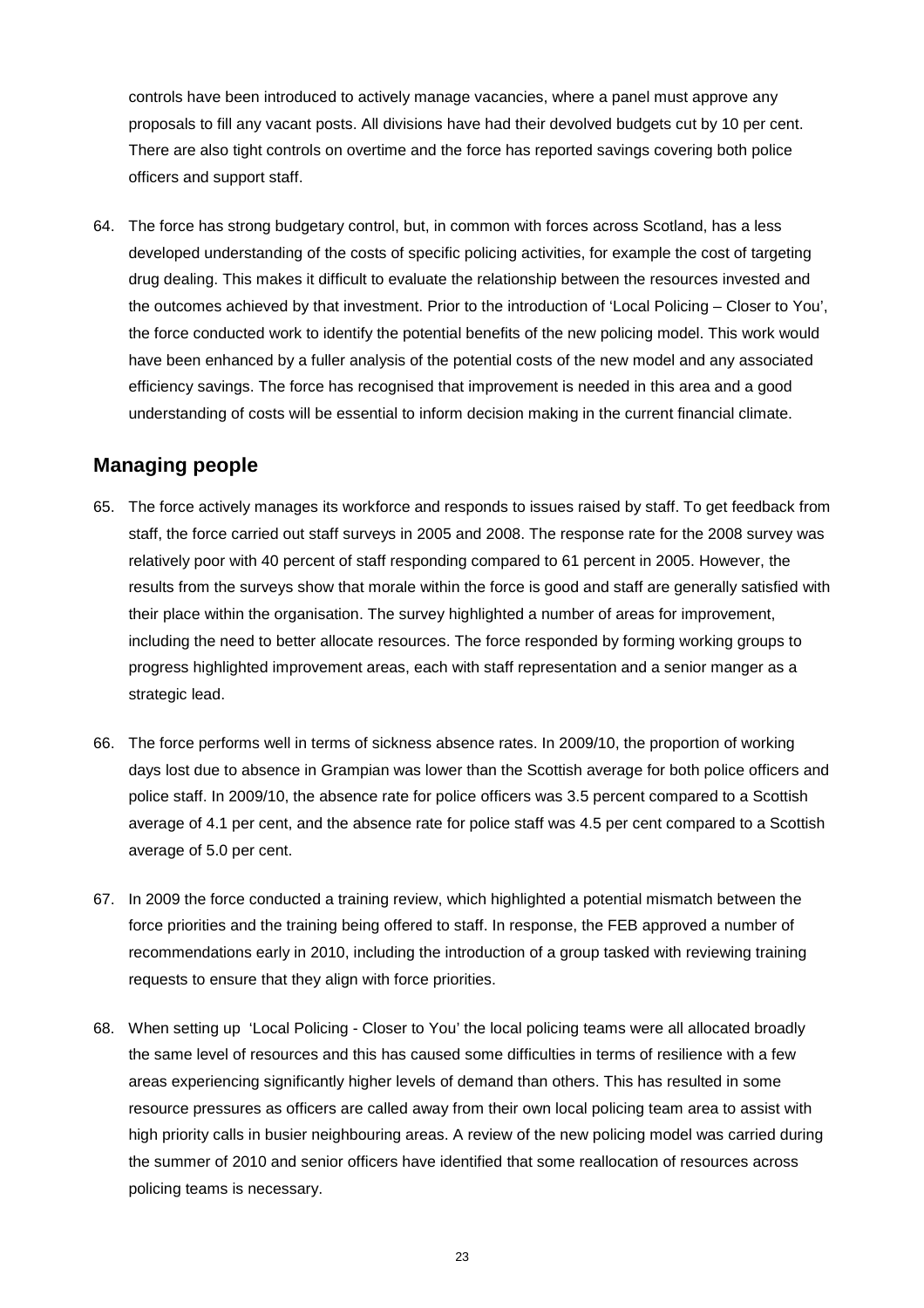## **Managing assets and other resources**

- 69. The force maintains an asset register but does not have a long-term asset strategy linked to its strategic priorities and objectives. The force has made some progress on sharing buildings with public sector agencies. For example, several of the new neighbourhood policing teams are located in school buildings around the area.
- 70. For some years, the force has sought to re-locate to a new headquarters building and has invited various partner agencies to collaborate in the project. The force has clearly been driven in their desire to collaborate in the proposed headquarters development by a clear sense of best value and the need to demonstrate value for money and provide a saving to the public purse. On a number of occasions however, prospective partners have withdrawn support for the project and the situation remains unresolved. This remains a matter of some frustration for the force.
- 71. Beyond shared accommodation; the force has made limited progress in sharing other 'back office' functions such as procurement, payroll services and fleet management.

## **Planning for the future**

- 72. Like all public sector organisations, the force faces significant financial challenges and, at the time of our audit and inspection, the force did not have a long-term strategy setting out how it planned to deal with these challenges.
- 73. In summer 2010, the force formed a Service Reconfiguration Programme team to ensure that all possible cost and efficiency saving options are being fully explored. The team is examining all aspects of force business and reports to the force executive. The force has also put arrangements in place to brief staff on the financial future of the organisation and the steps it is taking to address the challenges it faces.
- 74. The force is now developing a longer-term strategy for change, setting out how it intends to respond to the anticipated reductions in public sector budgets. Given the likely scale of the reduction in budgets, the force, the board and its partners will need to consider the strategic vision for policing priorities in Grampian and critically assess how it will deploy the more limited resources if it is to sustain performance in priority areas.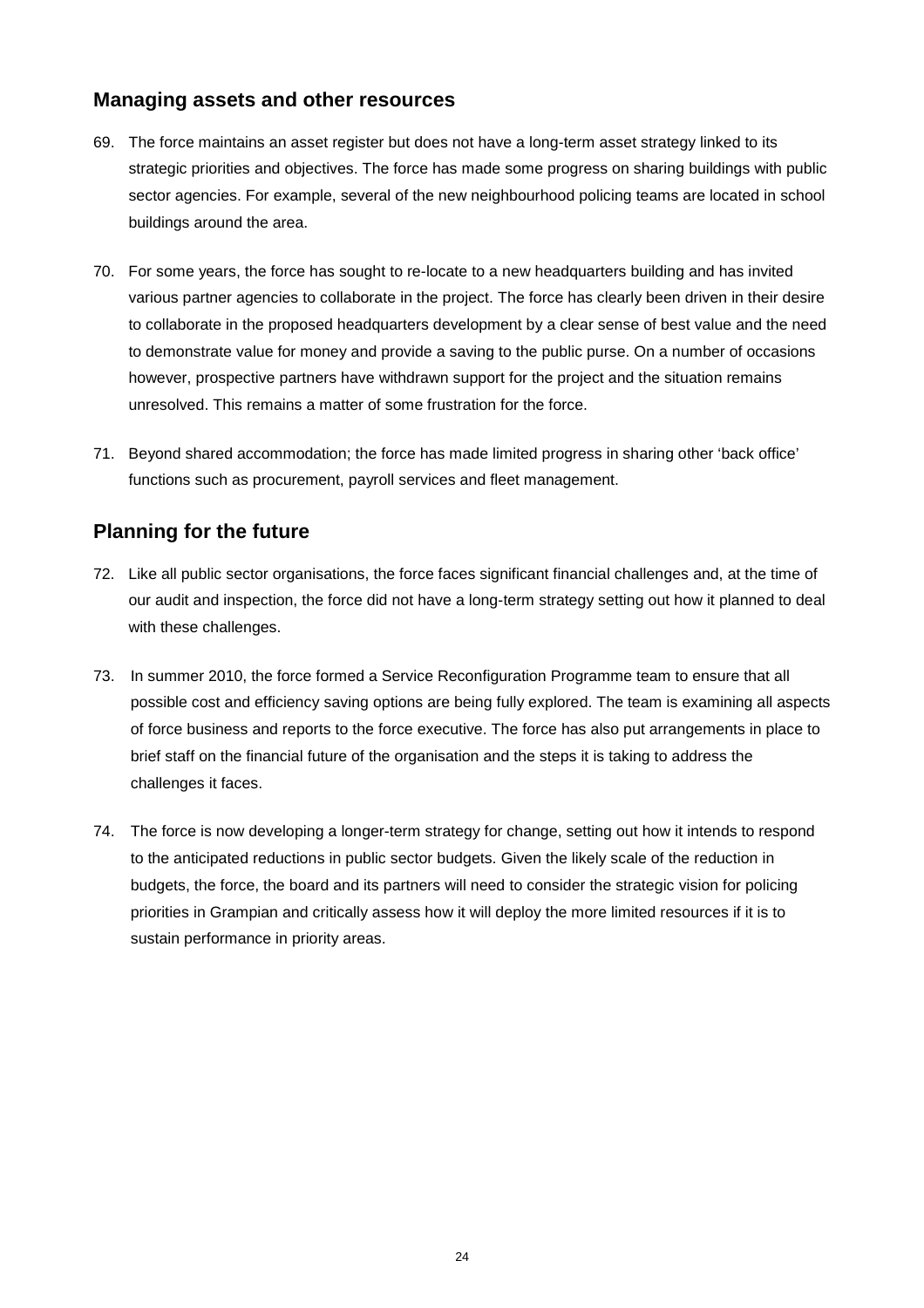# **Equalities**

# **Grampian Joint Police Board**

## **The board's role in providing strategic direction or oversight on the equalities agenda is underdeveloped.**

- 75. The board has had statutory equality schemes in place for gender, race and disability and received monitoring reports for 2009 and 2010, though there is little evidence to suggest it has been actively monitoring these. On 2<sup>nd</sup> July 2010, the board approved a Single Equality Scheme which covers all equalities groups and replaced the individual schemes.
- 76. The board receives half-yearly equality performance reports on the force's single equalities scheme and regular reports on workforce statistics and trends, but there is little evidence of active scrutiny or challenge of this information.
- 77. The board has taken limited steps to mainstream equalities. In March 2010 it approved new terms and conditions covering the force to ensure compliance with equal pay legislation and to deliver an appropriate job evaluation scheme. A number of board members involved in the appointment of chief officers have undertaken specific training on equalities issues.
- 78. In September 2010, the board agreed to introduce a new format for reports by the end of 2010. The new format will require all reports to highlight any equality issues related to the subject of the report.
- 79. The board needs to provide clearer leadership on equalities issues. It also needs to consider whether it has appropriate measures in place in order to assure itself that any equalities related activity is having the desired impact.

# **Grampian Police**

**The force is making good progress in supporting the mainstreaming of equalities. It has invested in developing strategies, systems, processes and standard operating procedures. The force now needs to develop indicators to assess the impact of the investment it has made.** 

- 80. The force's Single Equality Scheme 2008-2011 extends previous measures, which covered race, gender and disability, to include age, religion, faith and sexual orientation. The force developed the scheme after extensive consultation with staff, community groups and service users. A diversity group reviews progress on a quarterly basis and the force carries out an annual review of the scheme. The force's aim is to have one 'living document' and action plan to embed equalities considerations into everyday work.
- 81. The force engages constructively with a range of community groups, including; community partnership groups, lay groups, inter faith groups and other voluntary sector support groups and has Diversity and Gypsy/Traveller liaison officers in the three divisional areas. The force also provides a seconded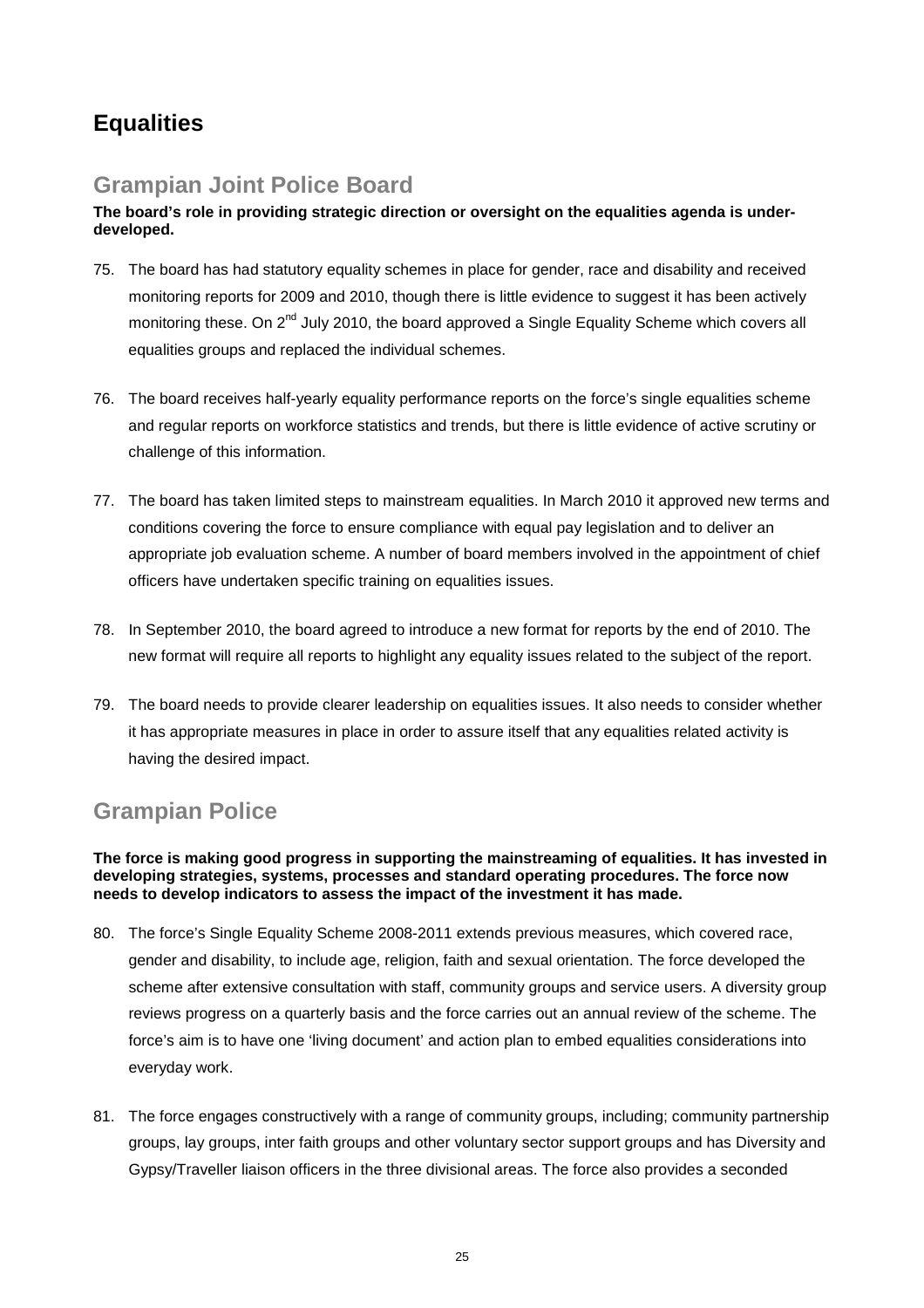liaison officer to the Grampian Race equality Council (GREC) and in June 2009, the force was awarded the LGBT (Lesbian, Gay, Bisexual and Transgender) charter mark.

- 82. The force has a range of systems and process in place to support the mainstreaming of equalities. It carries out Equality Impact assessments (EqIAs) for all polices and procedures and it is currently reviewing and updating its EqIA process. In common with other forces 'respect for diversity' is a core competency within the performance and development review system for staff and it has trained staff. In March 2010 the force delivered Equality Impact Assessment (EIA) training, and is also involved in the national steering group on diversity training.
- 83. The composition of the workforce is changing and is in line with the other forces in Scotland. There has been a rise in female officers since 2004/05, 26.4 per cent the force were women in 2009/10 which is exactly the same as the Scottish national average. The number of officers with declared ethnicity has increased to 1.6 per cent, again this is exactly the same as the Scottish national average in 2009/10.

# **Sustainability**

## **Grampian Joint Police Board**

## **The board does not have a clearly articulated approach to sustainability.**

- 84. There is limited evidence to suggest that the board has considered its statutory responsibilities to support sustainability in a strategic or structured way. It has shown interest in a number of force initiatives, but these have been considered on a case by case basis and there is limited evidence to suggest that the board has set a strategic direction on how it might support sustainability.
- 85. The board can highlight some individual measures which aim to have a positive environmental impact, for example by reducing energy consumption through car sharing and video conferencing. However, these are largely initiatives taken by the force, rather than being driven by any overarching strategic approach agreed by the board. To date there is no evidence that the board has monitored the impact of the measures or the overall trends in the force's energy consumption.
- 86. There is little evidence that the board has considered what actions it might take to consider the economic or social elements of sustainability. The vision underpinning Local Policing - Closer to You which represents a shift from responsive to preventative policing, supports some of the broader requirements of sustainability, particularly in terms of social sustainability. However, it is not clear that the board has made these links or considered the impact of the policing model from the sustainability perspective.
- 87. The majority of board members who responded to a survey carried out to inform the audit considered that appropriate sustainability strategies are in place, but the board has not formally considered or approved a clear force vision on sustainability. The absence of a strategic approach to sustainability limits the board's capacity to provide effective strategic direction and scrutiny in this area.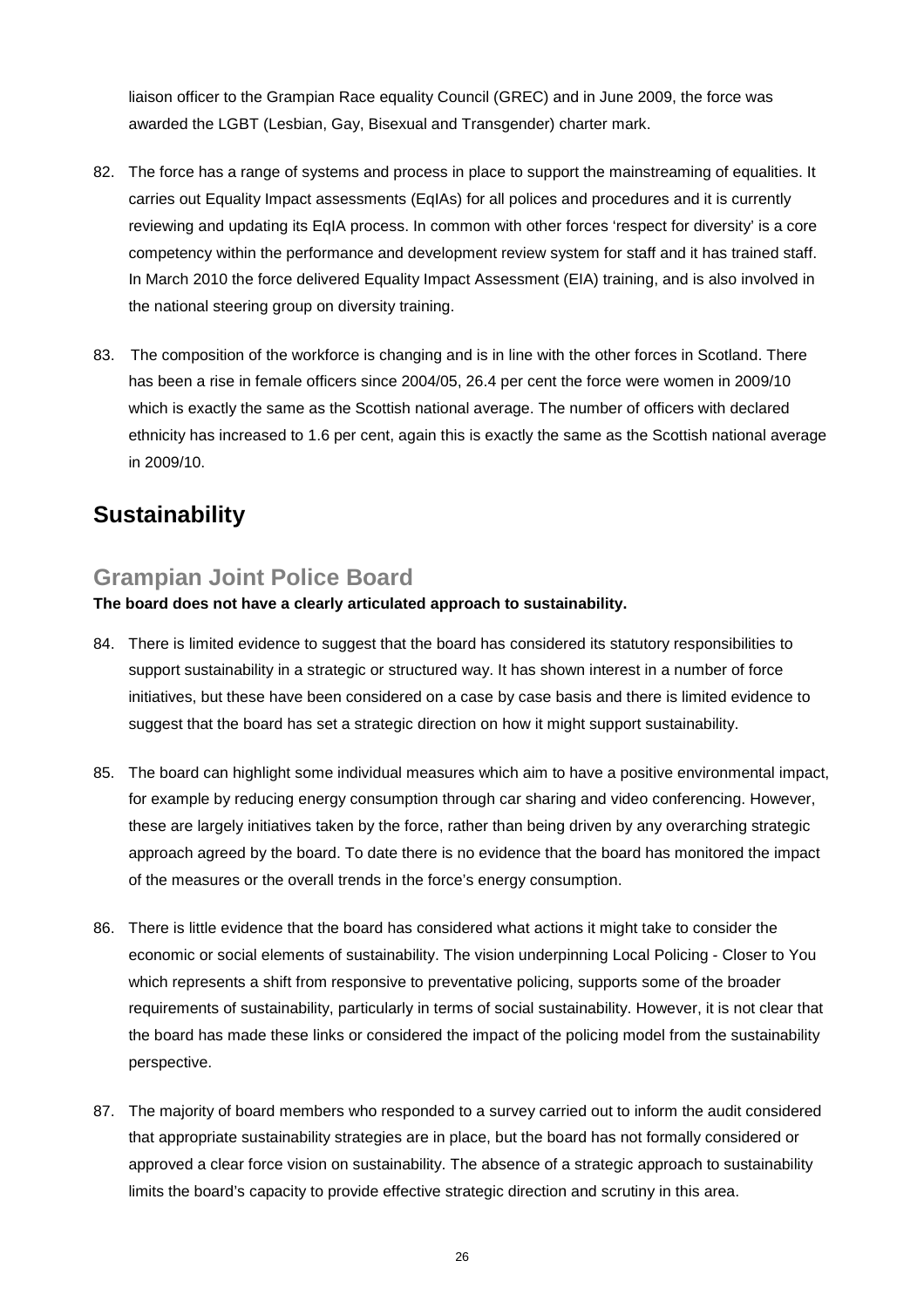# **Grampian Police**

**The force does not have a coherent strategic approach to sustainability. It is making some progress in terms of environmental sustainability and there are also examples of activity which might be considered to support social and economic sustainability, but these do not take place within a structured framework.** 

- 88. Like equalities, sustainability is one of the 'cross cutting' responsibilities under Best Value. In common with other forces, Grampian force does not have a strategic approach for how it intends to fulfil this duty. There are several examples of force activity, which contribute to sustainability, but there is no evidence to suggest these are part of a wider strategic approach. 'Platform for Success' contains some reference to environmental sustainability but does not include any detail beyond a commitment to reduce energy consumption and increase waste recycling. There are limited performance measures in place to help the force assess its performance in this area.
- 89. The absence of a strategic framework means that the force has not set a clear direction for how it intends to support sustainability. This means there is a risk that the force is not planning its activity in a co-ordinated way and not prioritising or monitoring the work effectively. It also means that the force is not able to assure itself that its actions are having the desired impact and becoming embedded into the culture of the organisation.
- 90. In terms of **environmental sustainability**, the force established an environmental action group in 2009. This meets every other month and is involved in promoting a range of 'green' activities such as car sharing, turning off lights, energy awareness and video conferencing to reduce unnecessary travel. The force, along with all other Scottish police forces, is involved with the Carbon Trust to develop its carbon management plan.
- 91. The introduction of the 'Local Policing Closer to You' is an example of the force's commitment to local communities which supports **social sustainability,** though it is not clear that the force has considered it from this perspective. Senior officers within the force are confident that 'Local Policing - Closer to You', delivered in partnership with other agencies, will provide a degree of community resilience which will turn result in enhanced outcomes for those communities. There are other examples of activities which support social sustainability at the local level through crime prevention measures and diversionary activities. These include the work of the police architectural liaison officer who works with partners to promote crime prevention through environmental design.
- 92. In terms of **economic sustainability**, the force intends to enhance the use of the Special Constabulary and better integrate the Third Sector into force business. The aim of this is to help ensure that community involvement in the delivery of services becomes mainstreamed, while providing clear economic benefits. The next phase of the force vision is to approach the private sector to attempt to secure funding for neighbourhood projects through the various corporate community responsibility programmes. This approach has the potential to produce favourable results in the future given the number of multi-national companies linked to the oil industry with a presence in the area.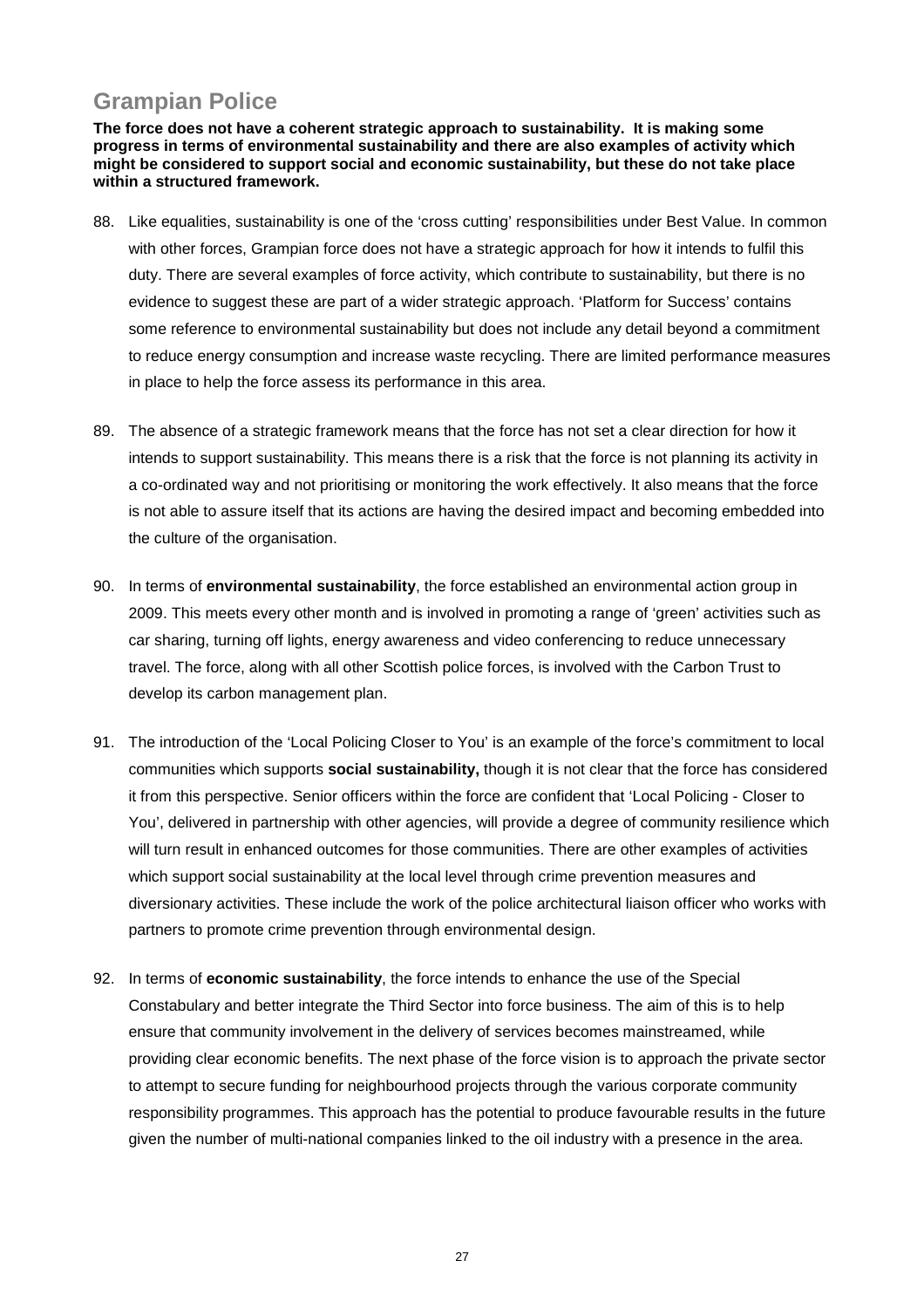93. The force and the board should review their approach to sustainability in order to set a clear strategic direction and put systems and processes in place to help them review progress and monitor impact. There are examples of activity that support the three elements of sustainable development. However, in the absence of a strategic approach, there is a risk that these activities are not prioritised, coordinated and monitored effectively. The force and the board need to do more to articulate their commitment to sustainability and to develop systems and process that demonstrate the impact of the full range of sustainability activities taking place within the force.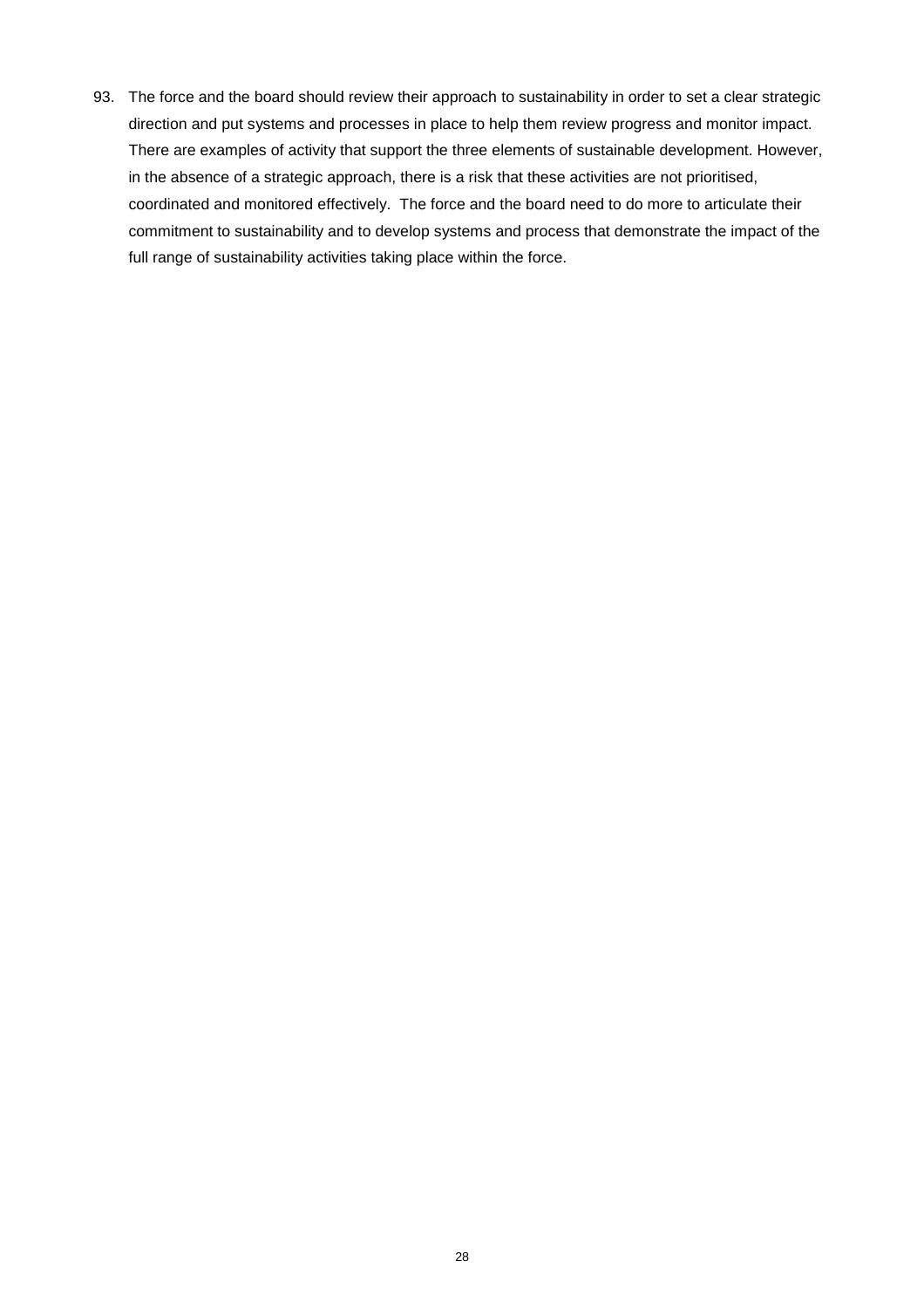# Part 2: Grampian Police performance assessment

# **Delivering policing plan outcomes**

**The force and its partners are making good progress on most of the area wide priorities in the single outcome agreements covering Aberdeen City, Aberdeenshire and Moray.** 

**There has been an overall reduction in recorded crime since 2006/07, and crimes of violence, indecency, dishonesty, and reckless behaviour are their lowest level for seven years. Detection rates have been sustained and are around the national average. Drug enforcement performance deteriorated between 2008/09 and 2009/10 and there have been increases in racially motivated crime and complaints against the police.** 

- 94. The force's strategic plan 'Platform for Success' defines the force vision and strategic direction. The plan has evolved over the last five years and it is updated on an annual basis to reflect force values, objectives and community priorities. The force's priorities are reducing violent crime and anti-social behaviour, national security, public protection, controlled drugs (which from 2010/11 also includes serious and organised crime), road casualty reduction, community focus and force reputation.
- 95. Force performance is reported through quarterly performance reports and an annual report which share a common structure and are based around the four areas of policing identified within the Scottish Policing Performance Framework (SPPF). The performance reports also contain a core set of ten performance measures, which are common to the three SOAs and cover the force area and reflect the force's strategic objectives.
- 96. The force and its partners can demonstrate progress on these ten measures, the majority of which show a positive direction of travel between 2008/09 and 2009/10. This improvement includes positive progress on reducing anti social behaviour, youth crime and crimes of violence. Further work is needed however to sustain the recent improvements to road safety.

## **Recorded crime**

97. Overall, performance in terms of recorded crime is good. In 2009/10 the number or recorded crimes per 10,000.head of population in Grampian was lower than the Scottish average (Exhibit 6).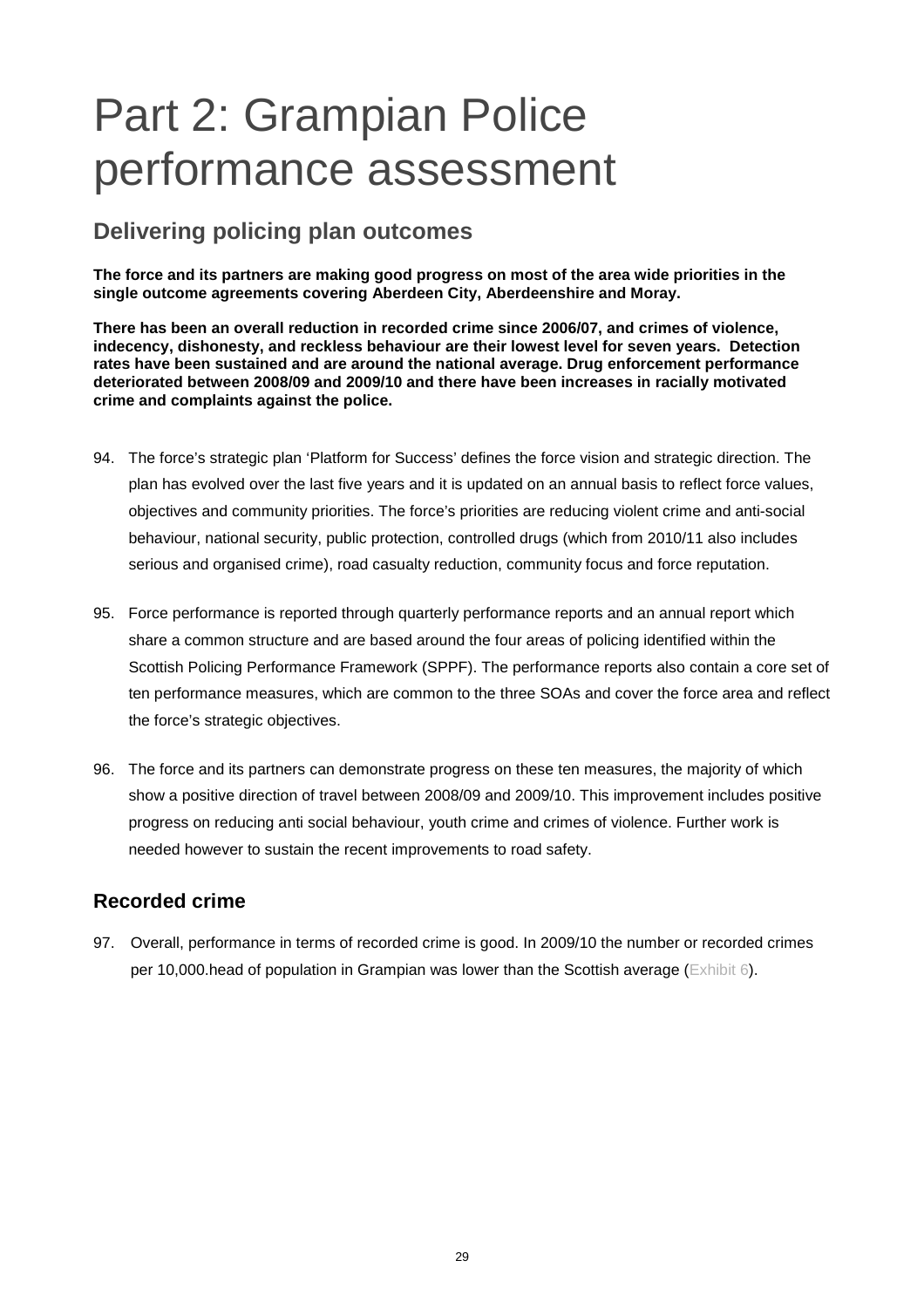## **Exhibit 6 Recorded crimes per 10,000 population 2006//07 - 2009/10**



Recorded crime per 10,000 population

■ 2006-07 ■ 2007-08 □ 2008-09 ■ 2009-10

#### *Source: HMICS*

- 98. The level of recorded crime in Grampian is falling and there has been a 25.8 per cent reduction in recorded crimes of violence, indecency, dishonesty, and reckless behaviour between 2006/07 and 2009/10.
- 99. Between 2006/07 and 2009/10, the total level of recorded crime across Scotland fell by 19 per cent. The reduction in Grampian was greater than the Scottish average for crimes of indecency and for fire raising, malicious and reckless conduct but less than the average for crimes of violence and dishonesty.

## **Detection rates**

- 100. The overall crime detection rate in Grampian in 2009/10 was 48 per cent, one per cent lower than the Scottish average.
- 101. The force has improved the detection rates for crimes of violence, indecency, dishonesty and fire raising, vandalism and reckless behaviour (Crime Groups  $1 - 4$ ) since 2006/07 (Exhibit 7).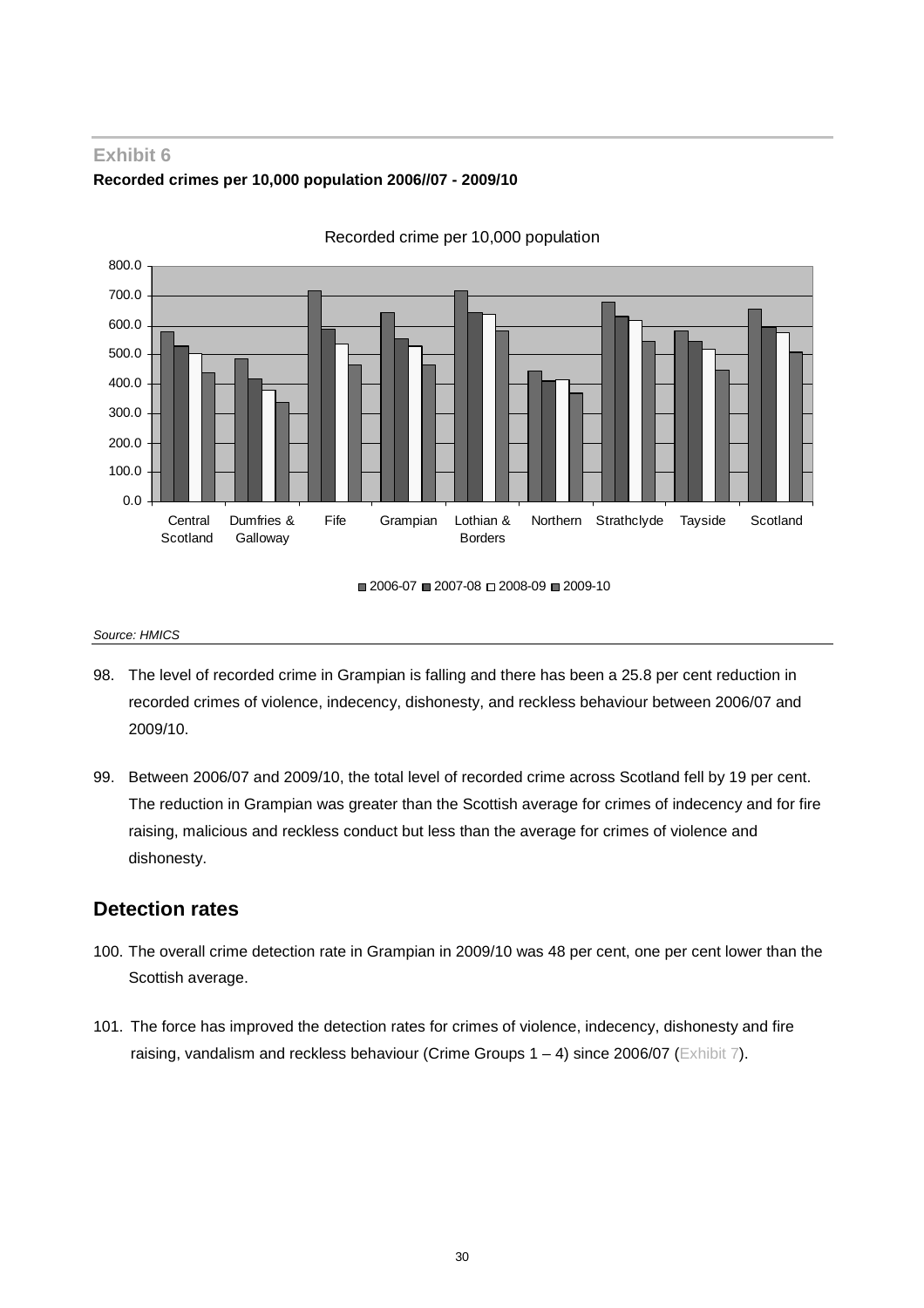## **Exhibit 7 Detection rates 2006/07 – 2009/10**



#### *Source: HMICS*

- 102. The force detection rates between 2006/07 and 2008/09 were better than the Scottish average for crimes of violence and fire-raising, malicious and reckless conduct, but below average for crimes of indecency and dishonesty. However, in 2009/10 the force's detection rates for these crimes were above, or equal to the Scottish average.
- 103. The sections that follow consider the force's performance on its strategic priorities of; reducing violent crime and anti-social behaviour, national security, public protection, controlled drugs, road casualty reduction and community focus and force reputation. Where possible the assessment draws on performance measures over a four-year period and makes comparisons with the Scottish average where appropriate. The force's other strategic priority, efficiency, has been covered in part one of this report.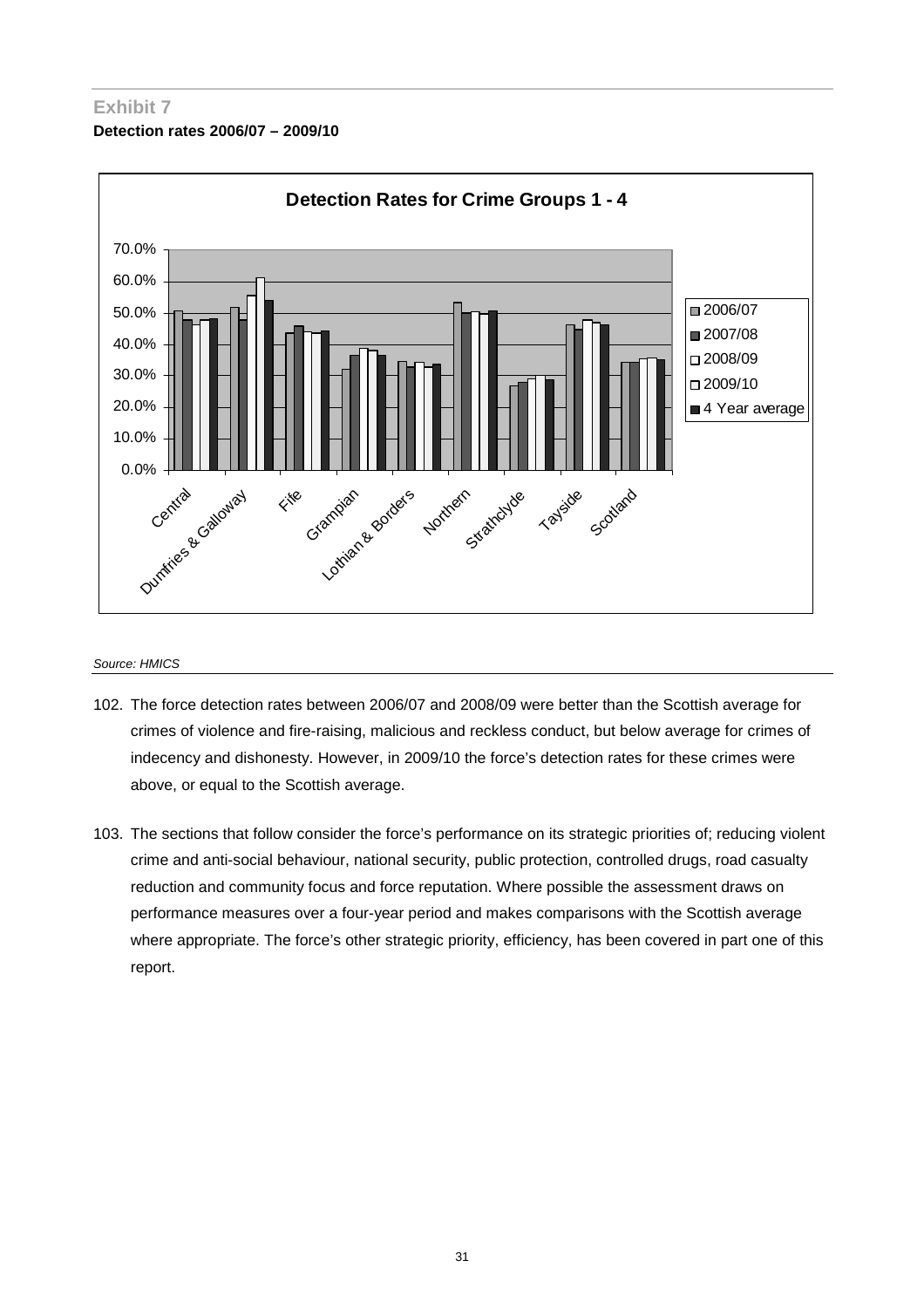## **Violence**

**The force is performing consistently well in reducing crimes of violence. These are at their lowest level for seven years and detection rates are improving.** 

- 104. The force has performed well in its efforts to reduce violent crime and offences have fallen consistently over recent years. In 2009/10 crimes of violence in Grampian were at their lowest recorded level and detection rates were at their highest for seven years.
- 105. The number of recorded crimes of violence fell by 17.6 per cent between 2006/07 and 2009/10. The average detection rate in Grampian between 2006/07 and 2008/09 was 70.4 per cent, significantly better than the Scottish average (Exhibit 8).

## **Exhibit 8**

## **Crimes of violence 2006/07 – 2009/10**



*Source: Scottish Policing Performance Framework Annual Report 2008/09 & Grampian Police Annual Reports* 

- 106. In 2009/10 there was 14 violent crimes per 10,000 head of population in Grampian, this is significantly lower than the Scottish average of 22. The detection rate in 2009/10 was 84 per cent, which is significantly better than the Scottish average of 67 per cent.
- 107. During 2009/10 the number of serious assaults fell by17.8 per cent and the detection rate improved significantly, rising by 14.5 per cent to 90.3 per cent. The force attributes this to pro-active policing of new licensing legislation, improved arrangements around door stewarding supported by the Security Industry Authority and by targeting policing around the city and town centres and the weekend night time economy.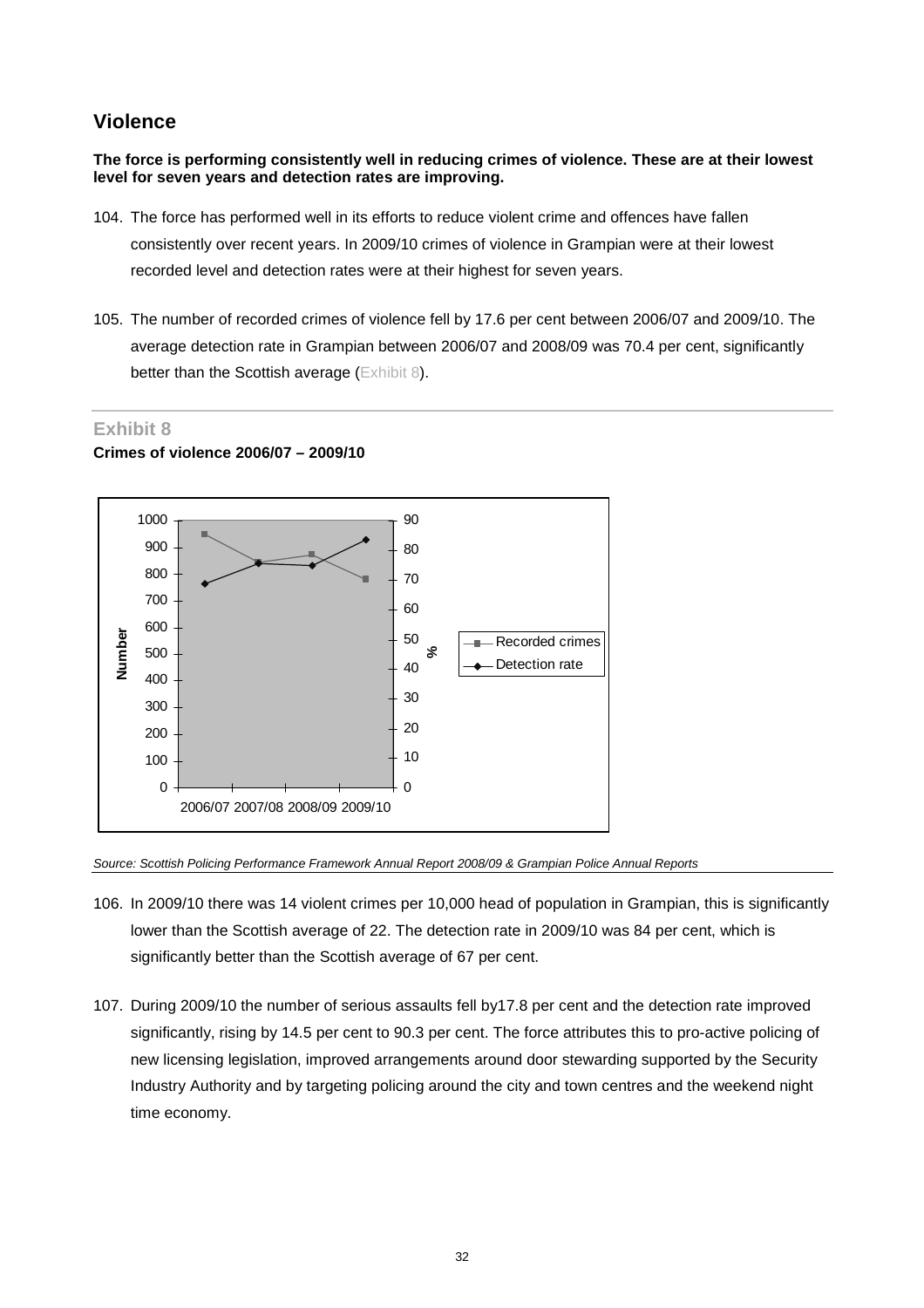# **Antisocial behaviour**

**Antisocial behaviour in Grampian is reducing although detection rates are generally below the national average. The force has been successful in addressing its priority of reducing vandalism. The force works well with its partners in reducing youth-related antisocial behaviour but needs to evaluate the on-going impact of its diversionary activities for young people more effectively.** 

- 108. In 2009/10 antisocial behaviour community crimes<sup>4</sup> in Grampian fell to their lowest level since 2004/05. This downward trend is encouraging and reflects a concerted effort by the force and its partners to link to the four pillars of the Government antisocial behaviour strategy; prevention, integration, engagement and communication.
- 109. During the 2009/10 there was a significant reduction in the number of recorded antisocial behaviour offences, which fell by 12.5 per cent, Detection rates remained relatively constant over the same period at around 52 per cent. These were below the national average of 67 per cent and the lowest level in Scotland for 2009/10.
- 110. Vandalism is currently at its lowest level for the past three years. The force has prioritised the reduction of vandalism and has supported this in a number of ways, including a specific vandalism review team. This has been successful and the number of recorded vandalism crimes reduced by 1,850 during 2009/10 to 6,824. Over the same period detection rates also dipped from 31.5 to 28.3 per cent and this is an issue the force needs to address if it is to sustain positive outcomes.
- 111. Detected youth crimes in Grampian decreased by 16 per cent during 2009/10 and the number of children and young people responsible for these crimes also fell by more than 200 during this period. The force's Youth Justice Management Unit has made an effective contribution to this positive trend and is continuing to further strengthen its approach and engagement with partner agencies.
- 112. The force has worked particularly well with some of its community safety partners to make an impact on antisocial behaviour. Through the Aberdeenshire community safety partnership, the force helped support over 60 'street sports' sessions across Aberdeenshire. These acted as diversionary activities to reduce youth disorder over the summer period and also provided opportunities for partners to give advice on lifestyle issues. As would be expected, these diversionary activities have an immediate positive impact on antisocial behaviour, but the force and its partners need to have more effective arrangements in place to evaluate whether these actions are supporting a more sustained, longerterm improvement in antisocial behaviour.

<sup>4</sup> Consistent with ACPOS performance monitoring data. anti-social behaviour crimes are defined as actions that demonstrate a 'disregard for community/personal wellbeing, acts directed at people, environmental damage and misuse of public space.'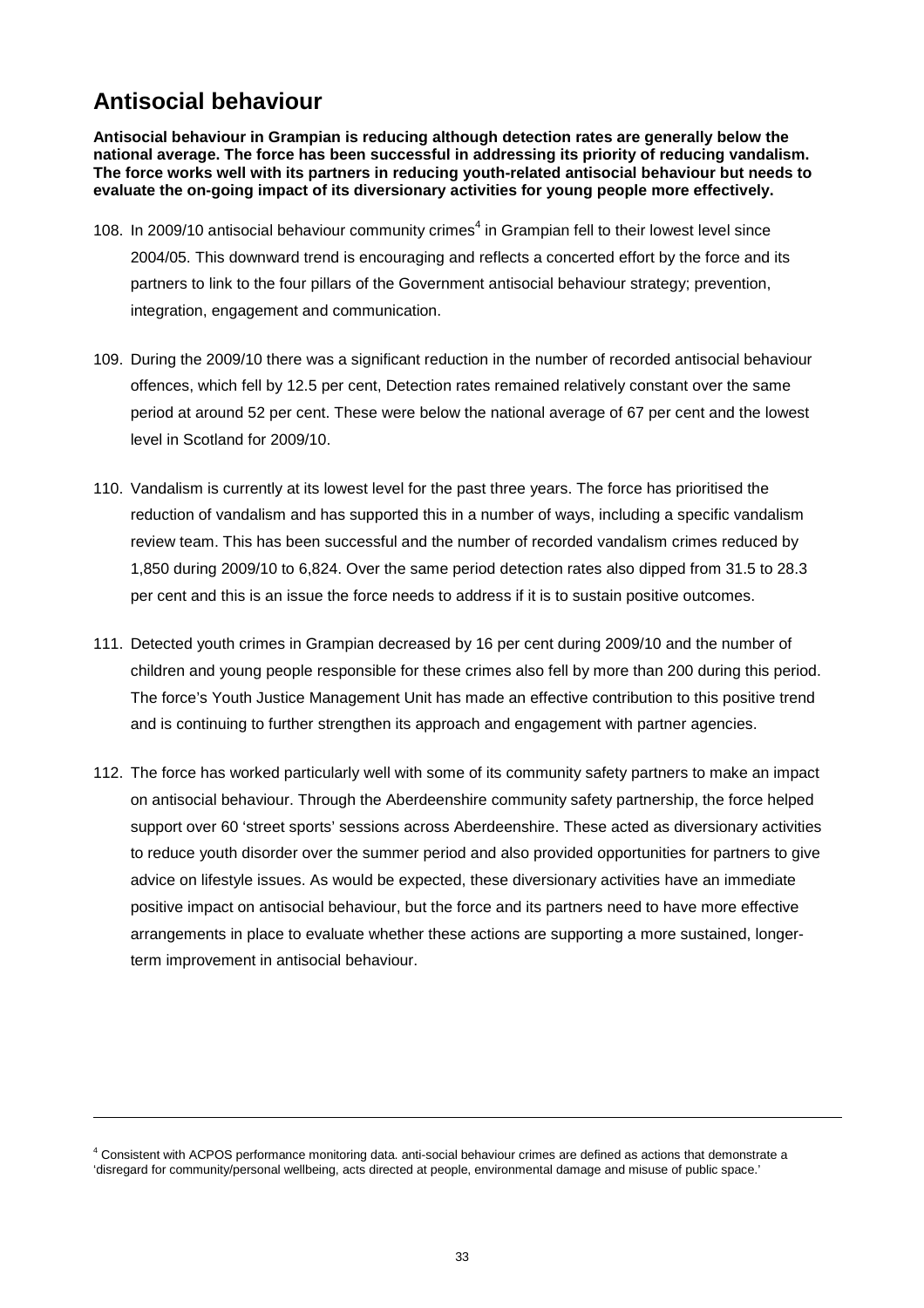# **National security**

## **The force is working with partners to continue to review and develop contingency plans and support national security strategies.**

113. The force is committed to the UK Government strategy 'Contest 2' (Exhibit 9) and has carried out work in the four strands, Prevent, Pursue, Protect and Prepare. In 2009/10 the main emphasis has been in relation to 'Prevent' where substantial progress has been made on the formation of multiagency structures to develop responses to potential vulnerabilities and 'Delphinus<sup>5,</sup> groups are now in place in each of the three Local Authority areas.

## **Exhibit 9**

## **'CONTEST 2' strands**

- Prevent terrorism by tackling its causes and the radicalisation of individuals
- Pursue terrorists and those who sponsor them
- Protect potential targets of terrorism
- Prepare to respond to the consequences of a terrorist incident, in order that any disruption is minimised

#### *Source: UK Government – CONTEST 2 Counter Terrorism Strategy*

114. The force and its partners continue to develop a range of contingency plans, both locally in terms of potentially vulnerable sites and nationally relative to joint Scottish or UK policing responses. This is particularly relevant to the unique position Grampian Police has in relation to the North Sea Oil Industry and the additional demand this brings to the force.

# **Public protection**

**The force is working with partners to protect vulnerable people, but needs to develop performance measures so that it can better assess its performance in this area. The number of reported racist incidents and racially motivated crimes has increased significantly, though detection rates have improved.** 

115. The force is committed to working with partners to improve the protection of children and adults and the monitoring of offenders, to reduce domestic abuse and in supporting the Getting It Right For Every Child agenda. The force and its partners have implemented the recommendations arising from previous HMIe Inspections into the provision of services for the protection of children within the three local authorities as well as the review of the North East of Scotland Child Protection Committee. We found evidence of good joint working with partners to develop the different strands of public protection to meet the significant challenges around child protection.

<sup>&</sup>lt;sup>5</sup> Delphinus Groups are multi-agency groups based on community safety partnership structures. They are briefed on local threats and vulnerabilities with a view to developing appropriate responses tailored to the local context.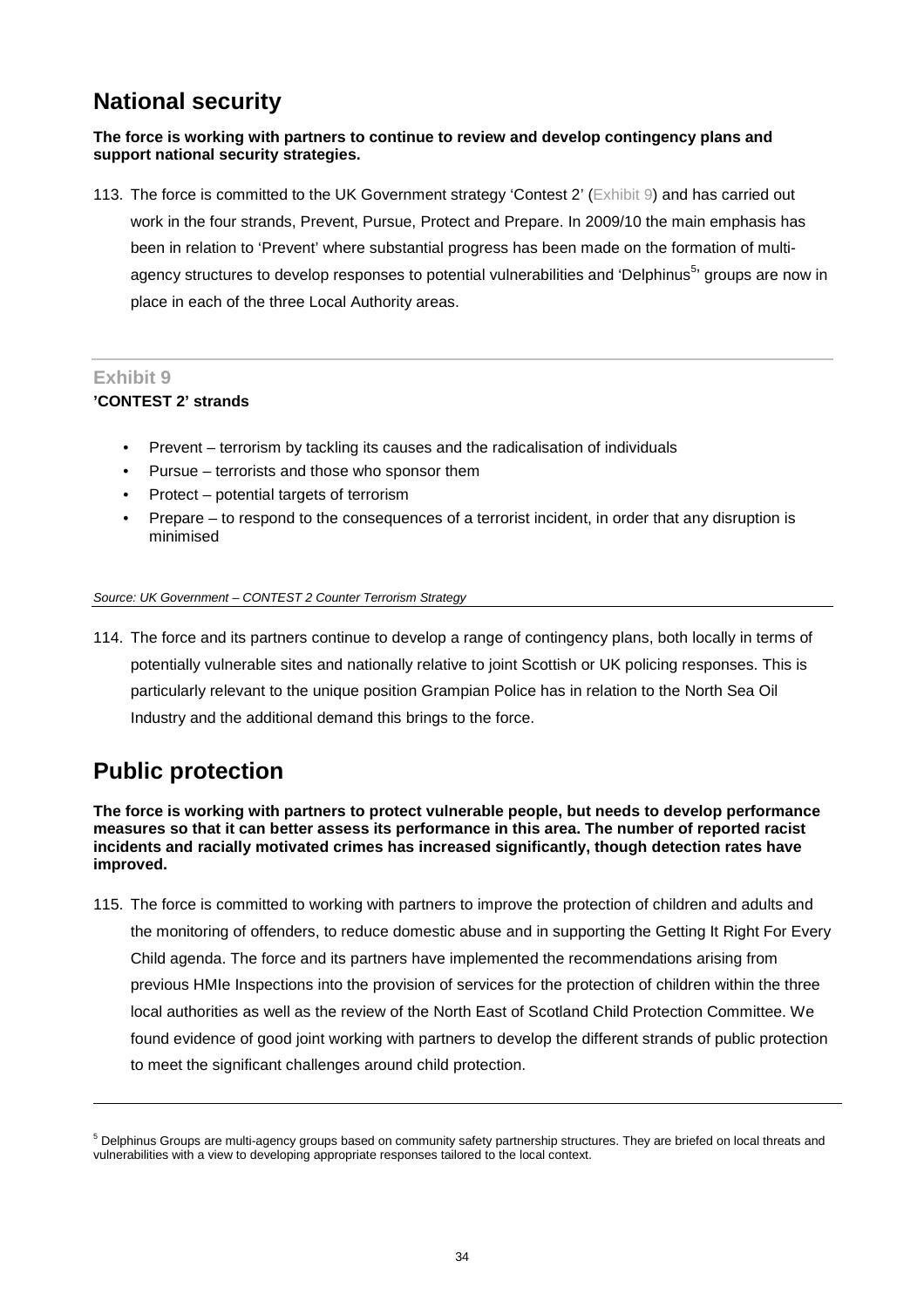- 116. Force performance reports do not include specific and measurable objectives or performance measures in relation to child protection matters, although the management of dangerous offenders is reported as part of the SPPF data.
- 117. The number of racist incidents in Grampian increased from 440 in 2006/07 to 564 in 2009/10. The number of reported racially motivated crimes has almost doubled from 449 in 2006/07 to 879 in 2009/10. The detection rate for these crimes has improved significantly from 59.9 per cent in 2006/07 to 69.3 per cent in 2009/10 and was better than the Scottish average of 66.5 per cent.
- 118. The force considers that part of the increase in incidents and crimes is a result of their efforts to improve reporting mechanisms, raise awareness and improve public confidence in this area. It has also cited changing demographics in the population mix in Aberdeen as an influencing factor. The force needs to further analyse the reasons for the increases so that it can understand what lies behind them and respond appropriately.
- 119. The force's annual performance report contains limited measures on public protection beyond the statistics relating to racially motivated incidents and crimes. It should consider making better use of measures to help manage performance and support effective scrutiny in this area, for example domestic abuse and Child protection issues.

# **Controlled drugs**

**Overall performance declined in all aspects of drug enforcement during 2009/10. This downturn in performance is set against a backdrop of above average drug dependency rates within parts of the force area. This trend was also observed in a number of other Scottish police forces.** 

- 120. The force has made controlled drugs a priority for a number of years. Between 2008/09 and 2009/10 the total number of drugs possession charges fell from 2,235 to 1,836. The reduction was most marked in relation to the supply and possession of Class A drugs where the number of offences for supply and possession has fallen from 586 in 2006/07 to 435 in 2009/10. The amount of drugs seized also fell between 2006/07 and 2009/10.
- 121. A force wide initiative carried out during the fourth quarter of 2009/10 to generate more activity, resulted in an increase in supply and possession charges during that period. Despite this, the force fell short of the previous performance in this area of business over the full year.
- 122. Aberdeenshire suffered the second highest rate of cocaine related deaths in Scotland in 2007. In Aberdeen City the proportion of the population hospitalised for drug related conditions is higher than the Scottish average, yet drug related deaths within the force area fell from 46 in 2008/09 to 39 in 2009/10. This may be indicative of partnership activity aimed at combating drugs misuse, beginning to have an impact.
- 123. The national process for identifying and mapping serious and organised crime groups (OCGs) has been embraced by the force and is reflected in the change to this priority in Platform for Success 2010/11. The force has restructured its Crime Management Operations to manage this transition and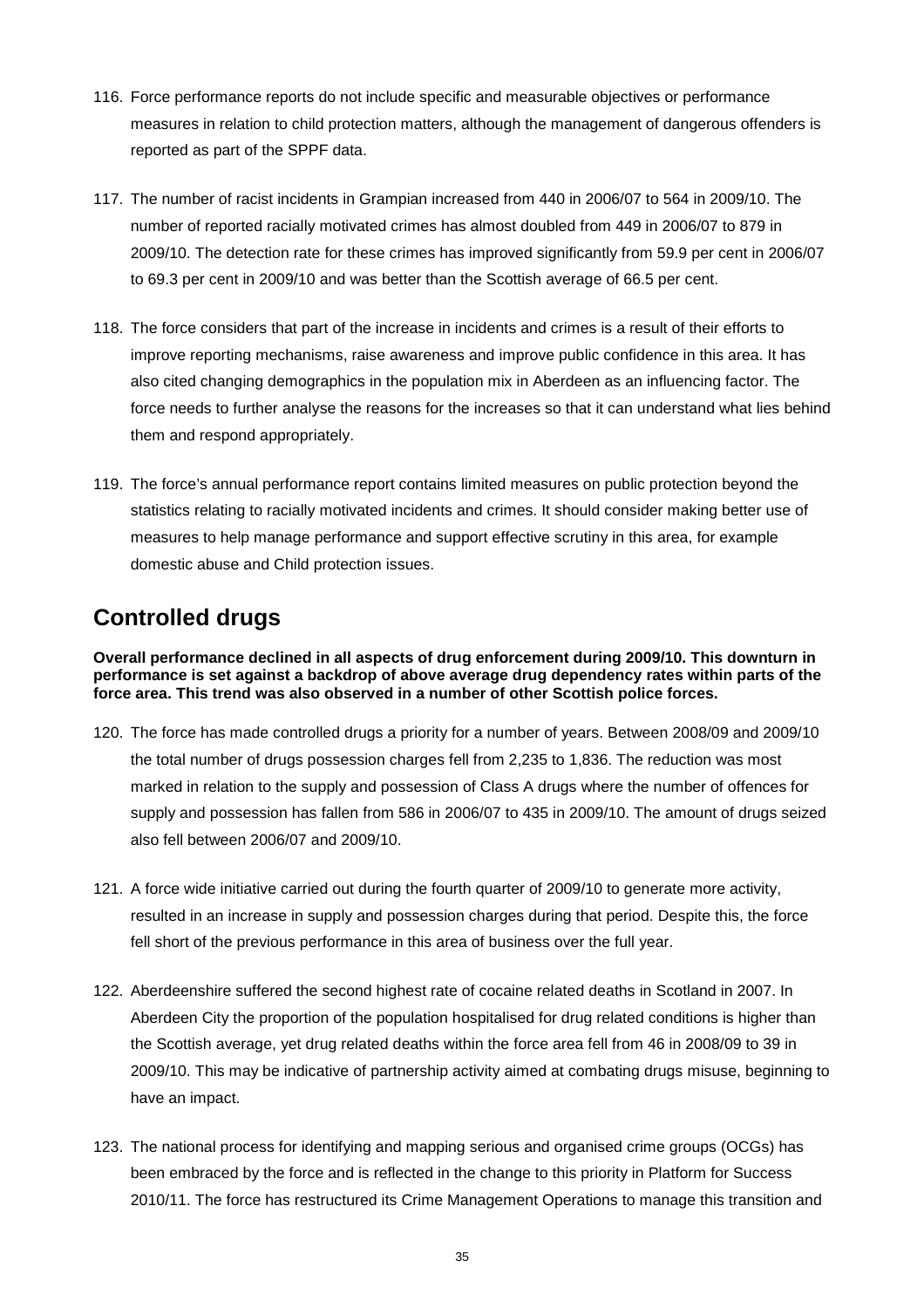deliver on the Scottish Government strategy 'Letting Our Communities Flourish'. New 'Major Investigation Teams' will support efforts to tackle serious criminality and aim to make Grampian a hostile environment for criminals. It is important that the force maintain focus on drugs whilst also addressing wider criminality of the OCGs and develops appropriate performance measures to track and report on progress.

# **Road Casualty Reduction**

**The force has achieved small year on year reductions in road fatalities. The number of accidents resulting in death or serious injury increased significantly between 2006/07 and 2008/09, though it fell slightly in 2009/10. Although the force works with partners to target drivers who present the greatest risk and reduce collisions, overall roads policing activity has reduced, resulting in falls in detected and drink driving offences between 2008/09 and 2009/10.** 

124. The total number of road traffic accidents resulting in death or serious injury rose sharply between 2006/07 and 2008/09, though this fell between 2008/09 and 2009/10 (Exhibit 10). Most of the increase was a result of the increase in adults seriously injured which rose from 188 to 343 over a three-year period.

## **Exhibit 10**

### **Road traffic accidents in Grampian**



*Source: Grampian Police Annual Reports* 

125. Between 2006/07 and 2009/10, the total number of people killed fell by 32 from 62 to 30, and the number of children who were killed or seriously injured fell from 23 to 22. In 2009/10 the number of people killed or seriously injured per mVkm $^6$  was higher in Grampian than anywhere else in Scotland. The force has been concerned at the high level of young drivers who have been involved

<sup>6</sup> Million vehicle kilometres travelled.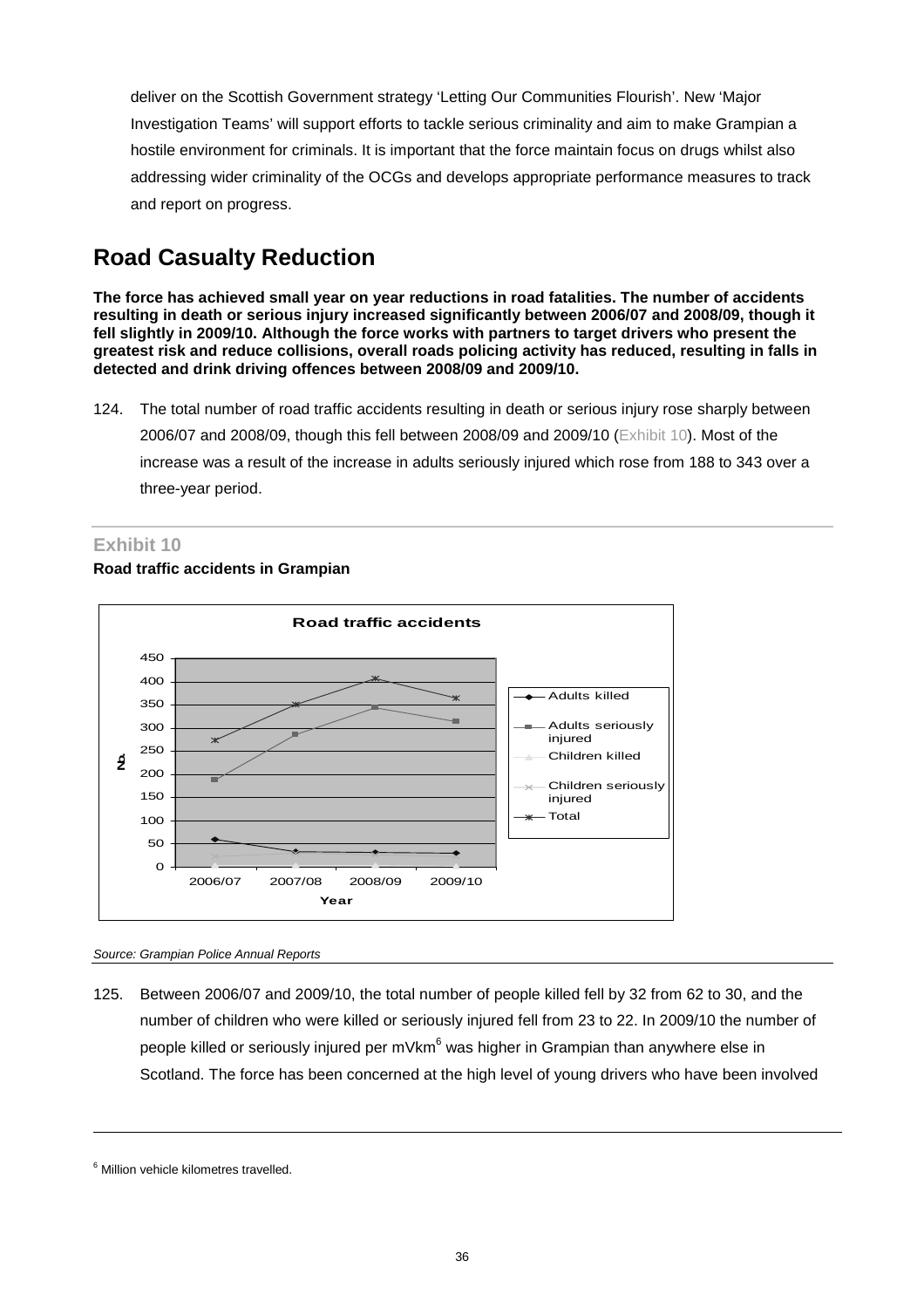in traffic collisions and has been focussing its attention in this area. Work with the COPFS on a Young Driver Diversion Scheme is being trialled during 2010/11.

- 126. The number of detected offences which are known to contribute towards road casualties<sup>7</sup>, all fell between 2008/09 to 2009/10 and detected road traffic offences overall fell from 21,449 to 15,612. There has also been a reduction in the number of drink drivers brought to justice, which fell from 1,071 in 2008/09 to 881 in 2009/10.
- 127. The number of proactive enforcement operations, high visibility patrols and the numbers of people receiving education activity also fell between 2008/09 and 2009/10.
- 128. It is important that the force considers whether it is committing sufficient resources to continue the recent improvement in performance on road casualties. Although 2009/10 offered an improvement on the previous year, it was still higher than 2006/07 and 2007/08.

# **Force reputation, standards and community focus**

**Force performance on answering and dealing with emergency and non-emergency calls is improving and the force is responding to emergency incidents more quickly. Public confidence in the force is slightly below the national average but satisfaction rates are high and improving. Complaints against the police are increasing year on year.** 

- 129. The force is improving its responsiveness to emergency calls. In 2006/07 it answered 89.9 per cent of 999 calls within ten seconds and this has risen to 96.2 per cent in 2009/10. This exceeded the national target of 90 per cent, and was better than the Scottish average of 94.7 per cent.
- 130. The force responded to 92.4 per cent of emergency incidents within its target response times in 2009/10. The force also exceeded its ten-minute response target and average emergency response times have improved year on year.
- 131. The force answered 97.6 per cent of non-emergency calls in 2009/10 and 90.9 per cent of these were answered in under 40 seconds. This is an improvement in performance compared to 2008/09, in this critical initial contact.
- 132. The Scottish Policing Framework data for 2008/09 reported on public confidence on a number of aspects of forces nationally (Exhibit 11). This indicated that public confidence in the Grampian force was slightly below other forces across Scotland.

 $^7$  This includes dangerous driving, careless driving, the use of mobile phones, speeding and seatbelt offences.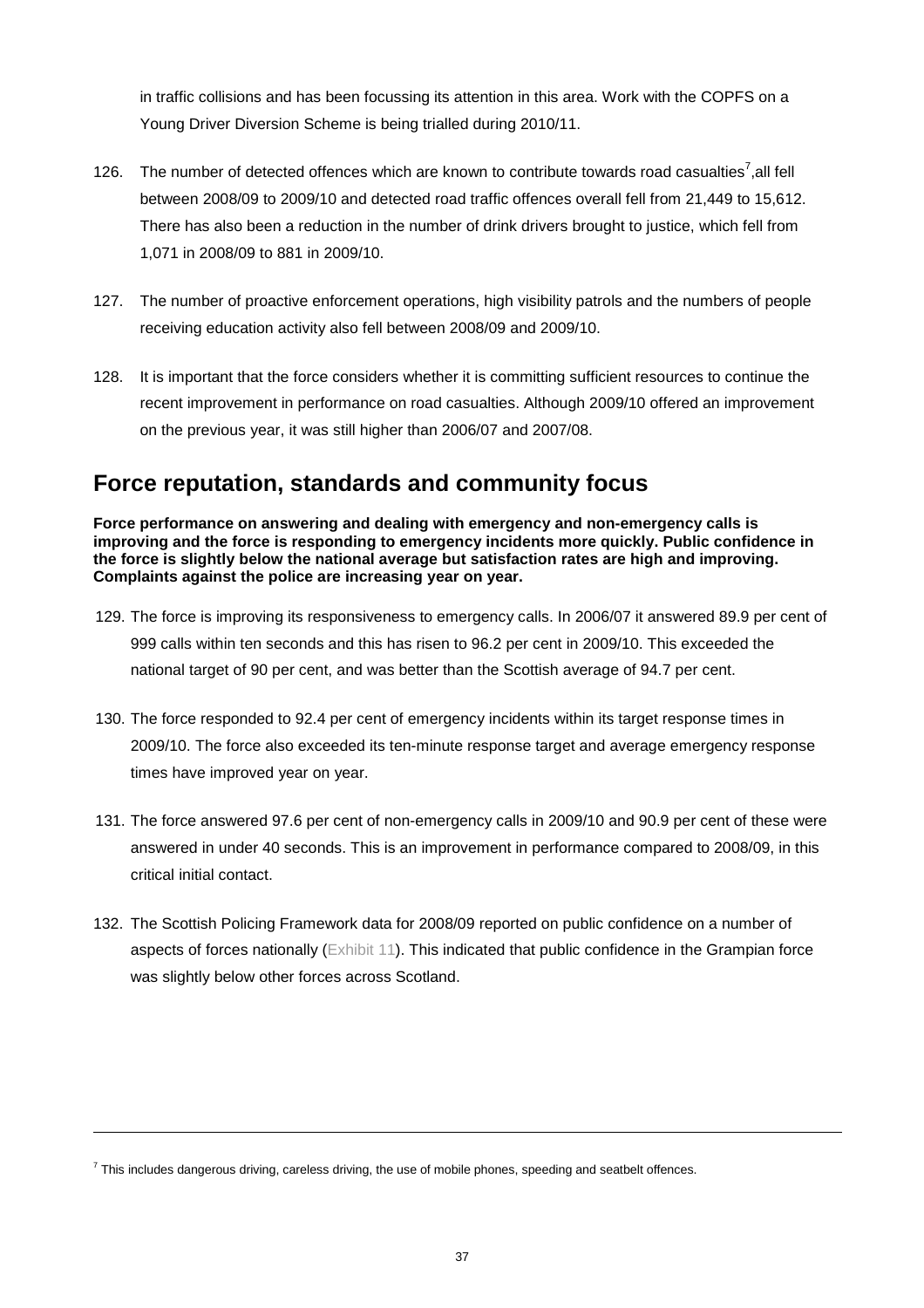## **Exhibit 11 Public confidence**

| Public confidence in the force's ability to                          | Grampian | <b>Scotland</b> |
|----------------------------------------------------------------------|----------|-----------------|
|                                                                      | (%)      | (%)             |
| Prevent crime                                                        | 48       | 48              |
| Respond quickly to appropriate calls and information from the public | 56       | 58              |
| Deal with incidents as they occur                                    | 59       | 61              |
| Investigate incidents after they occur                               | 66       | 68              |
| Solve crimes                                                         | 61       | 60              |
| Catch criminals                                                      | 57       | 57              |

*Source: Scottish Crime and Justice Survey 2009/10* 

- 133. The people of Grampian are generally positive about the force. In 2009/10 the satisfaction rates in Grampian covering initial contact, the actions taken by officers to resolve enquiries, the way in which people were treated and overall satisfaction with the way in which the force dealt with the matter were the highest in Scotland. The force had adopted a phone survey methodology, which attracted a higher response rate compared to other forces who typically use a postal survey. In 2009/10 satisfaction rates improved for all of these indicators apart from one. Public satisfaction with the way the force dealt with matters overall improved from 84.3 per cent in 2008/09 to 86.0 per cent in 2009/10, but the proportion of people who felt they had been kept adequately informed fell slightly.
- 134. The number of complaints against police officers has increased year on year (Exhibit 12) and has risen by 69 per cent between 2006/07 and 2009/10.

## **Exhibit 12**

## **Complaints**



#### *Source: Grampian Police Annual Performance Reports*

135. In 2009/10 there were 31 complaints per 10,000 incidents, this was significantly higher than the Scottish average of 17.5 and was the second highest in Scotland. The force considers that members of the public have confidence in the force's willingness to deal with complaints and are therefore more prepared to make complaints. Evidence suggests that the force is meticulous in recording complaints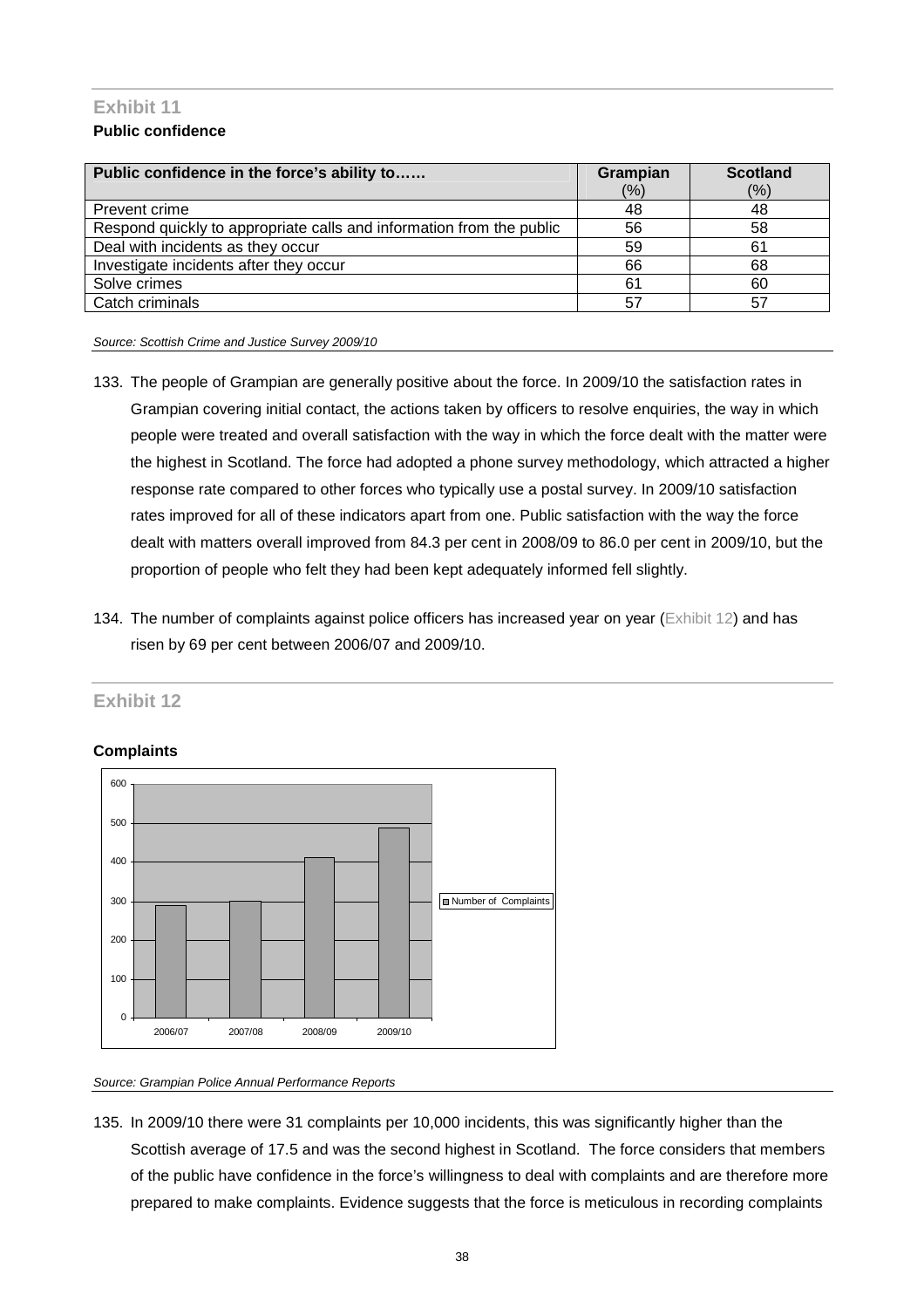and this, coupled with changes in recording processes, may account for some of the increase. However, other forces are also implementing changes to recording systems but have not experienced the same level of increase. The Police Complaints Commissioner will examine this issue in depth in his annual report and provide a comparison with other Scottish forces.

- 136. Between 2006/07 and 2009/10, the proportion of reports the force submitted to the procurator fiscal within the 28 day deadline rose from 80.7 per cent to 94.5 per cent. This was significantly better than the Scottish average of 88.6 per cent.
- 137. Performance in terms of reports submitted to the Children's Reporter has also improved but was slightly below the national average in 2009/10. The force submitted 79.5 per cent of reports within 14 days in 2006/07 and this has risen to 82.5 per cent in 2009/10.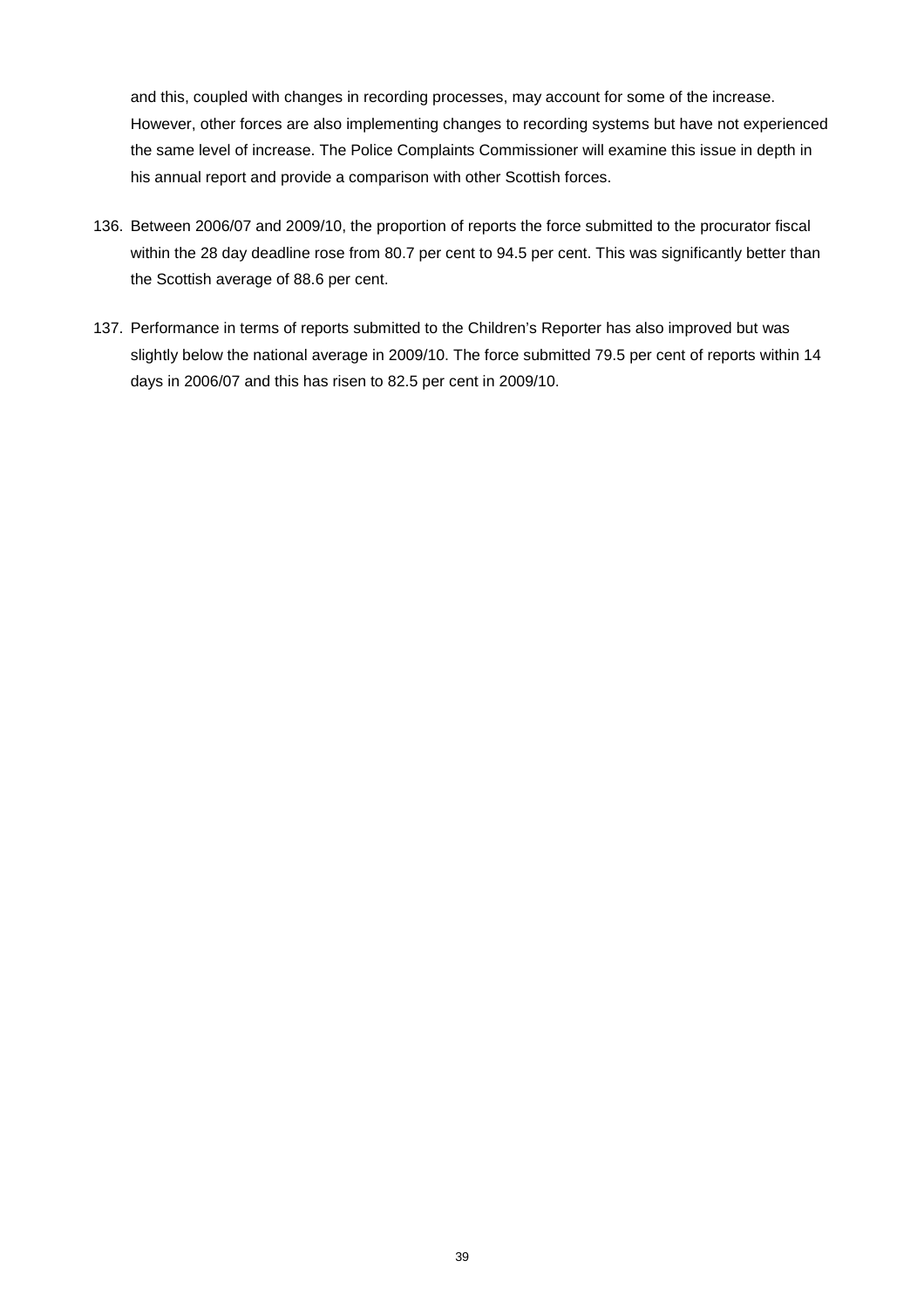# Part 3: Improvement recommendations

# **The improvement programme**

- 138. Continuous improvement in public services and local governance are central to the best value and community planning policy framework. In striving to achieve the highest possible standards of service, members of the joint board must focus on key policy objectives and the needs of service users and communities. This requires a culture where areas in need of improvement are identified and openly discussed and in which service performance is constructively challenged.
- 139. Grampian Police and the Joint Board are aware of the key areas where improvements are needed and are addressing them.
- 140. Grampian Joint Police Board and Grampian Police must work together and take shared responsibility in order to deliver best value to the communities of Aberdeen, Aberdeenshire, and Moray. The table below sets out the key areas where the force and the board need to improve.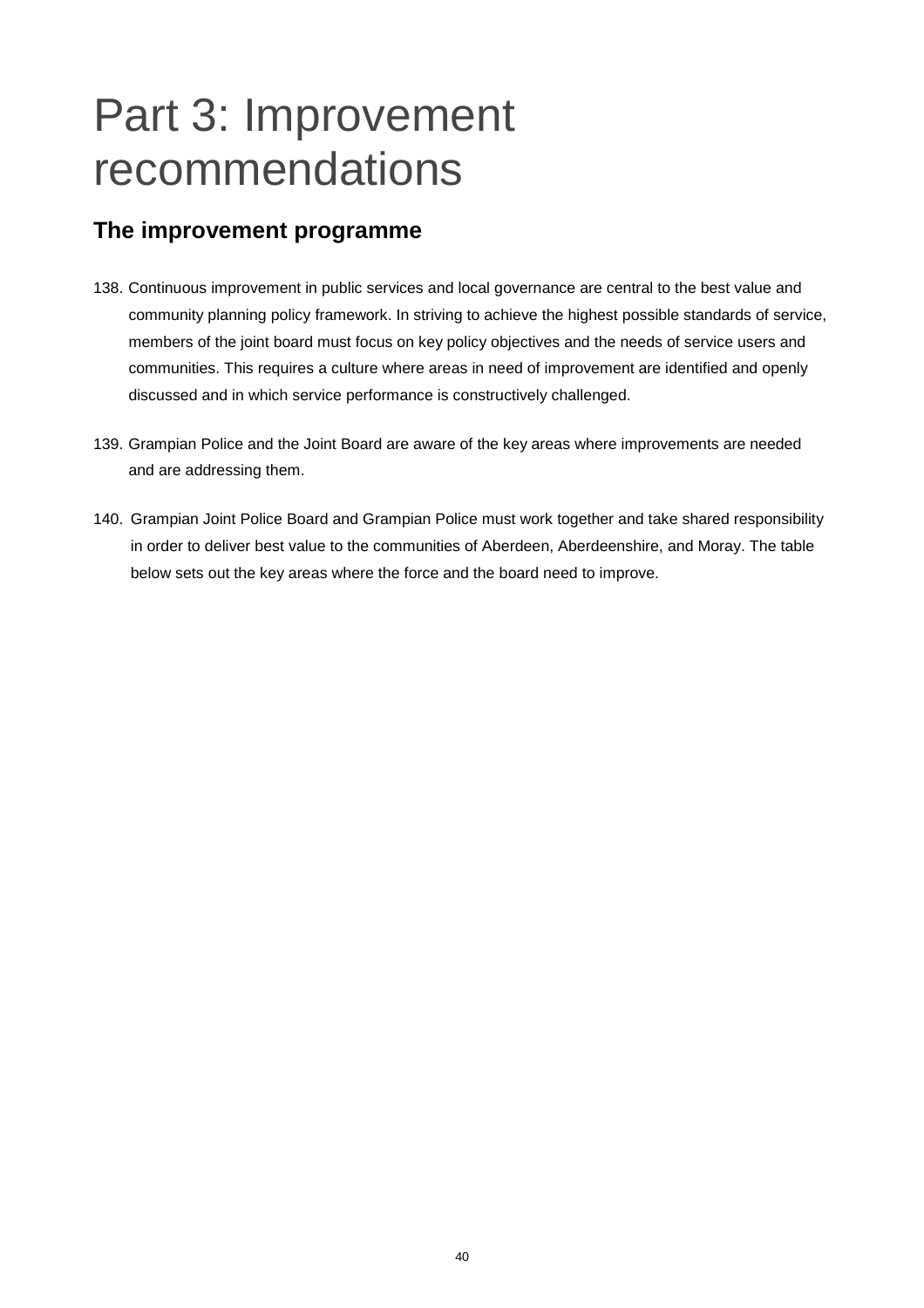# **Improvement Agenda**

# **Grampian Joint Police Board**

- The board must ensure that it delivers an effective Independent Custody Visiting Scheme .
- The Board needs to become more proactive in long-term resource planning to help ensure priority areas are resourced appropriately.
- The Board should complete the review of its current governance and implement any improvement actions, including the current arrangements for chairing the complaints and stewardship subcommittees.
- The board should consider recommendations of the review of the administrative support and training and development arrangements to ensure these are being resourced appropriately.
- The board should engage more proactively with the force on the prioritisation, scope and monitoring of improvement work.
- The board should strengthen its leadership and scrutiny of equalities issues.

# **Grampian Police**

- The force needs to get a clearer understanding of the costs of areas of activity in order to demonstrate the link between resources and results, and help to inform decisions about how resources are prioritised.
- The force should use more comparative information to improve the quality and balance of performance reporting.
- The force needs to develop outcome focussed equalities measures in order to assess the impact of its work in this area.
- The force needs to further analyse the reasons for the increase in complaints and racially motivated crime and respond accordingly and assess whether it is deploying resources appropriately on tackling controlled drugs and road traffic accidents.

# **Joint improvements**

- The board and the force should review the content of the annual public performance report to ensure that it provides a summary of the board's activities and its impact.
- Develop a strategic approach to sustainability to ensure that the economic, social and environmental aspects are considered.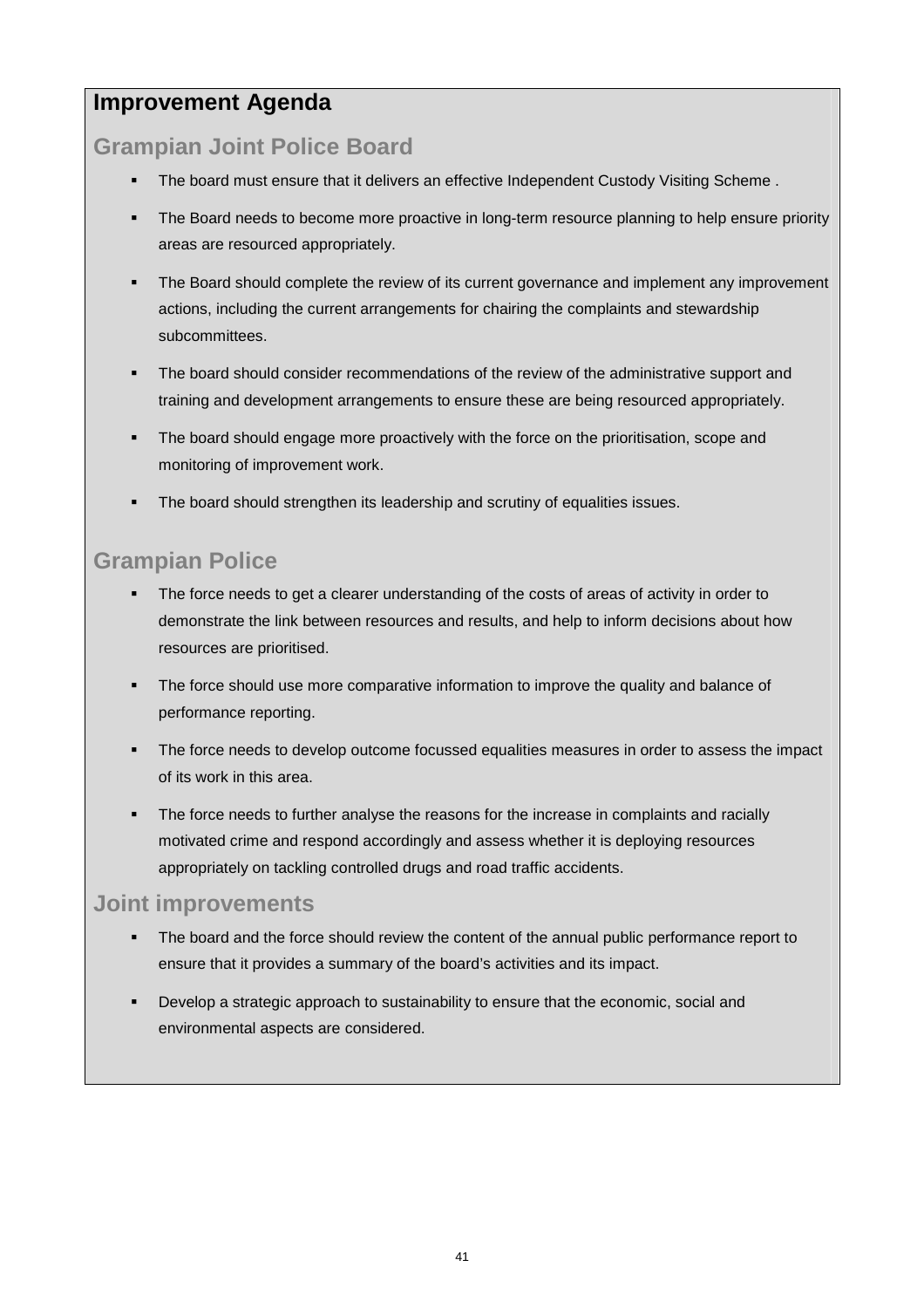# Appendix 1: Expectations of police authorities

The Scottish government has issued two main sources of guidance on the role of elected members and police authorities:

- Circular 11/2003, *Implementing Best Value in the Scottish Police Service*, issued in December 2003.
- *Guidance to Members*, issued in June 2007.

Taken together, these two documents set out six main areas of activity for police authorities and their members:

- **Police authorities need to pursue best value in tandem with chief constables who are responsible** for police operations in their force. Members of the police authorities should take joint responsibility for the overarching plan to achieve best value and other duties in the force, and work with the chief constable to ensure that it is carried out effectively.
- Best value requires elected members and senior managers to develop a vision of how best value will contribute to the corporate goals of the authorities, inform the direction of services and be communicated to staff.
- Police authorities are expected to demonstrate responsiveness to the needs of the public and other stakeholders. Plans, priorities and actions should be informed by an understanding of those needs. Police authorities may make clear publicly how they engage and work with chief constables delivering and reporting on, best value. They have a particular role to play in ensuring effective public consultation on aspects of policing.
- It is a matter for each authority to determine how it fulfils these roles. However, one option might be for the police authorities to contribute to and endorse the chief constable's annual plan.
- Members of the police authorities should be able to demonstrate that they are making the best use of public resources and demonstrate an approach to review that is rigorous, robust and covers all aspects of their work.
- Police authorities need to make sure that the force collects and reports good quality performance data to them. Police authorities should analyse the data and any accompanying commentary. They may then want to investigate further by asking questions of the chief constable as part of a continuous discussion and review of force performance.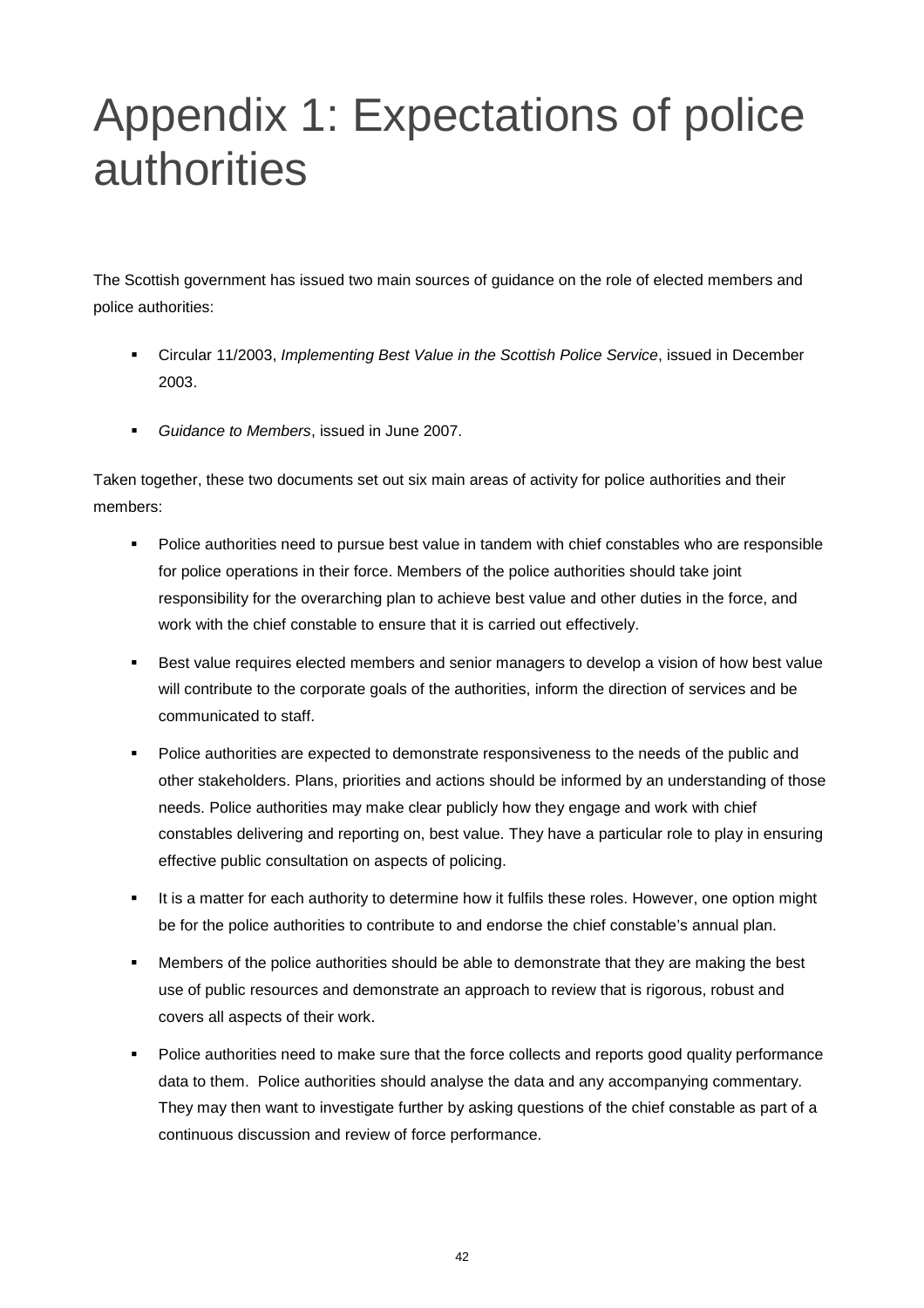#### **ACCOUNTS COMMISSION**

#### **MEETING 20 JANUARY 2011**

### **NOTE BY SECRETARY & BUSINESS MANAGER**

#### **SHETLAND ISLANDS COUNCIL – ANNUAL AUDIT 2009/10**

#### **Purpose**

- 1. The purpose of this report is to introduce the Controller of Audit's report on the 2009/10 annual audit of Shetland Islands Council.
- 2. The Commission is invited to consider the report and decide how it wishes to proceed.

#### **The report**

- 3. The report is made under section 102(1)(a) of the Local Government (Scotland) Act 1973 (as amended by various subsequent pieces of legislation including the Local Government in Scotland Act 2003). The report is also being sent to the Council, which is obliged to supply a copy of the report to each member of the Council and make additional copies available for public inspection.
- 4. The legislation enables the Controller of Audit to make reports to the Commission with respect to:
	- a. the accounts of local authorities audited under the Act;
	- b. any matters arising from the accounts of any of those authorities or from the auditing of those accounts being matters that the Controller considers should be considered by the local authority or brought to the attention of the public.

# **Procedure**

- 5. The legislation provides that, on receipt of a Controller of Audit report, the Commission may do, in any order, all or any of the following, or none of them –
	- (a) Direct the Controller of Audit to carry out further investigations;
	- (b) Hold a hearing;
	- (c) State its findings.
- 6. The Controller of Audit and members of the audit team will be present at the Commission meeting and will be available to answer questions.
- 7. In considering what action to take, the Commission may wish to bear in mind that, in its findings following the hearing on Shetland Islands Council in June 2010, it required the Controller of Audit to submit a follow-up report after approximately one year. That will be submitted later this year, and the work being undertaken as the basis for that report is described in the report before the Commission today.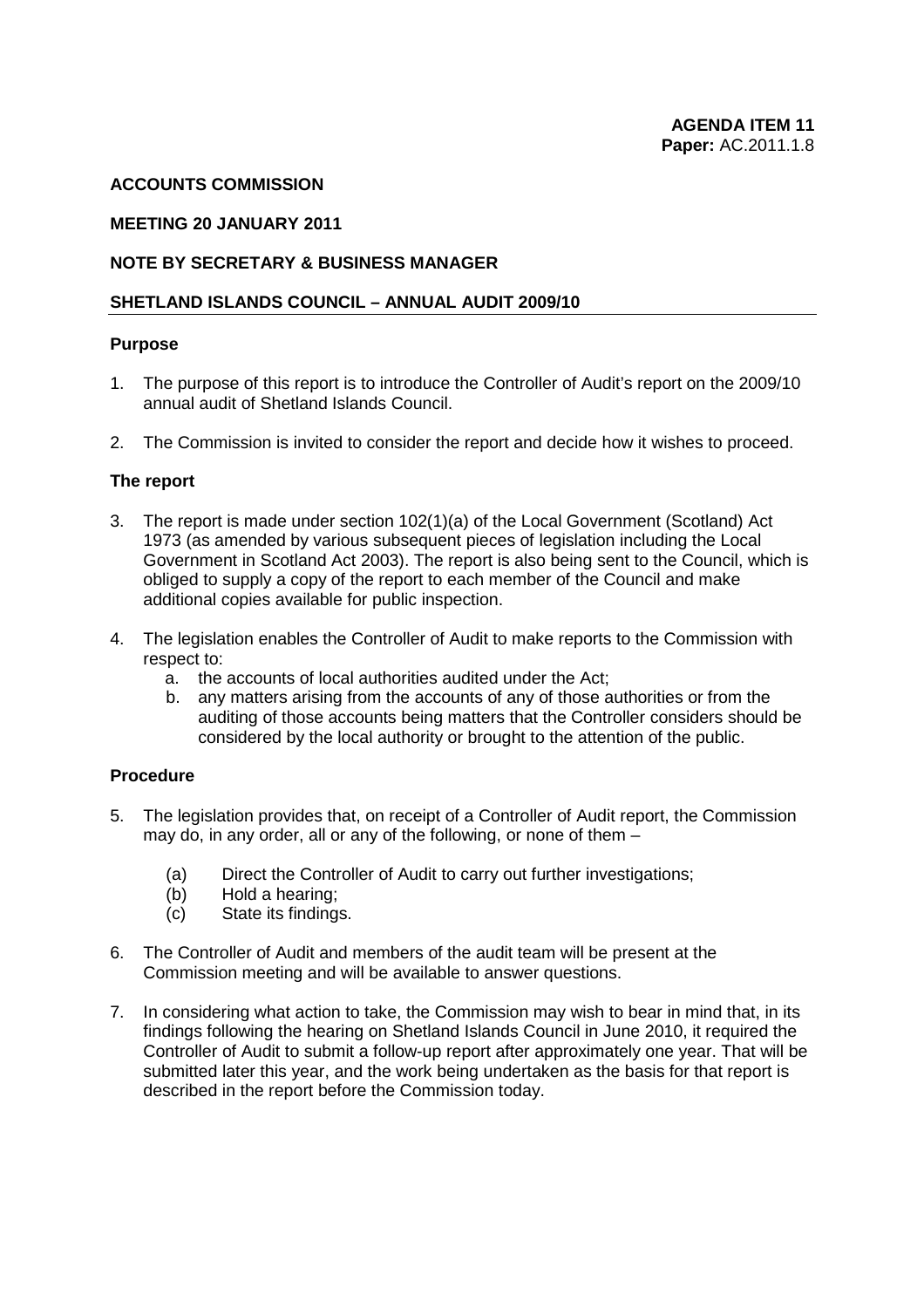# **Conclusion**

- 8. The Commission is invited to:
	- consider the report by the Controller of Audit on the 2009/10 annual audit of Shetland Islands Council, and
	- decide it wishes to proceed.

Mark Brough Secretary and Business Manager 12 January 2011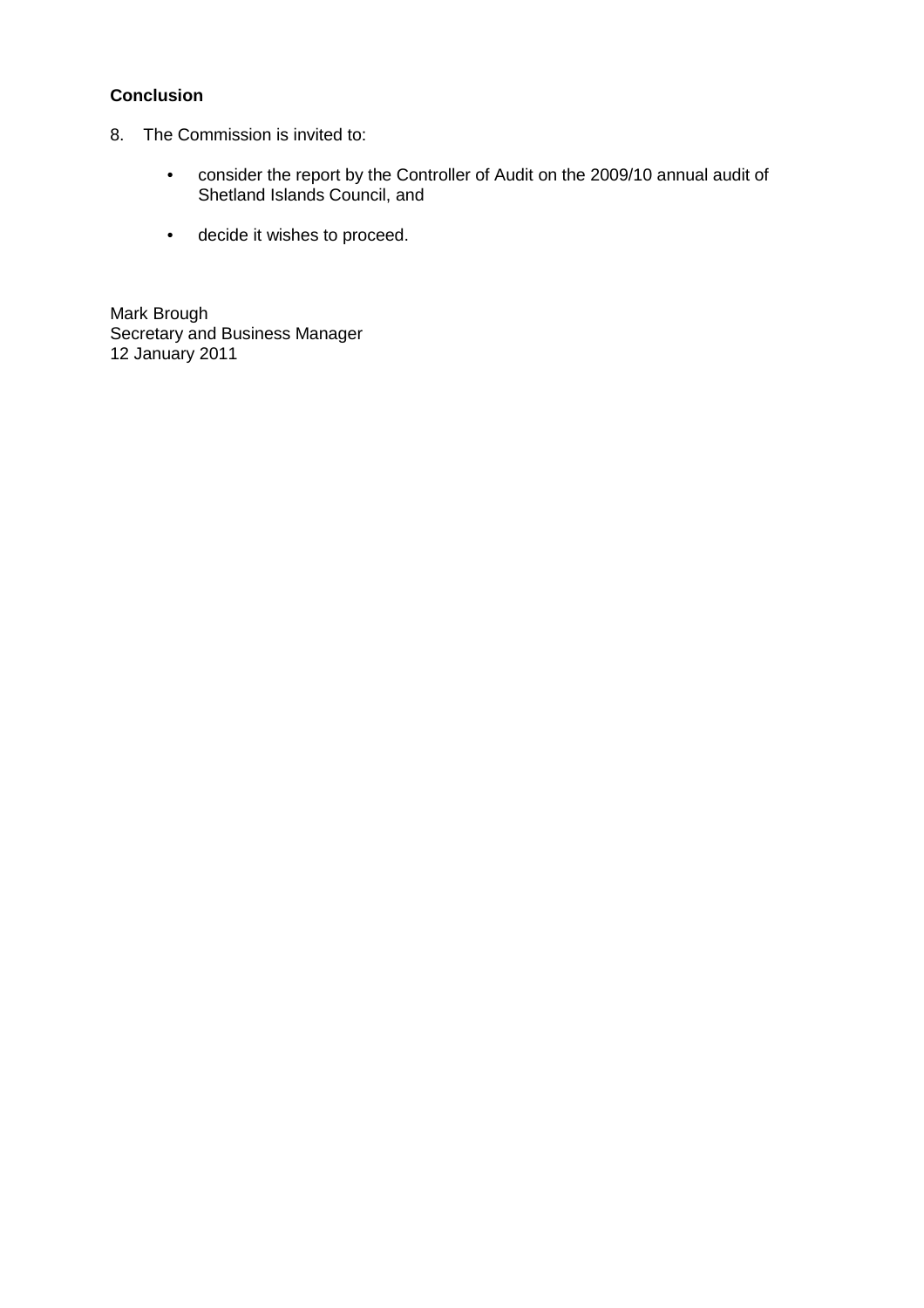#### **ACCOUNTS COMMISSION**

### **MEETING 20 JANUARY 2011**

### **REPORT BY THE CONTROLLER OF AUDIT**

#### **SHETLAND ISLANDS COUNCIL – ANNUAL AUDIT 2009/10**

### **A REPORT BY THE CONTROLLER OF AUDIT TO THE ACCOUNTS COMMISSION UNDER SECTION 102(1) OF THE LOCAL GOVERNMENT (SCOTLAND) ACT 1973**

#### **Introduction**

1. The auditors have completed their 2009/10 audit of Shetland Islands Council and I have received the audited accounts for the year ended 31 March 2010 and their report on the year's audit.

#### **Qualified opinion on the financial statements**

- 2. The auditors have given a qualified opinion on the financial statements of Shetland Islands Council for the fifth consecutive year. The qualification relates to the fact that the council has not included the results of the Shetland Charitable Trust (SCT) in its group accounts for 2009/10.
- 3. In its findings following the public hearing in June 2010 the Commission stated that it had heard no reason which would lead it to disagree with the appointed auditor on this matter.
- 4. The *Code of Practice on Local Authority Accounting in the United Kingdom- a Statement of Recommended Practice (the SORP)* requires group accounts to be prepared by local authorities where they have interests in subsidiaries, associates and joint ventures. Group financial statements are required to present a true and fair view of the authority's activity and financial position. The council has not included the results of the Shetland Charitable Trust (SCT) in its group financial statements for 2009/10. In the auditor's opinion, the substance of the council's relationship with this body represents a significant interest and this omission results in a material mis-statement of the group accounts. Based on prior year financial statements, the auditors estimate that the Shetland Charitable Trust and its subsidiaries would add £2 million to the group surplus and £176 million to the group balance sheet.
- 5. The Report to Members and the Controller of Audit on the 2009/10 Audit can be found at *http://www.audit-scotland.gov.uk/docs/local/2010/fa\_0910\_shetland.pdf.*  The report states that the 2009/10 audit also identified a significant number of late adjustments to the financial statements and areas of non-compliance with accounting requirements. The auditor also expressed concerns over the council's preparedness for the introduction of International Financial Reporting Standards in 2010/11 and noted that the council did not submit Whole of Government (WGA) draft accounts for audit to comply with government deadlines. In addition, it was reported that the council has not yet resolved ongoing financial governance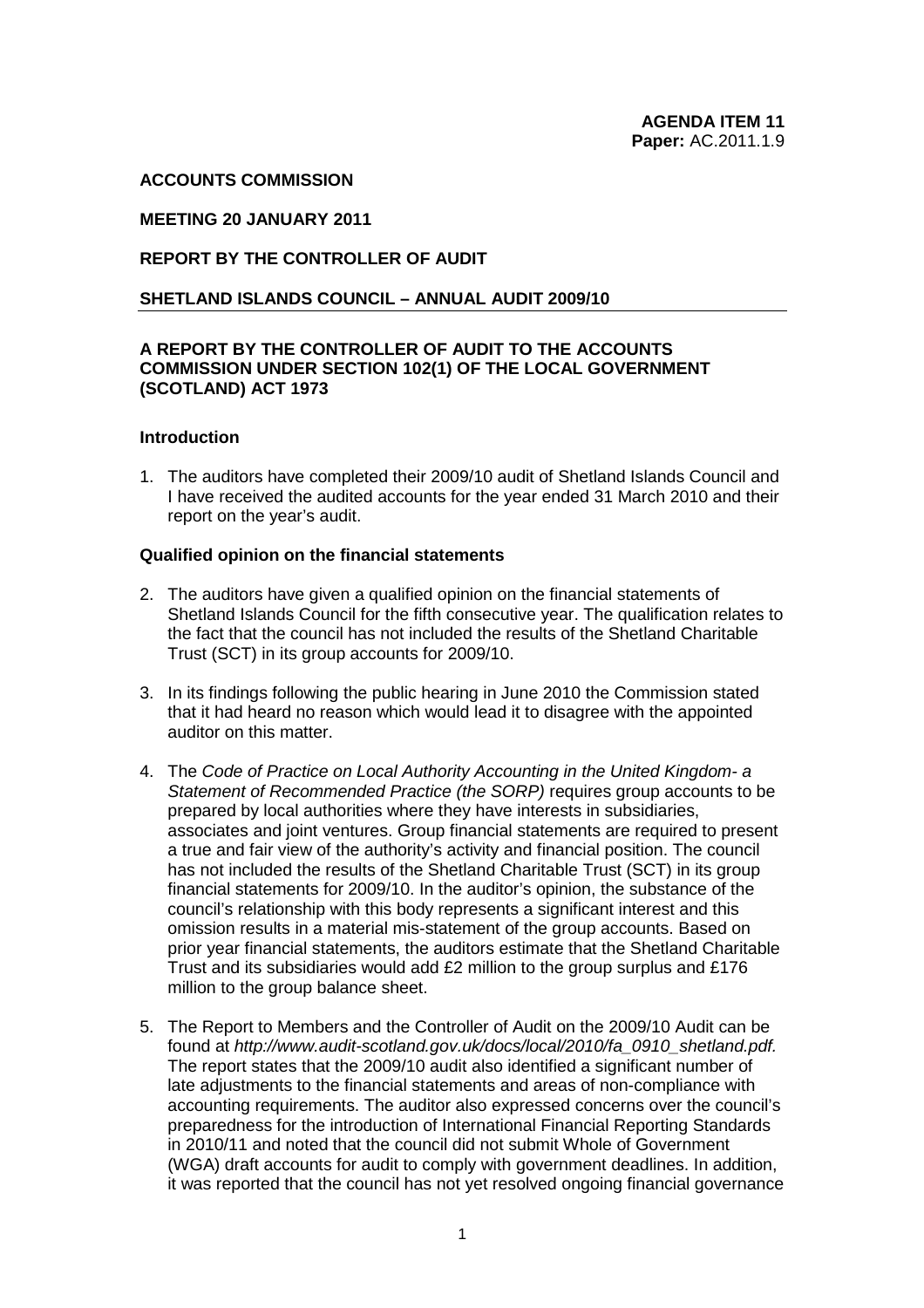issues including those relating to the transfer of Shetland Towage pensions. These issues lead the auditors to conclude that there remain concerns over financial stewardship and reporting within the council.

6. The council has agreed a series of improvement actions in response to the findings which are detailed in the report. These actions include the Head of Finance being given responsibility for liaising with the Shetland Charitable Trust to identify options to resolve the qualification for the 2010/11 accounts. The Head of Finance is also receiving experienced support to compile a set of improved procedures for the preparation of the 2010/11 accounts. Progress against these actions is to be monitored by the council and the auditors.

#### **Recent developments**

7. Following the public hearing in June the Commission published its findings on 16 August 2010. In the findings, the Commission stated:

'*The Commission will continue to monitor the circumstances of the council through the council's external auditors, and notes that the recently-agreed Assurance and Improvement Plan also sets out planned strategic scrutiny activity*  for Shetland Islands Council over the period to March 2013. The next version of *the Assurance and Improvement Plan will reflect the Commission's findings and recommendations.* 

*We require a further report by the Controller of Audit in around 12 months' time on progress made by the council. We will give consideration at that point to any further measures that need to be taken.'*

- 8. On 10 November the council accepted the Commission's recommendations and approved an improvement plan.
- 9. The improvement plan sets out a range of workstreams and associated milestones which include the introduction of new political management arrangements, the development of a medium to long term financial strategy and the creation of a new chief officer structure during 2011.
- 10. The council has been working with the Improvement Service and has engaged external consultants to support its improvement work.

#### **Future audit work**

11. The auditors are monitoring the council's progress on delivering its improvement plan through regular ongoing discussions with the Chief Executive and other senior officers. This monitoring is taking place as part of the annual audit process, and will be supplemented by specific audit work in during 2011. The timing of the audit work will be informed by the milestones set out in the council's improvement plan and I propose to report back to the Commission in December 2011.

# **Conclusion**

12. The purpose of my report is:

• to bring the Accounts Commission's attention to the fact that the auditors have qualified the accounts of Shetland Islands Council for the fifth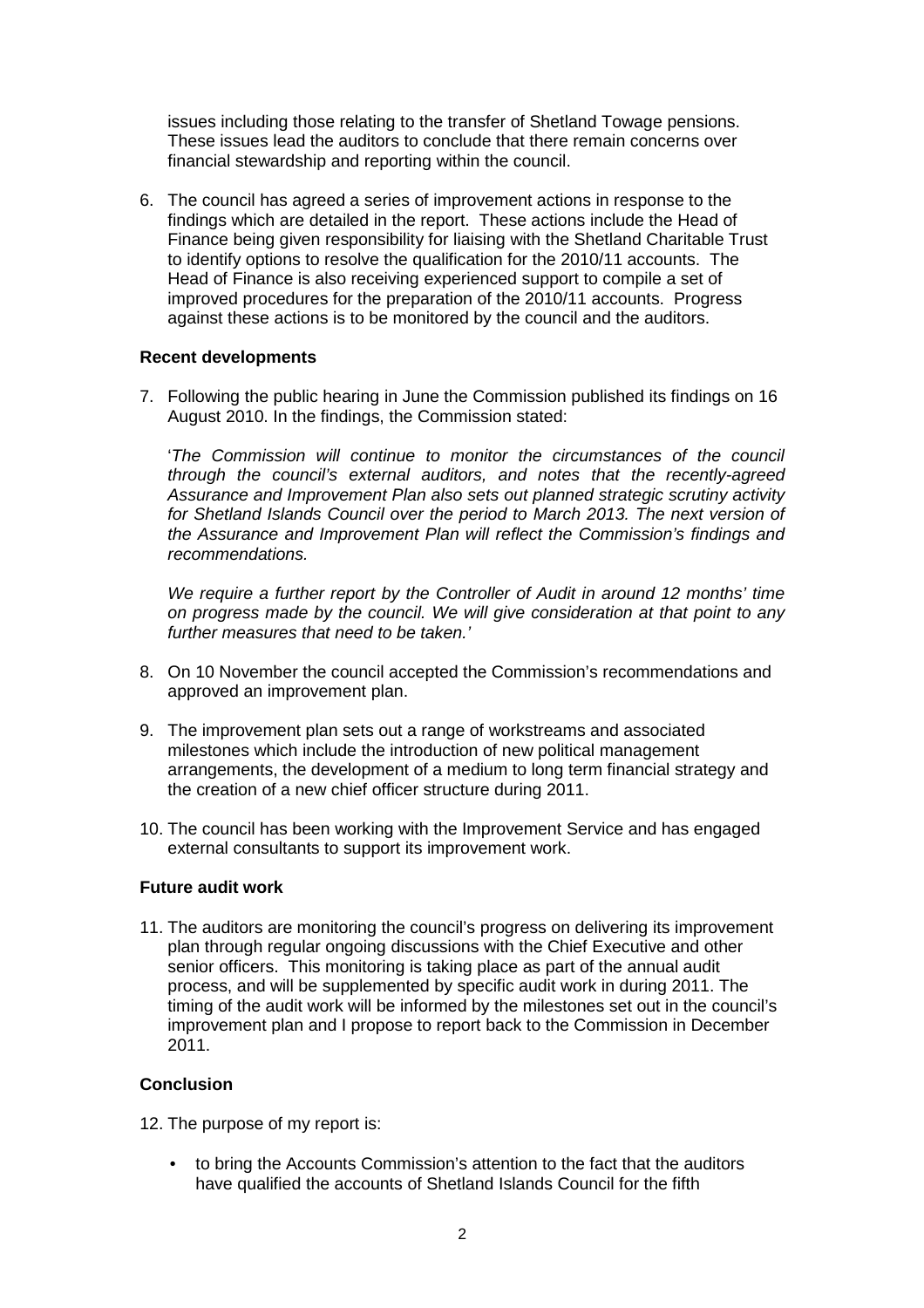consecutive year, because of a disagreement about the accounting treatment of Shetland Charitable Trust in the Council's group accounts.

• to update the Commission on my proposals for monitoring progress in the council during 2011.

**FRASER McKINLAY CONTROLLER OF AUDIT 07 January 2011**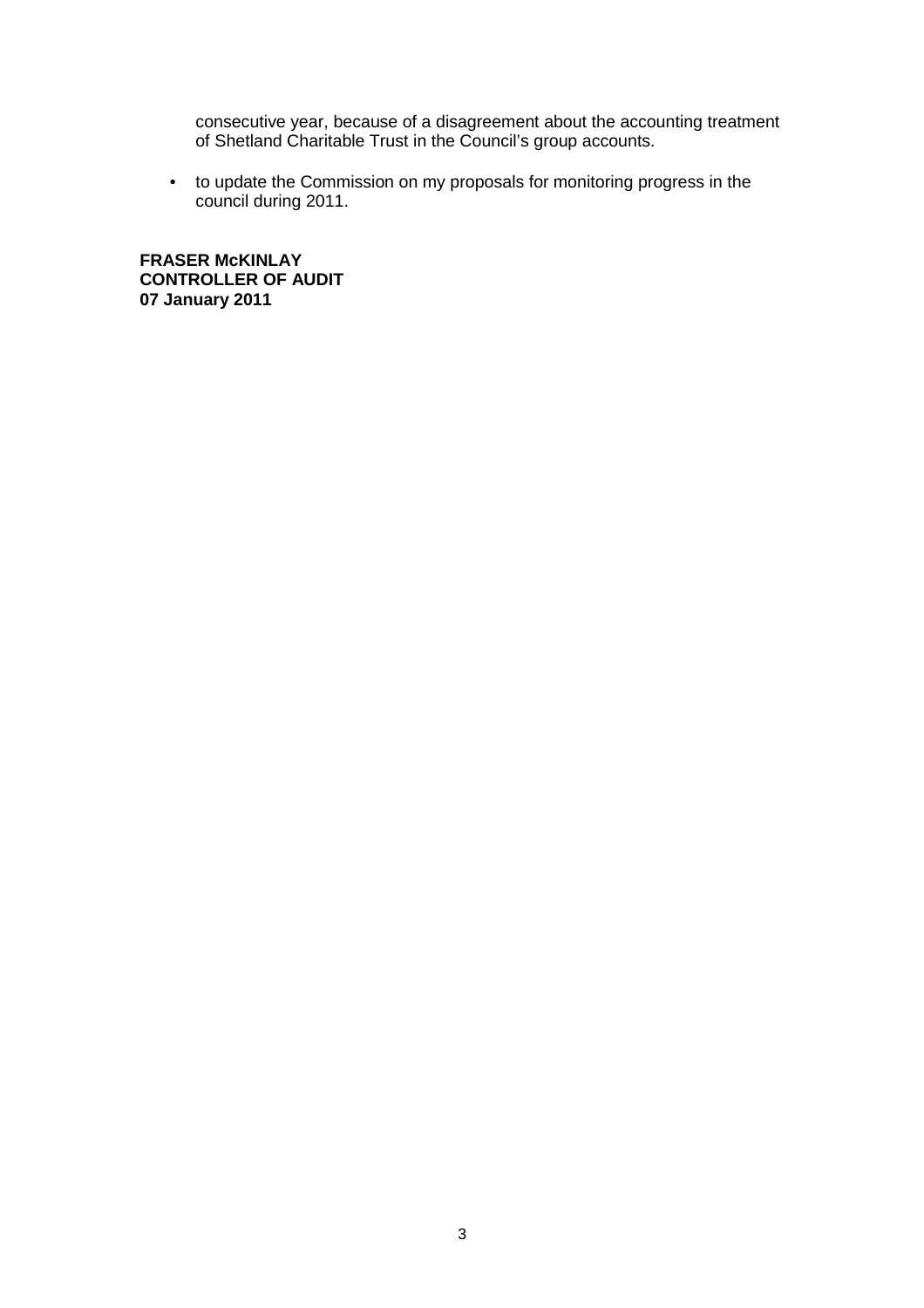# **Accounts Commission Digest – 20 January 2010**

This note is intended to supplement the formal agenda papers by providing Commission members with background information that may be of interest.

This month the note includes:

- Further details on parliamentary activity of interest to local government
- An outline of recent media coverage of relevance to the Commission
- Recent publications of interest

# **Parliamentary activity**

The Controller of Audit's update report includes information on the activity of most relevance to the Commission. Members may also be interested in the following:

Scrutiny of the Scottish Government's budget for 2011/12 continues. The Finance Committee will publish its report on the draft budget shortly. The Government will introduce the Budget Bill by 20 January to seek formal parliamentary approval for the budget. The stage 1 debate on the Bill and the Finance Committee's report is expected to take place on 26 January.

In association with the publication of its draft budget for 2011/12, the Scottish Government announced the establishment of a Commission on the Future Delivery of Public Services to examine how Scotland's public services can be delivered in future to secure improved outcomes for communities across the country. The Commission is to be chaired by Campbell Christie, with the other members being:

- Dr Alison Elliot, Convener, SCVO;
- Dr Roger Gibbins, formerly chief executive of NHS Highland:
- Alex Linkston, formerly chief executive, West Lothian Council;
- Kaliani Lyle, Scotland Commissioner of the Equality and Human Rights Commission;
- Jim McColl, chairman and chief executive of Clyde Blowers;
- Professor James Mitchell, University of Strathclyde;
- Pat Watters, president of COSLA;
- Ruth Wishart, Journalist and broadcaster;
- Eddie Reilly (formerly Scottish convener of the PCS union).

The Commission has issued a call for evidence, and is expected to produce a report by the end of June 2011.

On 11 January the Finance Committee published the report on its inquiry into preventative spending. The report makes a number of conclusions and recommendations on issues of interest to local government – particularly issues relating to early years intervention, social care and youth justice services. http://www.scottish.parliament.uk/s3/committees/finance/reports-11/fir11-01.htm

On 11 January the Scottish Parliament Transport, Infrastructure and Climate Change Committee took evidence from the Sustainable Development Commission Scotland on 'Sustainable development: progress by the Scottish Government'.

The House of Commons Environmental Audit Select Committee has published a report entitled '*Embedding sustainable development across Government, after the Secretary of State's announcement on the future of the Sustainable Development Commission*'. http://www.publications.parliament.uk/pa/cm201011/cmselect/cmenvaud/504/50402.htm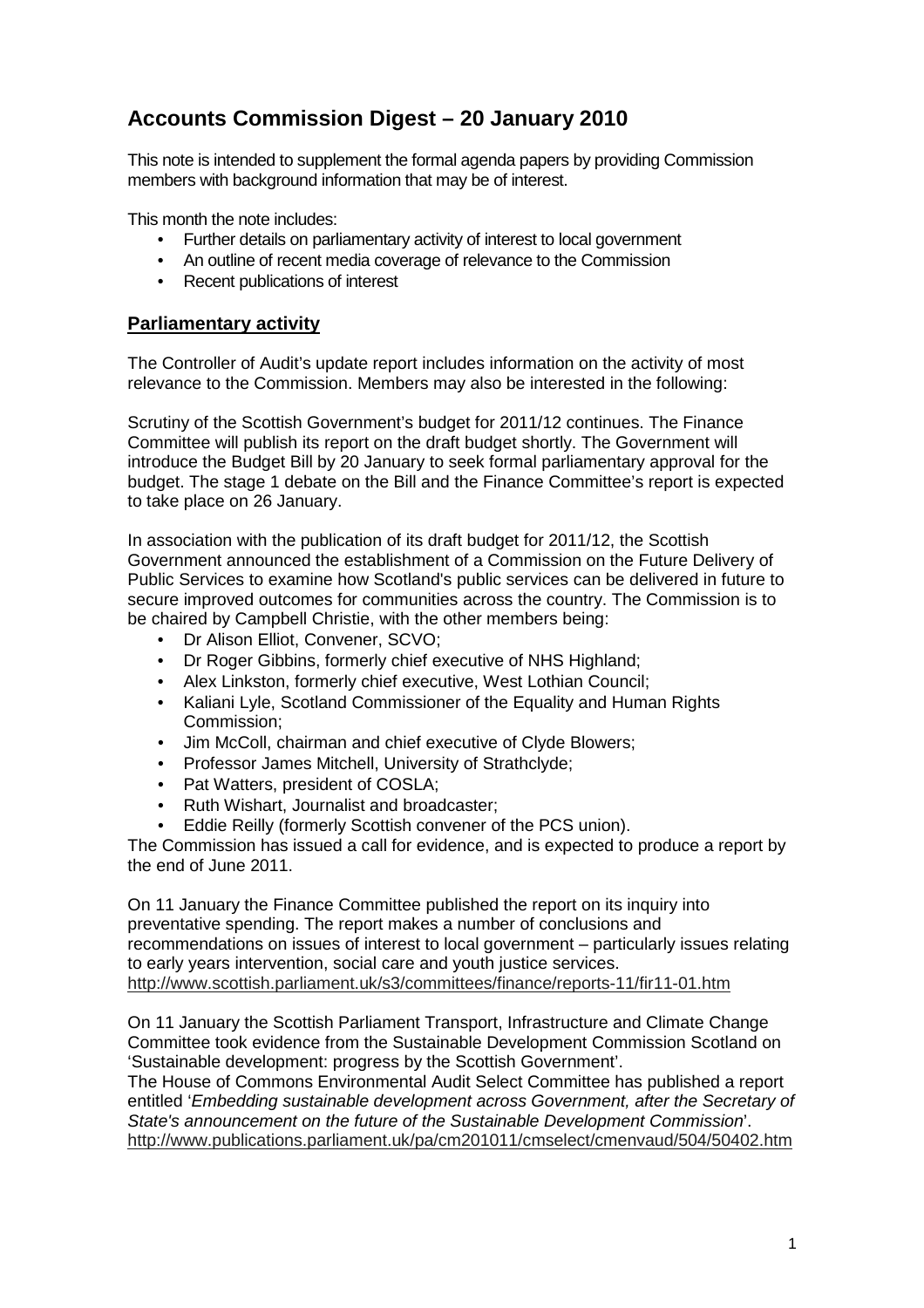On 12 January, the Scottish Government was scheduled to make a statement in the Parliament on reform of the police and fire and rescue services. The *Official Report* of this statement will be available on 13 January at:

http://www.scottish.parliament.uk/business/officialReports/index.htm

On 13 December, the UK Government introduced a Localism Bill. The Bill is intended to devolve greater powers to councils and neighbourhoods and give local communities more control over housing and planning decisions. The provisions in the Bill relating to councils (in England only) include:

- giving councils a general power of competence
- allowing councils to choose to return to the committee system of governance and allowing for referendums for elected mayors in certain authorities
- abolishing the Standards Board regime and the model code of conduct, and introducing local accountability and a criminal offence of deliberate failure to declare a personal interest in a matter
- giving residents the power to instigate local referendums on any local issue and the power to veto excessive council tax increases
- allowing councils more discretion over business rate relief
- providing new powers to help save local facilities and services threatened with closure, and giving voluntary and community groups the right to challenge local authorities over their services.

Parliamentary scrutiny of the Bill has now begun. The Communities and Local Government select committee is also currently in the middle of a series of evidence sessions for an inquiry it is undertaking into the UK Government's plans for localism and decentralisation.

The House of Commons Public Administration Select Committee has published a report on the coalition government's plans to scrap 192 public bodies, including the *Audit Commission*. It says the process has been "poorly managed" and will not save much money or improve accountability.

http://www.publications.parliament.uk/pa/cm201011/cmselect/cmpubadm/537/53702.ht m

# **News summary 10 Dec – 11 Jan**

*Accounts Commission/ Auditor General Energy Efficiency report.* This received national and local coverage. Comment on publication:

- Labour Environment Spokesperson Sarah Boyack called for greater urgency in dealing with the issue and criticised the Government's decision to close the Sustainable Development Commission, saying "*proper scrutiny of the public sector's energy use is…under threat".*
- *Liberal Democrat Energy Spokesperson Liam McArthur said* the report also criticised the Government's progress, highlighting that over 70% of buildings had received "*the worst energy efficiency ratings"*, and noting the recent publication of the Energy Efficiency Action Plan, which he said was "*promised in 2007."*

# *Council budgets/ grant settlements*

All of Scotland's councils have now agreed in principle to meet the conditions attached to the Scottish Government's draft budget for next year.

- Local news articles about apparent errors by the Scottish Government in calculating grant settlements: "The Scottish Government included £3m of money intended for North Lanarkshire in South Lanarkshire's allocation, until the error was spotted. East Kilbride Mail 22 Dec
- Aberdeenshire Council has been informed that its Scottish Government grant settlement for 2011/12 is to be reduced by a further £511,000 due to an error in the complex calculation formula. Buchan Observer 4 Jan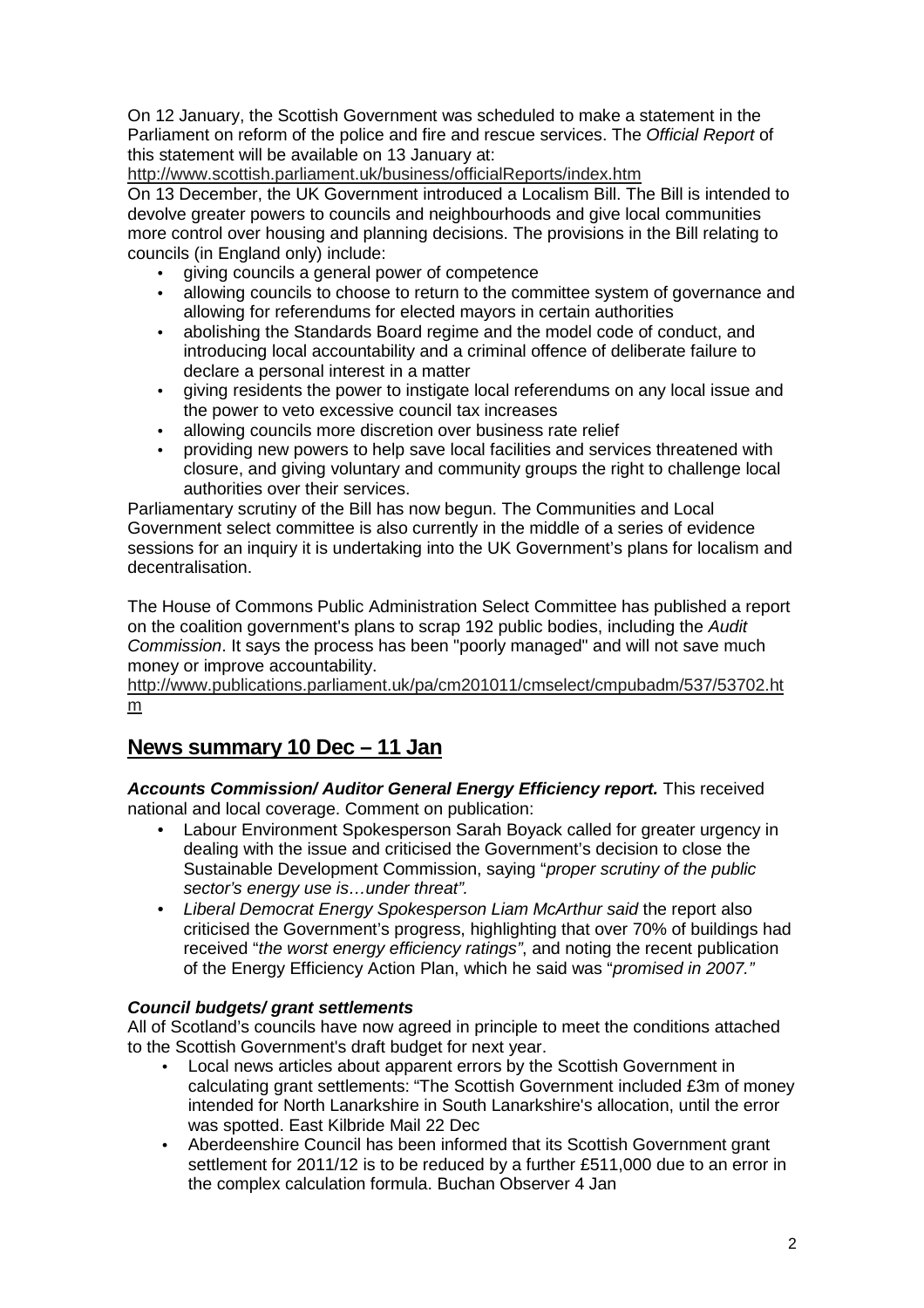- Some councils, such as Glasgow, North Ayrshire and Inverclyde, gave quotes indicating discontent with the settlement and conditions, despite acceptance.
- Other councils, such as Perth & Kinross and Dumfries & Galloway, said they got more than expected.
- Argyll & Bute media led with the story that the settlement was less than the amount the council was expecting to receive. P&J reported that a councillor asked why the council seemingly did not realise it was in for a £11.429million cut in its funding allocation and questioned what happened at the COSLA meeting when the distribution formula was discussed and agreed. P&J 7 Jan
- Forres Gazette reported that Moray Council officials have expressed "shock and disappointment" at their funding allocation from the Scottish Government, and warned that they will have to save even more money than previously thought.
- North Ayrshire Council has got its budget sums wrong by tens of millions of pounds, according to local MSP Kenneth Gibson.

Councils continue to take decisions about budget cuts and strategies.

- Aberdeen City Council asked every member of its staff who earns more than £21,000 to take a 5% pay cut to avoid compulsory redundancies. Threat of strike action. A special meeting did not resolve the issues. The plans have been criticised by John Swinney in Parliament.
- Some councils have publicised raised charges for services such as car parking (Edinburgh, North Lanarkshire) and school meals (South Lanarkshire).
- Service reviews and closures continue to hit the headlines, particularly schools, libraries and care provision. Campaigns to save services continue.
- Lottery, EU, charity grants and private donations are paying for some capital projects, such as park refurbishment and town regeneration.

#### *Police*

Scotland on Sunday and other media reported that both SNP and Labour will support a move to a single police force in the 2011 Holyrood elections. Scotland's senior police officers have warned the Scottish Government they will "robustly challenge" any merger plan that fails to "deliver effective policing to our local communities".

- Grampian's chief constable warned against "rushing" into plans to create a single force for the whole country - and accused the Scottish Policing Board of "undue haste". P&J 16 Dec
- Chief Constable of Fife Constabulary, Norma Graham, has warned that the Scottish Government's spending policy will see *"a reduction to policing services across Fife"* and that police stations may close and services reduced in other areas.
- Fife Police could be forced to cut jobs and close police stations as they battle to meet a £15 million funding shortfall over the next four years. Courier 22 Dec. Fife could lose up to 80 firefighters over the next four years, leading to fears for both public and firefighter safety. Courier 22 Dec
- Strathclyde: Overtime has been slashed at Scotland's biggest police force as chiefs try to plug a huge funding gap, Daily mail 31 Dec. A police sergeant clocked up nearly £21,000 in overtime in a single year as the Lothian and Borders force paid out more than £7.5 million to officers for doing extra hours. Evening News 27 Dec
- Savage spending cuts planned for the Scottish police service will expose forces to a "high risk" of legal challenges from disgruntled staff, senior officers have warned . Sunday Times 2 Jan

"Scotland's independent Police Complaints Commissioner was last night facing the axe within just three months as the nation gets its first "super-tsar". " Herald 21 Dec. "The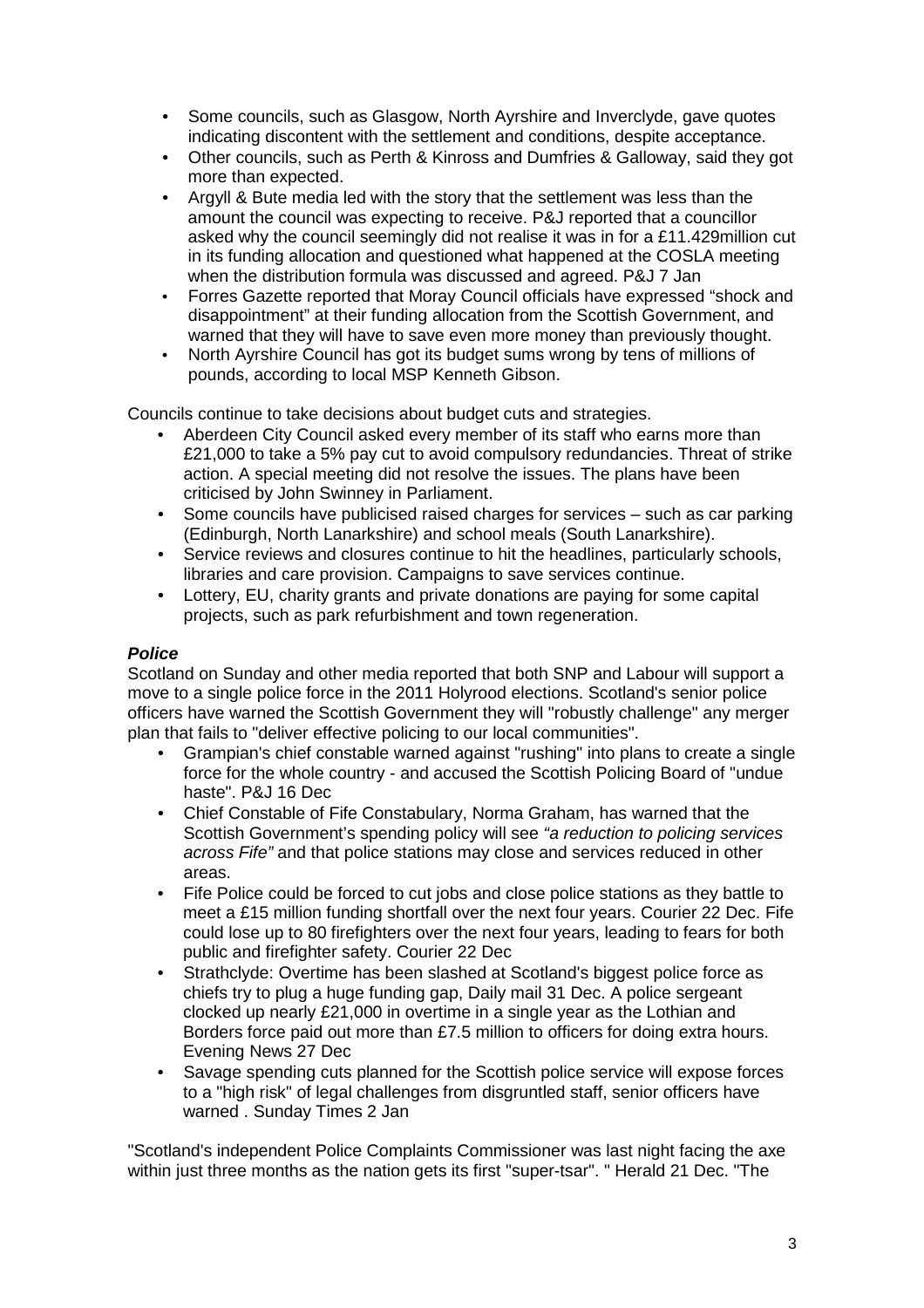SNP government face an embarrassing split over plans to axe Scotland's independent police watchdog " Record 22 Dec

*Winter weather problems/ response and road conditions* dominated headlines. North Lanarkshire asked for military assistance at one point. In late December / early Jan stories turned to roads budgets and the need for repairs.

- 21 Dec Commenting on the Scottish Transport Statistics, Conservative Transport spokesperson Jackson Carlaw highlighted that 36% of local authority network roads in Scotland require some sort of maintenance, suggesting that "government should be prepared to consider whether those roads maintained by local authorities are up to standard and whether as with the motorway and trunk road network, alternatives should be considered". Pat Watters and Edinburgh City Council's transport and infrastructure committee convener were interviewed on BBC Radio Scotland's Good Morning Scotland programme on 10 and 11 Jan, talking about urgent need for road repairs and cash for this.
- "Scots motorists are expected to lodge claims running into millions of pounds to pay for pothole damage to their vehicles caused by weather-ravaged roads" Data from the AA. Figures for individual councils given.
- Ministers have been accused of putting public safety at risk by cutting spending on maintaining Scotland's roads, despite one of the worst winters in a century. Sunday Times

Councils are taking record numbers of *children into care* as the recession takes a cruel toll on family life, according to the director of social work at Renfrewshire Council. Herald 11 Dec. Institute for Fiscal Studies has carried out an analysis which predicts not only rises in relative child poverty by 2014 but the first absolute rise in the problem for 15 years. Campaigners are calling on Scottish Government and local authorities to protect children in their budget decisions. Herald 18 Dec

Councils that have successfully boosted their recycling face multi-million pound bills for failing to dump enough waste on *landfill sites*. Long-term contracts could force local authorities to make fresh air payments to private companies for landfill space they don't use. Sunday Herald 19 Dec, Daily Mail

# *Shared services/ other service delivery methods*

- Clackmannanshire and Stirling agreed to share education and social services. Falkirk Herald reported that officials at Falkirk Council were surprised when two neighbouring local authorities agreed to team up to deliver some services - and they were left out in the cold. But talks are ongoing with other authorities. Falkirk Council leader said his council only found out a shared services deal had been done when it was announced.
- Orkney/ Shetland/ Western Isles: Scotland's three island local authorities are investigating ways to combine public services in order to stave off cuts and job losses. Shetland Islands Council had a visit from the CPPR who are advocating ways in which local authorities can work together.
- Cultural and leisure facilities will be run in future by a charitable trust rather than Falkirk Council directly, in a bid to save money and protect jobs.
- Plans to privatise a raft of Edinburgh council services have been given the green light, despite attempts by trade unions and opposition councillors to halt the process. A sum of £1.8m is to be spent on a bidder for three different areas of the council.
- Highland Council is saving £741,841 by moving its service points into libraries, police stations and registration offices.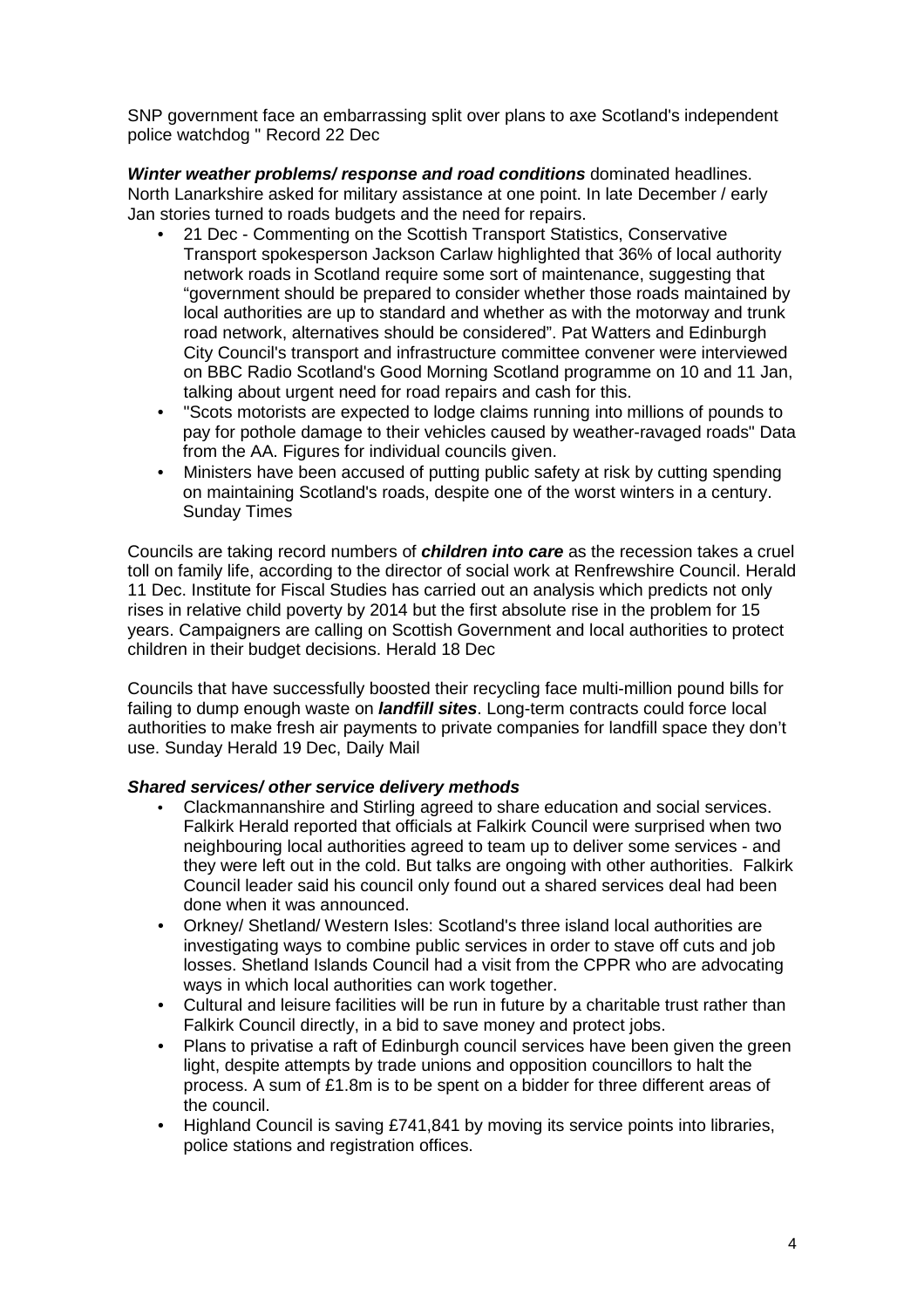• Banff & MacDuff Community Trust is keen to work with Aberdeenshire Council over the coming year to identify services at risk and explore how they could be community run. P&J 16 Dec

Plans to remove primary and secondary schools in Scotland from local authority control and create *special education boards* to run them have been proposed by the leader of Scotland's largest teaching union.

Deputy First Minister, Nicola Sturgeon addressed the Scottish Council for Voluntary Organisations policy forum and discussed SNP proposals to give communities a *"rightto-buy" under-used public sector assets* to bring them back into use." John Downie, Director of Public Affairs at the Scottish Council for Voluntary Organisations welcomed Nicola Sturgeon's remarks.

Labour will go into next year's elections for the Scottish Parliament pledging to create a *national care service* that merges health and social care into a single organisation. Announcing the details of the proposed National Care Service on Friday, Scottish Labour leader Iain Gray confirmed the membership and remit of the Expert Group on Future Options for Social Care which will advise on the creation of the new service. The Expert Panel will publish a report by April 2011 which aims to set out the principles of the National Care Service.

*Care Commission/ inspection of nurseries/SCSWIS/ reduction in scrutiny & move to self evaluation* : "Revealed: The nurseries failing Scotland's children. Thousands of Scottish children are being put at risk by nurseries and childminders that are allowed to remain in business despite repeatedly failing to meet basic standards of childcare." Herald 6 Jan.

Following pressure from MSPs, *Education Secretary Michael Russell* is to be questioned over claims he abused his position to interfere in school closures in *Argyll & Bute.* Labour has lodged a motion, due to be debated on 13 January. He has also been reported to the Parliamentary Standards Commissioner.

# **Local issues**

The new Chief Executive of *City of Edinburgh Council*, Sue Bruce, has taken up her post. Interview with Sue Bruce in the Evening News, which mentioned Audit Scotland and also the trams project. The Scotsman quoted Audit Scotland assistant director Gillian Woolman at a meeting of the council's policy and strategy committee as saying "Borrowing is now at £1.2bn. While (the council] has business cases to cover that, it is still a significant level of borrowing." The Evening News also reported that the results of Audit Scotland's probe are set to be published later this month.

An inquiry has been launched by internal audit after senior officials at *Glasgow City* Council breached their own code of conduct when they were entertained by a private firm before it secured almost £2 million worth of contracts from their department. Lawyers warned that this behaviour could fall foul of the Bribery Act 2010. Times, Evening Times 27 Dec

Aberdeenshire, 17 Dec – In an article about planned savings not being realised, the Aberdeen Evening Express reported that *Aberdeenshire* Council had overpaid contractors or suppliers. This was incorrect, and was followed up with the newspaper directly. The article also said Audit Scotland Assistant Director Mark Taylor had said potential savings had "slipped through Aberdeenshire Council's accountants' fingers". Aberdeenshire Council wrote to the editor to complain about these and other points. The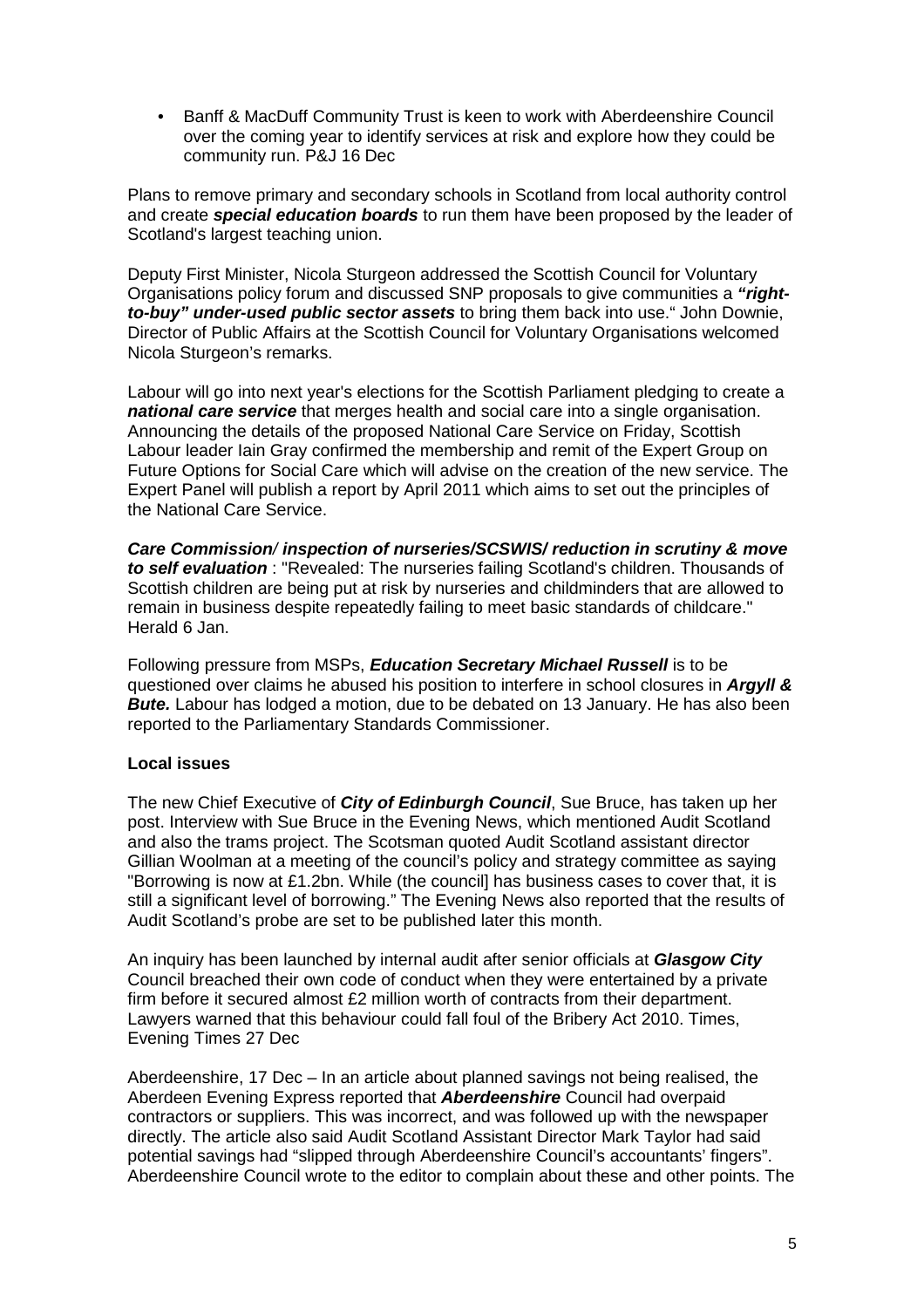editor acknowledged that the point about overpayments was inaccurate, but stood by the rest of the content.

*Shetland* Islands council's head of economic development tabled a last-minute paper recommending going ahead with the Viking windfarm development. The planning department advised against it. Council Convener Sandy Cluness says he would welcome a public inquiry. Sustainable Shetland chairman Billy Fox said he found the council's handling of the lead-up to the meeting to be "absolutely astonishing" and he anticipated that proceedings will be "shambolic". "They're shifting the goalposts as they go along," he said. The vote gave the windfarm the go-ahead. Extensive interest and comment locally.

Three *Shetland* councillors are calling for an investigation to be launched into the conduct and findings of the Accounts Commission's recent enquiry into the running of the SIC. They have written to Audit Scotland and the Finance Secretary expressing their concerns. They describe the Commission's involvement as careless, inefficient, unfair and unacceptable. Shetland Times, Shetland News, BBC Radio Shetland 23 Dec.

A London-based firm is set to take over Caithness Heat and Power (*CHaP)* - Wick's troubled community heat and power scheme. The Accounts Commission is investigating after it emerged £13million of public money has been sunk into venture. Also mention of in-house council investigation. P&J Dec 23

# *Strathclyde Partnership for Transport*

- Renfrewshire council considers opting out of its deal with Strathclyde Partnership for Transport. Paisley & Renfrew Extra 16 Dec
- SPT is facing abolition after Labour and SNP said to back the move. Likely to be included in SNP's manifesto. Sunday herald reported. "SPT became a byword for scandal". SNP leader of Renfrewshire Council said "I would fully expect abolition to be part of the manifesto". Scottish Labour spokesperson said their position was to bring "bring to an end SPT". Chair of SPT said there would be need to be a serious alternative. Sunday herald
- "SPT has refused to pay the cost of a controversial junket to Manchester on the day Rangers played in the 2008 Uefa Cup final" Daily express 31 Dec/ "SPT has suspended three members of staff amid allegations of gross misconduct; only a month after the Accounts Commission decided some of the transport quango's foreign trip expenses had to be repaid." The suspension is over claims that an inspection report on bus services was 'embellished' by officials. Graeme Hendry said this latest incident raised questions over the organisation's future. Sunday **Times**
- Ron Culley, the former boss of Strathclyde Passenger Transport, has published an autobiography in which he admits he felt frustrated when an Audit Scotland probe which did not find anything against him was downplayed despite all the publicity that the expenses row generated. Evening Times 17 Dec

Proposals to close schools on the *Western Isles* called in by the Scottish Government.

"An "erroneous spread sheet entry" has been blamed for the bungled savings calculation that threw *South Lanarkshire* Council into turmoil." Report noted without comment by councillors. Hamilton Advertiser

*South Ayrshire* : two planned Primary School closures have been delayed after councillors questioned the proposals approved by SAC's Leadership Panel.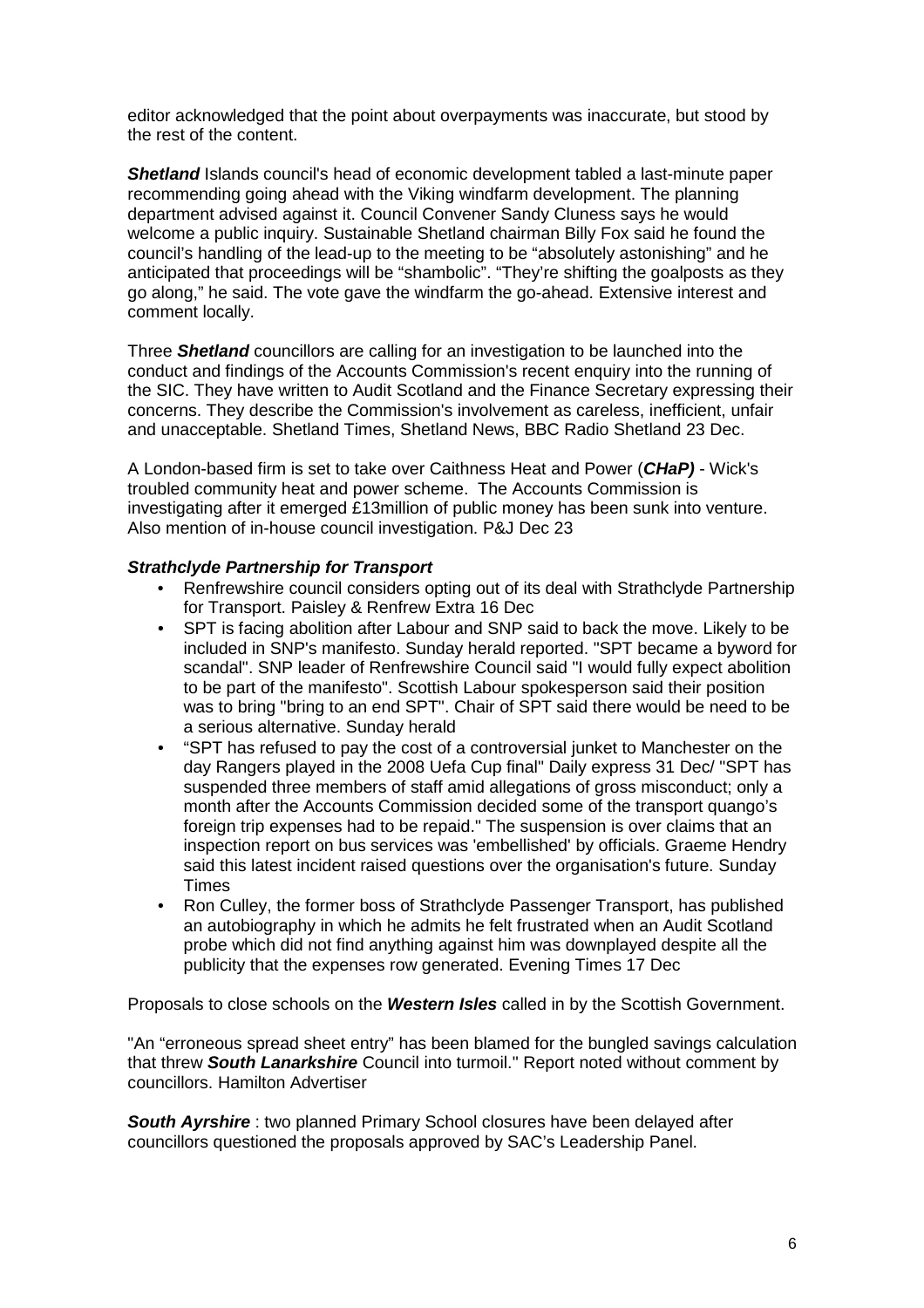*Renfrewshire* Council will decide in January whether to replace primary teachers with sessional culture, leisure and sport staff, allowing it to cut 60 teaching posts and save over half a million pounds . Times Educational Supplement

**East Renfrewshire:** "Scotland's top education authority has announced plans to slash its £115 million schools budget by nearly £10m over the next three years as part of wider public funding cuts " Herald 20 Dec

#### **Feature articles**

Funding for the *Sustainable Development Commission* (SDS) in Scotland is to be discontinued and the organisation wound up in the March next year. This article says that Audit Scotland is one of the organisations taking on its responsibilities. Holyrood

Interview with Bob Jack, chief executive of *Stirling* Council. Mention of the need for efficiencies. Holyrood magazine.

Feature article by Kerry lorimer: " *Pat Watters* has been defending councils for almost a decade - and has the scars to prove it. But can he come through the latest turmoil unscathed?' Holyrood magazine

Feature on the *South of Scotland Alliance* of councils working together**.** Holyrood magazine 13 Dec

# **Recent publications of interest**

Audit Commission reports

(reports can be found at: http://www.audit-commission.gov.uk/Pages/default.aspx)

#### **2011/12 Proposed work programme and scale of fees 10 December 2010**

The Audit Commission is consulting on its proposed work programme and scales of fees for 2011/12. The announcement made on 13 August 2010 proposing the Commission's abolition implies (although it has still to be confirmed) that 2011/12 may be the Commission's final year in its current form. If so, this will be the last time it will publish a work programme and set scales of audit fees. The Commission proposes to carry through its existing, pre-August, plans for fees that were part of a three-year programme to deliver cost cuts of about £70 million. These involve fee rebates for 2010/11 and lower fees for 2011/12.

# **Auditing the accounts 2009/10:**

# **Quality and timeliness of local public bodies' financial reporting 17 December 2010**

The Commission has published a summary of the quality and timeliness of financial reporting by councils, police authorities, fire and rescue authorities and local government bodies.

The report covers:

- auditors' work on the 2009/10 financial statements;
- the results of auditors' 2009/10 local value for money work:
- the public interest reports and statutory recommendations issued by auditors since December 2009; and
- the key financial management and financial reporting challenges for 2010/11.